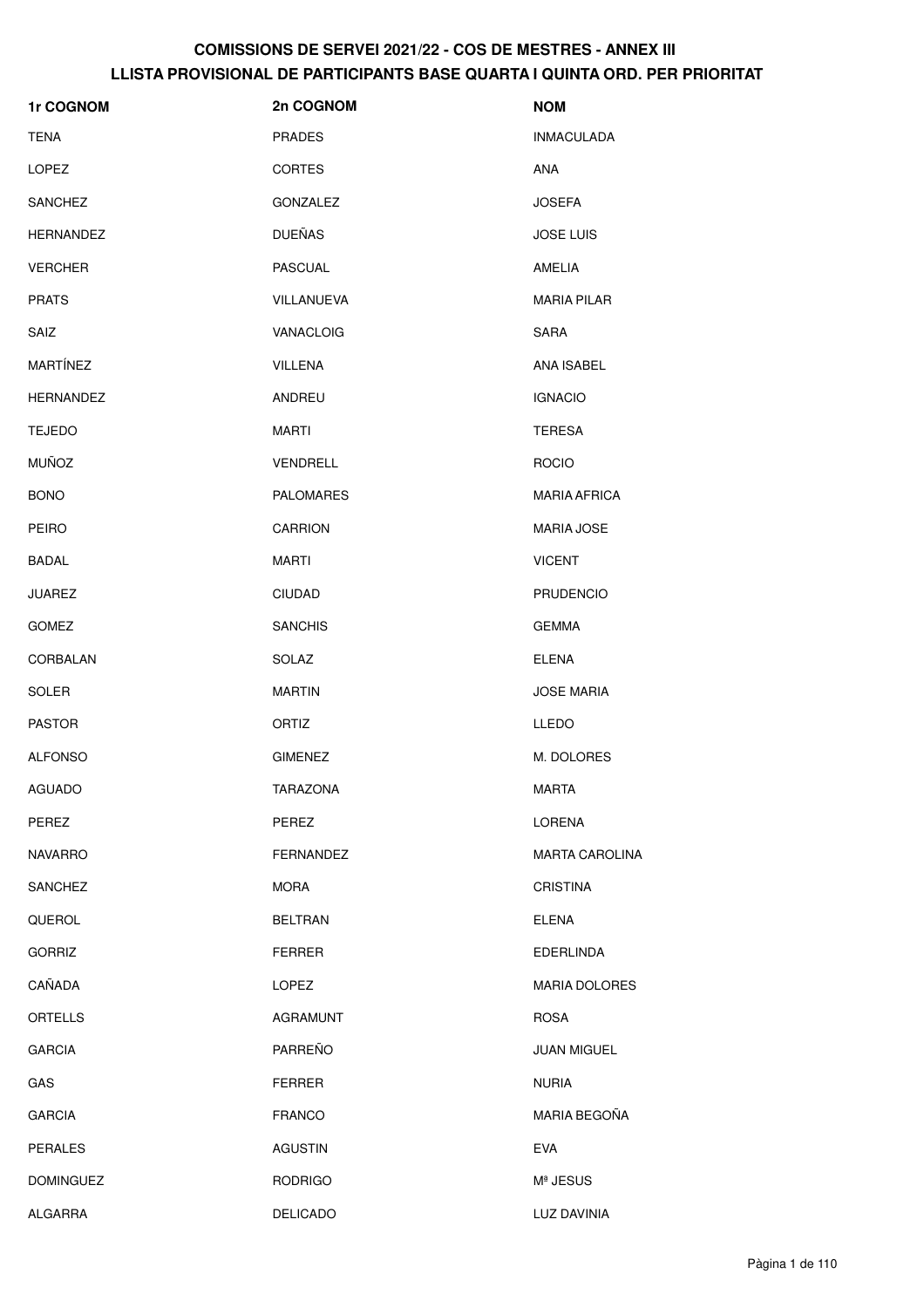| <b>1r COGNOM</b> | 2n COGNOM        | <b>NOM</b>            |
|------------------|------------------|-----------------------|
| <b>ROIG</b>      | NADAL            | <b>ALICIA</b>         |
| <b>SOLIGO</b>    | <b>PRADES</b>    | <b>AMPARO</b>         |
| <b>MOLINER</b>   | <b>DOMENECH</b>  | Mª TERESA             |
| PAMPLONA         | MEDIERO          | <b>MARIA JOSE</b>     |
| <b>SORIANO</b>   | <b>BALLESTER</b> | <b>MARIA</b>          |
| <b>APARICI</b>   | ARTAL            | <b>MARIA ANGELES</b>  |
| <b>PAREDES</b>   | <b>ROCAMORA</b>  | <b>SUSANA</b>         |
| <b>MOLINA</b>    | CALATAYUD        | <b>FRANCISCO JOSE</b> |
| <b>JUNQUERO</b>  | <b>FERNANDEZ</b> | <b>NICOLAS</b>        |
| <b>PEREA</b>     | <b>SANCHEZ</b>   | <b>FELIPE</b>         |
| <b>GINER</b>     | CARRATALA        | <b>ALICIA</b>         |
| CASTELL          | <b>BELTRAN</b>   | <b>ANTONIO</b>        |
| <b>CONTRERAS</b> | <b>TORRIJOS</b>  | <b>MARIA ISABEL</b>   |
| <b>ROIG</b>      | <b>ALVENTOSA</b> | <b>ENCARNACION</b>    |
| LOPEZ            | <b>HERAS</b>     | <b>MARIA</b>          |
| SALA             | <b>ALMIÑANA</b>  | <b>MARIA TRINIDAD</b> |
| <b>SANCHEZ</b>   | <b>MARIN</b>     | M. CARMEN             |
| SANIA            | <b>MARTI</b>     | <b>CONCEPCION</b>     |
| <b>VARGAS</b>    | CASTRO           | <b>CRISTINA</b>       |
| <b>TORRES</b>    | <b>ALEMANY</b>   | <b>GLORIA</b>         |
| <b>GARCIA</b>    | EDO              | <b>NURIA</b>          |
| <b>BERNABEU</b>  | <b>IÑESTA</b>    | <b>FRANCISCA</b>      |
| SANZ             | <b>VIDAL</b>     | <b>ISABEL GEMMA</b>   |
| <b>FAULI</b>     | <b>BRISA</b>     | <b>MARIA PILAR</b>    |
| CASTILLA         | SANZ             | <b>NOELIA</b>         |
| <b>SANCHEZ</b>   | <b>GARCIA</b>    | <b>CRISTINA</b>       |
| <b>CUENCA</b>    | <b>BALLESTER</b> | <b>MIGUEL</b>         |
| <b>GOMEZ</b>     | <b>VERGE</b>     | ANDREA                |
| RIBERA           | <b>DIDOLI</b>    | <b>JOSE VICENTE</b>   |
| VALLET           | TRAVÉ            | PAOLA                 |
| <b>MARTINEZ</b>  | <b>CUENCA</b>    | <b>ISABEL</b>         |
| <b>CANTOS</b>    | <b>GARCIA</b>    | <b>GLORIA</b>         |
| <b>VILLAR</b>    | <b>CONTRERAS</b> | MARÍA                 |
| SERRANO          | SANCHEZ          | M. ANGELES            |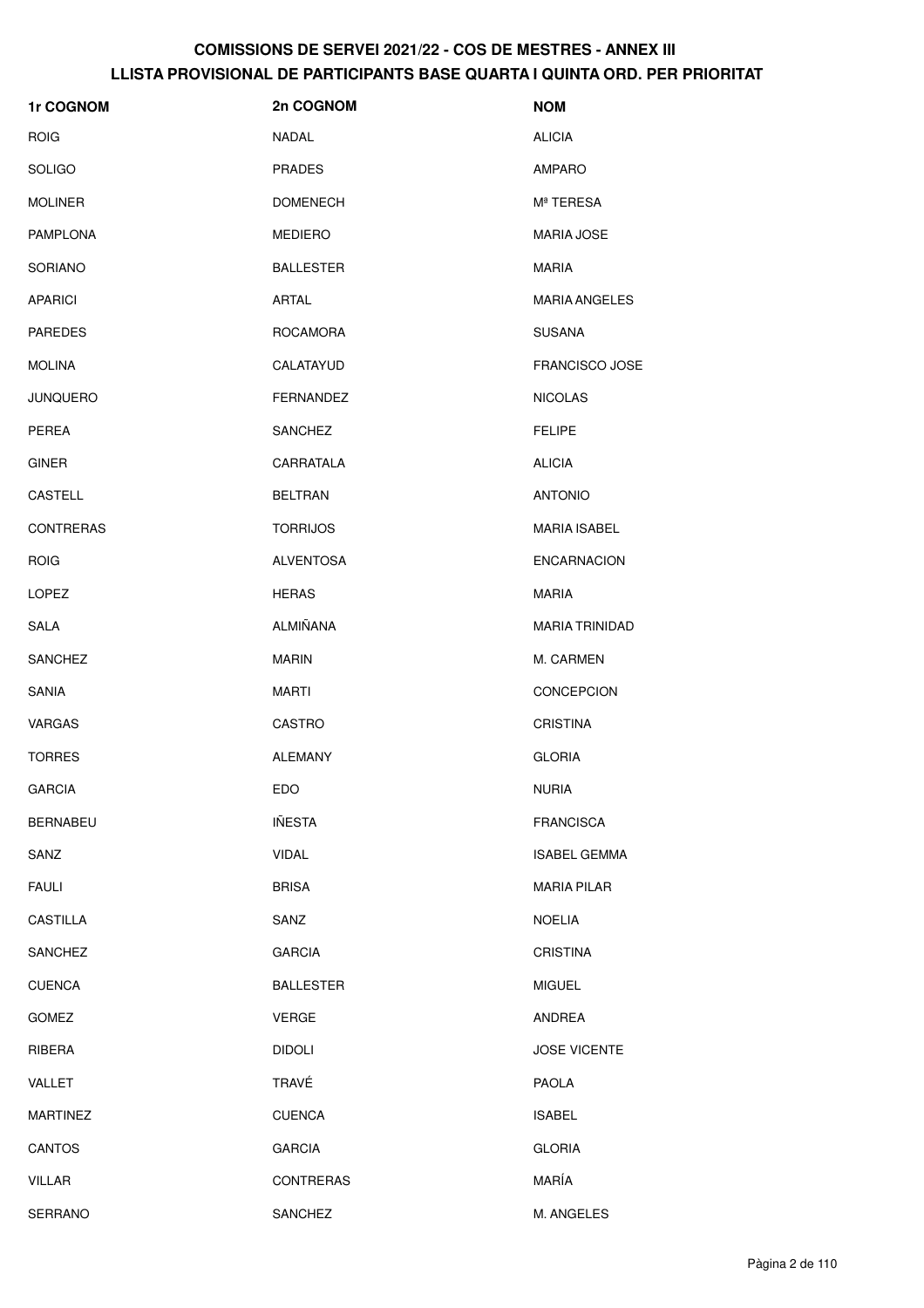| 1r COGNOM       | 2n COGNOM        | <b>NOM</b>             |
|-----------------|------------------|------------------------|
| <b>VERCHER</b>  | <b>MARTINEZ</b>  | <b>JENNIFER</b>        |
| ARAQUE          | PEREZ            | <b>MARIA TERESA</b>    |
| <b>UNCIO</b>    | <b>TALAYA</b>    | MARÍA DEL MAR          |
| <b>MARTINEZ</b> | MERI             | <b>ELISA</b>           |
| <b>SOSPEDRA</b> | <b>ALONSO</b>    | <b>LETICIA</b>         |
| <b>CLIMENT</b>  | <b>GOMAR</b>     | <b>ELVIRA</b>          |
| <b>SOLER</b>    | <b>SERQUERA</b>  | <b>ROSANA</b>          |
| <b>ALVAREZ</b>  | <b>FERRER</b>    | <b>MARIA BELEN</b>     |
| <b>BLASCO</b>   | CARRIO           | <b>MARIA JOSE</b>      |
| <b>SEMPERE</b>  | <b>NAYA</b>      | <b>FRANCISCO</b>       |
| <b>CEBOLLA</b>  | <b>JUAN</b>      | <b>MARIA</b>           |
| <b>VIDAL</b>    | ARNEDO           | <b>MOISES</b>          |
| <b>VIVES</b>    | <b>MORAGUES</b>  | <b>MARIA DOLORES</b>   |
| <b>ALBIACH</b>  | LLUCH            | <b>MIREIA</b>          |
| <b>VIDAL</b>    | <b>LLORENS</b>   | ANA                    |
| REAL            | <b>LLOSA</b>     | <b>FRANCISCO</b>       |
| <b>SANCHEZ</b>  | PALANCA          | M. MILAGROS            |
| <b>SEBASTIA</b> | GONZALEZ         | <b>ANTONIO</b>         |
| <b>TINTOR</b>   | <b>RAMOS</b>     | M. DEL MAR             |
| <b>MUÑOZ</b>    | <b>LLUESA</b>    | <b>MARIA</b>           |
| SANCHEZ         | UREÑA            | <b>JOSE</b>            |
| <b>ROIG</b>     | <b>BLASCO</b>    | Mª JOSE                |
| <b>VICENTE</b>  | <b>BELENGUER</b> | <b>LUCIA</b>           |
| PEREZ           | <b>BELLIDO</b>   | <b>DOLORS</b>          |
| <b>DIAZ</b>     | PARDO            | <b>NURIA</b>           |
| <b>CORTES</b>   | PEÑALVER         | PURIFICACION ENCARNACI |
| <b>VIVO</b>     | LOPEZ            | <b>MARIA NIEVES</b>    |
| <b>MARTI</b>    | COLOMA           | CARLOS                 |
| <b>MORANT</b>   | LOPEZ            | <b>JUAN VICENTE</b>    |
| ABRIL           | HERNANDEZ        | <b>MARIA NIEVES</b>    |
| <b>MOCHOLI</b>  | GONZALEZ         | <b>PATRICIA</b>        |
| GADEA           | <b>LLOPIS</b>    | <b>AMPARO</b>          |
| <b>GIMENO</b>   | <b>DOMINGO</b>   | <b>JESUS ALVARO</b>    |
| <b>TEJADO</b>   | VALLADOLID       | ISABEL                 |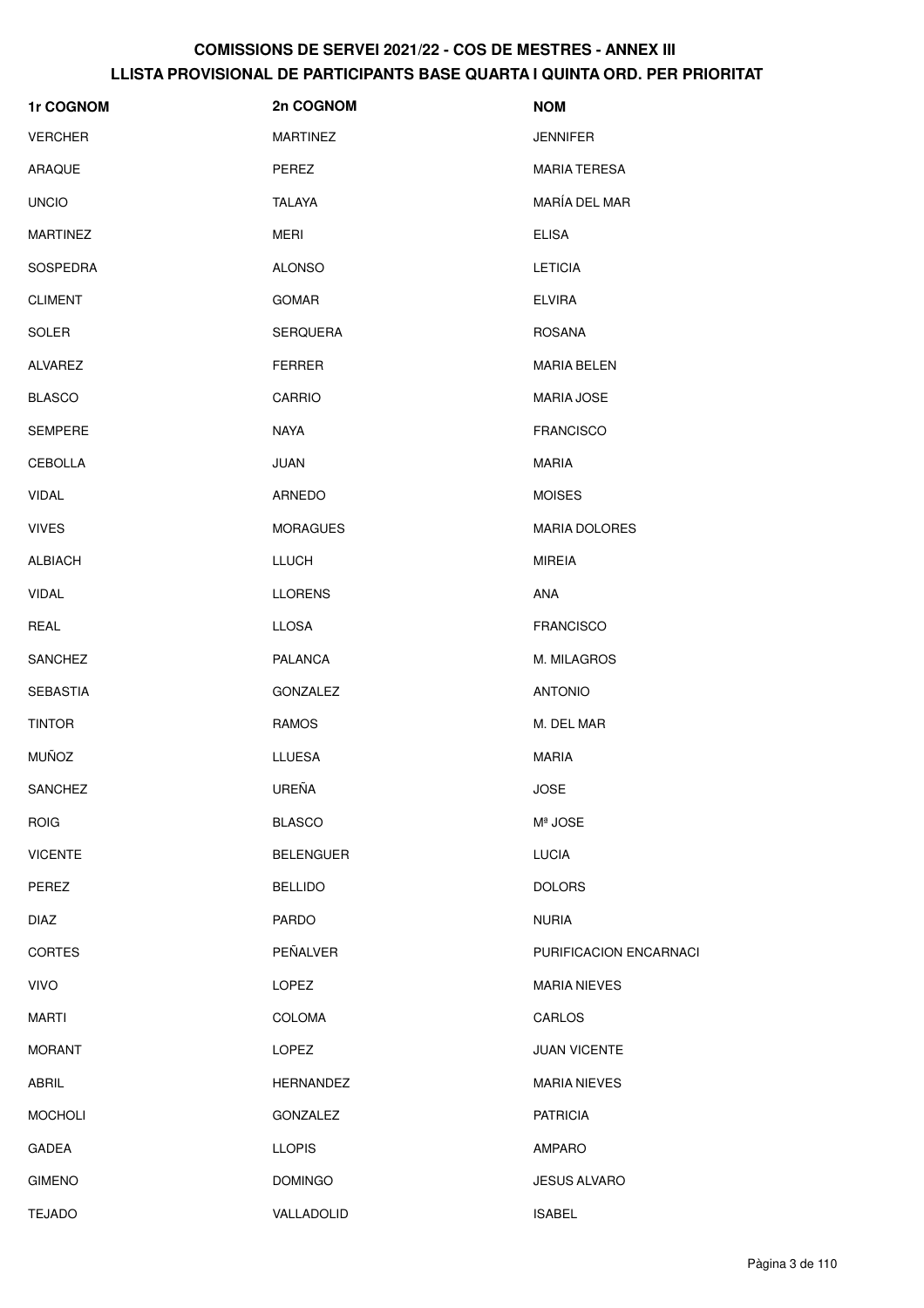| 1r COGNOM        | 2n COGNOM        | <b>NOM</b>            |
|------------------|------------------|-----------------------|
| GAMEZ            | <b>LOPEZ</b>     | <b>MARIA ISABEL</b>   |
| <b>ALEMANY</b>   | <b>OREA</b>      | <b>SUSANA</b>         |
| VALVERDE         | <b>GREGORI</b>   | <b>MARIA</b>          |
| RODILLA          | GONZALVO         | <b>GRACIA BELEN</b>   |
| <b>BENAVENT</b>  | <b>ESPI</b>      | <b>AIDA</b>           |
| <b>CHORNET</b>   | <b>BERRUTI</b>   | <b>MARIA</b>          |
| <b>FRANCISCO</b> | <b>BOTELLA</b>   | <b>CRISTINA</b>       |
| <b>FUSTER</b>    | <b>MARQUES</b>   | <b>GEMA</b>           |
| <b>JUSTICIA</b>  | <b>RODRIGUEZ</b> | <b>MARIA JOSE</b>     |
| <b>GUILLO</b>    | AMAT             | RITA MARIA            |
| <b>TOMAS</b>     | <b>ESTRELA</b>   | <b>MARIA TERESA</b>   |
| <b>GOMAR</b>     | SANZ             | ROSA MARIA            |
| DEL FRESNO       | <b>CORTES</b>    | ANA ISABEL            |
| <b>ROCA</b>      | <b>GUEROLA</b>   | <b>JESUS</b>          |
| PAULO            | FERNANDEZ        | ANA MARIA             |
| <b>MONDRAGON</b> | GASÓ             | PABLO                 |
| <b>MARI</b>      | NADAL            | MARIA DEL CARMEN      |
| PEREZ            | ORTEGA           | <b>MARIA MERCEDES</b> |
| <b>FRASQUET</b>  | SEGUI            | <b>NEUS</b>           |
| DEL CASTILLO     | <b>PERALES</b>   | <b>MARIA</b>          |
| CAPSI            | <b>LLOBET</b>    | ANGEL                 |
| <b>ANTOLIN</b>   | <b>LOMBARTE</b>  | MARTA                 |
| <b>DELGADO</b>   | ARELLANO         | <b>MARTA</b>          |
| <b>TORMO</b>     | VALIENTE         | <b>SANDRA</b>         |
| <b>ROMAY</b>     | GÓMEZ            | MARÍA DEL PILAR       |
| AÑON             | <b>BENAVENT</b>  | <b>MARIA DEL MAR</b>  |
| <b>DOMENE</b>    | <b>FIGUEROLA</b> | <b>SARA</b>           |
| <b>LATORRE</b>   | <b>MARTINEZ</b>  | YOLANDA               |
| <b>BARBERA</b>   | <b>RIBES</b>     | MARIA DEL PILAR       |
| ASIS             | <b>TATAY</b>     | <b>TERESA BELEN</b>   |
| OLTRA            | PUIGDOMENECH     | <b>HELENA</b>         |
| SAEZ             | CERDA            | <b>MARIA LORETO</b>   |
| <b>FERRANDO</b>  | <b>GARCIA</b>    | <b>MARIA PILAR</b>    |
| <b>BLAZQUEZ</b>  | <b>ROIG</b>      | CONCEPCION            |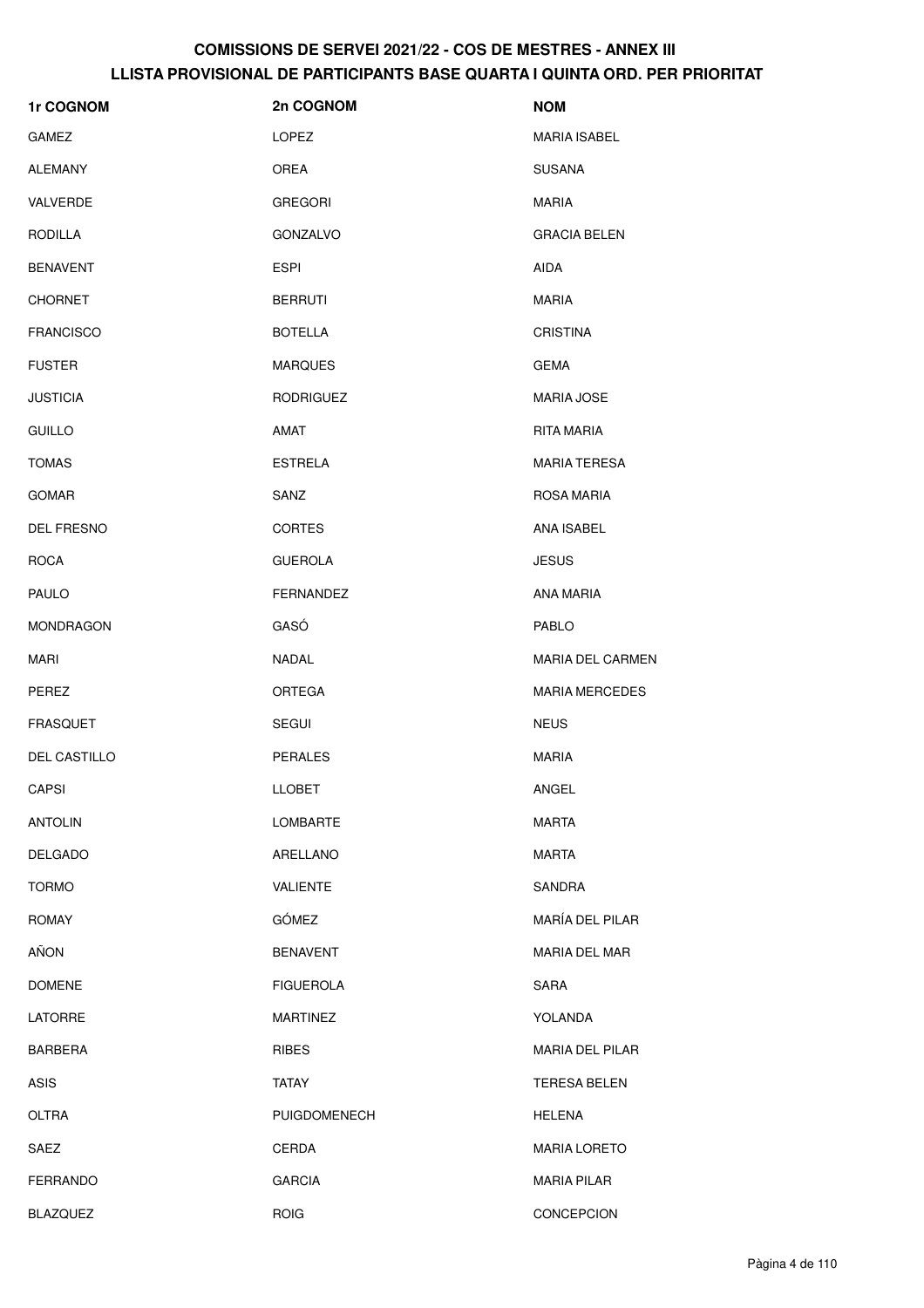| 1r COGNOM        | 2n COGNOM        | <b>NOM</b>              |
|------------------|------------------|-------------------------|
| CARRASCO         | <b>MARQUEZ</b>   | <b>BEATRIZ</b>          |
| <b>RUBIO</b>     | MIRA             | <b>FRANCISCO JAVIER</b> |
| <b>CUESTA</b>    | <b>TALENS</b>    | <b>MARIA</b>            |
| <b>GIRONES</b>   | <b>LOPEZ</b>     | <b>MARIA DOLORES</b>    |
| <b>SANCHIS</b>   | <b>CABANES</b>   | CARLA                   |
| <b>MOSCARDÓ</b>  | CALATAYUD        | <b>NOELIA</b>           |
| <b>SIMO</b>      | MONTAÑANA        | <b>MARIA DOLORES</b>    |
| <b>GARCIA</b>    | <b>PITARCH</b>   | <b>ANA</b>              |
| <b>TARJUELO</b>  | <b>FELIP</b>     | <b>LUCIA</b>            |
| <b>MUÑOZ</b>     | <b>ZAYA</b>      | <b>MARIA LUISA</b>      |
| CARPIO           | <b>BENLLOCH</b>  | <b>MIGUEL</b>           |
| <b>BARRON</b>    | <b>RODRIGO</b>   | <b>NURIA</b>            |
| <b>BORRAS</b>    | <b>CHAVELI</b>   | <b>INES</b>             |
| <b>FERRER</b>    | <b>NAVARRO</b>   | BERNARDO JOAQUIN        |
| <b>GANDIA</b>    | <b>LLORCA</b>    | <b>JUAN JOSE</b>        |
| ZAFRA            | <b>RENTERO</b>   | <b>NATALIA</b>          |
| <b>ESCRIBANO</b> | CARLOS           | <b>NOELIA</b>           |
| <b>VIDAL</b>     | <b>ORTOLA</b>    | SONIA                   |
| <b>MARTI</b>     | <b>MORENO</b>    | CARMEN                  |
| MAÑEZ            | <b>MARQUES</b>   | <b>MARIA DEL MAR</b>    |
| <b>PIZARRO</b>   | OLIVERA          | YESICA PAOLA            |
| <b>MILIAN</b>    | <b>GALINDO</b>   | PAULA                   |
| <b>GUITART</b>   | CALPE            | <b>MARIA SALUD</b>      |
| <b>ALVAREZ</b>   | PEREZ            | ANA                     |
| <b>GUILLEM</b>   | CARBONELL        | PILAR                   |
| PICAZO           | <b>SANCHEZ</b>   | FCO. JAVIER             |
| <b>GUIRADO</b>   | PEREZ            | <b>OLGA</b>             |
| <b>PUIG</b>      | VILLANUEVA       | <b>MARIA INES</b>       |
| <b>AGUILAR</b>   | CARBONELL        | <b>MARIA AMPARO</b>     |
| PEÑA             | <b>FOLGUERA</b>  | <b>NAIR NOELIA</b>      |
| <b>PORCAR</b>    | <b>CLEMENTE</b>  | <b>MARIA PILAR</b>      |
| <b>DONET</b>     | <b>DONET</b>     | <b>ADRIAN</b>           |
| ESTEVE           | <b>GREGORI</b>   | SONIA                   |
| <b>FERRIOLS</b>  | <b>BERENGUER</b> | ANGELES                 |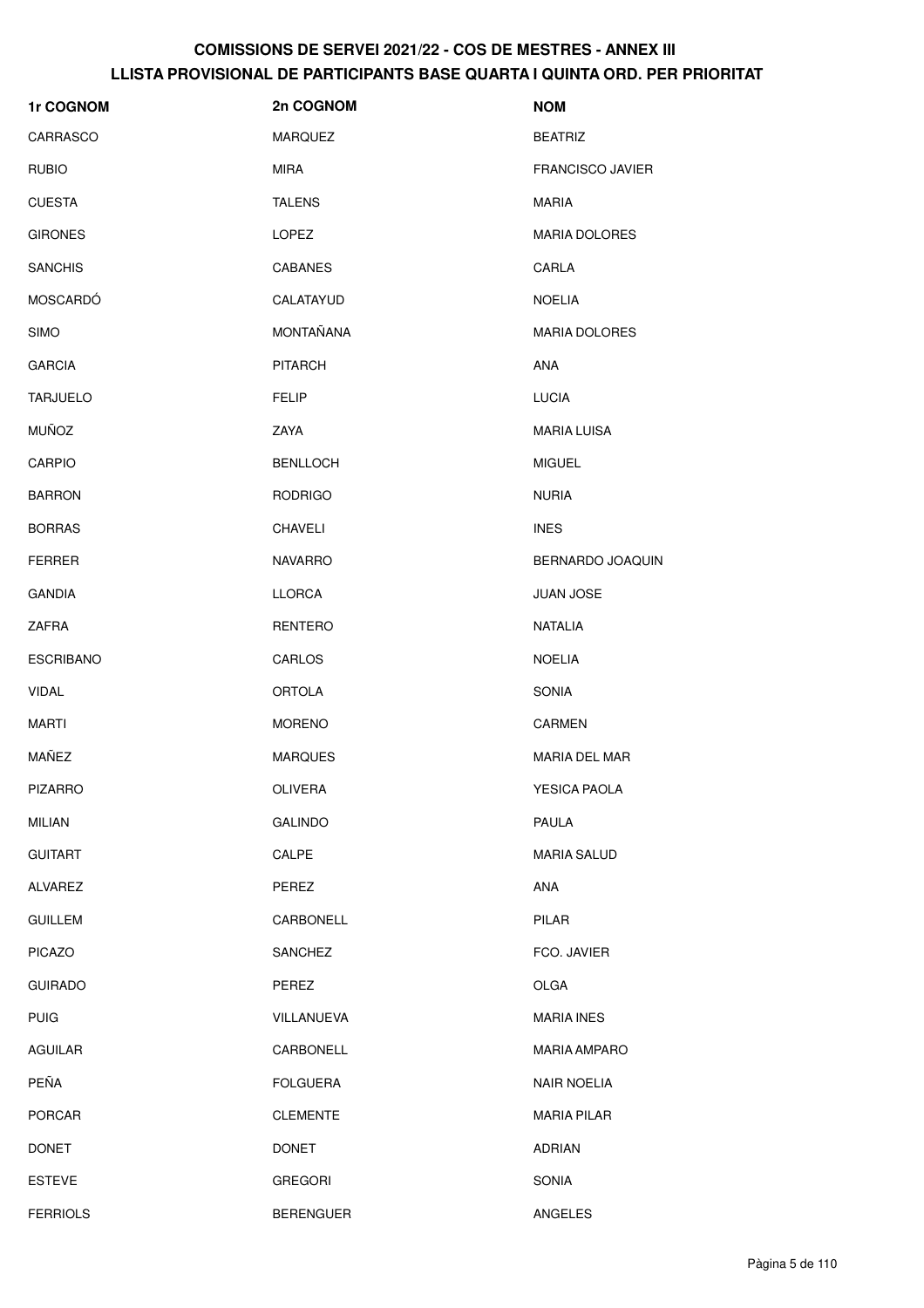| 1r COGNOM         | 2n COGNOM        | <b>NOM</b>              |
|-------------------|------------------|-------------------------|
| <b>BUSTAMANTE</b> | <b>GARCIA</b>    | <b>LUIS</b>             |
| <b>RODRIGUEZ</b>  | <b>DIAZ</b>      | LAURA                   |
| <b>TELLO</b>      | <b>LUIS</b>      | <b>MARIA JOSE</b>       |
| GIL               | <b>SEGARRA</b>   | <b>MARIA CARMEN</b>     |
| <b>SIREROL</b>    | <b>SOLANES</b>   | LARA                    |
| <b>MENDEZ</b>     | <b>VERDU</b>     | <b>SARA</b>             |
| PEREZ             | <b>MATA</b>      | M.MONTSERRAT            |
| <b>IGLESIA</b>    | <b>TUDELA</b>    | OLIMPIA ESTEFANIA DE LA |
| <b>OGALLA</b>     | CRUZ             | <b>LORENA</b>           |
| <b>NUÑEZ</b>      | PEJENAUTE        | <b>JOSE MARIA</b>       |
| CAMPILLO          | <b>GALERA</b>    | <b>MARIA DOLORES</b>    |
| GASSO             | <b>ARQUES</b>    | Mª DOLORES              |
| <b>GABALDON</b>   | <b>ARROYO</b>    | <b>BELEN</b>            |
| <b>JUARISTI</b>   | <b>BESALDUCH</b> | ANGELA                  |
| <b>AMOROS</b>     | CANTERO          | <b>MIGUEL</b>           |
| <b>SANTANA</b>    | <b>MAJAN</b>     | <b>JUAN ANDRES</b>      |
| <b>ESTEBAN</b>    | <b>DIEZ</b>      | <b>MILAGROS</b>         |
| <b>RODRIGUEZ</b>  | <b>FRANCO</b>    | ANA MARIA               |
| <b>HERNANDEZ</b>  | <b>PASTOR</b>    | <b>MARIA CARMEN</b>     |
| SERRANO           | <b>CORDOBA</b>   | <b>MARIA AMPARO</b>     |
| DE LOS REYES      | <b>TORMO</b>     | CRISTINA                |
| <b>FRANCES</b>    | CANET            | <b>MARIA LUISA</b>      |
| CARRASCOSA        | SALVADOR         | <b>HELENA</b>           |
| <b>CORCOLES</b>   | <b>MOLINA</b>    | LAURA                   |
| <b>MONERRIS</b>   | <b>IGUALDE</b>   | ARACELI                 |
| <b>TOMAS</b>      | <b>ACOSTA</b>    | Mª DESAMPARADOS         |
| <b>MONERRIS</b>   | <b>IGUALDE</b>   | EVA LAURA               |
| <b>MORALES</b>    | SANCHEZ          | <b>SHEILA</b>           |
| <b>MUÑOZ</b>      | <b>GARCIA</b>    | <b>MARIA GLORIA</b>     |
| <b>MOLLA</b>      | <b>PERIS</b>     | MARC                    |
| CANO              | <b>GARCIA</b>    | <b>ESTHER</b>           |
| <b>MOLINA</b>     | <b>MORATALLA</b> | ARANZAZU                |
| <b>MARTINEZ</b>   | <b>NIETO</b>     | LAURA PILAR             |
| CARBONELL         | <b>PACHES</b>    | <b>MONICA</b>           |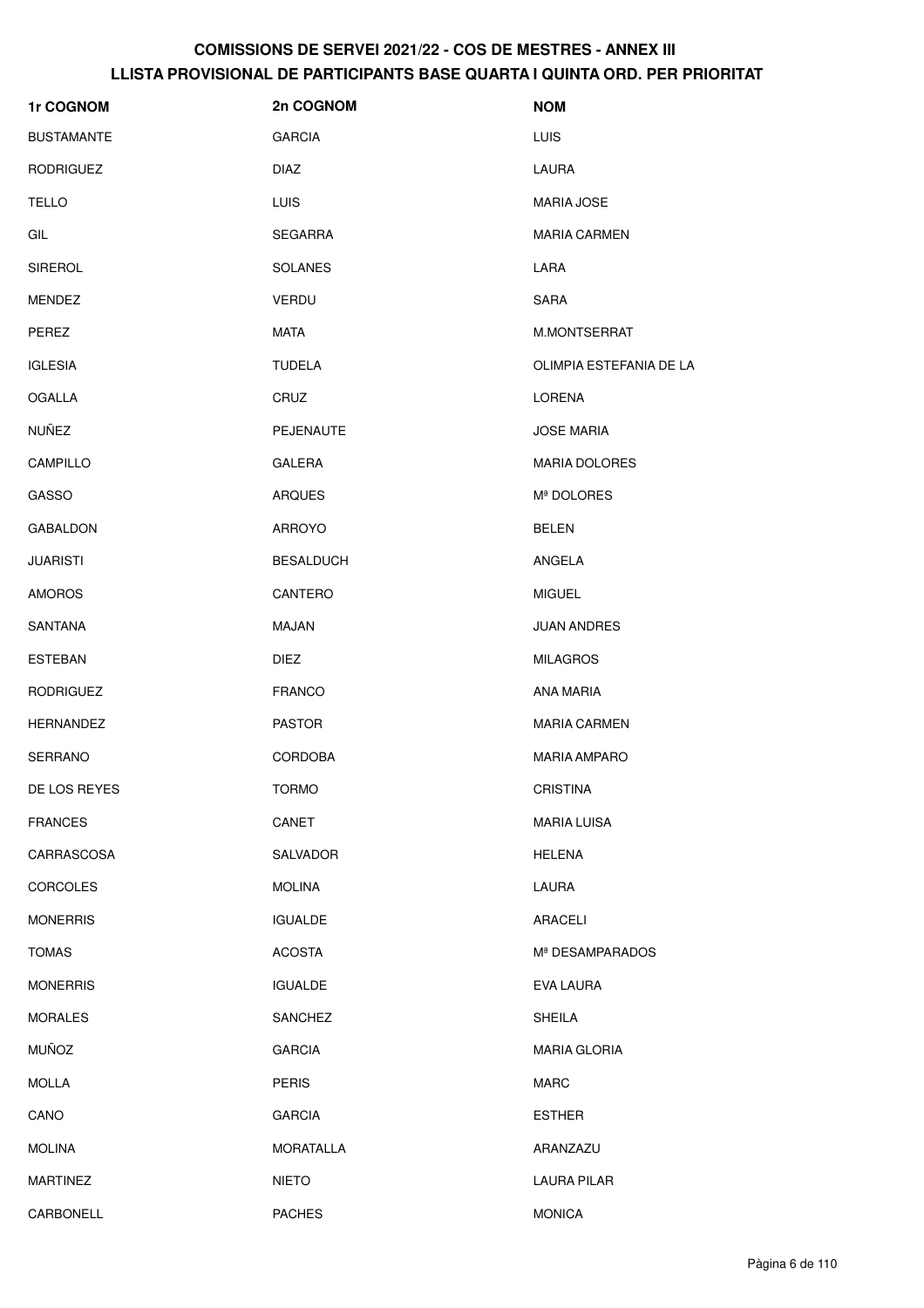| 1r COGNOM         | 2n COGNOM         | <b>NOM</b>          |
|-------------------|-------------------|---------------------|
| <b>MAS</b>        | <b>FERRANDO</b>   | ANDREA              |
| <b>LLOBELL</b>    | <b>ALZAMORA</b>   | ANA                 |
| <b>FERRUS</b>     | <b>COMPANY</b>    | <b>JOSE LUIS</b>    |
| VALERO            | <b>GARCIA</b>     | <b>ESTEFANIA</b>    |
| <b>AVILA</b>      | <b>LORENTE</b>    | <b>MARTA</b>        |
| <b>ALONSO</b>     | <b>GRANADOS</b>   | YOLANDA             |
| <b>FALCO</b>      | <b>FORCADELL</b>  | ELENA               |
| SANTACREU         | <b>MOMPARLER</b>  | <b>CAROLINA</b>     |
| <b>SIGNES</b>     | <b>GREGORI</b>    | <b>SUSANA</b>       |
| <b>SILES</b>      | <b>HERMOSILLA</b> | <b>CRISTINA</b>     |
| ANDREU            | <b>SABORIT</b>    | ROSA ADELIA         |
| <b>BELLÉS</b>     | <b>PITARCH</b>    | <b>MARÍA PILAR</b>  |
| ABRAIN            | <b>HERRERO</b>    | ZAIDA               |
| <b>TORREGROSA</b> | <b>RIBES</b>      | LORENA              |
| <b>PRIEGO</b>     | CAÑES             | <b>INMACULADA</b>   |
| <b>MURILLO</b>    | <b>BALDOVI</b>    | PAULA               |
| <b>RUIZ</b>       | <b>GOMEZ</b>      | <b>DEBORA</b>       |
| <b>REAL</b>       | PEREZ             | <b>ELENA</b>        |
| AIX               | <b>BRONCHAL</b>   | <b>ANTONIO</b>      |
| <b>SEGUI</b>      | <b>SIMO</b>       | <b>CLAUDIA</b>      |
| <b>SERRA</b>      | SALA              | <b>MARIA RUTH</b>   |
| ANDREU            | CANET             | <b>MARIA JOSE</b>   |
| <b>MORATA</b>     | ALBEROLA          | <b>MARIA AMPARO</b> |
| <b>GARCES</b>     | <b>HERVAS</b>     | ANA                 |
| <b>MONZO</b>      | GONZALO           | <b>MARIA JOSE</b>   |
| <b>BARRIENTOS</b> | ROGLA             | SALVADOR JOSE       |
| <b>GOMEZ</b>      | <b>MIRA</b>       | <b>INMACULADA</b>   |
| <b>TALAVERANO</b> | <b>GOMEZ</b>      | ANA ISABEL          |
| <b>AGUSTI</b>     | <b>PLA</b>        | AMANDA              |
| SANTANA           | <b>BOLUDA</b>     | LILIANA             |
| <b>BAQUERO</b>    | <b>TORRECILLA</b> | <b>JOSE</b>         |
| <b>FERNANDEZ</b>  | TORREPEQUEÑA      | ARANTXA             |
| <b>GALLEGO</b>    | GONZALEZ          | <b>NURIA</b>        |
| <b>BALLESTER</b>  | <b>VENIEL</b>     | ANA                 |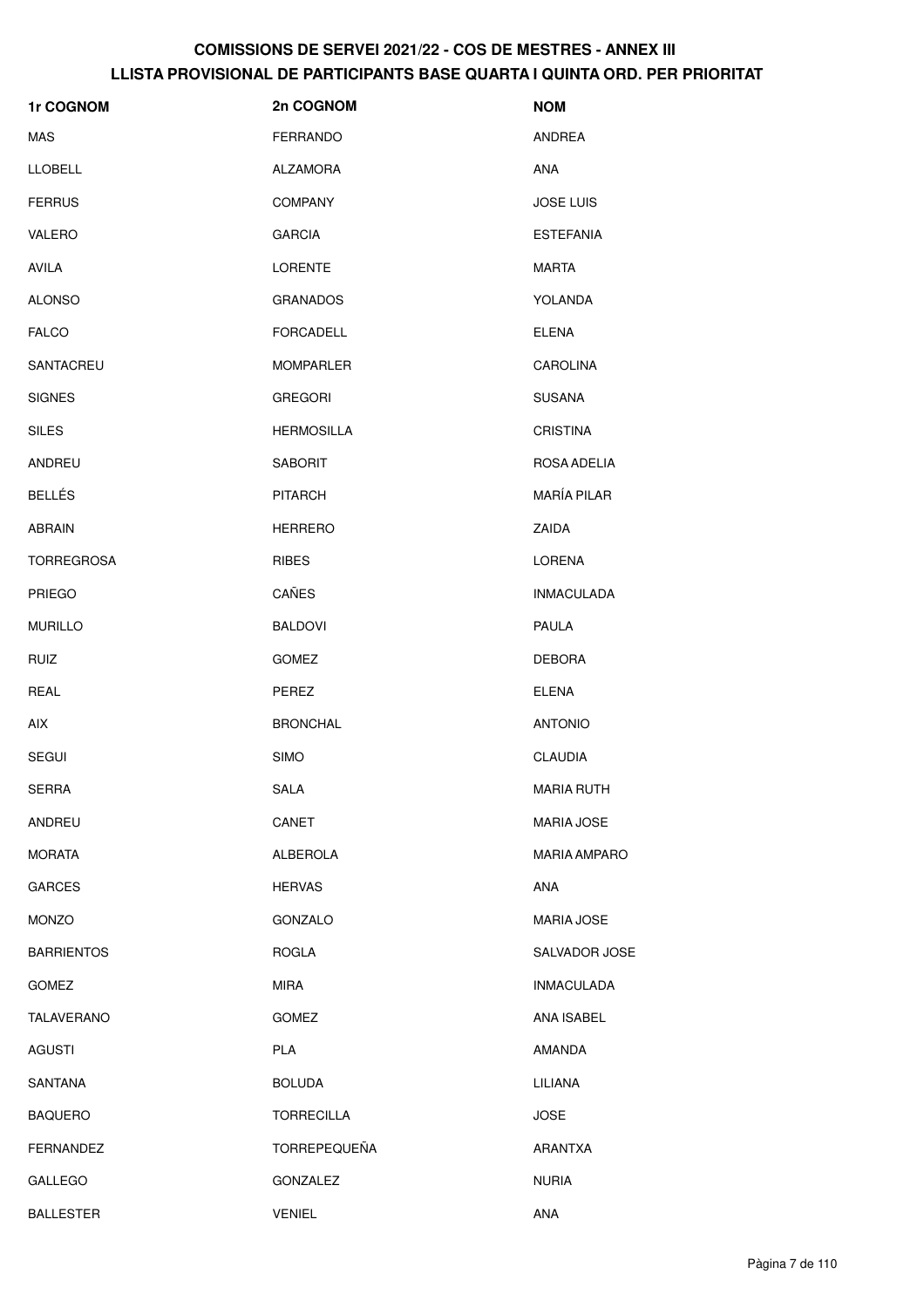| <b>1r COGNOM</b> | 2n COGNOM        | <b>NOM</b>              |
|------------------|------------------|-------------------------|
| ORTIZ            | <b>BONANAD</b>   | <b>MONICA</b>           |
| PLA              | <b>ALVAREZ</b>   | <b>TERESA</b>           |
| LOZANO           | CABRERA          | <b>NATALIA</b>          |
| <b>VIGO</b>      | <b>ROMEO</b>     | <b>ELISA</b>            |
| SOLAR            | COSIN            | <b>SILVIA</b>           |
| <b>GINES</b>     | SALAZAR          | AYDA                    |
| MARTI            | ARNAU            | <b>MARIA</b>            |
| TERUEL           | SOLER            | <b>DESIRE</b>           |
| ROMERO           | <b>GARCIA</b>    | <b>MARIA</b>            |
| BUIL             | <b>SEGURA</b>    | <b>MONICA</b>           |
| COMPANY          | <b>HERAS</b>     | <b>FRANCISCO JULIAN</b> |
| PRATS            | <b>GARCIA</b>    | <b>GEMA</b>             |
| <b>FONS</b>      | <b>GISBERT</b>   | <b>SILVIA MARIA</b>     |
| <b>BENAVENT</b>  | <b>CODINA</b>    | <b>MARIA ISABEL</b>     |
| CIGES            | <b>TORTOSA</b>   | <b>ALBA</b>             |
| RAMOS            | <b>NUÑO</b>      | Mª MAR                  |
| <b>GUEROLA</b>   | <b>QUILIS</b>    | ABEL                    |
| GUARDIOLA        | <b>TARREGA</b>   | <b>MARIA</b>            |
| TIRADO           | <b>AGOST</b>     | <b>CLARA</b>            |
| <b>MORENO</b>    | <b>SIGNES</b>    | <b>PATRICIA</b>         |
| ESPLUGUES        | CEBRIAN          | <b>MARTA</b>            |
| <b>FLOS</b>      | ARNAU            | MARIA BEGOÑA            |
| <b>GONZALEZ</b>  | <b>GIJON</b>     | <b>PATRICIA</b>         |
| VILLAR           | <b>VERA</b>      | <b>MARIA DEL CARMEN</b> |
| CERVERA          | <b>VENTURA</b>   | <b>MONICA</b>           |
| MARTINEZ         | ADELL            | <b>ALICIA</b>           |
| CLARI            | <b>RUBIO</b>     | MARIA DOLORES RAQUEL    |
| <b>BENEITO</b>   | <b>ALEMANY</b>   | <b>BELEN</b>            |
| <b>BURGOS</b>    | <b>PORTER</b>    | ANA MARIA               |
| YAGUE            | <b>DIONIS</b>    | <b>RAQUEL</b>           |
| NAYA             | <b>GARCIA</b>    | <b>HECTOR MANUEL</b>    |
| PARDO            | <b>MEDINA</b>    | <b>MARIA JOSE</b>       |
| CARBONELL        | SERRANO          | <b>MARIA LUISA</b>      |
| <b>PALOMARES</b> | <b>HERNANDIS</b> | <b>MARGARITA</b>        |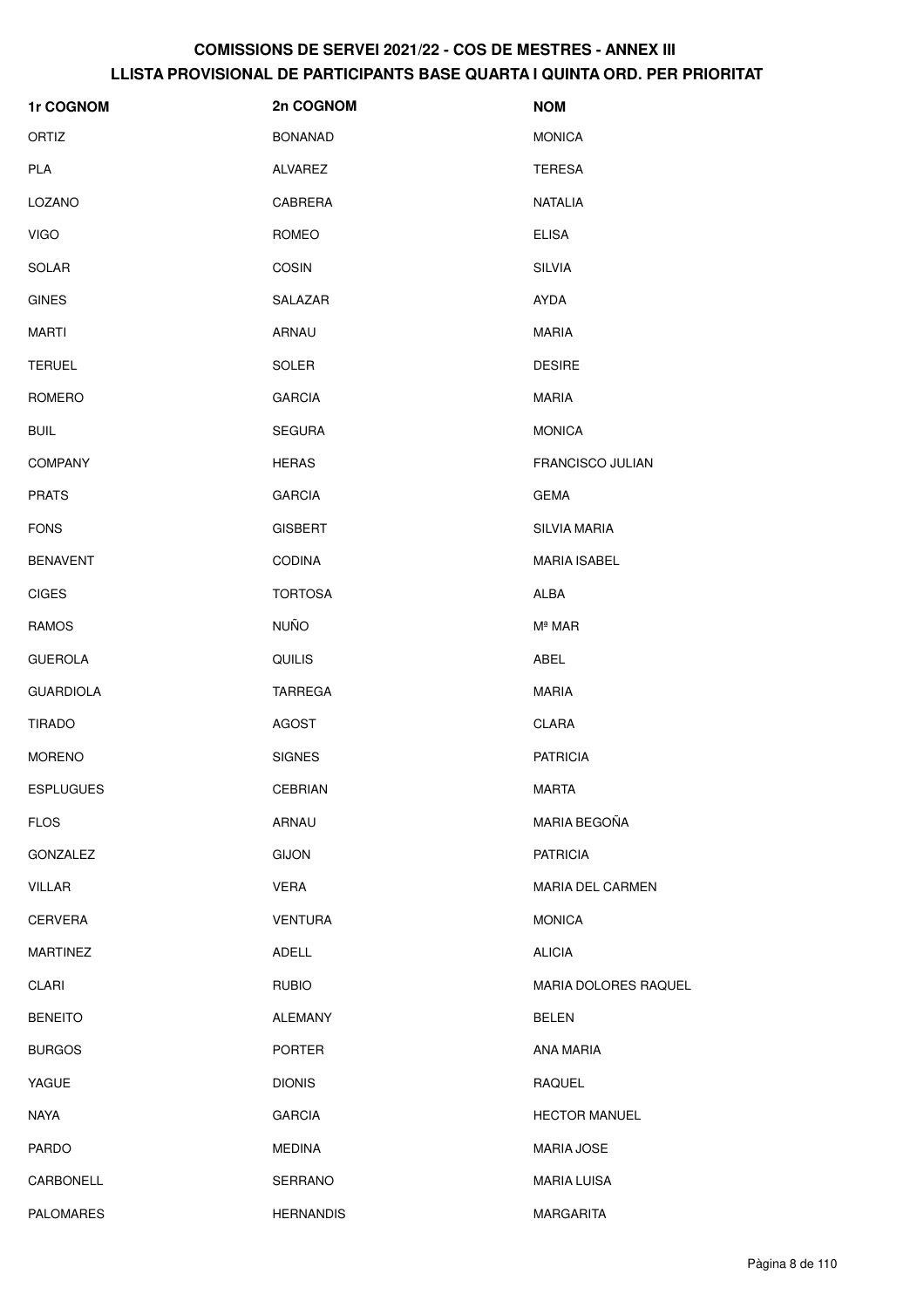| 1r COGNOM         | 2n COGNOM       | <b>NOM</b>             |
|-------------------|-----------------|------------------------|
| <b>GAMBIN</b>     | <b>MOLINA</b>   | M MAGDALENA            |
| ALVAREZ           | <b>TESORERO</b> | <b>AMAIA</b>           |
| CATALAN           | <b>OLIVER</b>   | <b>ELENA</b>           |
| <b>BLASCO</b>     | <b>BUENDIA</b>  | M. VICENTA             |
| ROMERO            | <b>BARRERO</b>  | ANGELA                 |
| <b>OLIVER</b>     | <b>MURIA</b>    | <b>MARIA DEL ROSER</b> |
| <b>POUS</b>       | <b>BONO</b>     | <b>JOSE RAMON</b>      |
| <b>PARDO</b>      | <b>SARRION</b>  | <b>ESTHER</b>          |
| <b>NAVARRO</b>    | <b>SERRA</b>    | M.JOSE                 |
| <b>ESTEBAN</b>    | LAHOZ           | MIGUEL ANGEL           |
| CANET             | <b>TORRO</b>    | <b>NEUS</b>            |
| <b>PARDO</b>      | <b>CUELLAR</b>  | <b>MARIA GLORIA</b>    |
| <b>LLORENS</b>    | <b>LOPEZ</b>    | <b>RAQUEL</b>          |
| <b>HERREROS</b>   | <b>SANTOS</b>   | <b>MARIA PAZ</b>       |
| <b>SANCHEZ</b>    | <b>BRU</b>      | <b>MARIA JOSE</b>      |
| <b>MENDEZ</b>     | <b>GARRIGA</b>  | <b>ESTER</b>           |
| <b>BARRERA</b>    | <b>SOTO</b>     | <b>ROCIO</b>           |
| <b>JIMENEZ</b>    | <b>BARCELO</b>  | <b>EVA MARIA</b>       |
| SAIZ              | <b>UBIEDO</b>   | <b>MARGARITA</b>       |
| CANO              | COTINO          | <b>SONIA</b>           |
| PALERO            | <b>PASTOR</b>   | <b>MARIA ELENA</b>     |
| <b>MALPARTIDA</b> | MEZA            | <b>BEATRIZ ZORAIDA</b> |
| <b>PUIG</b>       | <b>MORATAL</b>  | Mª JULIA               |
| <b>LLORET</b>     | <b>FUSTER</b>   | <b>JORGE</b>           |
| <b>FERRER</b>     | <b>PUIG</b>     | <b>MARIA</b>           |
| <b>MARTINEZ</b>   | <b>RUIZ</b>     | <b>MARGARITA</b>       |
| <b>GRACIA</b>     | CASAÑ           | <b>MARIA JESUS</b>     |
| <b>CAMPAYO</b>    | ANIA            | <b>SILVIA</b>          |
| <b>GIRONES</b>    | <b>NAVARRO</b>  | <b>NEREA</b>           |
| RAMA              | <b>ARENES</b>   | <b>LOURDES</b>         |
| SANCHEZ-GIL       | LAZARO          | PABLO                  |
| <b>FERNANDEZ</b>  | <b>BARBERA</b>  | <b>NEUS</b>            |
| <b>ALBORS</b>     | PEIRO           | M AMPARO               |
| SANCHIS           | <b>BADENES</b>  | CELIA                  |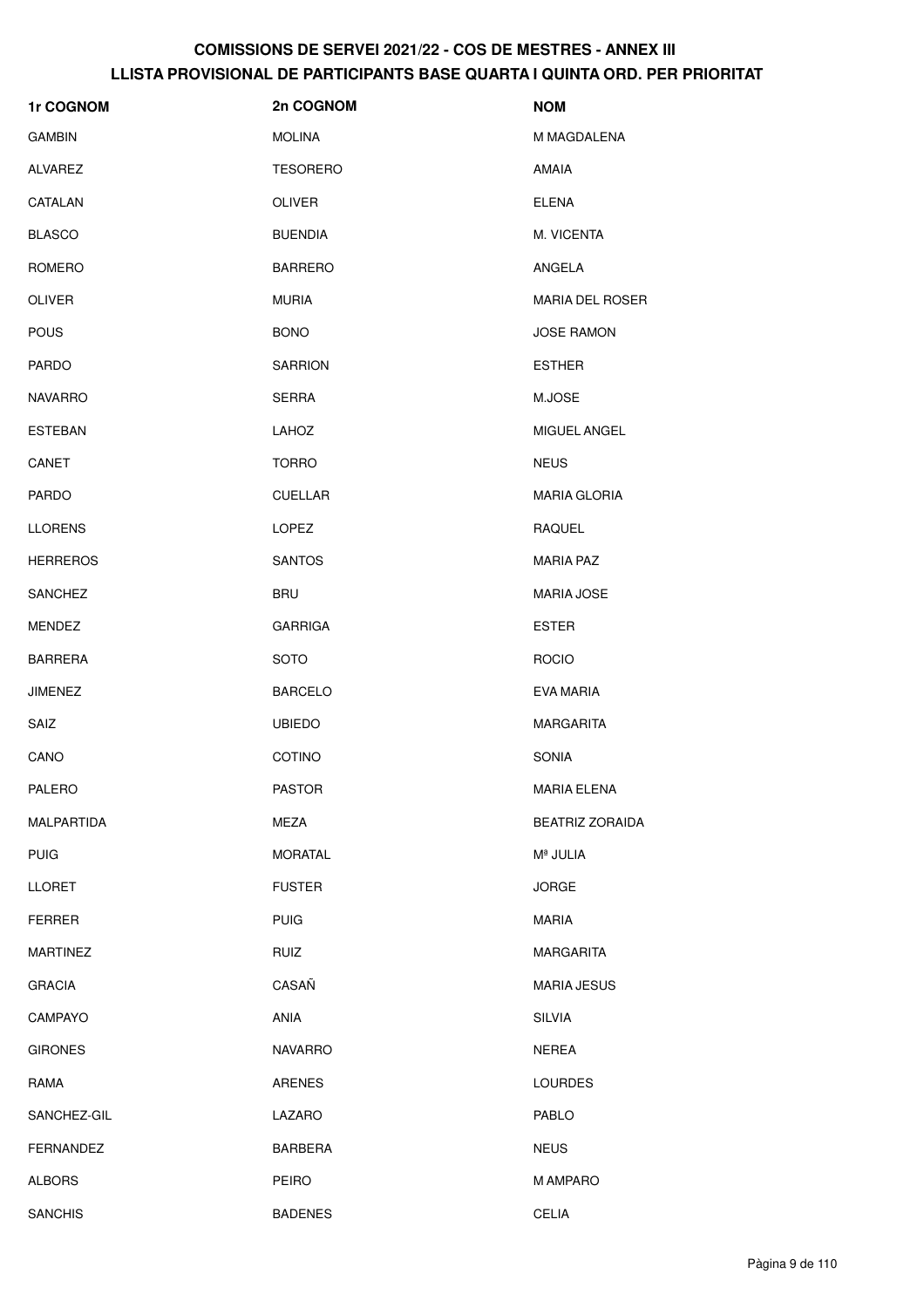| 1r COGNOM       | 2n COGNOM       | <b>NOM</b>                  |
|-----------------|-----------------|-----------------------------|
| <b>GARZON</b>   | <b>GARCIA</b>   | <b>BENJAMIN</b>             |
| JAREÑO          | ZALDIVAR        | <b>BLANCA</b>               |
| <b>BOTELLA</b>  | <b>PERIS</b>    | M. CELESTE                  |
| <b>MAYO</b>     | MAGAZ           | ANA ISABEL                  |
| PEREZ           | <b>FORT</b>     | <b>LLIBERTAT</b>            |
| <b>MARTINEZ</b> | SERRANO         | <b>MARIA JOSE</b>           |
| <b>MORA</b>     | FERNANDEZ       | ANA                         |
| ADAM            | <b>FERRI</b>    | MARÍA ISABEL                |
| <b>NAVARRO</b>  | MARIN           | <b>MARIA DE LOS ANGELES</b> |
| <b>GRANELL</b>  | <b>PIQUER</b>   | <b>CARMEN</b>               |
| <b>PLA</b>      | <b>GREGORI</b>  | <b>AMPARO</b>               |
| <b>FERRANDO</b> | <b>SOLANES</b>  | MARIA INMACULADA            |
| AGÜIR           | <b>NAVARRO</b>  | ROSA ANA                    |
| MONTEAGUDO      | <b>HERRERO</b>  | LAURA                       |
| <b>OLASO</b>    | <b>MASQUEFA</b> | Mª AMPARO                   |
| ALBEROLA        | DE LAS NIEVES   | <b>ANTONIA</b>              |
| SANTANO         | <b>ESQUÍU</b>   | Mª ARANZAZU                 |
| <b>PACHECO</b>  | <b>ALFONSO</b>  | <b>ELENA</b>                |
| ARROYO          | <b>MOLINA</b>   | <b>JOSE RAMON</b>           |
| <b>SALES</b>    | <b>ARTES</b>    | RAFAEL                      |
| ABRIL           | <b>MONCHO</b>   | <b>MARIA CARMEN</b>         |
| <b>NAVAS</b>    | SANSALONI       | SANDRA                      |
| <b>ARTES</b>    | <b>GARCIA</b>   | ANA MARIA                   |
| <b>MICO</b>     | <b>SANCHO</b>   | <b>LOURDES</b>              |
| <b>GUAITA</b>   | <b>GARCIA</b>   | <b>SILVIA</b>               |
| <b>MARTINEZ</b> | SERRANO         | SARA                        |
| PALAU           | <b>SENDRA</b>   | MARIA YOLANDA               |
| COLLADO         | <b>LATOUR</b>   | <b>ISABEL</b>               |
| <b>RIOS</b>     | VALIENTE        | PALOMA                      |
| <b>POLO</b>     | <b>RUBIO</b>    | <b>MARIA AMPARO</b>         |
| <b>BAILEN</b>   | CORELLA         | ROSA MARIA                  |
| <b>FORT</b>     | MARI            | <b>GEMMA</b>                |
| <b>GARRIGOS</b> | <b>ORTS</b>     | <b>NURIA</b>                |
| TREJO           | FERNANDEZ       | <b>ANTONIO</b>              |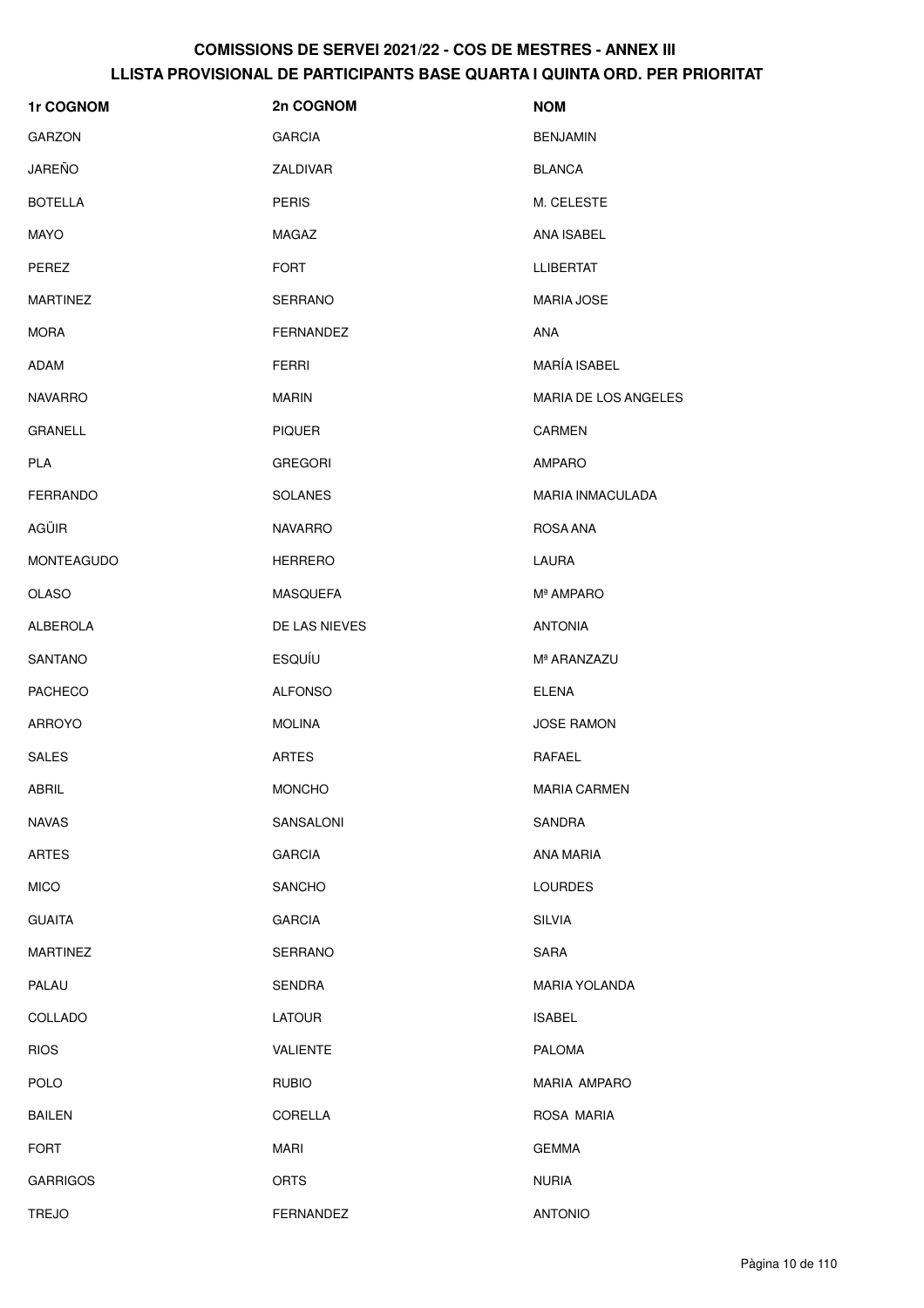| 1r COGNOM        | 2n COGNOM         | <b>NOM</b>              |
|------------------|-------------------|-------------------------|
| <b>MONREAL</b>   | <b>MARTINEZ</b>   | <b>SARA</b>             |
| <b>MONSERRAT</b> | <b>CUERDA</b>     | <b>MARTA</b>            |
| AÑO              | <b>GAMBIN</b>     | <b>MARIA</b>            |
| <b>EXPOSITO</b>  | <b>NEBOT</b>      | <b>MARIA DEL CARMEN</b> |
| <b>BORAO</b>     | <b>BERMUDEZ</b>   | <b>SOLEDAD</b>          |
| ROMERO           | <b>DOMENECH</b>   | <b>CAROLINA</b>         |
| <b>ESTRADA</b>   | <b>SANCHIS</b>    | <b>ELENA</b>            |
| <b>ZORRILLA</b>  | <b>MAYO</b>       | JORGE                   |
| <b>SELLES</b>    | <b>JORDA</b>      | <b>SANDRA</b>           |
| <b>MARIN</b>     | <b>SERRANO</b>    | <b>JAVIER</b>           |
| <b>VIDAL</b>     | <b>BONASTRE</b>   | ANA ISABEL              |
| PEREZ            | <b>CUQUERELLA</b> | <b>FRANCISCO JESUS</b>  |
| MATEU            | <b>BOLINCHES</b>  | <b>ANA</b>              |
| <b>LLORENS</b>   | <b>FERRER</b>     | ANNA JORDINA            |
| <b>SERRANO</b>   | <b>ALONSO</b>     | <b>JOSE JAVIER</b>      |
| CASTILLO         | <b>BORREDA</b>    | <b>JOSE CARLOS</b>      |
| <b>NIETO</b>     | <b>GARCIA</b>     | <b>SILVIA</b>           |
| <b>GIMENO</b>    | <b>ESCAMILLA</b>  | <b>PATRICIA</b>         |
| <b>DOMINGUEZ</b> | <b>RUIZ</b>       | <b>MARIA PILAR</b>      |
| <b>MARTIN</b>    | <b>NAVARRO</b>    | <b>ANA</b>              |
| GRAMAJE          | PIERA             | <b>BARBARA</b>          |
| <b>GARCIA</b>    | <b>TERUEL</b>     | MARIA DEL CARMEN        |
| ALANDI           | <b>LOPEZ</b>      | <b>PATRICIA</b>         |
| CARBONELL        | <b>PASTOR</b>     | <b>MARIA LUISA</b>      |
| <b>MORGADO</b>   | <b>MEDINA</b>     | <b>CRISTINA</b>         |
| <b>VIVAS</b>     | <b>CORREA</b>     | <b>PATRICIA</b>         |
| <b>GUTIERREZ</b> | NEGUERUELA        | <b>ROSA</b>             |
| ORTEGA           | <b>NAVARRO</b>    | <b>INMACULADA</b>       |
| <b>PALOMARES</b> | <b>GALLEGO</b>    | <b>VERONICA</b>         |
| JULIAN           | <b>MARTI</b>      | <b>PATRICIA</b>         |
| CABEDO           | CASTILLO          | <b>MARIA VICTORIA</b>   |
| GONZALO          | <b>TOURON</b>     | ROSA MARIA              |
| <b>OLMOS</b>     | <b>PLANELLS</b>   | PALOMA                  |
| SANCHEZ          | <b>BALLESTER</b>  | CELIA MARIA             |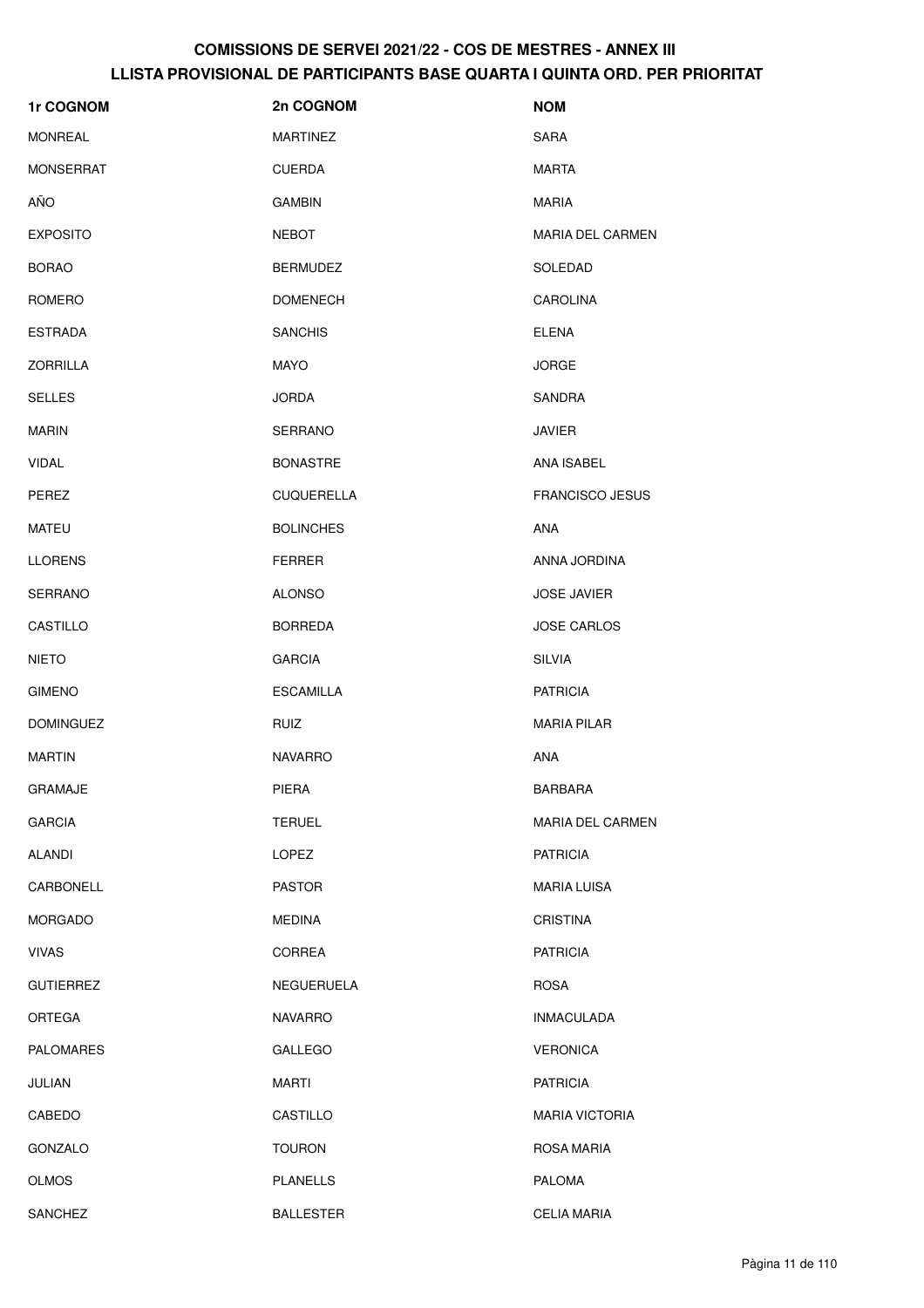| <b>1r COGNOM</b>      | 2n COGNOM        | <b>NOM</b>                |
|-----------------------|------------------|---------------------------|
| <b>PASCUAL</b>        | RUIZ             | ANA                       |
| <b>PAREJO</b>         | <b>GARCIA</b>    | RAUL                      |
| <b>HERVAS</b>         | AÑO              | RAFAEL                    |
| <b>TORRIJOS</b>       | <b>PASCUAL</b>   | CONSUELO                  |
| <b>BATALLER</b>       | <b>MURCIA</b>    | <b>MARIA DESAMPARADOS</b> |
| <b>GUZMAN</b>         | <b>SILVESTRE</b> | FRANCISCO DE BORJA        |
| LUPIAÑEZ              | CALLADO          | <b>PATRICIA</b>           |
| <b>GIRBES</b>         | <b>BORRAS</b>    | <b>MARIA SALUD</b>        |
| BETI                  | VALERO           | <b>JOSE VICENTE</b>       |
| FERRE                 | <b>DOMENECH</b>  | <b>MARIA TERESA</b>       |
| <b>MORENO</b>         | FERNANDEZ        | <b>CAROLINA</b>           |
| <b>CERVERON</b>       | <b>CIVERA</b>    | <b>MARIA JOSE</b>         |
| <b>TRILLES</b>        | JULVE            | <b>CRISTINA</b>           |
| <b>BIXQUERT</b>       | <b>BADENES</b>   | CARINA                    |
| <b>SANCHO</b>         | CATALA           | <b>CRISTINA</b>           |
| MALCHIRANT            | SANZ             | <b>MARIA DOLORES</b>      |
| <b>PERIS</b>          | <b>LINDO</b>     | ANA MARIA                 |
| SANJUAN               | CANO             | REBECA MARIOLA            |
| CHAFER                | ALVARADO         | <b>MARIA SOLEDAD</b>      |
| <b>DE LA ASUNCION</b> | <b>GRANELL</b>   | <b>MARIA ANGELES</b>      |
| <b>TALENS</b>         | <b>TORRES</b>    | ANGELA                    |
| CALZADA               | <b>FORES</b>     | <b>GEMMA AMPARO</b>       |
| ARANDA                | <b>LLOPIS</b>    | ALBA                      |
| <b>ESPI</b>           | <b>VERCHER</b>   | ANA MARIA                 |
| <b>TORRES</b>         | FERRER           | <b>MARIA TERESA</b>       |
| GRAMAGE               | <b>DONAT</b>     | MARÍA                     |
| <b>BERNAT</b>         | <b>MARTINEZ</b>  | <b>GUSTAVO</b>            |
| <b>BERNABEU</b>       | <b>LUCAS</b>     | <b>MONICA</b>             |
| <b>MONTES</b>         | <b>MORALES</b>   | <b>MARIA JOSE</b>         |
| <b>MILLO</b>          | MAS              | <b>LOURDES</b>            |
| <b>BLASCO</b>         | SERRA            | <b>CARMEN MARIA</b>       |
| <b>BETI</b>           | CARDENAS         | <b>MARIA LUISA</b>        |
| <b>FAYOS</b>          | ALBELDA          | <b>MARIA CARMEN</b>       |
| ALONSO                | <b>MOLLA</b>     | LAURA                     |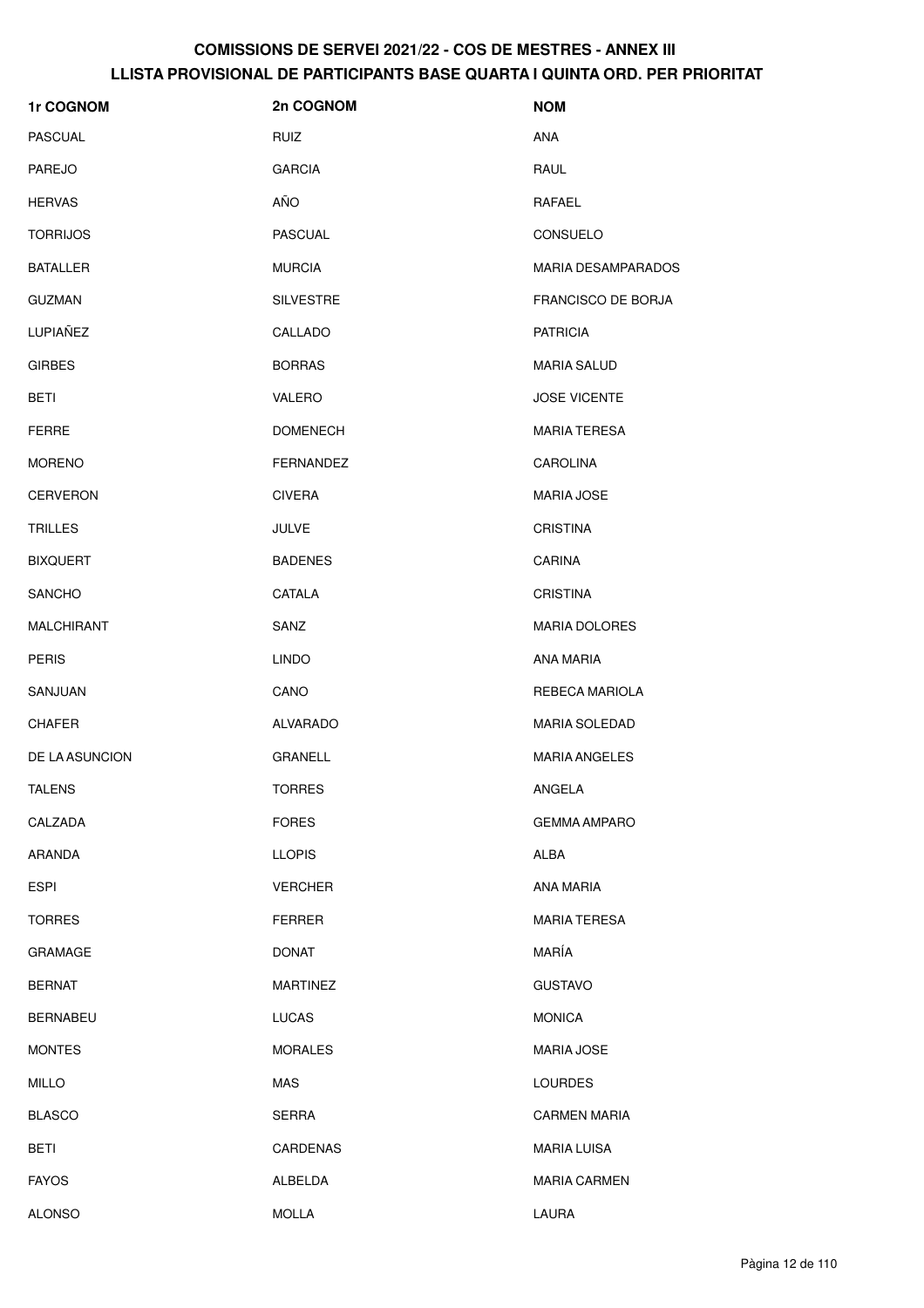| 1r COGNOM        | 2n COGNOM       | <b>NOM</b>                |
|------------------|-----------------|---------------------------|
| <b>PEIRO</b>     | SABATER         | CESAR                     |
| <b>GALINDO</b>   | AMELLA          | <b>PAULA</b>              |
| <b>BURGOS</b>    | <b>GINER</b>    | <b>ESTELA</b>             |
| <b>ALBEROLA</b>  | <b>FERRANDO</b> | <b>JOSEP LLUIS</b>        |
| LOPEZ            | <b>PALMER</b>   | <b>MARIA ANGELES</b>      |
| <b>BENITO</b>    | RABANETE        | <b>MARIA ANGELES</b>      |
| <b>GARCIA</b>    | <b>DESCALS</b>  | <b>ESTELA</b>             |
| ARNAU            | <b>JUAN</b>     | <b>LORENA</b>             |
| <b>DEVESA</b>    | <b>REVERT</b>   | <b>ESTHER</b>             |
| MAS              | <b>CHAFER</b>   | MARIA DESAMPARADOS CARMEN |
| <b>SALES</b>     | <b>BORRAS</b>   | <b>ESTEFANIA</b>          |
| <b>SAURA</b>     | <b>TRAVER</b>   | SANTIAGO                  |
| <b>VERCHER</b>   | <b>ALBEROLA</b> | <b>MARC</b>               |
| CATALA           | <b>FAUS</b>     | <b>MIREIA</b>             |
| <b>FERRANDO</b>  | <b>MOLLA</b>    | <b>MARIA</b>              |
| JULIAN           | <b>RUIZ</b>     | ANA MARIA                 |
| <b>GANDIA</b>    | <b>VIDAL</b>    | <b>JUAN EMILIO</b>        |
| <b>ESCRIVA</b>   | <b>BORREDA</b>  | SALVADOR                  |
| CANET            | <b>FERRER</b>   | <b>JOSE</b>               |
| <b>GARCIA</b>    | <b>SERRA</b>    | LUCIA DE LAS NIEVES       |
| <b>NORTES</b>    | OLTRA           | AMPARO                    |
| <b>GARCIA</b>    | ZORNOZA         | <b>YESICA</b>             |
| <b>UBEDA</b>     | FERNANDEZ       | <b>BARTOLOME</b>          |
| PEREZ            | GIL             | <b>MERCEDES</b>           |
| <b>MONSERRAT</b> | <b>SANCHIS</b>  | <b>JOSEP</b>              |
| <b>MONTERO</b>   | <b>GARCIA</b>   | CAROLINA                  |
| VILLALBA         | <b>PORCAR</b>   | ANDRÉS                    |
| GAUXAX           | I MIÑANA        | <b>IVAN</b>               |
| ZAFRA            | RAMOS           | <b>ANDRES</b>             |
| GALVEZ           | SALVADOR        | <b>VICTOR</b>             |
| MANZANET         | <b>BELLVER</b>  | <b>MARTA</b>              |
| <b>CUEVAS</b>    | <b>GONZALEZ</b> | <b>MARIA</b>              |
| CANO             | QUINTELA        | RAQUEL                    |
| <b>FRASQUET</b>  | <b>MOLL</b>     | <b>GUSTAVO</b>            |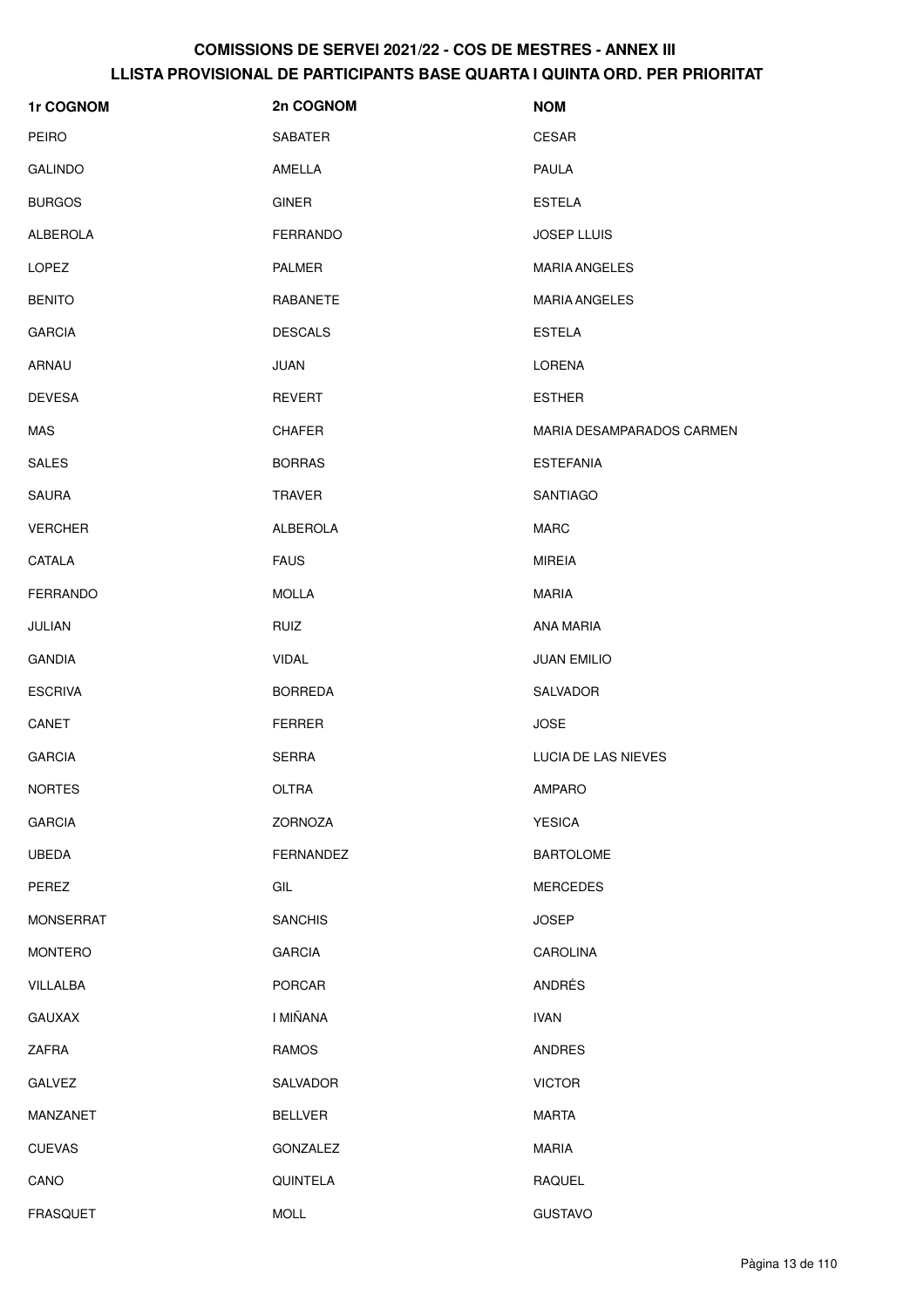| 1r COGNOM        | 2n COGNOM         | <b>NOM</b>              |
|------------------|-------------------|-------------------------|
| <b>MIRALLES</b>  | <b>FERRÁS</b>     | <b>IVAN</b>             |
| <b>BAÑULS</b>    | <b>SIMO</b>       | <b>MIRIAM AMPARO</b>    |
| <b>GISBERT</b>   | FERRANDIZ         | <b>BELEN</b>            |
| <b>GARCIA</b>    | <b>GARCIA</b>     | <b>VERONICA</b>         |
| GIL              | <b>RODRIGUEZ</b>  | <b>MARIA</b>            |
| <b>BENAVENT</b>  | PIERA             | <b>DAVID</b>            |
| <b>GONZALEZ</b>  | <b>TELLOLS</b>    | <b>RAQUEL</b>           |
| <b>CUÑAT</b>     | <b>PLA</b>        | SABINA GLORIA           |
| <b>TORNERO</b>   | SORIANO           | <b>VICENT</b>           |
| <b>TOMAS</b>     | <b>GRAU</b>       | <b>LUCIA</b>            |
| <b>BUCHO</b>     | <b>VALLS</b>      | <b>MARCOS</b>           |
| <b>BARAZA</b>    | LORENTE           | LENA                    |
| CARBONELL        | <b>FILLOL</b>     | <b>PALOMA</b>           |
| CASELLES I       | ALBANELL          | <b>VICENT</b>           |
| <b>CHACON</b>    | ALMUDEVER         | <b>JACQUELINE</b>       |
| <b>LOPEZ</b>     | <b>MOLINA</b>     | <b>MONICA</b>           |
| <b>FUERTES</b>   | RAGA              | <b>TERESA</b>           |
| <b>PONS</b>      | <b>MONFERRER</b>  | <b>MONTSERRAT</b>       |
| CARBO            | <b>BAÑULS</b>     | <b>INMACULADA</b>       |
| <b>BOSCH</b>     | <b>ALEPUZ</b>     | <b>JUAN PABLO</b>       |
| CARRION          | DIAZ              | ANGELA                  |
| <b>GIMENEZ</b>   | YAÑEZ             | LUIS MIGUEL             |
| <b>MARTINEZ</b>  | MESTANZA          | <b>MIRIAN</b>           |
| <b>APARICIO</b>  | <b>FERRANDO</b>   | <b>ROSA MARIA</b>       |
| <b>ESTARLICH</b> | CLARI             | INMACULADA CONCEPCIO    |
| <b>MOSCARDO</b>  | <b>REQUENA</b>    | Mª ANGELES              |
| <b>MARTINEZ</b>  | <b>GUZMAN</b>     | <b>MARTA</b>            |
| <b>GARCIA</b>    | <b>GONZALEZ</b>   | <b>ISAAC</b>            |
| PEREZ            | <b>TORREGROSA</b> | <b>DAVID</b>            |
| SEVA             | <b>MARIN</b>      | <b>ESTEFANIA</b>        |
| <b>SANCHEZ</b>   | <b>GOMEZ</b>      | <b>MILAGROS ROSARIO</b> |
| <b>CORDON</b>    | <b>NAVARRO</b>    | ALICIA ANGELICA         |
| AZOR             | VILAPLANA         | <b>MARIA TERESA</b>     |
| <b>PARDO</b>     | <b>CUENCA</b>     | <b>EVA MARIA</b>        |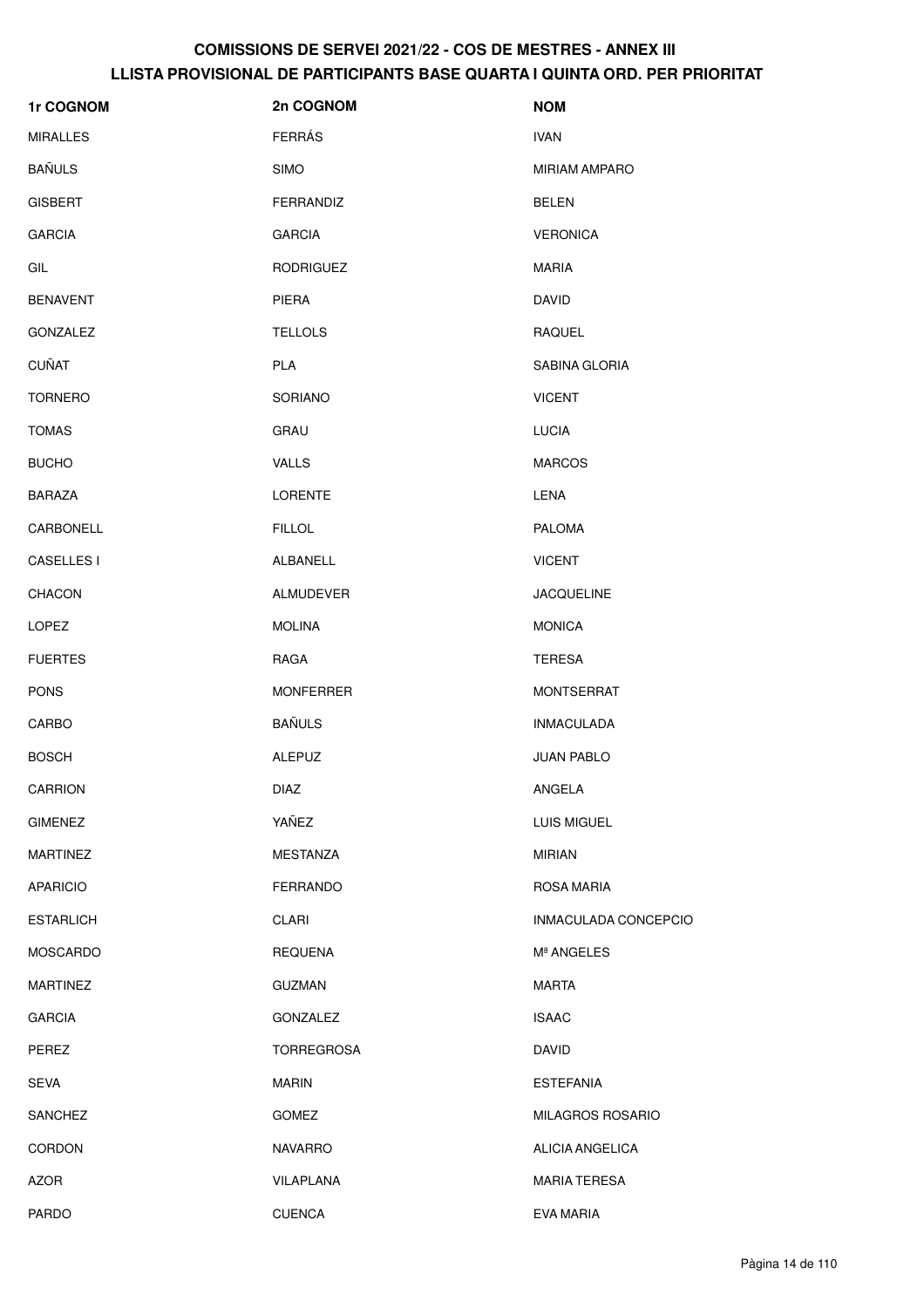| 1r COGNOM         | 2n COGNOM        | <b>NOM</b>            |
|-------------------|------------------|-----------------------|
| QUERALT           | <b>ZORRILLA</b>  | Mª TERESA             |
| <b>MENGUAL</b>    | <b>PEDROS</b>    | ANNA MARIA            |
| MEDIAVILLA        | MAYO             | <b>ANA MARIA</b>      |
| <b>REYES</b>      | <b>GUTIERREZ</b> | <b>ANTONIA</b>        |
| <b>ENCINAS</b>    | <b>RUIZ</b>      | <b>ISABEL</b>         |
| PEREZ             | CERDA            | <b>MARIA PILAR</b>    |
| <b>ENGUIDANOS</b> | <b>NAVARRO</b>   | <b>PATRICIA</b>       |
| <b>DOMINGUEZ</b>  | <b>SANCHIS</b>   | LORENA                |
| <b>SISTERNAS</b>  | COBO             | Mª SOLEDAD            |
| <b>MARTINEZ</b>   | <b>SANCHEZ</b>   | RAUL                  |
| <b>RIBES</b>      | ALMODOVAR        | ANA                   |
| AHULLO            | <b>HERMANO</b>   | <b>RAMON</b>          |
| <b>PENADES</b>    | <b>BELLOT</b>    | <b>SONIA MARIA</b>    |
| <b>PLUMED</b>     | <b>MARCO</b>     | M. ISABEL             |
| <b>CHUST</b>      | ARMENGOL         | <b>LUCIA</b>          |
| <b>FERNANDEZ</b>  | <b>FIGUEROLA</b> | <b>LIRIOS</b>         |
| <b>PUCHALT</b>    | <b>ALONSO</b>    | <b>MARIA ANTONIA</b>  |
| <b>JIMENEZ</b>    | <b>GARCIA</b>    | LAURA                 |
| <b>SANCHIS</b>    | CASTILLO         | CARLA                 |
| <b>ARROYO</b>     | <b>GUTIERREZ</b> | <b>INMACULADA</b>     |
| PEPIOL            | <b>MARIN</b>     | ANA MARIA             |
| CARDETE           | <b>ASENSI</b>    | SONIA                 |
| <b>FERRERO</b>    | <b>GUEROLA</b>   | PILAR                 |
| <b>TOMAS</b>      | <b>CUENCA</b>    | ARANTXA               |
| <b>MARTI</b>      | <b>MARTINEZ</b>  | <b>AMPARO</b>         |
| <b>ALEGRE</b>     | <b>MARTIN</b>    | <b>VICENTE MANUEL</b> |
| <b>AGUILELLA</b>  | <b>SOTORRES</b>  | SANDRA                |
| SANAHUJA          | <b>ALTES</b>     | <b>PATRICIA</b>       |
| <b>BRINES</b>     | <b>BRINES</b>    | LAURA                 |
| <b>MARTINEZ</b>   | <b>MORCILLO</b>  | <b>LOURDES</b>        |
| TEBAR             | <b>MARTINEZ</b>  | CONSUELO              |
| <b>MIRAGALL</b>   | COLOMAR          | CARLOS                |
| <b>ESTRUCH</b>    | <b>ROIG</b>      | <b>EVA</b>            |
| <b>MORANT</b>     | <b>MUÑOZ</b>     | <b>BETLEM</b>         |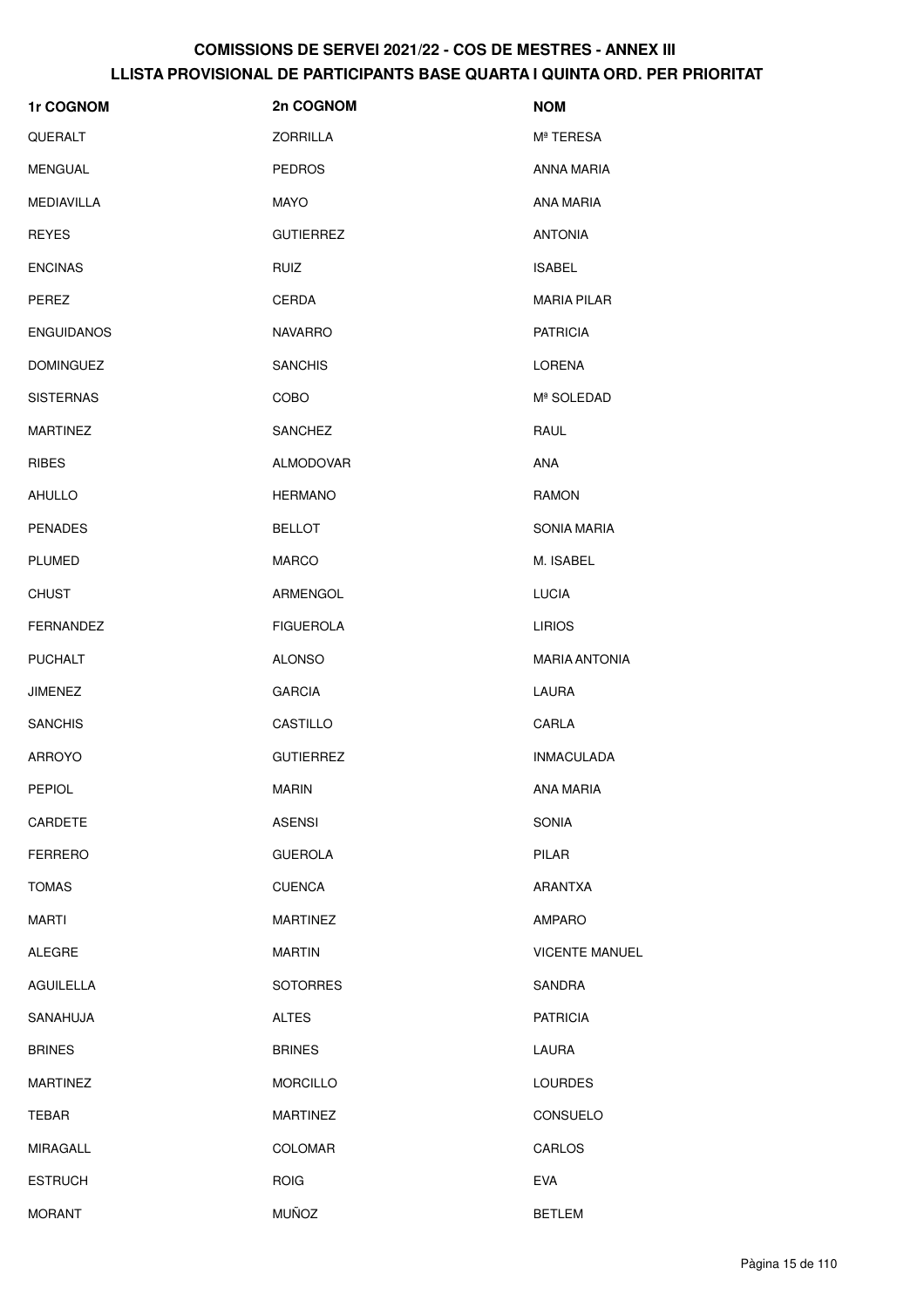| 1r COGNOM        | 2n COGNOM        | <b>NOM</b>           |
|------------------|------------------|----------------------|
| <b>PELLICER</b>  | <b>COTS</b>      | <b>CRISTINA</b>      |
| PEREZ            | GIL              | <b>JESUS MANUEL</b>  |
| SANZ             | AMAT             | <b>PATRICIA</b>      |
| <b>SIERRA</b>    | <b>MOLINA</b>    | LAURA                |
| <b>PICON</b>     | CRESPO           | <b>JOAQUIN</b>       |
| <b>SANCHEZ</b>   | <b>CUBELLS</b>   | <b>MONICA</b>        |
| <b>COMPANY</b>   | GRAU             | <b>ANDRES</b>        |
| <b>GARCIA</b>    | <b>RAMON</b>     | <b>PEDRO</b>         |
| <b>SEMPERE</b>   | SANCHEZ          | LIDIA MARIA          |
| <b>GOMEZ</b>     | <b>GIMENEZ</b>   | <b>TANIA</b>         |
| <b>GARCIA</b>    | <b>MESTRE</b>    | LAURA                |
| <b>BORRAS</b>    | LACASA           | <b>JORGE</b>         |
| <b>LOPEZ</b>     | CALDERON         | CLARA                |
| PEREZ            | <b>GIRONA</b>    | M. LUISA             |
| SALCEDO          | <b>DURAN</b>     | ADELA                |
| <b>MONTANER</b>  | <b>ROSELLO</b>   | <b>MARIA LUISA</b>   |
| <b>CAMPOS</b>    | <b>MUÑOZ</b>     | <b>IRENE</b>         |
| <b>MOCHOLI</b>   | <b>LLADOSA</b>   | ANA                  |
| RODRIGUEZ        | <b>BOSCH</b>     | <b>CONCEPCION</b>    |
| <b>ALFARO</b>    | <b>FERRIOL</b>   | YOLANDA              |
| <b>MONTORO</b>   | GONZALEZ         | <b>ROCIO</b>         |
| <b>APARICIO</b>  | <b>TORTOSA</b>   | SANDRA               |
| <b>TERCERO</b>   | <b>GIMENEZ</b>   | M <sup>ª</sup> PILAR |
| <b>CHAPA</b>     | <b>DEVESA</b>    | ANA MARIA            |
| <b>ROVIRA</b>    | <b>SELLES</b>    | <b>ESTHER</b>        |
| <b>COMPANY</b>   | <b>PALOMARES</b> | <b>MARIA</b>         |
| <b>VICENT</b>    | SAEZ             | M. LIDON             |
| <b>GARCIA</b>    | CALABUIG         | <b>ISABEL</b>        |
| <b>ANDRES</b>    | LLETI            | <b>MARIA CARMEN</b>  |
| <b>SANCHEZ</b>   | <b>PUCHADES</b>  | SARA                 |
| <b>HERNANDEZ</b> | <b>FORTE</b>     | <b>IRENE</b>         |
| <b>ESCOLANO</b>  | <b>MAÑO</b>      | <b>MARIA LARA</b>    |
| <b>CARPIO</b>    | <b>TEROL</b>     | LAURA                |
| ESPI             | SAHUQUILLO       | <b>JORGE</b>         |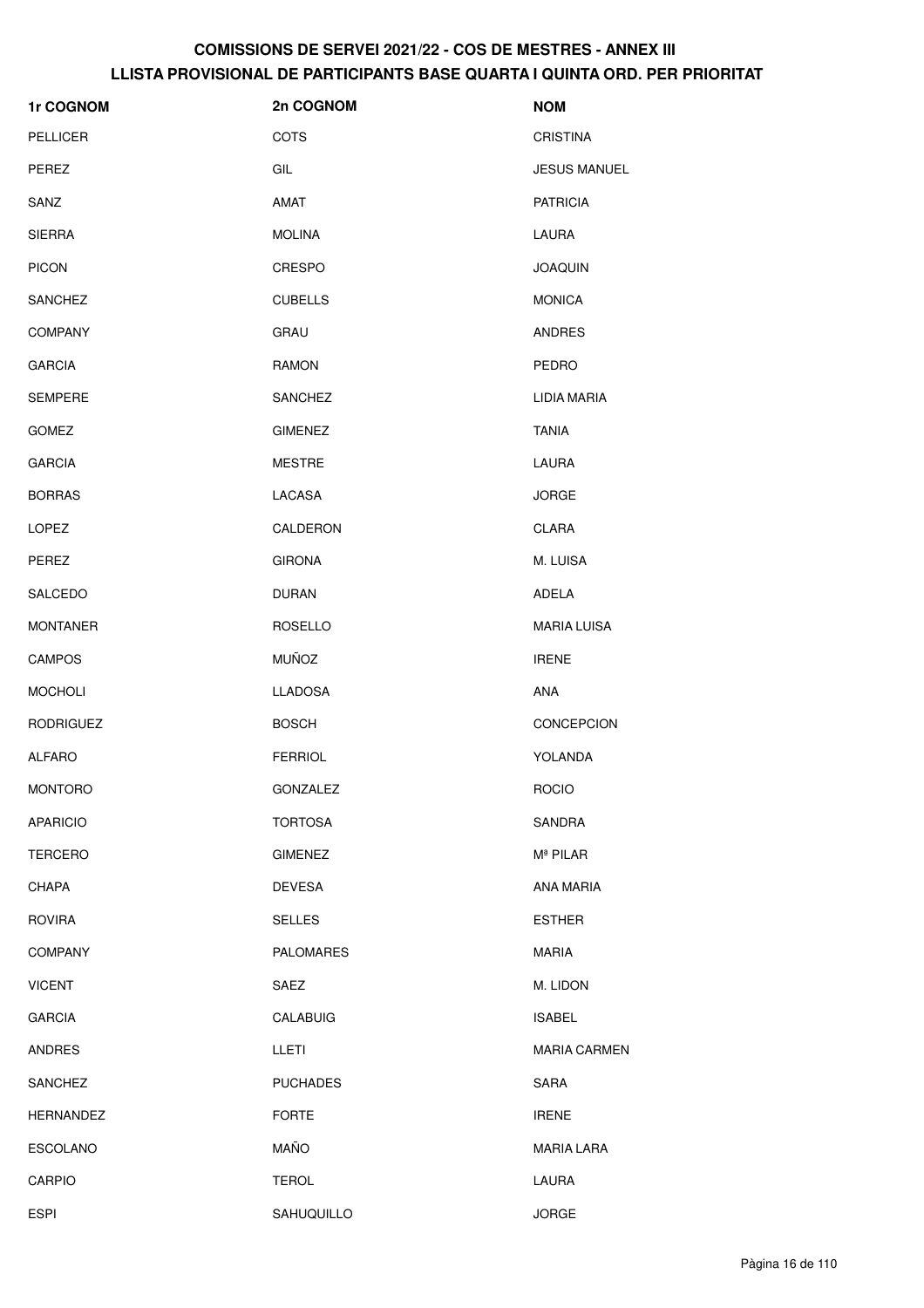| 1r COGNOM        | 2n COGNOM         | <b>NOM</b>           |
|------------------|-------------------|----------------------|
| <b>VALLES</b>    | CATALAN           | <b>MARIA TERESA</b>  |
| ROMERO           | <b>SANCHIS</b>    | SONIA                |
| <b>NICASIO</b>   | <b>MARCO</b>      | <b>MATILDE MARIA</b> |
| VILA             | MAS               | <b>TERESA OLIVIA</b> |
| <b>BERNABEU</b>  | <b>SORIA</b>      | LORENA               |
| <b>RODRIGUEZ</b> | GONZALEZ          | CARMEN               |
| CALAS            | <b>MATEO</b>      | <b>BEATRIZ</b>       |
| <b>VICEDO</b>    | CASTELLO          | <b>SILVIA</b>        |
| <b>MONDEJAR</b>  | <b>CERVERA</b>    | MARIA DE LA LUZ      |
| <b>PRIMO</b>     | <b>VIDAL</b>      | <b>VANESA</b>        |
| <b>MOMPO</b>     | <b>CACERES</b>    | <b>BEATRIZ</b>       |
| RAMIREZ          | <b>PUJANTE</b>    | <b>ANA MARIA</b>     |
| <b>GARCIA</b>    | COLOM             | <b>AIDA</b>          |
| <b>VIDAL</b>     | GONZALEZ          | <b>MARIA ANGELES</b> |
| <b>SALES</b>     | <b>BADENES</b>    | <b>VICTORIA</b>      |
| <b>PENADES</b>   | <b>GANDIA</b>     | <b>ESTELA</b>        |
| <b>PALOMARES</b> | MARTI             | <b>MªEVA</b>         |
| <b>ARROYO</b>    | <b>CHAFER</b>     | <b>EMILIA</b>        |
| <b>PLA</b>       | <b>MARTINEZ</b>   | <b>JOSE ISMAEL</b>   |
| <b>GARCIA</b>    | <b>SILVESTRE</b>  | AMPARO               |
| <b>GIMENEZ</b>   | LAPEÑA            | <b>SONIA</b>         |
| <b>VIZDOMINE</b> | ORTIZ             | <b>MARGARITA</b>     |
| <b>MARCO</b>     | <b>BALAGUER</b>   | <b>EVA</b>           |
| <b>CORTELL</b>   | <b>ALONSO</b>     | <b>NEUS</b>          |
| <b>VILA</b>      | LEDO              | <b>TERESA</b>        |
| PONCE            | <b>RUIZ</b>       | <b>MIRIAM</b>        |
| <b>FUSTER</b>    | <b>VIZCAINO</b>   | PAULA                |
| CANTO            | <b>JIMENEZ</b>    | <b>VICTOR MANUEL</b> |
| <b>GAUCHIA</b>   | <b>VERDOY</b>     | <b>ADORACION</b>     |
| SABATER          | <b>MARTIN</b>     | YOLANDA              |
| ALMELA           | <b>BARBARROJA</b> | <b>MARIA JOSE</b>    |
| <b>PASTOR</b>    | <b>MORENO</b>     | ANA BELEN            |
| GIL              | <b>ESTRUCH</b>    | ANA                  |
| FALLA-CISNEROS   | <b>APARICIO</b>   | SILVIA               |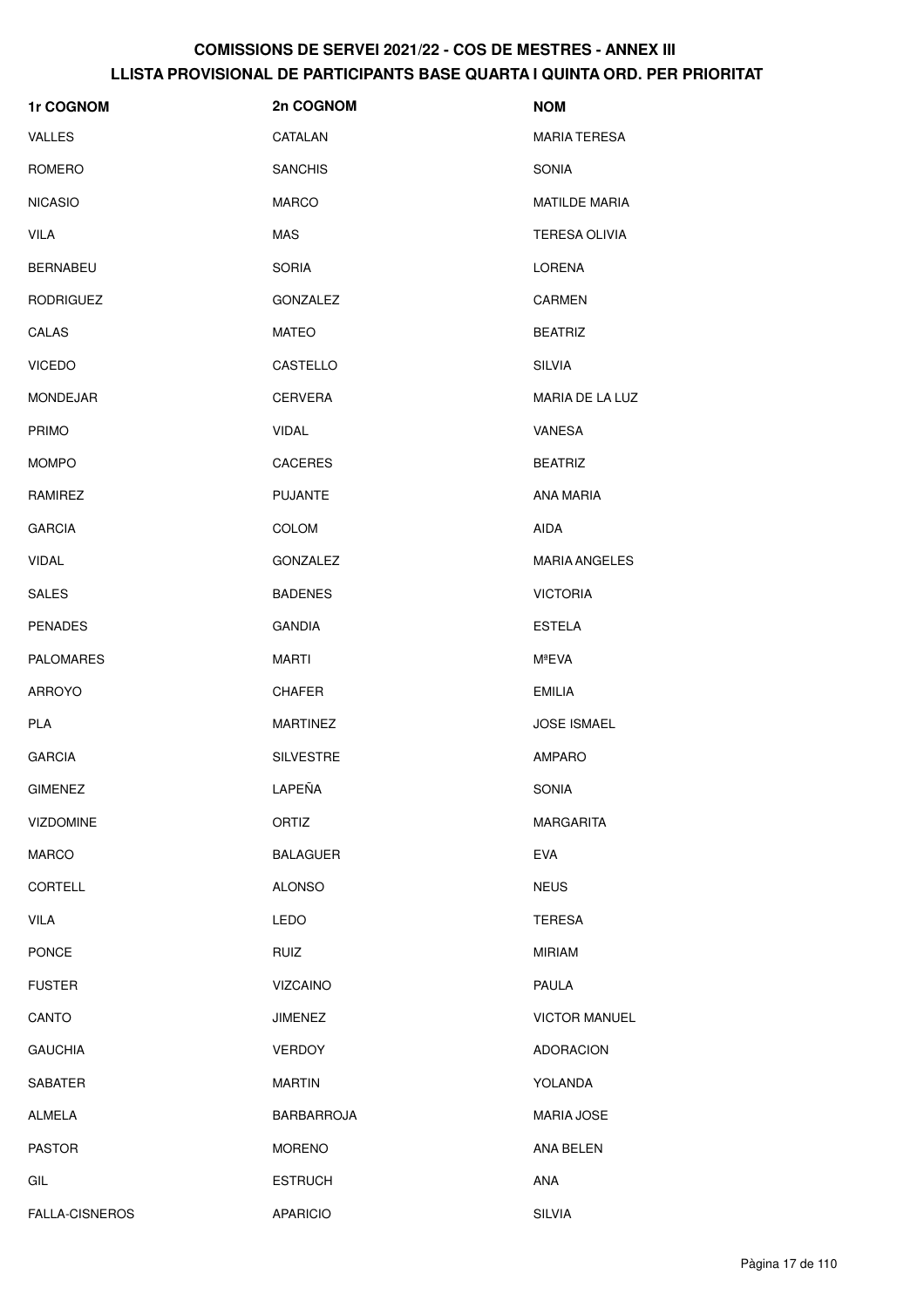| 1r COGNOM         | 2n COGNOM         | <b>NOM</b>               |
|-------------------|-------------------|--------------------------|
| <b>GALLEGO</b>    | <b>GONZALEZ</b>   | YOLANDA                  |
| <b>PALOMARES</b>  | <b>LLORET</b>     | <b>BEATRIZ</b>           |
| <b>MONTAVA</b>    | <b>INSA</b>       | M. DOLORES               |
| <b>BALAGUER</b>   | <b>MONTANER</b>   | <b>ANTONIO</b>           |
| <b>MENERO</b>     | <b>ALCAZAR</b>    | SANDRA                   |
| <b>ZAMORA</b>     | <b>CERVERA</b>    | <b>MARIA ANGELES</b>     |
| <b>MOLINA</b>     | <b>FERRER</b>     | <b>MARIA VICENTA</b>     |
| <b>LLUCH</b>      | <b>CIGES</b>      | <b>LUCIA</b>             |
| <b>MONTESINOS</b> | <b>DOMINGO</b>    | <b>MARIA</b>             |
| <b>MIRALLES</b>   | <b>MARIN</b>      | <b>PAULA</b>             |
| <b>MARTIN</b>     | CEREZUELA         | <b>IRENE</b>             |
| <b>MARTINEZ</b>   | <b>CLIMENT</b>    | <b>MARIA ADELA</b>       |
| <b>NAVARRO</b>    | <b>SARDINA</b>    | <b>MARIA AMPARO</b>      |
| <b>CERVERA</b>    | <b>MARZAL</b>     | <b>INES</b>              |
| PERELLO           | <b>LULL</b>       | ROSA ANA                 |
| <b>HINAREJOS</b>  | <b>PINA</b>       | <b>INMACULADA</b>        |
| <b>CUADRADO</b>   | SERRANO           | <b>MARIA ELVIRA</b>      |
| <b>SERRANO</b>    | <b>GRAU</b>       | CARLOS                   |
| <b>JUAN</b>       | CASTELLO-MARTINEZ | <b>MARIA DEL ROSARIO</b> |
| <b>GARCIA</b>     | <b>VALERO</b>     | MARÍA DE LA CRUZ         |
| <b>MOROTE</b>     | <b>MUÑOZ</b>      | MARIA DE LA LUZ          |
| <b>BARBERAN</b>   | <b>MARTINEZ</b>   | ANNA                     |
| <b>GREGORIO</b>   | ABAD              | PAULA                    |
| <b>SABORIT</b>    | <b>VIDAL</b>      | <b>MARIA</b>             |
| <b>GUEVARA</b>    | <b>MARTINEZ</b>   | <b>ESTEFANIA</b>         |
| <b>SEGURA</b>     | <b>SANCHEZ</b>    | <b>MARIA</b>             |
| <b>LLORENS</b>    | CARBONELL         | <b>MARIA ISABEL</b>      |
| <b>LUZ</b>        | <b>PITARCH</b>    | <b>TERESA</b>            |
| <b>MONTALVA</b>   | <b>IBORRA</b>     | ANDREA                   |
| <b>ALMARCHA</b>   | <b>GARCIA</b>     | <b>BARBARA</b>           |
| <b>RAMOS</b>      | <b>MIRA</b>       | M.VICTORIA               |
| <b>MARTIN</b>     | <b>SANCHEZ</b>    | <b>FRANCISCO MANUEL</b>  |
| <b>PALLAS</b>     | MAGRANER          | ROSA ANA                 |
| <b>CLEMENTE</b>   | <b>PONTAQUE</b>   | <b>MARIA PILAR</b>       |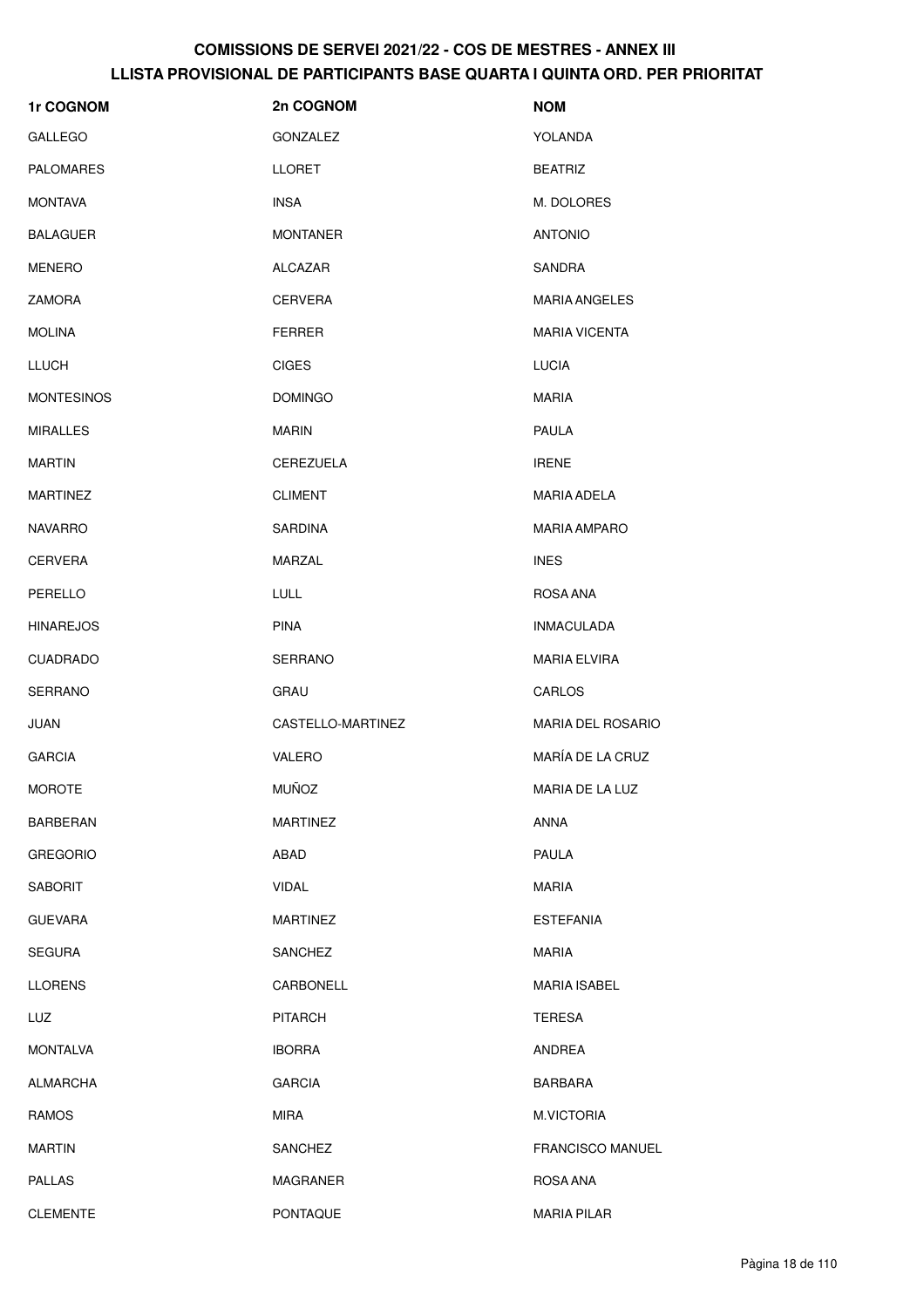| 1r COGNOM       | 2n COGNOM        | <b>NOM</b>               |
|-----------------|------------------|--------------------------|
| UREÑA           | PALOP            | <b>JOAQUIN</b>           |
| PELAEZ          | <b>GOMEZ</b>     | <b>MARIA CRUZ</b>        |
| <b>COMPANY</b>  | <b>MONLLOR</b>   | <b>INMACULADA</b>        |
| <b>FIAÑO</b>    | <b>MARTINEZ</b>  | LAURA                    |
| <b>ESPINOS</b>  | <b>ANDRES</b>    | <b>TERESA</b>            |
| PEREZ           | <b>TROTONDA</b>  | <b>NURIA</b>             |
| SORIANO         | PEREZ            | <b>CARLA MIREIA</b>      |
| <b>SANCHIS</b>  | <b>PEIRO</b>     | PAULA SABINA             |
| <b>TORMO</b>    | <b>BATALLER</b>  | <b>MARIA CRUZ</b>        |
| <b>CHAQUET</b>  | <b>CUCARELLA</b> | <b>ANNA</b>              |
| <b>PASCUAL</b>  | <b>BENAVENT</b>  | <b>MONTSERRAT</b>        |
| <b>BOLUDA</b>   | <b>FLORES</b>    | <b>JOSE LUIS</b>         |
| <b>FERRER</b>   | <b>FUERTES</b>   | <b>BORJA MANUEL</b>      |
| PEREZ           | <b>BESO</b>      | <b>CRISTINA GAIL</b>     |
| <b>BLASCO</b>   | <b>BLASCO</b>    | <b>SILVIA</b>            |
| <b>MARCH</b>    | <b>MIGUEZ</b>    | <b>INMACULADA</b>        |
| <b>IVARS</b>    | OLLER            | <b>TERESA</b>            |
| <b>FRAILE</b>   | <b>NAVARRO</b>   | <b>ANTONIA FLORENCIA</b> |
| <b>TORRES</b>   | <b>AUCEJO</b>    | <b>CARMEN</b>            |
| <b>MARTINEZ</b> | <b>CLEMENTE</b>  | <b>ESTEFANIA</b>         |
| <b>BENAVENT</b> | <b>MARTINEZ</b>  | FERNANDO                 |
| MARGALEJO       | <b>BLASCO</b>    | <b>MARIA FRANCISCA</b>   |
| <b>RICART</b>   | <b>CORTES</b>    | RAFAEL                   |
| <b>CORCIN</b>   | <b>GIMENO</b>    | INMACULADA CONCEPCION    |
| <b>MONZON</b>   | <b>TELLO</b>     | <b>BEATRIZ</b>           |
| <b>FORNER</b>   | <b>ANTONINO</b>  | <b>CONSUELO MARIA</b>    |
| <b>GOMA</b>     | <b>CASTELLS</b>  | <b>JUDIT</b>             |
| <b>DIAZ</b>     | <b>FERRANDO</b>  | <b>MOISES</b>            |
| <b>MARCO</b>    | <b>MORENO</b>    | CARLA                    |
| <b>FERRAGUD</b> | PEREZ            | <b>NOELIA</b>            |
| <b>ROIG</b>     | <b>MARI</b>      | <b>MATIAS</b>            |
| PEÑALVER        | <b>SULLER</b>    | <b>MIKEL</b>             |
| <b>JUAN</b>     | <b>MAHIQUES</b>  | Mª JOSE                  |
| <b>GINER</b>    | CANO             | <b>SHEILA</b>            |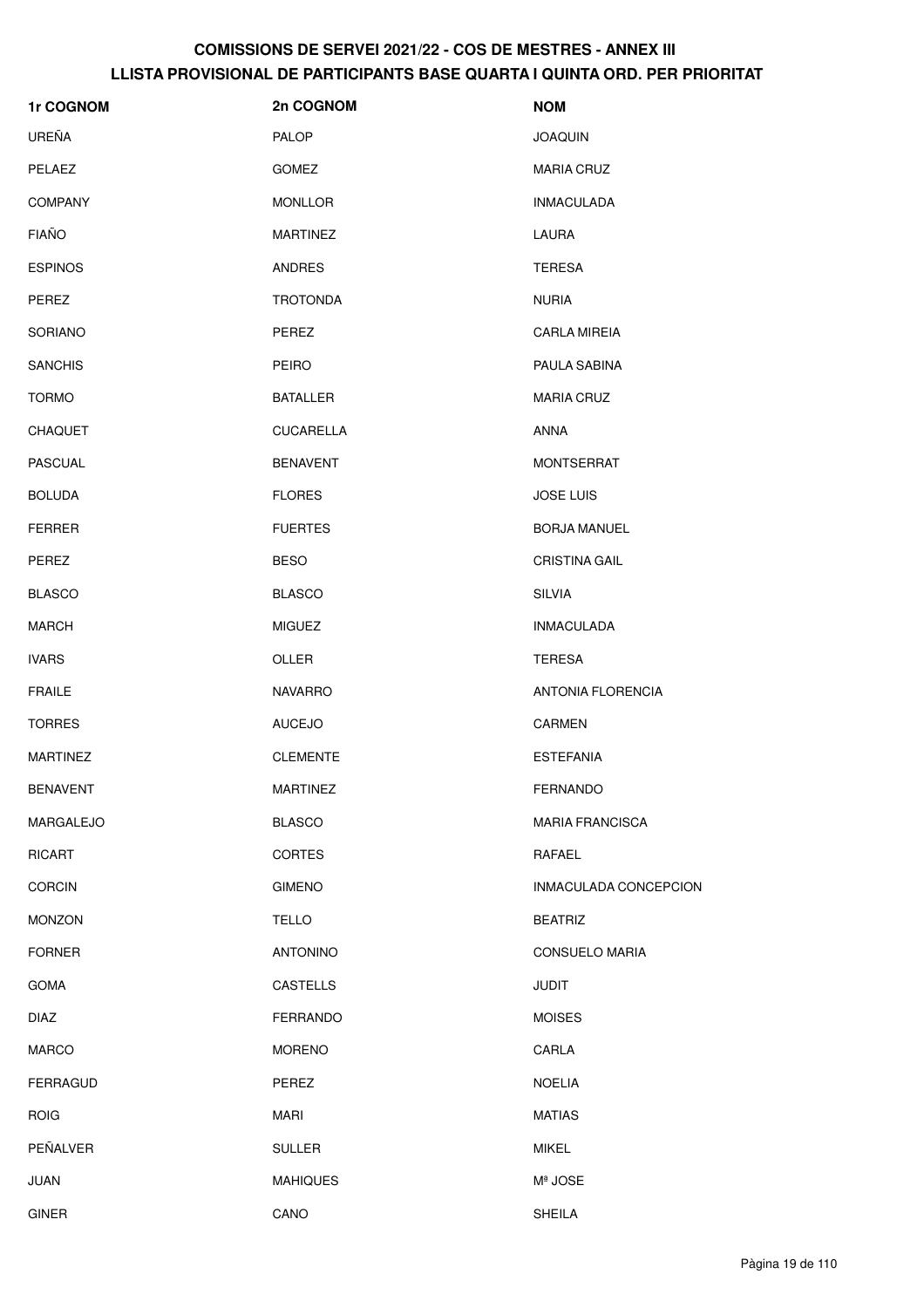| 1r COGNOM          | 2n COGNOM         | <b>NOM</b>           |
|--------------------|-------------------|----------------------|
| PAÑEGO             | CATALA            | <b>MARIA DOLORES</b> |
| <b>FOSSATI</b>     | VALERO            | ESPERANZA            |
| RAMIREZ            | <b>FAYOS</b>      | <b>ANTONIO</b>       |
| <b>GOMIS</b>       | <b>FUENTES</b>    | ANA                  |
| <b>UTRILLAS</b>    | <b>COMPAÑ</b>     | ALBA                 |
| <b>BELTRAN</b>     | <b>ALCACER</b>    | JAUME                |
| SALVADOR           | SAEZ              | <b>DAVID</b>         |
| <b>LOPEZ</b>       | MILLAN            | <b>MARIA AMPARO</b>  |
| <b>VICENS</b>      | <b>BERNABEU</b>   | <b>MARIA</b>         |
| <b>ALMOR</b>       | <b>LLOPIS</b>     | <b>MARIA CARMEN</b>  |
| LACALLE            | LADERAS           | <b>BEATRIZ</b>       |
| SOLAZ              | LÓPEZ             | <b>MARCOS</b>        |
| <b>MORENO</b>      | <b>GARCIA</b>     | <b>NOELIA</b>        |
| <b>ARRIBAS</b>     | PEREZ             | <b>IVAN MANUEL</b>   |
| CAMARENA           | <b>BLASCO</b>     | SARA                 |
| <b>TORRECILLAS</b> | <b>MOLINA</b>     | MONTSERRAT EMILIA    |
| <b>RODRIGUEZ</b>   | <b>PALOMINO</b>   | <b>NACIANCENA</b>    |
| <b>ESCRIVA</b>     | <b>GUILLEM</b>    | MARÍA JOSE           |
| SANCHEZ            | <b>BAU</b>        | <b>MARIA PILAR</b>   |
| ANDREU             | GIL               | SANDRA               |
| LOPEZ              | <b>TOMAS</b>      | CRISTINA             |
| <b>TORRES</b>      | <b>SORRIBES</b>   | <b>JOSEFA</b>        |
| <b>GARZON</b>      | <b>CARRION</b>    | <b>ROSA MARIA</b>    |
| <b>MOLINA</b>      | <b>MARTINEZ</b>   | ALBA MARIA           |
| ORTEGA             | <b>JIMENEZ</b>    | ANA BELEN            |
| <b>PUERTAS</b>     | <b>TRONCH</b>     | <b>NURIA</b>         |
| <b>RUBIO</b>       | <b>GOMEZ</b>      | CARMEN               |
| <b>GERADA</b>      | SANTANDREU        | <b>MARIA ISABEL</b>  |
| <b>RUIZ</b>        | <b>FONT</b>       | <b>MARIA</b>         |
| <b>LLUESMA</b>     | <b>SAHUQUILLO</b> | <b>MARTA</b>         |
| CARBONELL          | FERNANDEZ         | YAIZA                |
| <b>ESTEBAN</b>     | <b>MONCHO</b>     | LAURA                |
| <b>SELLES</b>      | SANCHEZ           | <b>JOSEFA</b>        |
| <b>TERESI</b>      | CABALLERO         | ELENA MARIA          |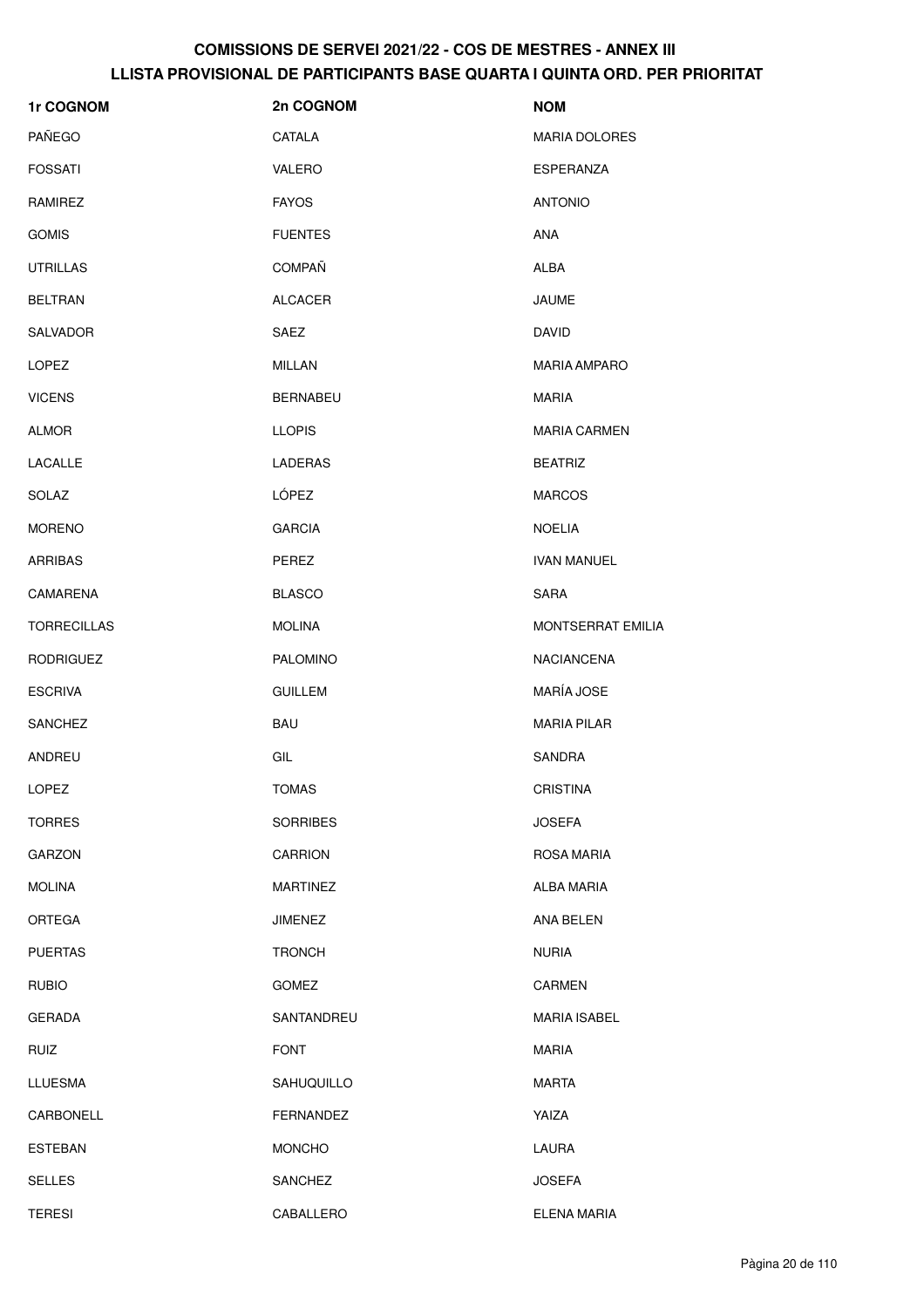| 1r COGNOM            | 2n COGNOM        | <b>NOM</b>            |
|----------------------|------------------|-----------------------|
| <b>MAHIQUES</b>      | CRESPO           | ANA                   |
| ANDRÉS               | <b>FONTES</b>    | SARA BEATRIZ DE       |
| <b>SALAS</b>         | <b>GARCIA</b>    | <b>MONSERRAT</b>      |
| <b>BUESO DE LA</b>   | <b>MUELA</b>     | <b>SARA</b>           |
| <b>SILLA</b>         | <b>BELENGUER</b> | <b>NEUS</b>           |
| <b>GARCIA</b>        | <b>GASSO</b>     | <b>ALICIA</b>         |
| <b>PASTOR</b>        | <b>CREMADES</b>  | <b>IRENE</b>          |
| <b>ESCRICHE</b>      | NADAL            | LAURA                 |
| <b>LOPEZ</b>         | ARTUÑEDO         | <b>NOELIA</b>         |
| <b>RODRIGALVAREZ</b> | <b>GUINOT</b>    | <b>LUCIA</b>          |
| <b>MONSONIS</b>      | ANDREU           | <b>PALOMA</b>         |
| <b>PITARCH</b>       | <b>ROMERO</b>    | <b>MARIA JOSE</b>     |
| RAMIREZ              | <b>LOSILLA</b>   | PALOMA GEMMA          |
| <b>JIMENEZ</b>       | <b>ESCRIBANO</b> | <b>LORENA</b>         |
| <b>CONDOMINA</b>     | <b>PASCUAL</b>   | <b>MARIA GENOVEVA</b> |
| <b>DONAT</b>         | <b>ALMANSA</b>   | RAFAEL                |
| <b>GALAN</b>         | GRAS             | <b>MARTA</b>          |
| <b>GOMEZ</b>         | <b>SANTOS</b>    | MARIA DEL CARMEN      |
| <b>FORA</b>          | <b>DORMUA</b>    | ANA MARIA             |
| <b>GARCIA</b>        | <b>GARCIA</b>    | <b>JUAN RAMON</b>     |
| <b>MARCO</b>         | MANZANARES       | <b>NOELIA</b>         |
| <b>MARTINEZ</b>      | SARRIA           | LAURA                 |
| GONZALEZ             | <b>BOTIJA</b>    | JULIA                 |
| ALBURQUERQUE         | <b>MORENO</b>    | JUAN                  |
| <b>CHOFRE</b>        | <b>SALES</b>     | <b>LORENA</b>         |
| <b>MONTAGUD</b>      | <b>MARI</b>      | <b>PATRICIA</b>       |
| <b>PARRA</b>         | <b>GUILLEM</b>   | <b>TAMARA</b>         |
| <b>VARO</b>          | <b>CUERDA</b>    | <b>ESTRELLA</b>       |
| <b>BOTELLA</b>       | <b>FELIS</b>     | SANTIAGO              |
| LOZANO               | CASTILLO         | <b>CRISTINA</b>       |
| <b>BONO</b>          | <b>JIMENEZ</b>   | LAIA                  |
| <b>MARANCHON</b>     | SANZ             | FRANCISCO JOSE        |
| <b>ROIG</b>          | <b>PASTOR</b>    | <b>MARIA</b>          |
| <b>MARTINEZ</b>      | <b>GARCIA</b>    | MARIA DEL CARMEN      |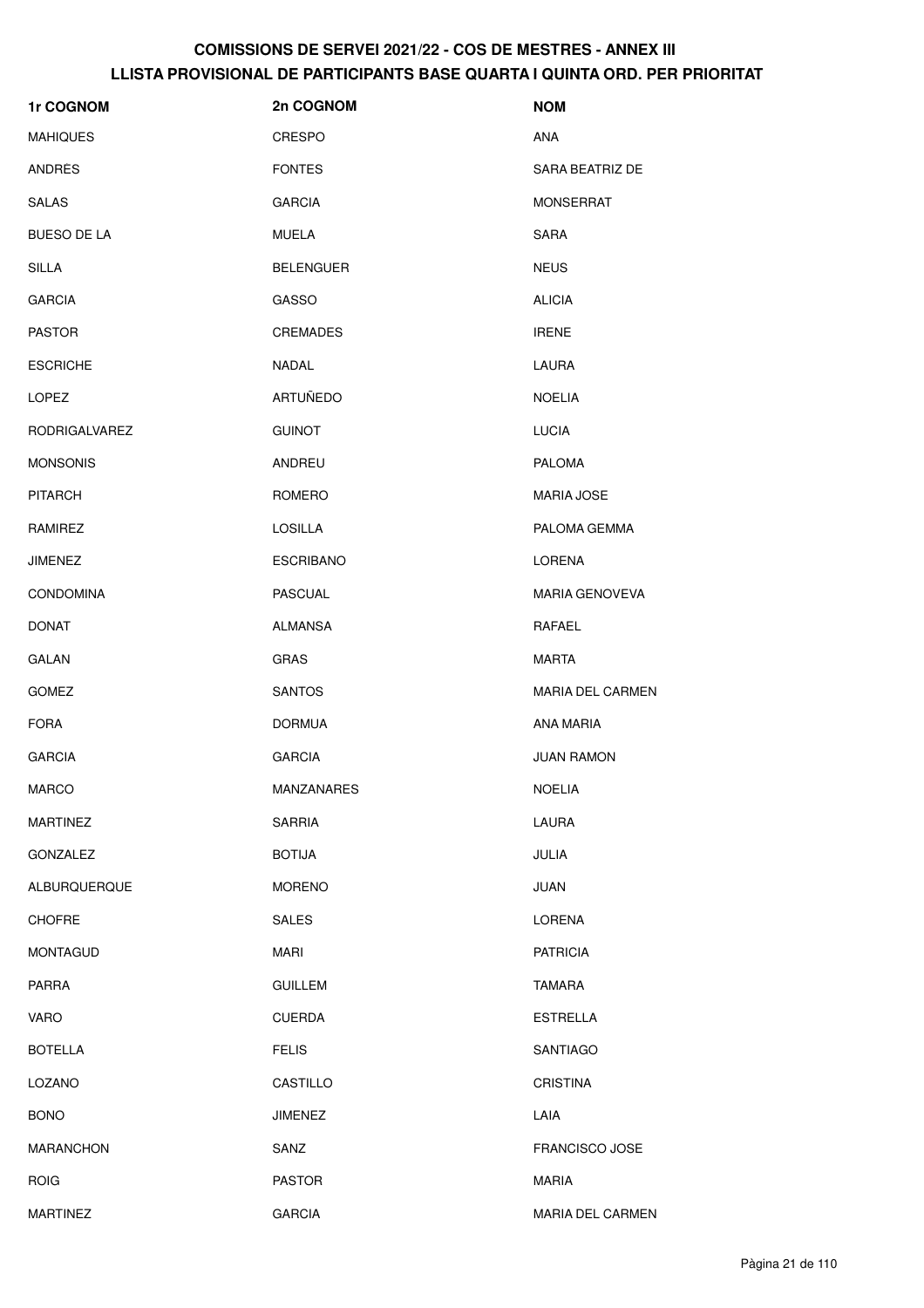| 1r COGNOM        | 2n COGNOM       | <b>NOM</b>               |
|------------------|-----------------|--------------------------|
| SAEZ             | <b>VILA</b>     | CARLA                    |
| <b>TORTAJADA</b> | <b>GASENT</b>   | <b>FUNDAMENTO</b>        |
| ARASTEY          | <b>MARTINEZ</b> | <b>ESTHER</b>            |
| <b>ADSUAR</b>    | <b>GOMEZ</b>    | <b>JOSE JUAN</b>         |
| <b>ANTON</b>     | QUILES          | <b>MARIA ESTHER</b>      |
| <b>GORRIZ</b>    | <b>MOLINER</b>  | M. DOLORES               |
| <b>RUIZ</b>      | <b>TORRES</b>   | <b>IRENE</b>             |
| <b>SANCHEZ</b>   | PEREZ           | <b>MARIA ANGELES</b>     |
| <b>SOLBES</b>    | <b>MARTI</b>    | ANGELA                   |
| <b>CAMPOS</b>    | <b>ALMELA</b>   | <b>MARIA CARMEN</b>      |
| <b>HERNANDEZ</b> | <b>MILAN</b>    | <b>VICENTE</b>           |
| <b>AMOROS</b>    | <b>CAPARROS</b> | <b>ELVIRA</b>            |
| <b>BAUTISTA</b>  | <b>MORA</b>     | <b>OBDULIA</b>           |
| <b>GANDIA</b>    | CALATAYUD       | ALICIA DE LA ENCARNACION |
| <b>PORTOLES</b>  | <b>JIMENEZ</b>  | MARIA DEL MAR            |
| <b>GRANERO</b>   | <b>NAVARRO</b>  | <b>CRISTINA</b>          |
| <b>BOIX</b>      | <b>MOROTE</b>   | <b>ESTHER</b>            |
| <b>TORNERO</b>   | REY             | <b>JOSE MANUEL</b>       |
| GRAU             | SOLER           | <b>MARIA JOSE</b>        |
| JIMENEZ          | LLACER          | <b>ALICIA</b>            |
| SANCHEZ          | LLERENA         | ANA MARIA                |
| <b>MONROS</b>    | DE MARCOS       | ANA MARIA                |
| <b>ALBEROLA</b>  | GALLEGO         | <b>INES</b>              |
| MATA DE LA       | <b>FUENTE</b>   | <b>PATRICIA</b>          |
| <b>ROJAS</b>     | LOPEZ           | <b>IRENE</b>             |
| PEREZ            | <b>MATEO</b>    | LAURA                    |
| ALBERT           | <b>MONTIEL</b>  | <b>MARTA</b>             |
| <b>UCEDO</b>     | <b>LAORDEN</b>  | <b>JUAN</b>              |
| <b>VIDAL</b>     | <b>COSTA</b>    | SARA                     |
| <b>ORCHILLES</b> | <b>VIDAL</b>    | <b>MARIA</b>             |
| <b>ALEMANY</b>   | <b>SILVA</b>    | <b>MARIA JOSE</b>        |
| <b>VENANCIO</b>  | <b>ESTELLES</b> | <b>MYRIAM</b>            |
| <b>PUCHOL</b>    | SALMERON        | <b>JESSICA</b>           |
| RIZO             | GOMEZ           | ANA MARIA                |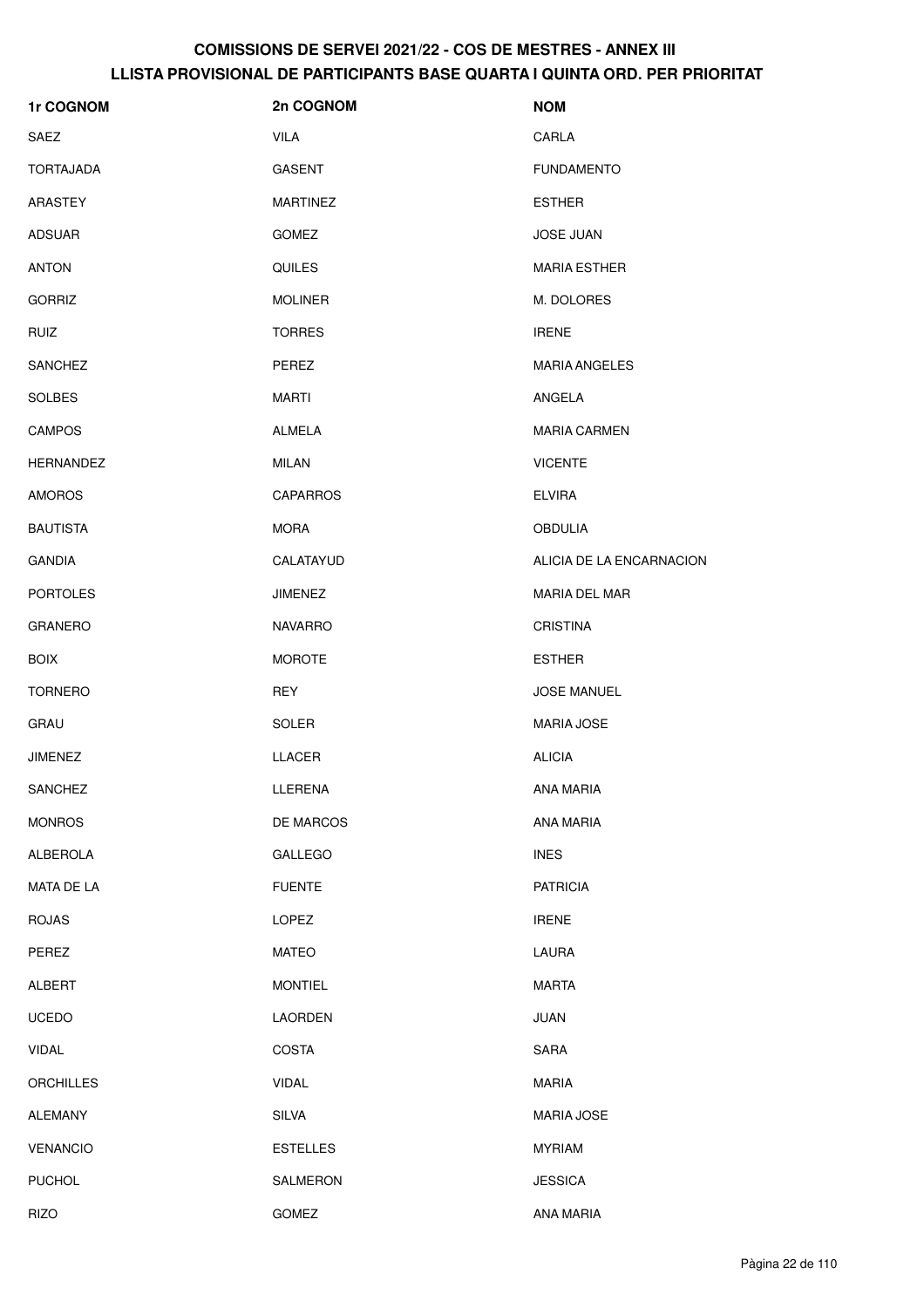| 1r COGNOM       | 2n COGNOM        | <b>NOM</b>            |
|-----------------|------------------|-----------------------|
| <b>DOMENECH</b> | <b>ROS</b>       | CARIDAD               |
| <b>MARTINEZ</b> | ALAFARGA         | M. SALES              |
| <b>CAMPOY</b>   | <b>ARRES</b>     | MARIA ISABEL          |
| PERTEGAZ        | ZARAGOZA         | <b>MARTA</b>          |
| ARNAU           | <b>CERVERA</b>   | <b>PILAR</b>          |
| SAHUQUILLO      | <b>GARCIA</b>    | LAURA                 |
| CASTILLO        | <b>MIÑANO</b>    | <b>CLARA MARIA</b>    |
| SANCHEZ         | <b>GOMEZ</b>     | <b>ESTER CRISTINA</b> |
| <b>PILAN</b>    | VILLANUEVA       | <b>MARIA DOLORES</b>  |
| <b>SIFRE</b>    | HERNANDEZ        | LAURA                 |
| <b>PERALES</b>  | <b>ONCINA</b>    | <b>NATALIA</b>        |
| PEREZ           | <b>NAVARRO</b>   | ANDREA                |
| FERNANDEZ       | PEREZ            | <b>ANA MARIA</b>      |
| <b>LOPEZ</b>    | <b>MORALES</b>   | MARIA DEL CARMEN      |
| CARRATALA       | <b>TORRIJOS</b>  | <b>SILVIA</b>         |
| <b>MAHIQUES</b> | SALA             | Mª DEL MAR            |
| <b>CORTES</b>   | <b>LLORENS</b>   | <b>CRISTINA</b>       |
| <b>BENET</b>    | GRAU             | EVA MARIA             |
| <b>DURO</b>     | <b>RUIZ</b>      | <b>JUAN VICENTE</b>   |
| <b>HERAS</b>    | <b>BELINCHON</b> | <b>MARIA</b>          |
| AÑO             | <b>ASENSI</b>    | <b>LORENA</b>         |
| <b>FRANCO</b>   | <b>ALBERO</b>    | <b>MARIA AMPARO</b>   |
| CERRILLO        | PERAL            | M. DOLORES            |
| <b>VILLENA</b>  | <b>CONTRERAS</b> | MANUELA               |
| PERALTA         | <b>MARTINEZ</b>  | PAZ                   |
| PEÑARROJA       | SAZ              | <b>MARIA</b>          |
| <b>BOSCH</b>    | <b>MARTINEZ</b>  | LORENA                |
| <b>GRAMAJE</b>  | <b>GISBERT</b>   | <b>DAVID</b>          |
| <b>CLAROS</b>   | <b>MESADO</b>    | <b>PATRICIA</b>       |
| <b>VIÑOLES</b>  | <b>VENTURA</b>   | <b>MARIA</b>          |
| CARAÑANA        | <b>COLL</b>      | <b>MARIA</b>          |
| <b>GUERRERO</b> | <b>MOSCARDO</b>  | <b>ESTEFANIA</b>      |
| PERAL           | CAYUELAS         | YASMINA CELIA         |
| LOPEZ           | <b>JOVER</b>     | <b>MARIA ISABEL</b>   |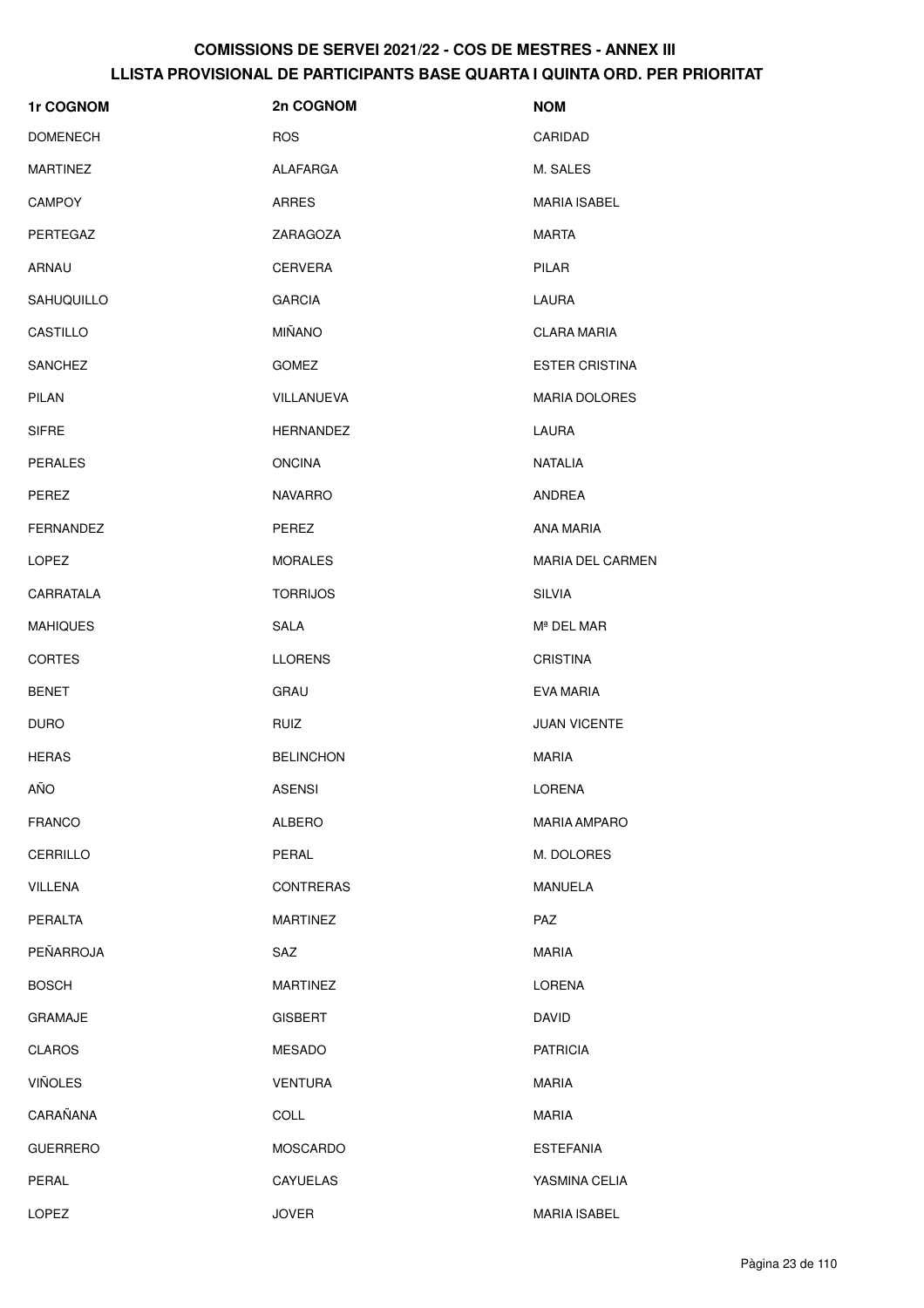| 1r COGNOM       | 2n COGNOM        | <b>NOM</b>                |
|-----------------|------------------|---------------------------|
| <b>ROYO</b>     | <b>CALAFORRA</b> | <b>VICENTE JESUS</b>      |
| <b>GANDIA</b>   | <b>OLMEDO</b>    | <b>JUDIT</b>              |
| GONZALEZ        | <b>MURCIANO</b>  | <b>FERRAN</b>             |
| FERNANDEZ       | <b>DOMENECH</b>  | <b>HECTOR</b>             |
| <b>LLEDO</b>    | CARRASCOSA       | <b>MARIA ESPERANZA</b>    |
| <b>RAMOS</b>    | <b>FERRE</b>     | <b>IGNACIO</b>            |
| CARBONELL       | CASTELLAR        | <b>MARTA</b>              |
| <b>ALVERO</b>   | DEL CAMPO        | Mª JOSE                   |
| <b>FERRER</b>   | <b>BELTRAN</b>   | <b>MARTA</b>              |
| <b>GUERRERO</b> | <b>BARRES</b>    | <b>MARIA DESAMPARADOS</b> |
| <b>NAGORE</b>   | <b>GALLEGO</b>   | <b>ESTHER</b>             |
| CANDEL          | ARGENTE          | <b>NEUS</b>               |
| <b>FLORES</b>   | <b>MORANT</b>    | <b>ESTEFANIA</b>          |
| <b>ESCALERA</b> | <b>FLOR</b>      | <b>VERONICA</b>           |
| <b>BOTELLA</b>  | <b>PEIDRO</b>    | SARAI                     |
| <b>GALVEZ</b>   | <b>POVEDANO</b>  | <b>SORAYA</b>             |
| <b>LLOPIS</b>   | <b>CASTELL</b>   | <b>MARIA SALUT</b>        |
| <b>ROYO</b>     | <b>PERIS</b>     | SANDRA                    |
| <b>ELOSEGUI</b> | <b>HERRERO</b>   | <b>SILVIA</b>             |
| <b>FERRER</b>   | ROMERO           | <b>MARIA DEL CARMEN</b>   |
| <b>BOIX</b>     | ZAMORA           | <b>JESICA</b>             |
| <b>RODENAS</b>  | <b>GARCIA</b>    | <b>ISRAEL</b>             |
| CORONEL         | <b>SENDRA</b>    | <b>MARTA</b>              |
| SOLER           | <b>ESPI</b>      | <b>VICENTE</b>            |
| <b>DOÑATE</b>   | JULIA            | ANA MARIA                 |
| <b>GARCIA</b>   | <b>CAMPOS</b>    | LIDIA                     |
| MEDALL          | <b>VIVES</b>     | ANA CRISTINA              |
| <b>VERDES</b>   | <b>BERMUDEZ</b>  | <b>BEATRIZ</b>            |
| RAYMI           | MARATA           | <b>MONTSERRAT</b>         |
| <b>BISBAL</b>   | <b>CERVERA</b>   | <b>ERIKA</b>              |
| CAMARASA        | GONZALEZ         | RAUL                      |
| FLOR DE LIS     | <b>MINGUEZ</b>   | <b>ISABEL</b>             |
| LOPEZ           | PASTOR           | <b>JORGE</b>              |
| CRISTOFOL       | <b>PASCUAL</b>   | PAULA                     |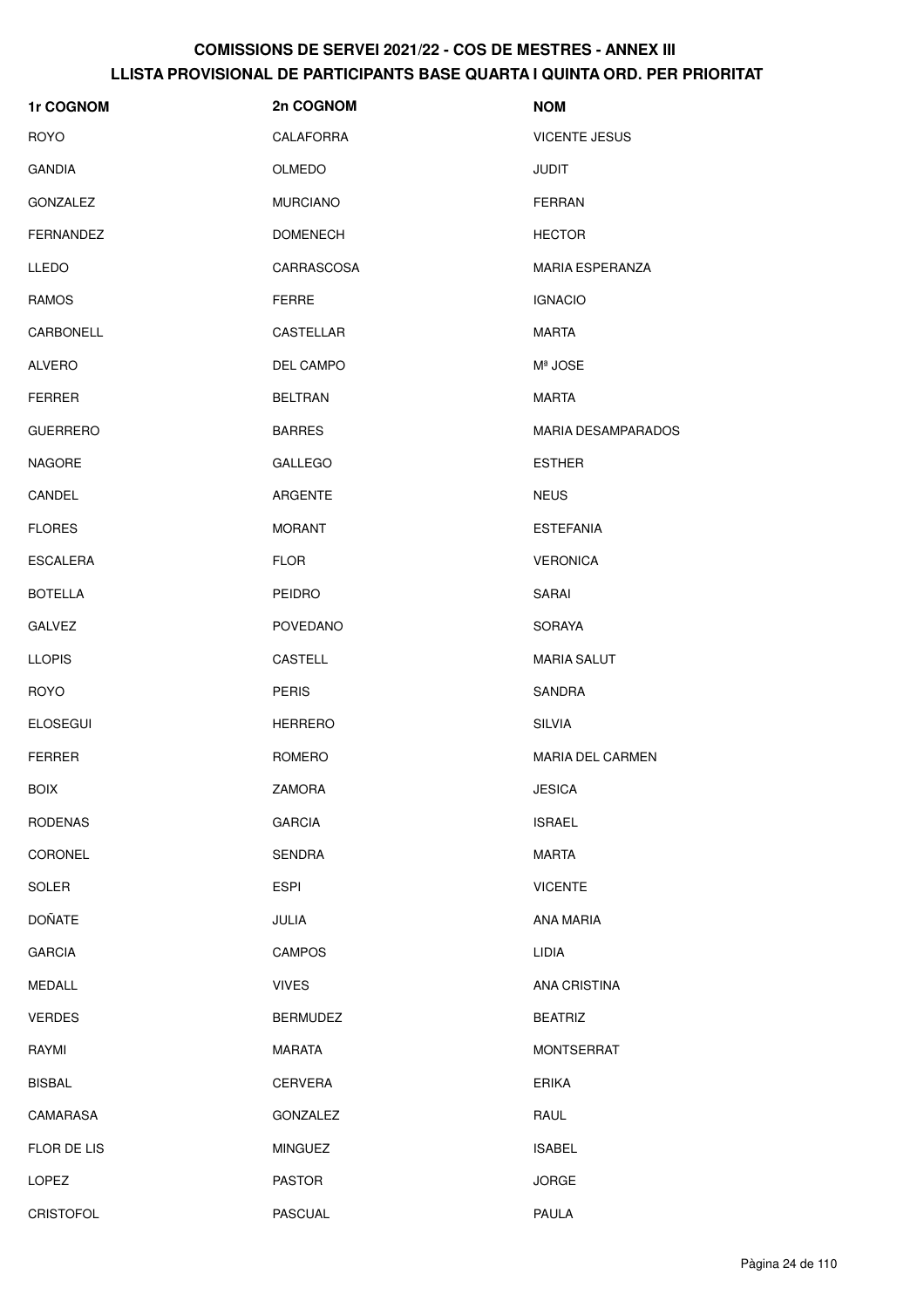| 1r COGNOM        | 2n COGNOM        | <b>NOM</b>                |
|------------------|------------------|---------------------------|
| <b>MONFERRER</b> | <b>DOMINGUEZ</b> | LAURA                     |
| <b>PRADAS</b>    | <b>MARTI</b>     | <b>MARIA AMPARO</b>       |
| <b>FERRANDO</b>  | <b>REQUENA</b>   | PILAR                     |
| <b>AGUSTI</b>    | ESPI             | MARIA DE LOS DESAMPARADOS |
| <b>VELEZ</b>     | <b>SAURI</b>     | <b>BELEN</b>              |
| <b>TORTOSA</b>   | <b>NAVALON</b>   | ANGELA                    |
| <b>MESTRE</b>    | <b>LLOBREGAT</b> | <b>RUTH</b>               |
| <b>BELTRAN</b>   | <b>VIDAL</b>     | <b>AMPARO</b>             |
| <b>MARTINEZ</b>  | <b>IZQUIERDO</b> | ANGEL                     |
| <b>ENRIQUEZ</b>  | PEREZ            | SARA                      |
| <b>DOMINGUEZ</b> | <b>ESCOBAR</b>   | <b>MARTA</b>              |
| SANZ             | <b>NAVARRO</b>   | <b>ALMUDENA</b>           |
| <b>ALBENCA</b>   | <b>MARTI</b>     | <b>MARIA JOSE</b>         |
| <b>ANDRES</b>    | <b>FABRA</b>     | <b>JOSE ANTONIO</b>       |
| <b>SANCHEZ</b>   | SAGRADO          | <b>PEDRO</b>              |
| <b>PASTOR</b>    | CAPILLA          | <b>MONICA</b>             |
| PEREZ            | <b>GARCIA</b>    | <b>TOMAS</b>              |
| MANZANO          | <b>VIDAL</b>     | PAU                       |
| CRESPO           | <b>PASTOR</b>    | <b>MARIA ROSARIO</b>      |
| <b>GARCIA</b>    | <b>URREA</b>     | <b>JOSE FRANCISCO</b>     |
| <b>BAS</b>       | <b>RENGEL</b>    | <b>BELEN</b>              |
| LOPEZ            | <b>MOLLA</b>     | <b>EMILIO</b>             |
| <b>FERRAGUD</b>  | <b>GINER</b>     | <b>JOAN</b>               |
| <b>GARCIA</b>    | <b>GASULL</b>    | LAURA                     |
| <b>BORRULL</b>   | <b>COGOLLOS</b>  | <b>CAROLINA</b>           |
| <b>MANCEBO</b>   | <b>JUANES</b>    | <b>IRENE</b>              |
| PEREZ            | <b>GOMEZ</b>     | ANA MARGOT                |
| <b>AGUILAR</b>   | <b>GIMENEZ</b>   | <b>VIRGINIA</b>           |
| <b>SANCHIS</b>   | <b>ALCORIZA</b>  | <b>VIRGINIA</b>           |
| <b>ALIAGA</b>    | CASANOVA         | <b>MARIA DESAMPARADOS</b> |
| <b>TORRIJOS</b>  | <b>RUBIO</b>     | <b>PILAR</b>              |
| <b>AGUILAR</b>   | <b>SORIA</b>     | <b>JOSE</b>               |
| GRAU             | CORTONDO         | ARANZAZU INES             |
| GIL              | <b>MESEGUER</b>  | <b>NURIA</b>              |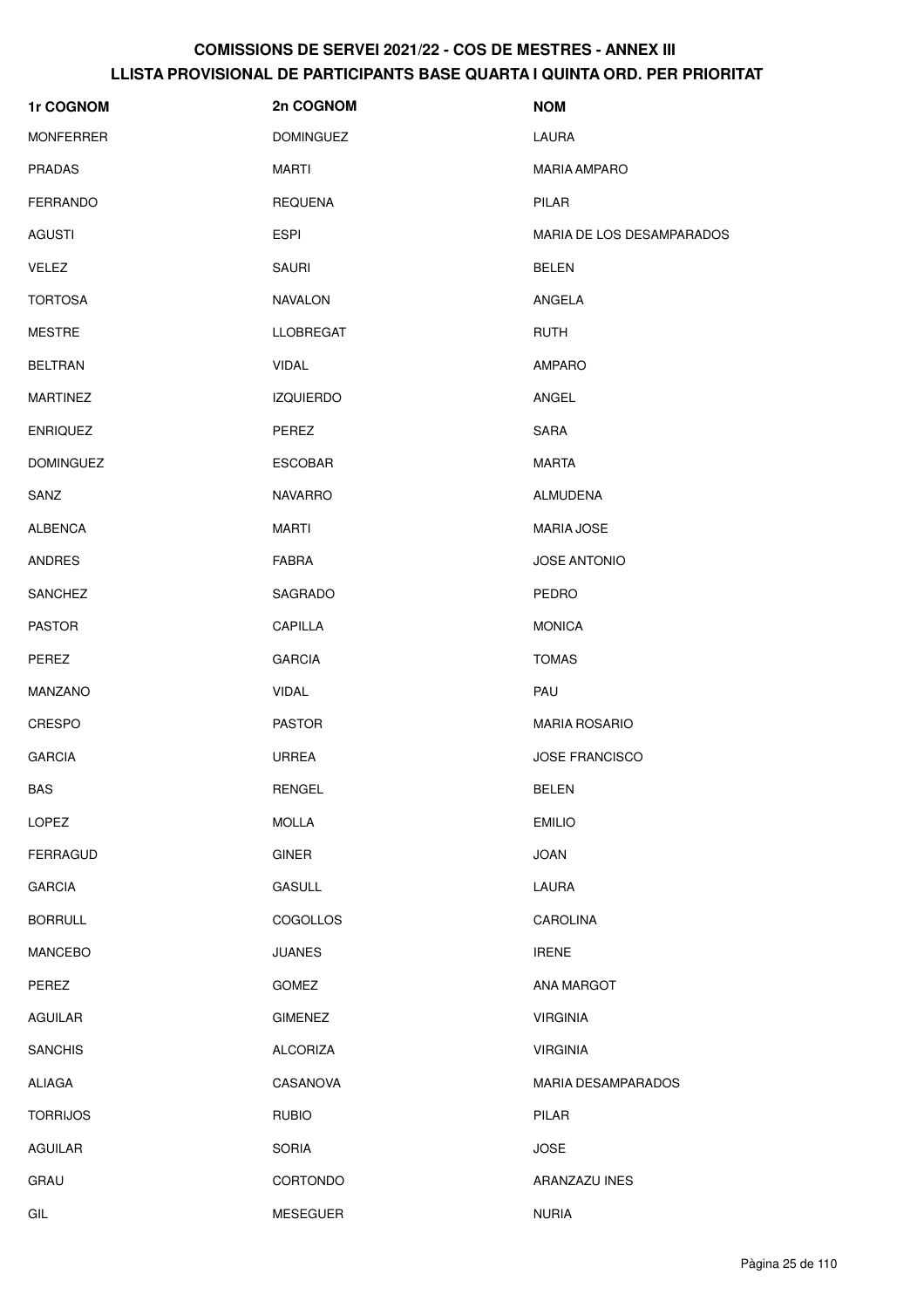| 1r COGNOM         | 2n COGNOM         | <b>NOM</b>            |
|-------------------|-------------------|-----------------------|
| <b>MATAMALES</b>  | <b>ESPERT</b>     | <b>MARIA</b>          |
| <b>GOMEZ</b>      | <b>GUEROLA</b>    | <b>MIREIA</b>         |
| LLACER            | <b>ROSA</b>       | <b>NURIA</b>          |
| <b>SIMARRO</b>    | <b>ESCRIVA</b>    | <b>RAQUEL</b>         |
| SANTOLARIA        | <b>MARTINEZ</b>   | CLARA                 |
| <b>RODA</b>       | <b>RODA</b>       | <b>ASUNCIÓN</b>       |
| LOPEZ             | BAEZA             | CARLOS                |
| <b>MARIN</b>      | RAMIREZ           | <b>ALICIA</b>         |
| PEREZ             | <b>RASO</b>       | SANDRA                |
| <b>FELIX</b>      | <b>ORTS</b>       | <b>MARIA</b>          |
| GARCIA-CARPINTERO | <b>BERNUZ</b>     | <b>LUCIA</b>          |
| <b>COSTA</b>      | <b>FERRER</b>     | SARA                  |
| <b>LLOPIS</b>     | <b>GOMEZ</b>      | <b>SUSANA</b>         |
| <b>MARZAL</b>     | <b>MILLET</b>     | <b>LORENA</b>         |
| TARRAZONA         | <b>MARTINEZ</b>   | <b>GRACIELA</b>       |
| PEREZ             | SABATER           | ANA ISABEL            |
| <b>COMPANY</b>    | <b>ESTELLES</b>   | <b>MARIA ROSA</b>     |
| <b>MOLLA</b>      | <b>GALBIS</b>     | <b>RAQUEL</b>         |
| PALAU             | <b>IBIZA</b>      | <b>TEODORA</b>        |
| CAMINO            | <b>ACOSTA</b>     | MARIA DEL MAR         |
| <b>MARTIN</b>     | CAMACHO           | <b>MARIA TERESA</b>   |
| <b>GOMEZ</b>      | <b>ARROYO</b>     | <b>ISABEL</b>         |
| <b>GOMEZ</b>      | ECED              | <b>MARIA DEL MAR</b>  |
| MENGUAL           | <b>SENDRA</b>     | CARME                 |
| GRAU              | ORTEGA            | <b>ROSANA</b>         |
| <b>MARTINEZ</b>   | CARBONELL         | LIDIA                 |
| <b>HURTADO</b>    | ORTIZ             | <b>MARIA BELEN</b>    |
| <b>SUAREZ</b>     | <b>LUQUE</b>      | <b>MARIA</b>          |
| <b>FONS</b>       | CARCEL            | <b>JENNIFER</b>       |
| <b>RIVES</b>      | <b>ESCRIHUELA</b> | <b>RAQUEL</b>         |
| NUÑEZ             | <b>ANDRES</b>     | MARIA DEL CARMEN      |
| NAVARRO           | <b>MONT</b>       | <b>MARIA TRINIDAD</b> |
| BALLESTER         | <b>SOLA</b>       | <b>BEATRIZ</b>        |
| <b>ALCAIDE</b>    | <b>BELLVER</b>    | <b>TERESA</b>         |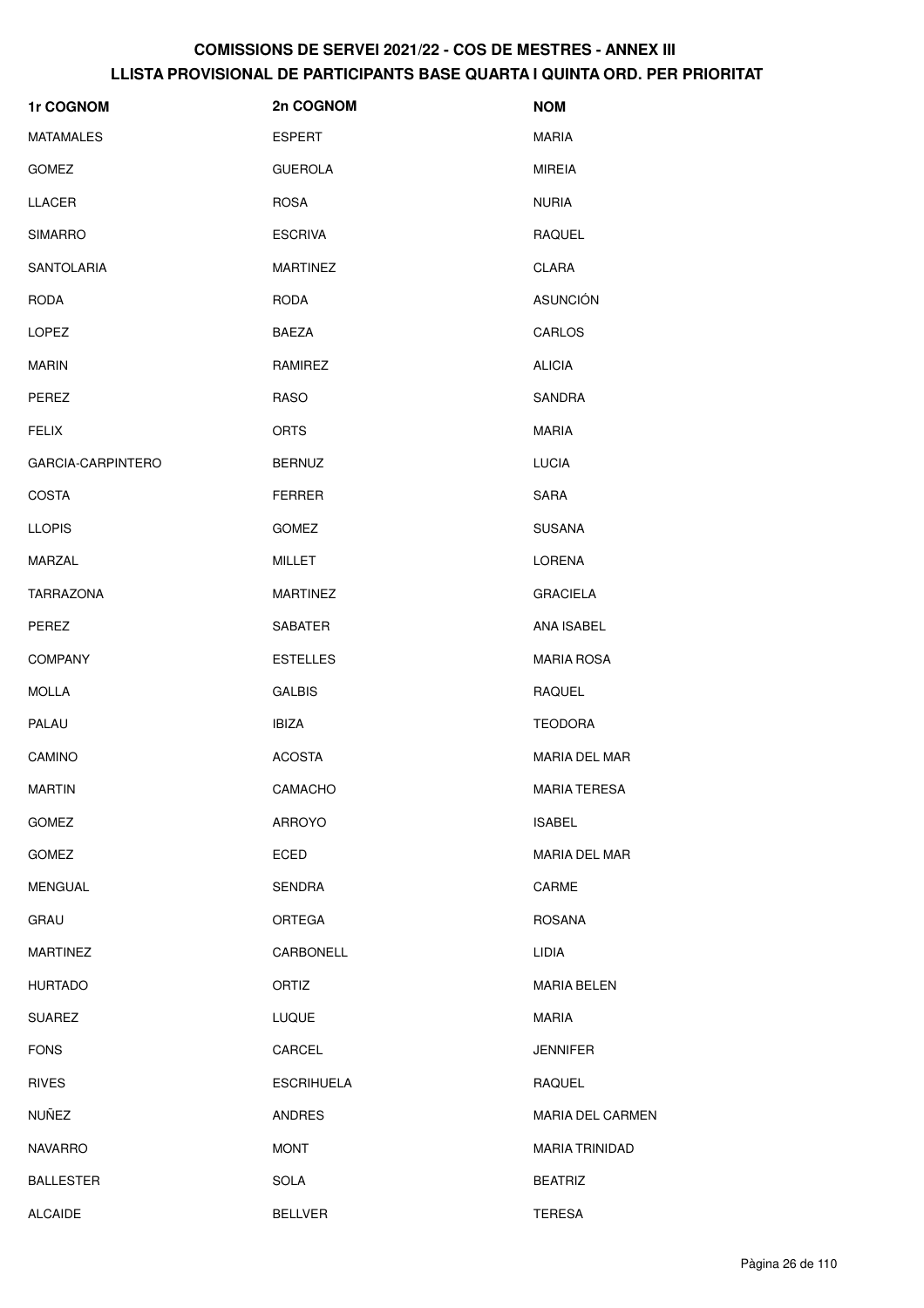| 1r COGNOM       | 2n COGNOM        | <b>NOM</b>           |
|-----------------|------------------|----------------------|
| ZAMORANO        | <b>LOPEZ</b>     | <b>TANIA</b>         |
| <b>MELLINAS</b> | <b>NAVARRO</b>   | <b>FRANCISCA</b>     |
| <b>ADRIAN</b>   | <b>SUAY</b>      | LLARA DESAMPARADOS   |
| <b>BELCHI</b>   | GIL              | SANDRA               |
| <b>ALEMANY</b>  | <b>MORERA</b>    | <b>VICENTE</b>       |
| <b>LLINARES</b> | <b>FRANCO</b>    | <b>DULCE MARIA</b>   |
| <b>SERRANO</b>  | <b>GARCIA</b>    | <b>BARBARA</b>       |
| GIL             | <b>BROTONS</b>   | <b>VERONICA</b>      |
| <b>LOPEZ</b>    | ABELLAN          | EVA MARIA            |
| FERNANDEZ       | <b>MELERO</b>    | LAURA                |
| <b>PERTUSA</b>  | <b>ORTEGA</b>    | <b>CRISTINA</b>      |
| <b>GALERA</b>   | <b>BREVIA</b>    | <b>ROSANA</b>        |
| FABRA           | <b>LINARES</b>   | <b>CRISTIAN</b>      |
| CASTELL         | SORLI            | <b>MARTA</b>         |
| ROTH            |                  | ALICE JOHANNA        |
| <b>DUET</b>     | <b>GARCIA</b>    | ANNA                 |
| <b>LOPEZ</b>    | <b>MATOSES</b>   | ARANZAZU             |
| LOPEZ           | <b>FERRER</b>    | <b>MARIA ANTONIA</b> |
| <b>MOLINA</b>   | <b>MUNDINA</b>   | LUIS                 |
| RAMIREZ         | <b>UTRERO</b>    | ANA BELEN            |
| <b>MELICH</b>   | <b>MARTINEZ</b>  | <b>MARTA</b>         |
| <b>NIETO</b>    | <b>HINOJOSA</b>  | <b>VICTORIA</b>      |
| <b>MARTI</b>    | <b>FRANCH</b>    | <b>BEATRIZ</b>       |
| <b>BALTASAR</b> | <b>ROVIRA</b>    | INMACULADA ROSARIO   |
| GAVILÀ          | FRASÉS           | CARLA                |
| <b>DORMUA</b>   | <b>OCAÑA</b>     | SONIA CRISTINA       |
| <b>OSCA</b>     | <b>SENTAMANS</b> | <b>MARIA</b>         |
| <b>NAVARRO</b>  | ABAD             | <b>MARIA</b>         |
| <b>TRO</b>      | <b>GUARDIOLA</b> | <b>IRINA</b>         |
| <b>BUENO</b>    | JUAN             | <b>MIREIA</b>        |
| <b>GUARNER</b>  | ROMERO           | <b>ESTEFANIA</b>     |
| <b>ALCARRIA</b> | LARA             | <b>LARA MARIA</b>    |
| <b>BATALLER</b> | <b>GISBERT</b>   | <b>INMACULADA</b>    |
| <b>BOFI</b>     | <b>ALARCON</b>   | SALVADOR JOSE        |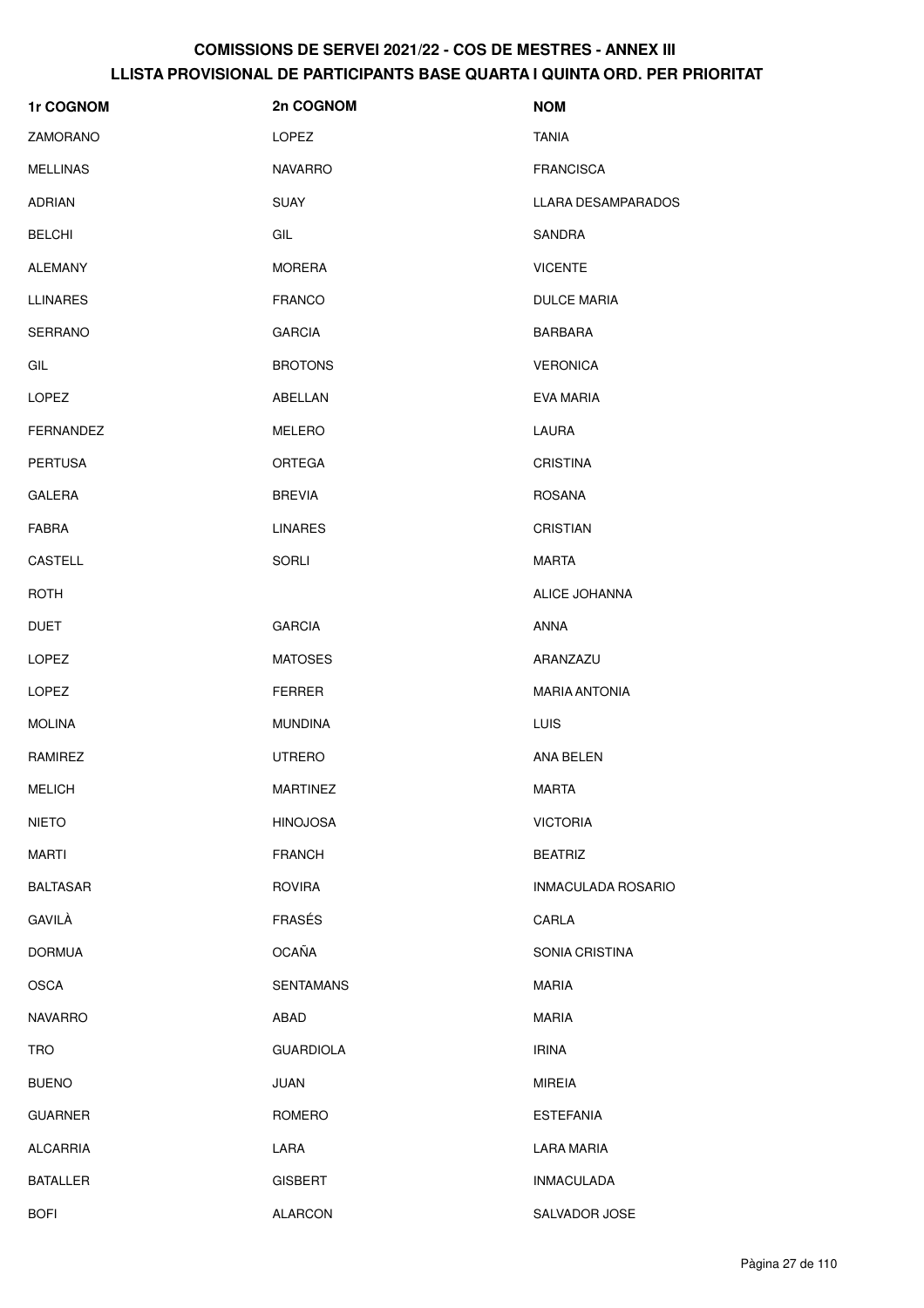| 1r COGNOM         | 2n COGNOM         | <b>NOM</b>            |
|-------------------|-------------------|-----------------------|
| <b>MORENO</b>     | <b>PATON</b>      | MARIA DE NAZARET      |
| <b>MARTINEZ</b>   | <b>MARTINEZ</b>   | <b>BEATRIZ</b>        |
| <b>GOMEZ</b>      | <b>PUCHE</b>      | <b>SONIA</b>          |
| <b>MARTINEZ</b>   | <b>MERENCIANO</b> | LAURA                 |
| <b>MOLINA</b>     | <b>MAESTRE</b>    | <b>INMACULADA</b>     |
| <b>PELLICER</b>   | <b>GARCIA</b>     | <b>JOSE GASPAR</b>    |
| SERRANO           | <b>RODRIGUEZ</b>  | RAQUEL                |
| <b>GUAITA</b>     | LOZANO            | ANA MARIA             |
| <b>BELENCHON</b>  | PARRILLA          | <b>MARCOS</b>         |
| <b>SAMPEDRO</b>   | <b>BLASCO</b>     | <b>SALVADOR</b>       |
| <b>ROS</b>        | <b>MORENO</b>     | PAULA                 |
| <b>MARCO</b>      | <b>GONZALVO</b>   | <b>MARIA VICENTA</b>  |
| <b>CHINCHILLA</b> | GIL               | ARIADNA TERESA        |
| <b>LOPEZ</b>      | <b>BUSTOS</b>     | <b>MARIA ISABEL</b>   |
| <b>VIDAL</b>      | <b>BATALLER</b>   | MARÍA DEL CARMEN      |
| <b>VINUESA</b>    | <b>MARTINEZ</b>   | <b>MARIA VICTORIA</b> |
| <b>OLTRA</b>      | ABAD              | <b>ESTER</b>          |
| <b>BERENGUER</b>  | <b>MANERA</b>     | ROSA MARIA            |
| <b>SISCAR</b>     | <b>RODRIGUEZ</b>  | <b>FRANCISCA</b>      |
| <b>IBAÑEZ</b>     | <b>GUILLEM</b>    | <b>FRANCISCO JOSE</b> |
| <b>MORENO</b>     | <b>MATA</b>       | <b>ELENA</b>          |
| <b>SANCHEZ</b>    | PALENZUELA        | <b>JESSICA</b>        |
| <b>MIRA</b>       | PEREZ             | <b>EMILIO</b>         |
| CORDERO           | SANZ              | <b>BEGOÑA</b>         |
| CAPILLA           | <b>BARRACHINA</b> | <b>MIRACLE</b>        |
| <b>BLAZQUEZ</b>   | PEREZ             | YOLANDA               |
| <b>CRESPO</b>     | <b>ARNANDIS</b>   | <b>JOSEP</b>          |
| <b>GARCIA</b>     | GONZALEZ          | <b>NOELIA</b>         |
| <b>CRESPO</b>     | <b>ARNANDIS</b>   | CELIO                 |
| <b>MORAN</b>      | DE CASTRO         | <b>DAVINNEA</b>       |
| <b>BOTELLA</b>    | ARRAEZ            | CARMEN                |
| <b>EDO</b>        | CLARAMONTE        | <b>MONTSERRAT</b>     |
| <b>TORTOSA</b>    | <b>VIDAL</b>      | CARMEN                |
| VIDAL             | <b>BENEYTO</b>    | <b>MARIA CARMEN</b>   |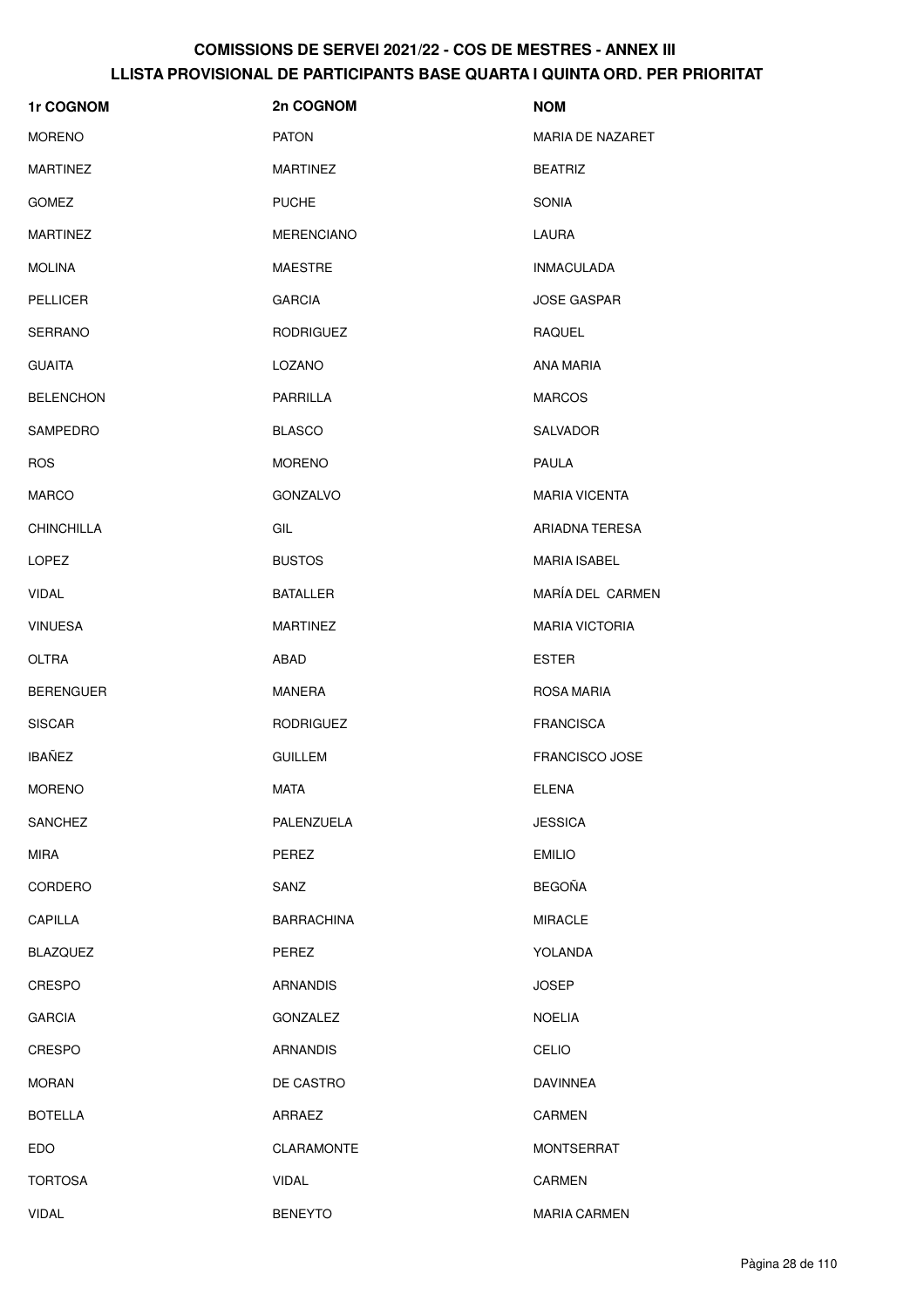| 1r COGNOM           | 2n COGNOM       | <b>NOM</b>          |
|---------------------|-----------------|---------------------|
| <b>MATEU</b>        | PEREZ           | <b>ANTONIA</b>      |
| CARRASCO            | <b>MORENO</b>   | SARANDOA            |
| RODRIGUEZ DE GUZMAN | <b>MORENO</b>   | CARLA               |
| <b>CHENOLL</b>      | PEREZ           | <b>CARLOS FELIX</b> |
| <b>VICIEDO</b>      | PEREZ           | <b>INMACULADA</b>   |
| <b>ESCRIHUELA</b>   | ALVAREZ         | <b>AZUCENA</b>      |
| <b>RODRIGUEZ</b>    | <b>PONS</b>     | <b>SOFIA</b>        |
| <b>BORRAS</b>       | <b>ESTEVE</b>   | <b>ANA</b>          |
| PEREZ               | <b>BOSCH</b>    | <b>MARIA ELVIRA</b> |
| <b>BALLESTER</b>    | <b>MIQUEL</b>   | <b>BLANCA</b>       |
| <b>NAVARRO</b>      | FERNANDEZ       | <b>MARIA JOSE</b>   |
| <b>BELLOT</b>       | <b>BELLVER</b>  | <b>MARIA LUISA</b>  |
| <b>BLASCO</b>       | <b>ANTON</b>    | <b>MARIA</b>        |
| <b>ALACOT</b>       | <b>TORRES</b>   | <b>SARA</b>         |
| <b>VELERT</b>       | MARTÍNEZ        | <b>ESTEFANÍA</b>    |
| <b>GINESTAR</b>     | MARTI           | <b>EVA</b>          |
| <b>ORTS</b>         | <b>TORRES</b>   | <b>MARIA AMPARO</b> |
| <b>BAIXAULI</b>     | CELDA           | <b>VIOLETA</b>      |
| <b>ROIG</b>         | MATEOS-APARICIO | ANA ISABEL          |
| CASTELLO            | DE LEON         | <b>ALICIA MARIA</b> |
| CASTELLO            | <b>RIVERA</b>   | ANNA CRISTINA       |
| <b>ENGO</b>         | GIL             | MARIA DEL CARMEN    |
| RAMOS               | <b>PONS</b>     | ALMUDENA            |
| <b>BOLUDA</b>       | <b>MOLLA</b>    | <b>ESTELA</b>       |
| <b>BAYARRI</b>      | <b>GORBE</b>    | ANA ISABEL          |
| <b>PARRA</b>        | <b>ANGULO</b>   | <b>PATRICIA</b>     |
| <b>MARTINEZ</b>     | <b>GALIANO</b>  | PEDRO V.            |
| <b>FERRER</b>       | <b>MAYO</b>     | <b>SILVIA</b>       |
| <b>SEGOVIA</b>      | <b>VALENCIA</b> | Mª ISABEL           |
| SAEZ                | <b>GARCIA</b>   | <b>JOSE LUIS</b>    |
| GIL                 | <b>MORRALLA</b> | <b>BEATRIZ</b>      |
| <b>GALINDO</b>      | <b>PERALES</b>  | ALEJANDRO           |
| <b>LOPEZ</b>        | <b>MORAL</b>    | YOLANDA             |
| LATORRE             | GRANERO         | <b>SILVIA</b>       |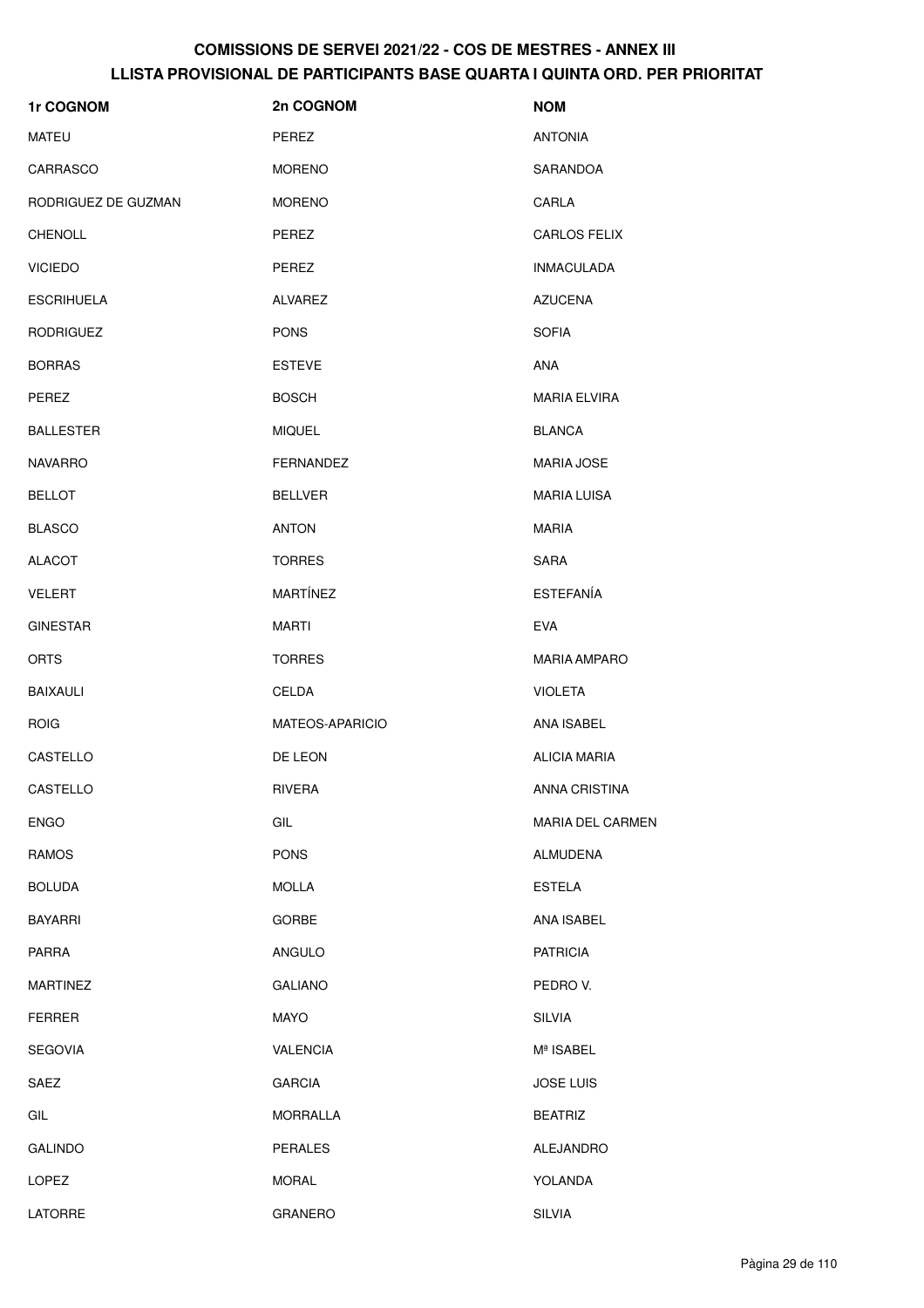| 1r COGNOM        | 2n COGNOM       | <b>NOM</b>            |
|------------------|-----------------|-----------------------|
| <b>JUAN</b>      | CERDA           | <b>RAQUEL</b>         |
| <b>BAILÉN</b>    | <b>NAJAR</b>    | <b>BEATRIZ</b>        |
| CARBONELL        | CANET           | ANGELA                |
| <b>BOSCH</b>     | <b>SANCHEZ</b>  | M <sup>ª</sup> CARMEN |
| GASCO            | <b>GIRONA</b>   | <b>NURIA</b>          |
| <b>BLAYA</b>     | SALVADOR        | <b>MARINA</b>         |
| LOPEZ            | <b>GOMEZ</b>    | <b>MARIO</b>          |
| <b>FAYOS</b>     | SORIANO         | <b>PALOMA</b>         |
| DIAZ CRESPO      | RAMIREZ         | <b>JOSE MARIA</b>     |
| <b>FERRER</b>    | <b>MORA</b>     | ANA MARIA             |
| CALATAYUD        | ARNAU           | <b>MARIA CARMEN</b>   |
| <b>FENOLLAR</b>  | <b>PAVON</b>    | SARA                  |
| <b>NADAL</b>     | CABALLER        | <b>RAQUEL</b>         |
| <b>SERRANO</b>   | CASTILLO        | <b>PATRICIA</b>       |
| <b>PERIS</b>     | <b>SEGURA</b>   | <b>MARIA JOSE</b>     |
| <b>JIMENEZ</b>   | RUIZ            | SARA                  |
| PEREZ            | <b>QUINTO</b>   | <b>FRANCISCO</b>      |
| <b>SELLENS</b>   | <b>MONZO</b>    | <b>JOSE</b>           |
| ALBI             | <b>GALVEZ</b>   | <b>NATALIA</b>        |
| <b>TARRASO</b>   | <b>MARTINEZ</b> | <b>ALICIA VICENTA</b> |
| <b>VELEZ</b>     | SANCHEZ         | ANA MARIA             |
| SOLA             | CAPDEVILA       | MARIA DEL PILAR       |
| <b>SEVER</b>     | <b>ARNERO</b>   | <b>NEUS</b>           |
| <b>FUSTER</b>    | <b>MORERA</b>   | <b>ADRIANA</b>        |
| CALATAYUD        | <b>PERIS</b>    | <b>LUCAS</b>          |
| <b>ALCOBENDA</b> | <b>GARCIA</b>   | <b>PATRICIA</b>       |
| <b>NAVARRO</b>   | <b>FERRER</b>   | CLARA                 |
| <b>GUERRA</b>    | <b>MARTINEZ</b> | PABLO                 |
| <b>MONTAGUD</b>  | <b>MARTINEZ</b> | <b>BLANCA</b>         |
| <b>HEREU</b>     | CASANOVES       | <b>JUAN JOSE</b>      |
| <b>VERDU</b>     | <b>GUILL</b>    | <b>JESUS</b>          |
| <b>PINAZO</b>    | <b>LOPEZ</b>    | <b>RAQUEL</b>         |
| <b>ALCOCER</b>   | ROMERO          | <b>JUAN ANTONIO</b>   |
| <b>MARGARIT</b>  | <b>MAHIQUES</b> | RAQUEL                |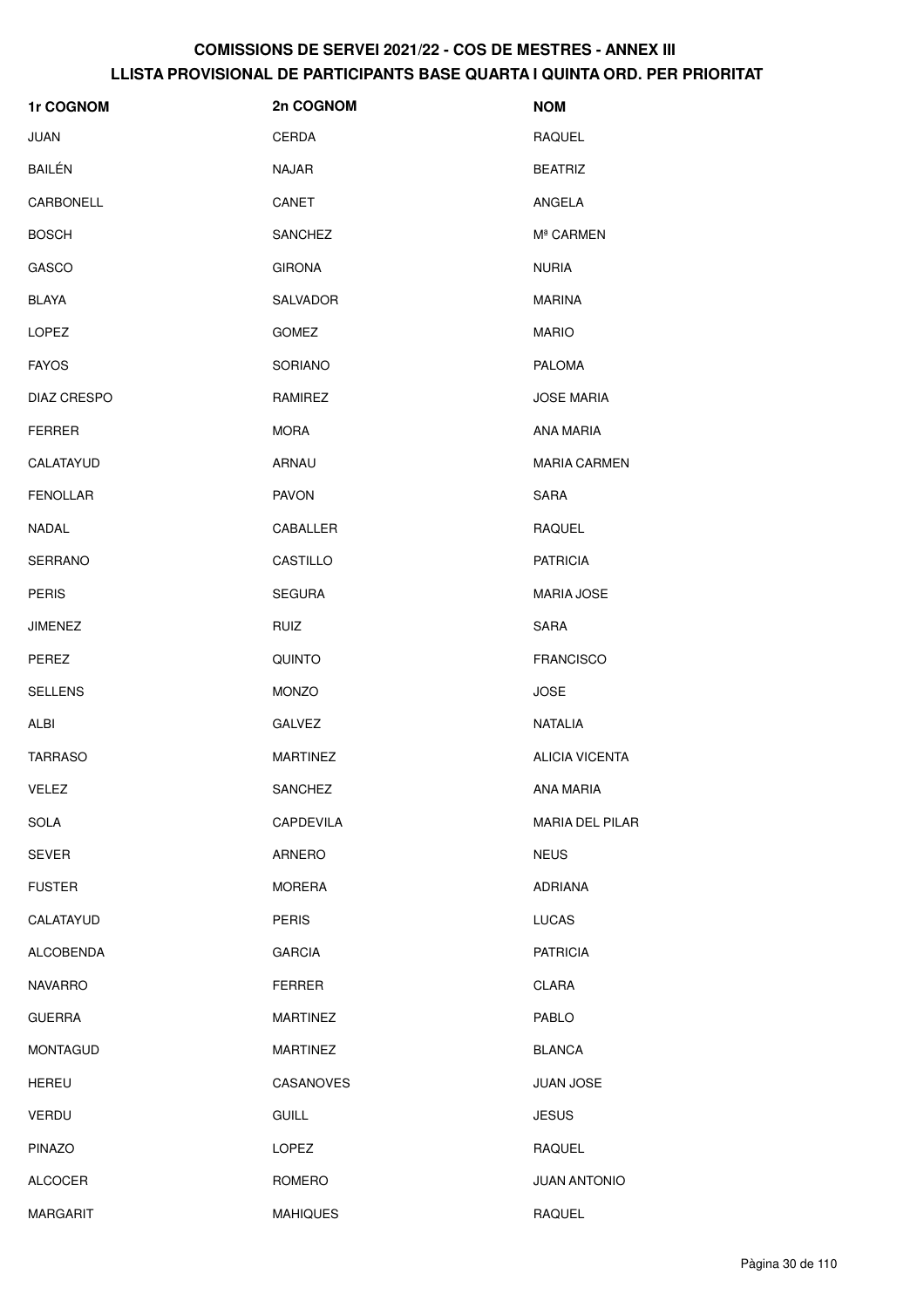| 1r COGNOM        | 2n COGNOM        | <b>NOM</b>            |
|------------------|------------------|-----------------------|
| PAGAN            | <b>BLASCO</b>    | ANGELES               |
| <b>FERRANDIS</b> | <b>DOMINGO</b>   | <b>JUAN VICENTE</b>   |
| LANUSSE          | <b>GARCIA</b>    | <b>GRACIA MARIA</b>   |
| AROCA            | <b>AMOROS</b>    | ROSA MARIA            |
| <b>MARTINEZ</b>  | <b>TEODORO</b>   | <b>ANA</b>            |
| <b>SOLERA</b>    | PEREZ            | MARIA DE LOS REMEDIOS |
| <b>MORANTE</b>   | <b>ESTEVEZ</b>   | PAMELA                |
| <b>REQUENA</b>   | <b>PERALES</b>   | <b>CRISTINA</b>       |
| <b>LORENZO</b>   | <b>SOTO</b>      | LAURA INMACULADA      |
| SALVADOR         | CALABUIG         | <b>CLARA MARIA</b>    |
| <b>MARTINEZ</b>  | <b>SALES</b>     | PABLO PASCUAL         |
| <b>YUSTE</b>     | CATALA           | VANESSA               |
| CANCA            | <b>HABA</b>      | <b>DIANA ISABEL</b>   |
| <b>PIQUERAS</b>  | <b>ROMAN</b>     | <b>ESTHER</b>         |
| SAEZ             | ZAPATER          | <b>DANIEL</b>         |
| ALEGRE           | <b>COMPANY</b>   | <b>BRUNO</b>          |
| GONZALEZ         | <b>VIEJO</b>     | ALBA                  |
| <b>GISBERT</b>   | <b>MOCHOLI</b>   | <b>MARIA AMPARO</b>   |
| <b>RIERA</b>     | <b>BALLESTER</b> | LAURA                 |
| <b>ROCA</b>      | SECO             | <b>ANA</b>            |
| <b>GARCIA</b>    | <b>MOLINER</b>   | <b>MIGUEL</b>         |
| <b>BAILEN</b>    | <b>HERNANDEZ</b> | <b>ESTEFANIA</b>      |
| PEREZ            | <b>MALONDA</b>   | <b>ISABEL</b>         |
| <b>ESPASA</b>    | <b>FRANCES</b>   | <b>MARIA JOSE</b>     |
| <b>MOLINA</b>    | <b>OLMEDO</b>    | <b>TAMARA</b>         |
| <b>MAESTRE</b>   | <b>MAESTRE</b>   | <b>NOELIA</b>         |
| HUERTA           | ORTEGA           | REBECA                |
| <b>PUNTER</b>    | <b>RODRIGUEZ</b> | <b>CARMEN EUGENIA</b> |
| <b>GANDIA</b>    | <b>PASTOR</b>    | <b>VERONICA</b>       |
| <b>BIXQUERT</b>  | <b>BADENES</b>   | <b>MARIA DOLORES</b>  |
| PEREZ            | <b>DEVESA</b>    | <b>MARIA ANTONIA</b>  |
| <b>ESCOLANO</b>  | <b>ESCRIVA</b>   | ARANTXA               |
| SANZ             | <b>SILVESTRE</b> | <b>LIRIOS MARIOLA</b> |
| <b>CUBILLO</b>   | FERNANDEZ        | <b>RAMON</b>          |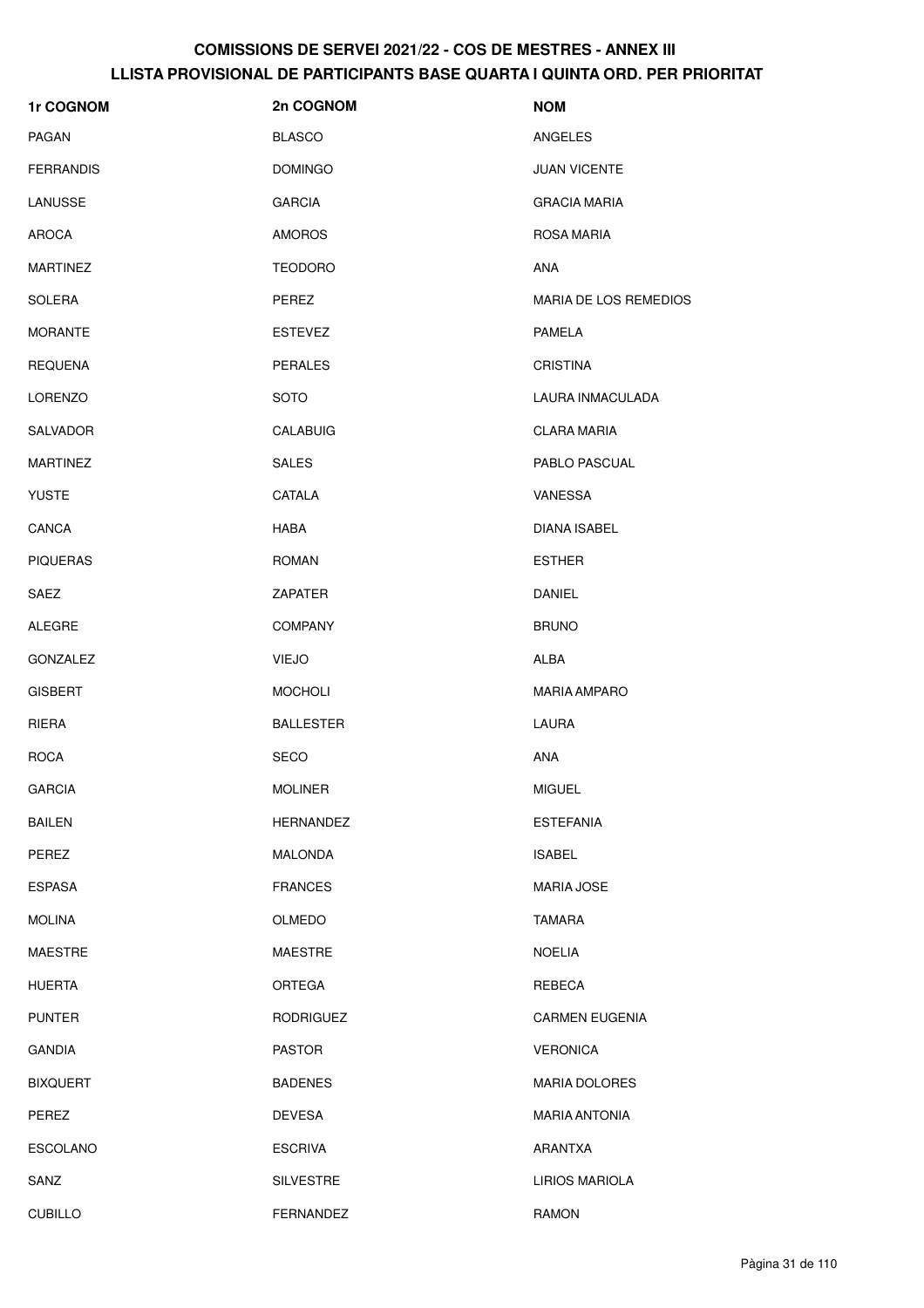| 1r COGNOM        | 2n COGNOM        | <b>NOM</b>           |
|------------------|------------------|----------------------|
| <b>OLIUS</b>     | <b>SEGRELLES</b> | JUAN                 |
| <b>MOLLA</b>     | <b>GANDIA</b>    | <b>JUAN MIGUEL</b>   |
| <b>ALMIÑANA</b>  | <b>LAHUERTA</b>  | <b>MARIA JOSE</b>    |
| <b>LLORCA</b>    | <b>PUIG</b>      | <b>MIGUEL</b>        |
| <b>RODRIGUEZ</b> | MORAGA           | MARIA DEL PILAR      |
| ORTIZ            | <b>TORTOSA</b>   | <b>MARIA ELSA</b>    |
| FERRANDIZ        | <b>MARTINEZ</b>  | JULIA                |
| <b>ORDIÑANA</b>  | <b>BALBUENA</b>  | SALVADOR             |
| LULL             | SOLER            | <b>MARIA JOSE</b>    |
| <b>TONDA</b>     | <b>LLINARES</b>  | <b>AFRICA</b>        |
| <b>HARO</b>      | <b>MARTINEZ</b>  | LORENA DE            |
| <b>GARCIA</b>    | <b>MARI</b>      | <b>MARIA GEMMA</b>   |
| <b>ABRIL</b>     | <b>MARCO</b>     | <b>CAROLINA</b>      |
| <b>BATALLER</b>  | <b>UBEDA</b>     | <b>INES</b>          |
| <b>VIDAL</b>     | <b>MARTIN</b>    | <b>JOSE SALVADOR</b> |
| <b>RODRIGUEZ</b> | <b>MORALES</b>   | <b>JUAN JOSE</b>     |
| PEREZ            | CLAVIJO          | <b>MARIA</b>         |
| <b>FERRANDO</b>  | <b>PERIS</b>     | <b>INMACULADA</b>    |
| <b>EGEA</b>      | <b>ALTABERT</b>  | RAUL                 |
| <b>GARCIA</b>    | CANO             | <b>AFRICA</b>        |
| PEREZ            | HERNANDEZ        | <b>MARIA AMPARO</b>  |
| <b>ANTON</b>     | <b>IVARS</b>     | <b>DIEGO</b>         |
| <b>MOLLA</b>     | LLEDO            | LAURA                |
| GONZALEZ         | <b>HERNANDEZ</b> | <b>ENRIQUE JOSE</b>  |
| <b>DOMINGUEZ</b> | PALOP            | <b>FERNANDO</b>      |
| <b>OLIVARES</b>  | CALLEJA          | LAURA                |
| ALCAÑIZ DEL      | VALLE            | <b>ALEJANDRA</b>     |
| <b>SIGNES</b>    | <b>GREGORI</b>   | <b>VERONICA</b>      |
| <b>MORANT</b>    | <b>GARCIA</b>    | <b>ESTER</b>         |
| <b>CUEVAS</b>    | PEREZ            | <b>OSCAR</b>         |
| <b>BENAVENT</b>  | <b>OLTRA</b>     | ROSA ISABEL          |
| <b>BUENO</b>     | LOPEZ            | <b>NIEVES</b>        |
| <b>RAMON</b>     | SAPENA           | ALBA DEL CARMEN      |
| <b>SERRA</b>     | MARRADES         | <b>FATIMA AINA</b>   |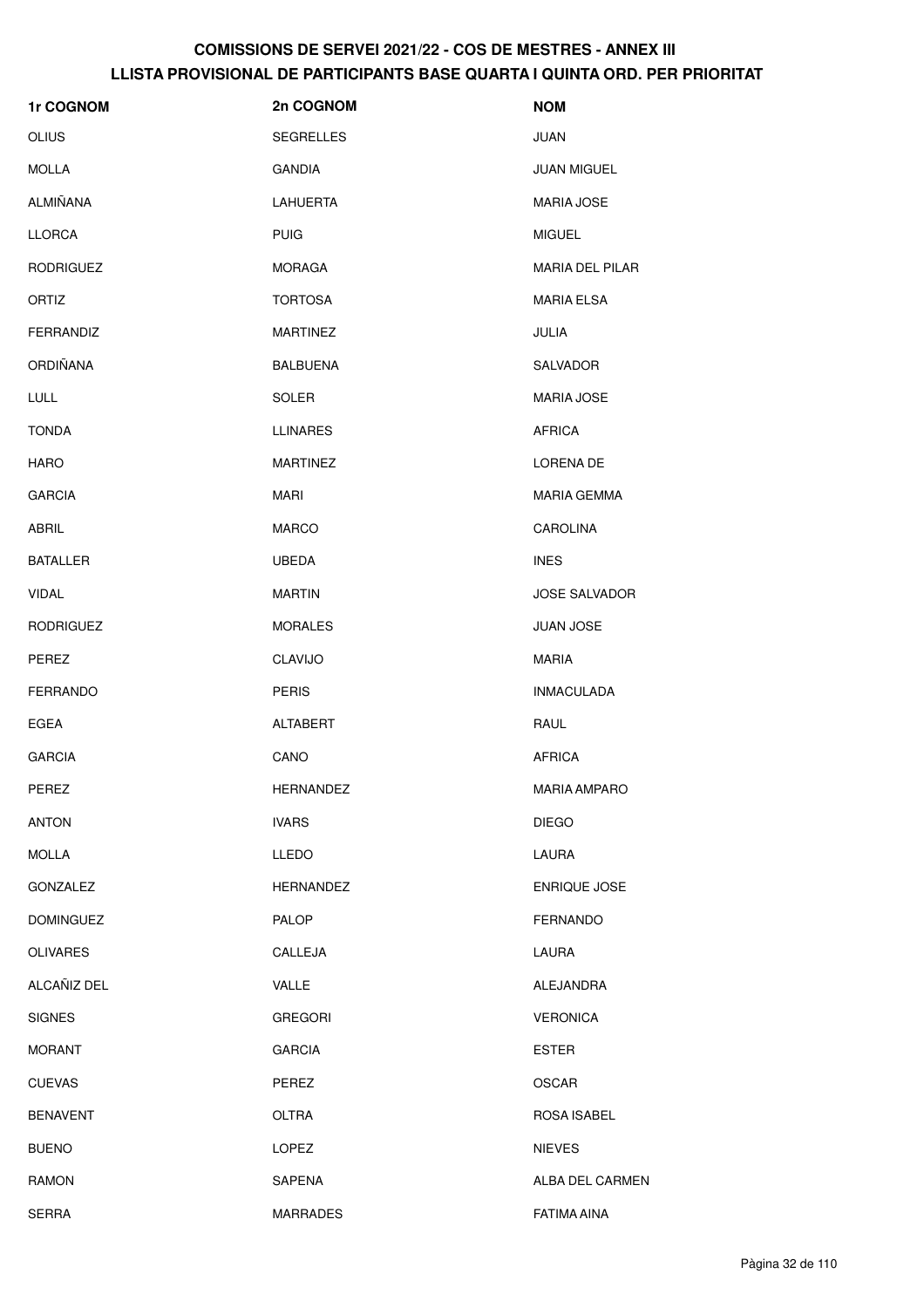| 1r COGNOM       | 2n COGNOM        | <b>NOM</b>              |
|-----------------|------------------|-------------------------|
| <b>MARTINEZ</b> | AMAT             | <b>BEGOÑA</b>           |
| <b>ESTEVAN</b>  | <b>ARCON</b>     | <b>REINA</b>            |
| LASERNA         | CARRETERO        | SANDRA                  |
| <b>JIMENEZ</b>  | ARMENGOL         | <b>SUSANA</b>           |
| <b>GARCIA</b>   | <b>GOMEZ</b>     | <b>MONTSERRAT</b>       |
| <b>PAJARES</b>  | <b>ABRIL</b>     | <b>MARIA ANGELES</b>    |
| <b>BARBER</b>   | <b>VIDAL</b>     | <b>GEMMA</b>            |
| <b>VICENTE</b>  | <b>VITORIA</b>   | SANDRA                  |
| <b>ALAPONT</b>  | <b>MOLINA</b>    | <b>ESTHER</b>           |
| <b>SUBIRATS</b> | <b>MATEU</b>     | <b>PATRICIA</b>         |
| <b>BONILLA</b>  | <b>JOVANI</b>    | <b>CARLOS DAVID</b>     |
| PLA             | <b>CALABUIG</b>  | <b>ROSARIO</b>          |
| <b>RUIZ</b>     | <b>PORCAR</b>    | <b>TERESA</b>           |
| <b>SANCHIS</b>  | GASCO            | <b>CRISTINA VICENTA</b> |
| <b>MARTINEZ</b> | <b>NAVARRO</b>   | ANA                     |
| <b>NUÑEZ</b>    | <b>MARTI</b>     | <b>GERMAN JUAN</b>      |
| JIMENEZ         | <b>MOLINA</b>    | <b>DESIREE</b>          |
| <b>HERRERA</b>  | HERNANDEZ        | ALEXANDRA               |
| <b>BOLEA</b>    | <b>FUSTER</b>    | LAURA                   |
| <b>GARCIA</b>   | <b>CARMONA</b>   | <b>ANTONIO</b>          |
| <b>SERRALTA</b> | <b>BOU</b>       | ANA MARIA               |
| <b>MORILLAS</b> | <b>BALLESTER</b> | <b>JOSE FELIX</b>       |
| <b>SORIANO</b>  | <b>JORGE</b>     | <b>SUSANA</b>           |
| <b>FERRI</b>    | <b>FAYOS</b>     | <b>BEATRIZ</b>          |
| <b>ANDRES</b>   | <b>ORTS</b>      | <b>ISABEL</b>           |
| CEREZO          | <b>GUZMAN</b>    | <b>LAURA</b>            |
| SAMPER          | <b>OLCINA</b>    | <b>MARIA</b>            |
| <b>PASTOR</b>   | CASTRO           | <b>CAROLINA MARIA</b>   |
| <b>MIRAS</b>    | <b>PASTOR</b>    | <b>BEATRIZ</b>          |
| <b>SOLER</b>    | <b>SANCHIS</b>   | MARIA ANDREA            |
| LORA            | <b>MARTINEZ</b>  | <b>OLGA</b>             |
| <b>JARABO</b>   | <b>IZQUIERDO</b> | <b>JUAN ANTONIO</b>     |
| CASTILLO        | <b>GARCIA</b>    | SARA ISABEL             |
| <b>ORTS</b>     | <b>BOTET</b>     | MARIA JOSE              |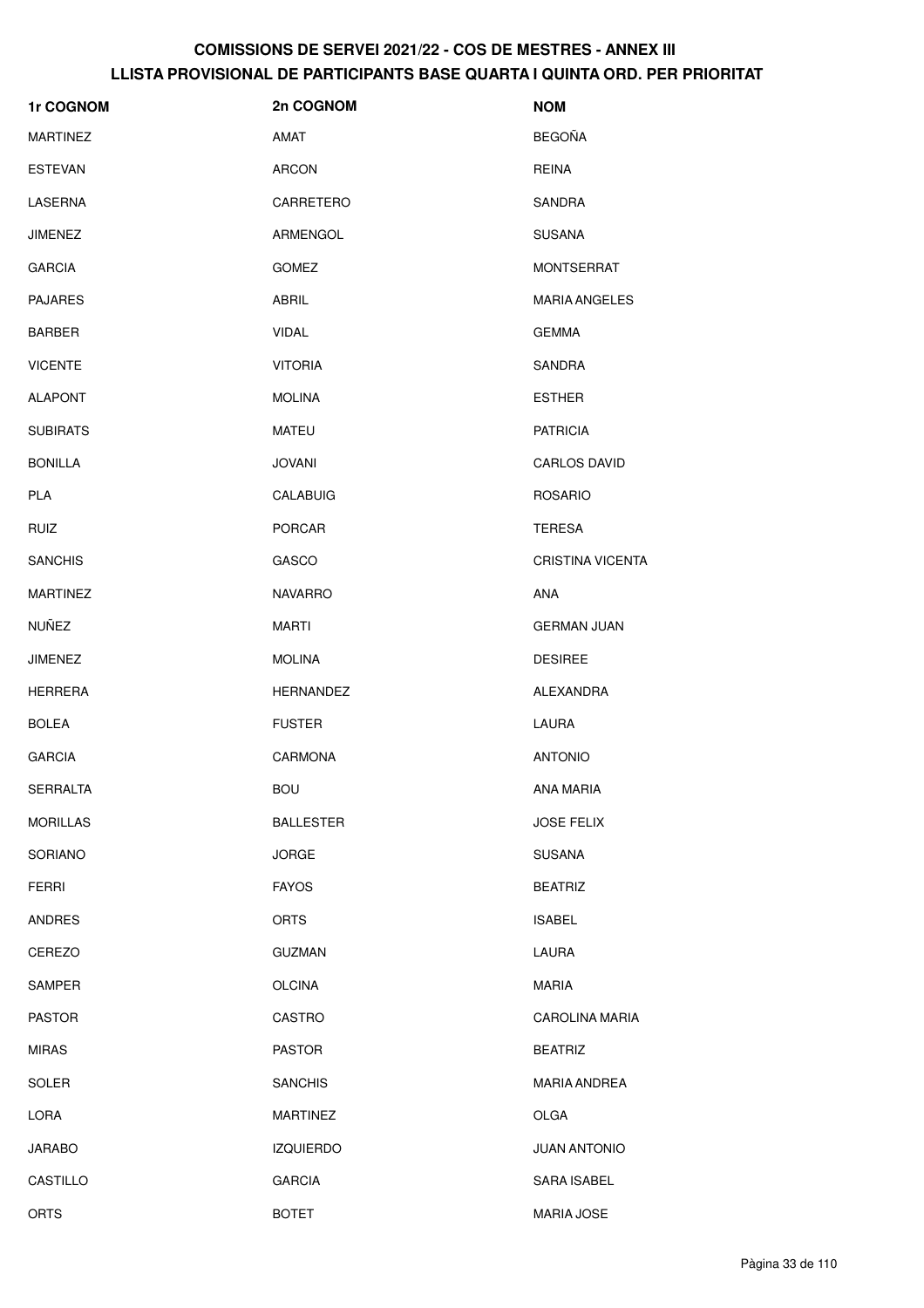| 1r COGNOM        | 2n COGNOM        | <b>NOM</b>             |
|------------------|------------------|------------------------|
| <b>RIPOLL</b>    | <b>RODRIGUEZ</b> | <b>VERONICA</b>        |
| <b>SALMERON</b>  | <b>BENITEZ</b>   | ANA MARIA              |
| SOLER            | <b>AYORA</b>     | <b>NURIA</b>           |
| <b>MUÑOZ</b>     | <b>MARIMON</b>   | <b>MIREIA</b>          |
| <b>BERTO</b>     | <b>COSTA</b>     | <b>ANTONIO</b>         |
| <b>TARAZONA</b>  | <b>SANCHIS</b>   | <b>ALICIA</b>          |
| <b>MORCILLO</b>  | <b>RIOS</b>      | <b>JESICA</b>          |
| <b>PASTOR</b>    | <b>MONTANER</b>  | <b>SUSANA</b>          |
| <b>BUENO</b>     | <b>BOTELLA</b>   | RAQUEL                 |
| VILLAGRASA       | <b>BELENGUER</b> | <b>MARIA SALES</b>     |
| <b>DONET</b>     | <b>PERALES</b>   | <b>JOSUE</b>           |
| <b>RUBIO</b>     | <b>SORRIBES</b>  | <b>CRISTINA</b>        |
| <b>TORRES</b>    | <b>SANCHEZ</b>   | PAULA                  |
| VAQUERO          | CABAÑAS          | PILAR                  |
| <b>VERDU</b>     | GRAU             | <b>ISABEL</b>          |
| <b>VERCHER</b>   | <b>RIPOLL</b>    | CÉSAR                  |
| <b>GARCIA</b>    | PEÑARANDA        | M. INMACULADA          |
| <b>JORGE</b>     | <b>GUILLOT</b>   | <b>RAQUEL</b>          |
| <b>GOMEZ</b>     | <b>CASTELLS</b>  | <b>JÉSSICA</b>         |
| <b>LOPEZ</b>     | CALDERÓN         | MARÍA JOSÉ             |
| <b>LLOPIS</b>    | <b>ESCRIVA</b>   | <b>MARIA ISABEL</b>    |
| CAMPENY          | <b>FABREGAT</b>  | RAUL                   |
| <b>SELLER</b>    | ALBEROLA         | <b>CAROLINA</b>        |
| SANCHEZ          | <b>NAVARRO</b>   | <b>MARIA MAGDALENA</b> |
| <b>PALASI</b>    | <b>PALOMO</b>    | <b>IGNACIO</b>         |
| <b>MUT</b>       | PEIRO            | <b>CARMEN</b>          |
| <b>MIRALLES</b>  | <b>LILLO</b>     | PAULA                  |
| SORIANO          | <b>AGUILAR</b>   | Mª BELÉN               |
| <b>TRIVIÑO</b>   | LAZARO           | <b>PATRICIA</b>        |
| <b>VALLES</b>    | <b>ARGENTE</b>   | <b>ANAIS</b>           |
| <b>MARTINEZ</b>  | <b>GARCIA</b>    | <b>PATRICIA</b>        |
| <b>FERNANDEZ</b> | <b>PERTEGAS</b>  | <b>TANIA</b>           |
| <b>FITO</b>      | <b>NAVALON</b>   | <b>MARIA BELEN</b>     |
| <b>PLANA</b>     | QUEROL           | <b>MARTA</b>           |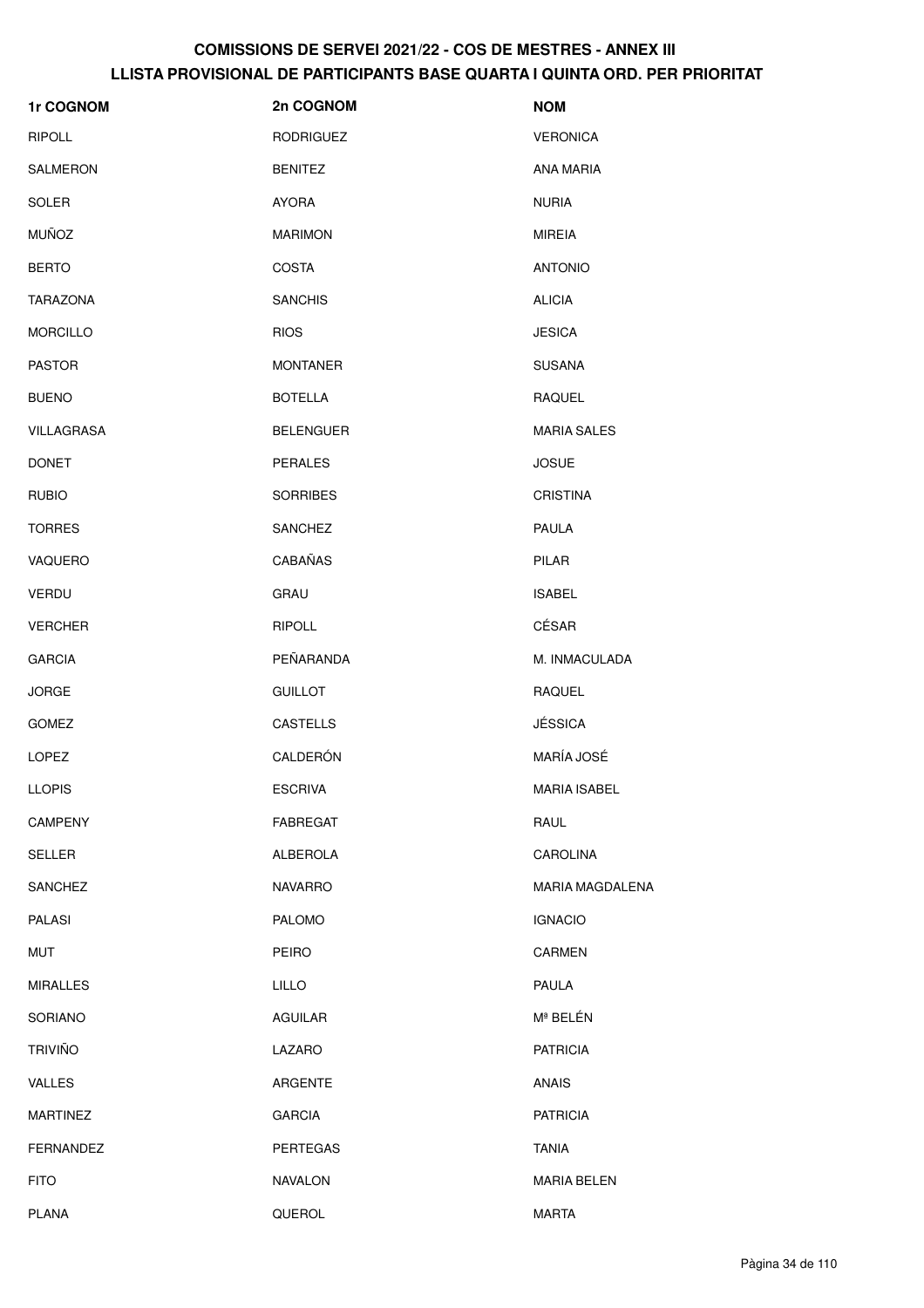| 1r COGNOM        | 2n COGNOM        | <b>NOM</b>             |
|------------------|------------------|------------------------|
| <b>SOLER</b>     | ALBELDA          | <b>MARTA</b>           |
| ROMERO           | <b>CERVERON</b>  | LAURA                  |
| <b>MONTAGUD</b>  | <b>GOMEZ</b>     | <b>SONIA</b>           |
| <b>MASCARELL</b> | <b>CAPAFONS</b>  | ADELA MARIA            |
| <b>BERMEJO</b>   | ALVAREZ          | <b>VANESA MARIA</b>    |
| <b>MARI</b>      | <b>FAUS</b>      | <b>LORENA</b>          |
| <b>ALBIÑANA</b>  | <b>MARTINEZ</b>  | <b>MARIA AMPARO</b>    |
| <b>PERIS</b>     | <b>CHACON</b>    | <b>ESTHER</b>          |
| <b>SALAS</b>     | PEREZ            | <b>MARIA</b>           |
| <b>ORS</b>       | <b>IRLES</b>     | LAURA                  |
| <b>BARBERAN</b>  | <b>MARTINEZ</b>  | <b>INMACULADA</b>      |
| ANDREU           | <b>MIRALLES</b>  | ENCARNA Mª.            |
| <b>SEVILLA</b>   | MAGAÑA           | <b>AURORA</b>          |
| <b>HERNANDEZ</b> | <b>MARTIN</b>    | <b>LUCIA</b>           |
| <b>REIG</b>      | <b>SANCHEZ</b>   | <b>LUCIA</b>           |
| <b>TALENS</b>    | <b>TORROBA</b>   | ANGELA                 |
| RAMO             | <b>GRACIA</b>    | <b>BEGOÑA</b>          |
| <b>GABALDON</b>  | <b>RODRIGUEZ</b> | RAQUEL                 |
| <b>BIELSA</b>    | CALERO           | ANA                    |
| <b>AZNAR</b>     | ALBERT           | <b>MARIA DOLORES</b>   |
| <b>VILA</b>      | KAFARNAUY        | SULEIMA VICTORIA       |
| <b>ORTUÑO</b>    | CANTERO          | <b>JOSE</b>            |
| PÉREZ            | <b>PIZARRO</b>   | RAQUEL                 |
| <b>NAVARRO</b>   | <b>CORTS</b>     | RAQUEL                 |
| <b>BONANAD</b>   | <b>SANCHEZ</b>   | ANA ISABEL             |
| <b>ESTEVE</b>    | <b>COBOS</b>     | <b>LUCIA</b>           |
| PLA              | <b>SANCHIS</b>   | <b>FRANCESC</b>        |
| <b>BERNIA</b>    | <b>MARTI</b>     | <b>MIREIA</b>          |
| <b>BERNAD</b>    | LAZARO           | <b>BEATRIZ</b>         |
| <b>GARCIA</b>    | <b>GARCIA</b>    | <b>SEMIRAMIS</b>       |
| VILLAPLANA       | <b>DURA</b>      | <b>IRENE</b>           |
| LOPEZ            | <b>BELDA</b>     | LAURA                  |
| <b>MORALES</b>   | <b>VILAR</b>     | <b>CECILIA BEATRIZ</b> |
| <b>MARIÑO</b>    | ALVAREZ          | LUCIA                  |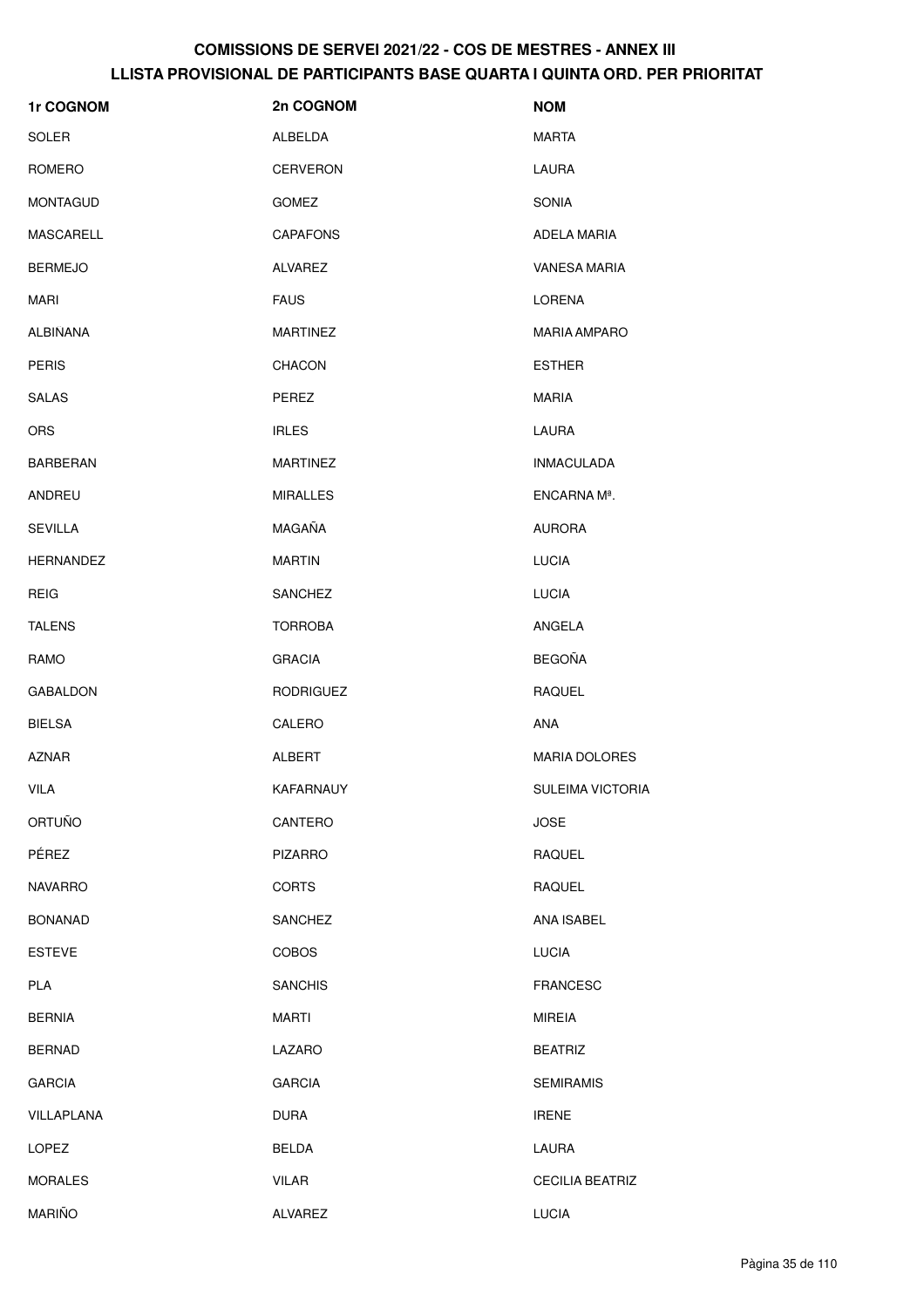| 1r COGNOM        | 2n COGNOM       | <b>NOM</b>              |
|------------------|-----------------|-------------------------|
| CASABAN          | <b>MORA</b>     | <b>VICENTE</b>          |
| <b>CANTON</b>    | ORIVE           | <b>BEGOÑA</b>           |
| ALMELA           | QUEVEDO         | <b>RAQUEL</b>           |
| <b>MARTINEZ</b>  | <b>MORALES</b>  | <b>MARIA DEL CARMEN</b> |
| <b>MARTIN</b>    | <b>IBAÑEZ</b>   | LORENA                  |
| <b>VICENTE</b>   | <b>JURADO</b>   | <b>DAVID</b>            |
| <b>GINER</b>     | OLLER           | LAIA                    |
| <b>ALCINA</b>    | <b>ASENSIO</b>  | ANDREA                  |
| PEÑA             | PELLICER        | <b>MARIA TERESA</b>     |
| <b>RICART</b>    | <b>FERRER</b>   | <b>JOSE LUIS</b>        |
| <b>SANCHEZ</b>   | <b>COSIN</b>    | <b>MARIA ESTHER</b>     |
| <b>GARCIA</b>    | <b>LOPEZ</b>    | <b>IRENE</b>            |
| <b>BOSCH</b>     | <b>GANDIA</b>   | ZORAIDA                 |
| <b>NAVARRO</b>   | <b>MARTIN</b>   | ANDREA                  |
| <b>DOMINGO</b>   | <b>ESCRIVA</b>  | M. JOSEFA               |
| <b>JOSE</b>      | <b>ALCALA</b>   | <b>MARIA DOLORES</b>    |
| <b>GOMEZ</b>     | <b>PASTOR</b>   | REBECA                  |
| <b>MARTINEZ</b>  | <b>GUAITA</b>   | <b>MARGARITA</b>        |
| <b>BOIX</b>      | SORIANO         | ROSA M.                 |
| <b>VALLS</b>     | ROMERO          | <b>EVA</b>              |
| <b>MORANT</b>    | PANIAGUA        | <b>BEATRIZ</b>          |
| <b>TOLSADA</b>   | LOZANO          | SANDRA                  |
| <b>BRAU</b>      | <b>IRANZO</b>   | <b>MIGUEL</b>           |
| <b>CALABUIG</b>  | SOLER           | CLARA                   |
| <b>GINER</b>     | <b>RUBIO</b>    | <b>REYES</b>            |
| <b>SANCHEZ</b>   | <b>COTANDA</b>  | MARIA DEL CARMEN        |
| <b>ISCLA</b>     | <b>CLIMENT</b>  | <b>MARIA DEL MAR</b>    |
| <b>MARTI</b>     | <b>TABERNER</b> | <b>MARIA AMPARO</b>     |
| <b>RODRIGUEZ</b> | CABALLERO       | <b>GUADALUPE</b>        |
| ANDREU           | POLOPE          | <b>EVA</b>              |
| <b>MINGUEZ</b>   | ORTIZ           | <b>BEGOÑA</b>           |
| ANDREU           | LOPEZ           | <b>MARIA JOSE</b>       |
| PEREZ            | <b>LLOPIS</b>   | <b>MARIA</b>            |
| <b>MILLET</b>    | <b>OLTRA</b>    | <b>MARÍA TERESA</b>     |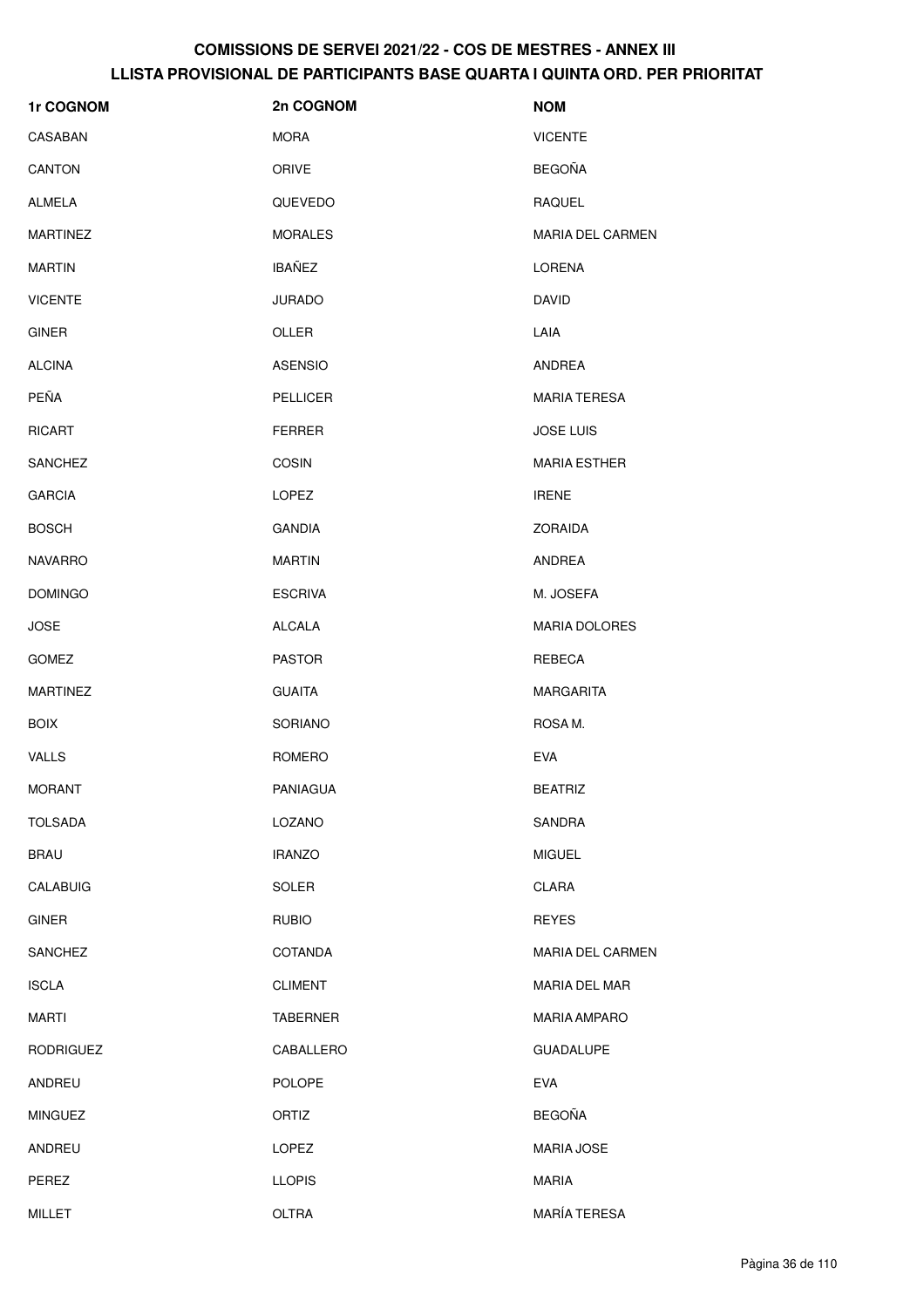| <b>1r COGNOM</b>    | 2n COGNOM       | <b>NOM</b>              |
|---------------------|-----------------|-------------------------|
| DE SALAZAR          | <b>MARTINEZ</b> | <b>FERRAN</b>           |
| QUERALT             | <b>PEDROS</b>   | <b>LAURA</b>            |
| <b>CESPEDES</b>     | DE PABLO        | <b>JORDI</b>            |
| <b>FUSTER</b>       | <b>VERDU</b>    | ALEJANDRO               |
| <b>FUENTES</b>      | AVILA           | <b>LAIA LLUNA</b>       |
| SOLER               | <b>NAVARRO</b>  | <b>MARIA REMEDIO</b>    |
| <b>NAVARRO</b>      | <b>FAJARDO</b>  | <b>SILVIA</b>           |
| <b>ESTEBAN</b>      | <b>RIPOLLES</b> | <b>MARIA DEL CARMEN</b> |
| <b>SILVESTRE</b>    | MATEU           | RAQUEL                  |
| <b>FERRER</b>       | <b>MESTRE</b>   | CATALINA                |
| AMOURA              | <b>MARCO</b>    | LAURA                   |
| <b>GARCIA FAYOS</b> | <b>GIMENO</b>   | <b>PATRICIA</b>         |
| ORTIZ               | <b>PARRA</b>    | <b>VICENTE JAVIER</b>   |
| <b>BEVIA</b>        | <b>MATEO</b>    | <b>BEGOÑA</b>           |
| SERRANO             | <b>IRANZO</b>   | <b>BEATRIZ</b>          |
| CASAS               | CAÑIZARES       | <b>RUBEN</b>            |
| ORTIZ               | <b>CLEMENTE</b> | AMADEO                  |
| <b>GUALDE</b>       | <b>LLEDO</b>    | <b>VICENTA MARIA</b>    |
| <b>POLO</b>         | <b>MONZO</b>    | <b>BEATRIZ</b>          |
| <b>GARCIA</b>       | <b>AGUILAR</b>  | <b>MARTA</b>            |
| NAVARRO             | <b>MARTINEZ</b> | <b>ISABEL</b>           |
| <b>JUAREZ</b>       | <b>GUIJARRO</b> | <b>GLORIA</b>           |
| <b>SEMPERE</b>      | <b>LILLO</b>    | ALBA                    |
| <b>RIPOLL</b>       | <b>PALLARES</b> | <b>MARIA JOSE</b>       |
| <b>VILA</b>         | <b>CHABRERA</b> | SARA                    |
| PAYA                | ZUÑIGA          | EVA JOSEFA              |
| <b>CALABUIG</b>     | ORTIZ           | <b>MARIA TERESA</b>     |
| <b>MIGUEL</b>       | <b>VALLS</b>    | <b>SILVIA</b>           |
| <b>TRIGUEROS</b>    | <b>MARTIN</b>   | VANESA                  |
| <b>ROSILLO</b>      | <b>MARTINEZ</b> | M.MERCEDES              |
| <b>MARTINEZ</b>     | <b>MARTINEZ</b> | ANA ISABEL              |
| <b>PINA</b>         | <b>BERNABEU</b> | <b>SERGIO</b>           |
| <b>ALBORS</b>       | <b>TORTOSA</b>  | ANA                     |
| VALERO              | <b>MONTANER</b> | <b>MARIA TERESA</b>     |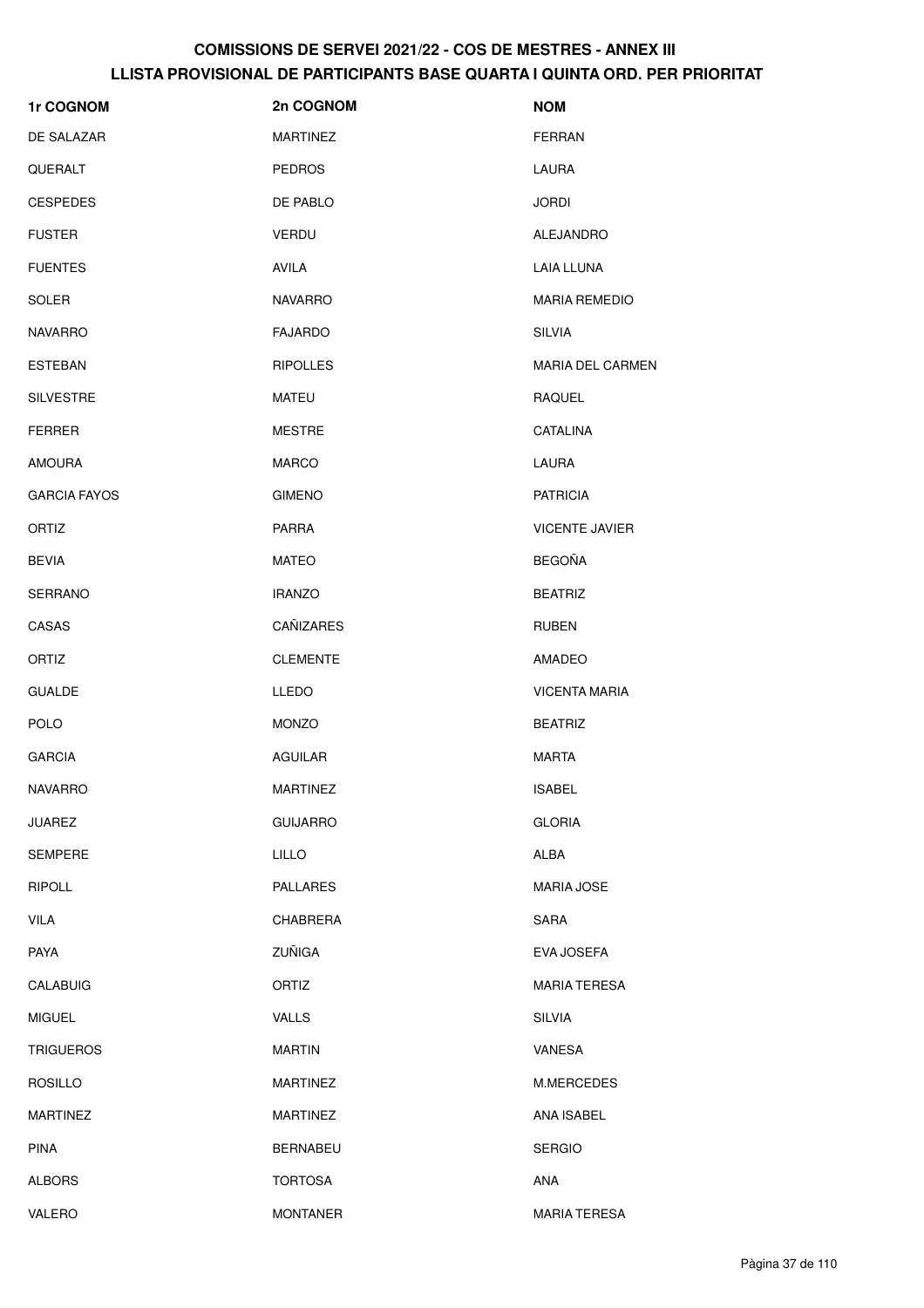| 1r COGNOM        | 2n COGNOM        | <b>NOM</b>              |
|------------------|------------------|-------------------------|
| PEREZ            | <b>FERRANDO</b>  | <b>ADRIANA</b>          |
| <b>GARCIA</b>    | JUAN             | <b>VERONICA</b>         |
| ALBERT           | <b>PONSODA</b>   | ANDREA                  |
| GIL              | <b>BORDALLO</b>  | <b>CLARA</b>            |
| <b>ROSELLO</b>   | ORTELLS          | <b>MARIA DEL CARMEN</b> |
| <b>CALABUIG</b>  | <b>MARTI</b>     | <b>LETICIA MARIA</b>    |
| CERDA            | <b>MOYA</b>      | <b>NOELIA</b>           |
| <b>TOLOSA</b>    | <b>MUÑOZ</b>     | <b>MARIA LUCIA</b>      |
| <b>GALLEGO</b>   | <b>SERRANO</b>   | <b>PILAR</b>            |
| PAGAN            | <b>CODERCH</b>   | <b>PAULA</b>            |
| PEREZ            | <b>BONIAS</b>    | TAMARA                  |
| <b>DUQUE</b>     | <b>DURO</b>      | <b>BEATRIZ</b>          |
| <b>PAYA</b>      | PEREZ            | <b>ELENA MARIA</b>      |
| <b>VIUDA</b>     | <b>HERNANDEZ</b> | <b>ANA MARIA</b>        |
| <b>GINER</b>     | <b>MARTINEZ</b>  | <b>MIREIA</b>           |
| <b>TORTAJADA</b> | CANOS            | <b>MARÍA TERESA</b>     |
| <b>CERVERA</b>   | <b>FERRER</b>    | MERCÉ                   |
| <b>LLOBET</b>    | <b>BELTRAN</b>   | <b>ENRIQUE JAVIER</b>   |
| <b>PASTOR</b>    | CARBONELL        | TAMARA                  |
| <b>MICO</b>      | <b>CHOFRE</b>    | <b>MARIA ESTHER</b>     |
| <b>BOLUFER</b>   | <b>ALBEROLA</b>  | MARINA                  |
| <b>BOYER</b>     | <b>SIMON</b>     | LAURA                   |
| VILLANUEVA       | <b>NAVARRO</b>   | <b>PALOMA</b>           |
| <b>COGOLLOS</b>  | <b>TORRES</b>    | <b>ELENA</b>            |
| <b>FERRER</b>    | <b>MARTINEZ</b>  | <b>MARIA MERCEDES</b>   |
| ALDEA            | <b>OÑATE</b>     | <b>MARIA SONIA</b>      |
| <b>AGUILAR</b>   | <b>GARCIA</b>    | <b>INMACULADA</b>       |
| <b>TORRES</b>    | <b>ROMERO</b>    | <b>NURIA</b>            |
| <b>VIVES</b>     | <b>BORRAS</b>    | <b>ROSANA</b>           |
| <b>CERVERA</b>   | <b>HERNANDEZ</b> | <b>ANA</b>              |
| <b>MOYA</b>      | ROMERO           | MARIA DE LOS REMEDIOS   |
| <b>JIMENEZ</b>   | <b>SAPORTA</b>   | <b>VICTORIA</b>         |
| CARDONA          | <b>GOMEZ</b>     | <b>NEISER</b>           |
| CASTELLO         | RIBERA           | <b>MARTA</b>            |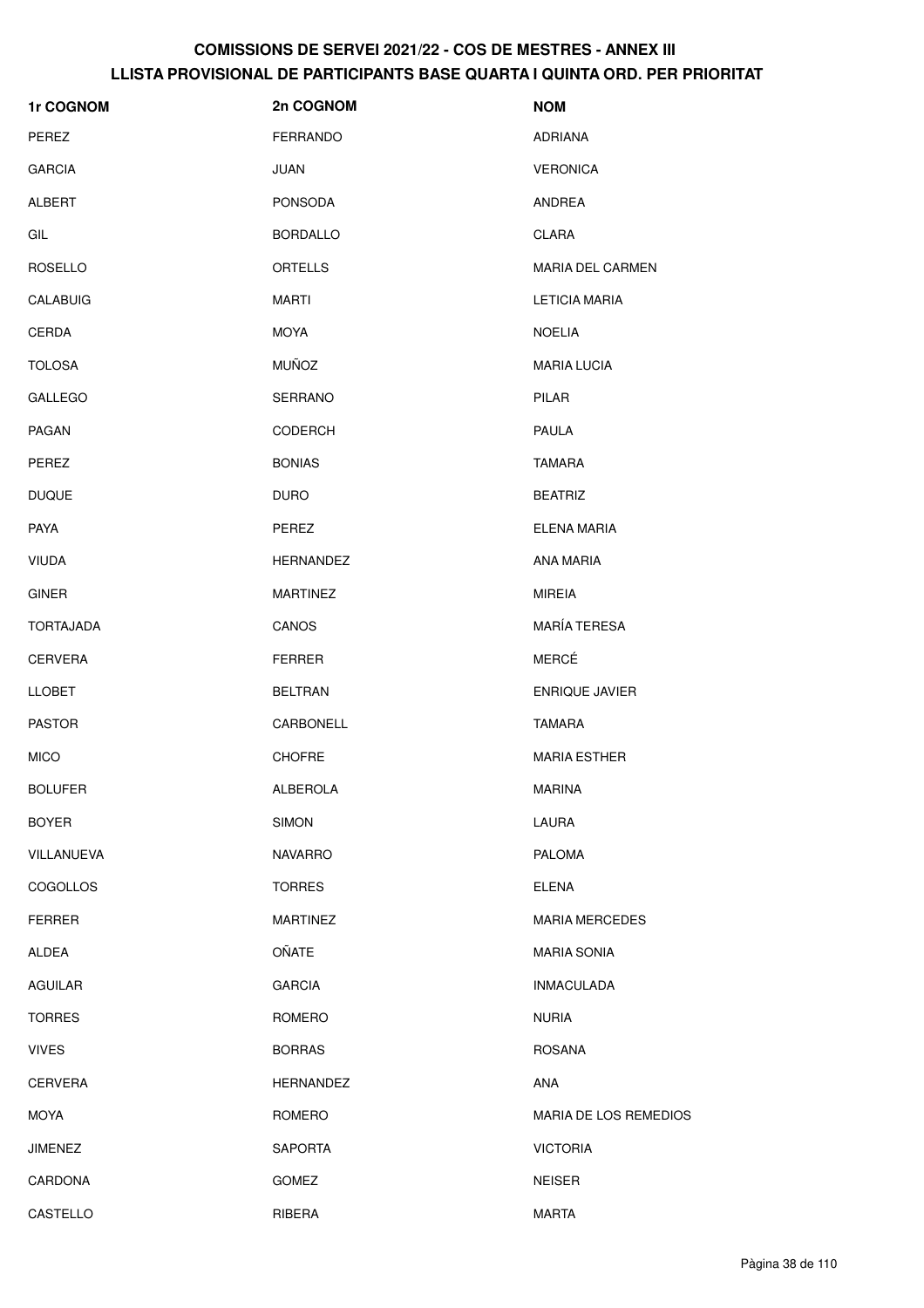| 1r COGNOM        | 2n COGNOM        | <b>NOM</b>             |
|------------------|------------------|------------------------|
| CERDA            | <b>RICO</b>      | PAULA                  |
| <b>FERRERO</b>   | LANGA            | <b>RAQUEL</b>          |
| <b>LLORET</b>    | <b>ESQUERDO</b>  | <b>MARCOS</b>          |
| SANCHEZ GADEO    | <b>LLORENS</b>   | PAULA                  |
| <b>MOLLA</b>     | <b>FELIPE</b>    | <b>MARIA JOSE</b>      |
| <b>BONANY</b>    | <b>PERIS</b>     | <b>EVA</b>             |
| <b>JORDA</b>     | <b>MOLTO</b>     | <b>ALBERTO</b>         |
| <b>GALLART</b>   | <b>MURCIA</b>    | <b>JAVIER</b>          |
| PEREZ            | LOPEZ            | <b>SARAY</b>           |
| SANCHEZ          | <b>LLOPIS</b>    | <b>JOSE DAMIAN</b>     |
| LOPEZ            | ABELLAN          | <b>MARIA ANTONIA</b>   |
| <b>DEVESA</b>    | PEREZ            | <b>MARIA MERCEDES</b>  |
| <b>VIDAL</b>     | <b>LOPEZ</b>     | <b>MARIA DEL PILAR</b> |
| CASTILLO         | <b>ROCH</b>      | CARMINA                |
| AGUD             | <b>MIRALLES</b>  | MARIA DE LOS ÁNGELES   |
| <b>RAMOS</b>     | <b>SELLES</b>    | <b>NURIA</b>           |
| CANET            | <b>LLIDO</b>     | <b>MARIA DEL PILAR</b> |
| GONZALEZ         | <b>DELGADO</b>   | AMPARO RAQUEL          |
| EGEA             | SOMEÑO           | LAIA                   |
| <b>LOPEZ</b>     | SAEZ             | <b>RAQUEL</b>          |
| ARNAU            | SANCHEZ          | <b>ALVARO</b>          |
| <b>MARTINEZ</b>  | LUJAN            | <b>VICENTE</b>         |
| CALBO            | <b>HERMOSO</b>   | <b>BELEN</b>           |
| <b>PONS</b>      | <b>NEGRE</b>     | ALBA                   |
| <b>LOPEZ</b>     | <b>NOGUES</b>    | <b>ISABEL</b>          |
| <b>GARCIA</b>    | <b>CAMPOS</b>    | <b>ISABEL MARIA</b>    |
| <b>MARTINEZ</b>  | <b>SILVESTRE</b> | AMPARO                 |
| <b>MARCUELLO</b> | <b>PERALES</b>   | MARIA DE LAS NIEVES    |
| PEREZ            | ABELLAN          | <b>NOELIA</b>          |
| <b>MORENO</b>    | CASTELLO         | <b>MARIA SARAY</b>     |
| <b>ACOSTA</b>    | <b>BALLESTER</b> | OSCAR JOSE             |
| CABEDO           | CHABRERA         | <b>ROCIO</b>           |
| PLA              | <b>VIDAL</b>     | RAQUEL                 |
| ALEIXANDRE       | SANZ             | <b>VANESA</b>          |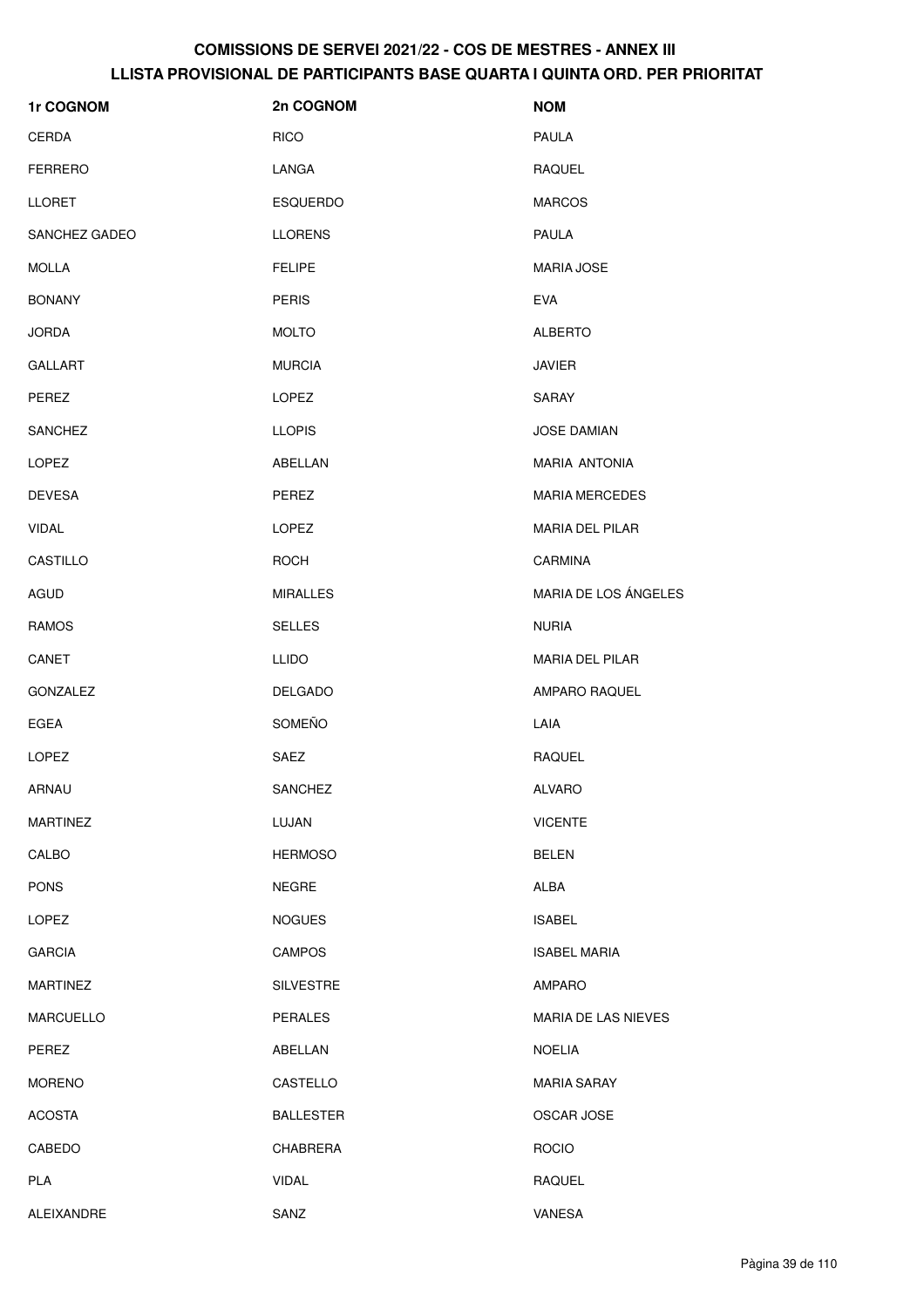| 1r COGNOM         | 2n COGNOM        | <b>NOM</b>             |
|-------------------|------------------|------------------------|
| SANTANO           | SANGUINO         | <b>MARIA DEL PILAR</b> |
| <b>ORTA</b>       | MENDEZ           | <b>ESTHER</b>          |
| <b>TORREGROSA</b> | JUAN             | <b>MARIA</b>           |
| <b>MARTI</b>      | <b>HERRERO</b>   | <b>ESTHER INES</b>     |
| <b>SANCHEZ</b>    | LOPEZ            | <b>ALMUDENA</b>        |
| <b>SERRA</b>      | <b>MANCLUS</b>   | ANGELA                 |
| <b>GARCIA</b>     | <b>MENDOZA</b>   | <b>GEMMA</b>           |
| CASTELLO          | <b>RUIZ</b>      | <b>VERONICA</b>        |
| <b>MARTINEZ</b>   | AYBAR            | <b>NOELIA</b>          |
| COPADO            | <b>ALTOZANO</b>  | <b>MARIA JOSE</b>      |
| SAMPEDRO          | <b>MARTINEZ</b>  | <b>MARIA CARMEN</b>    |
| <b>AZORIN</b>     | <b>MARTINEZ</b>  | LUZ MARIA              |
| PEREZ             | CAMPELLO         | <b>FERNANDO</b>        |
| CEREZO            | PALOP            | <b>MARIA LUZ</b>       |
| <b>MATOSES</b>    | <b>MORANT</b>    | <b>AINHOA</b>          |
| GONZALEZ          | GASCO            | <b>LUCIA</b>           |
| <b>ESTEVE</b>     | <b>RUIZ</b>      | <b>EFRAIN</b>          |
| RAMIREZ           | PALOP            | JULIAN                 |
| ALMIÑANA          | <b>PALOMARES</b> | ALMA                   |
| <b>MEDINA</b>     | <b>GIMENEZ</b>   | <b>SHEILA</b>          |
| <b>PASCUAL</b>    | <b>LLORET</b>    | ANA ISABEL             |
| <b>ALCOCER</b>    | <b>CUENCA</b>    | <b>ERIKA</b>           |
| <b>PERIS</b>      | GOZALBO          | <b>EVA</b>             |
| LEAL              | <b>TUDON</b>     | VANESSA                |
| <b>PONS</b>       | GRAU             | <b>MARIA</b>           |
| <b>MARTINEZ</b>   | SANTAMARIA       | EMPAR MARIA            |
| <b>GINER</b>      | <b>MANTAS</b>    | <b>ELENA</b>           |
| SANZ              | <b>FRAILE</b>    | <b>MARIA</b>           |
| <b>GIMENEZ</b>    | <b>MIRALLES</b>  | <b>ISABEL</b>          |
| PEREZ             | LOPEZ            | <b>VICENTE</b>         |
| <b>GRANELL</b>    | <b>ARCHER</b>    | RAIMON                 |
| <b>DONAT</b>      | <b>DARAS</b>     | <b>MARIA TERESA</b>    |
| <b>NOVELLA</b>    | SABATER          | <b>SILVIA</b>          |
| <b>MUÑOZ</b>      | <b>SANCHIS</b>   | <b>ELENA</b>           |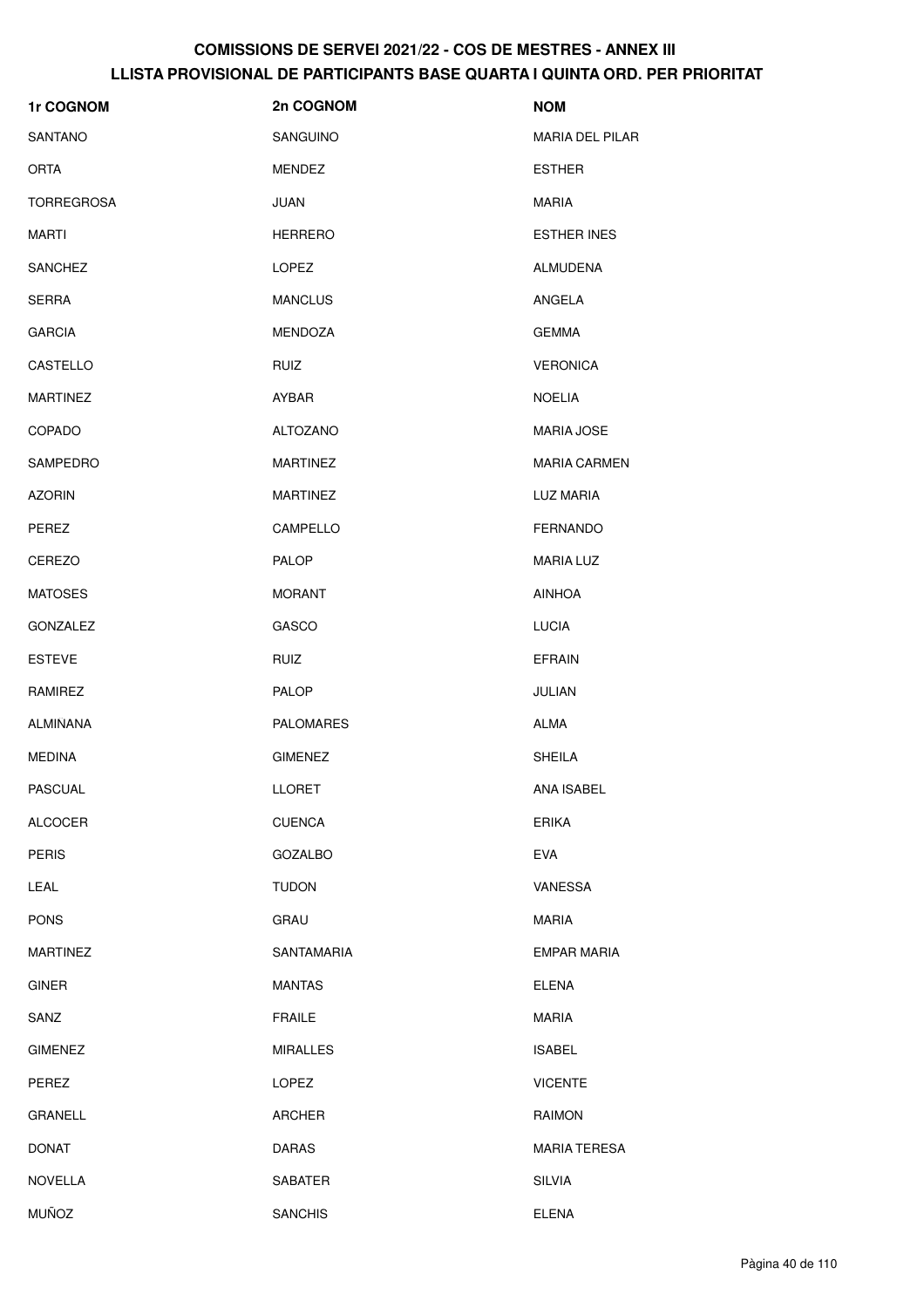| 1r COGNOM         | 2n COGNOM        | <b>NOM</b>            |
|-------------------|------------------|-----------------------|
| <b>RUIZ</b>       | <b>JAVALOYES</b> | ANA MARIA             |
| <b>SANCHEZ</b>    | <b>PASTOR</b>    | <b>IGNACIO</b>        |
| <b>ESPINOSA</b>   | MANZANO          | <b>BEATRIZ</b>        |
| SOLA              | <b>CERVERA</b>   | <b>PALOMA</b>         |
| QUESADA           | VEGA             | SARA                  |
| <b>GONZALVEZ</b>  | <b>GRECH</b>     | M. FRANCISCA          |
| <b>GUAITA</b>     | <b>GABALDON</b>  | <b>FERNANDO</b>       |
| <b>MOYANO</b>     | PEÑA             | <b>BELINDA</b>        |
| <b>MERINO</b>     | CAMARENA         | <b>ALBERTINA</b>      |
| <b>NAVARRO</b>    | <b>SANCHEZ</b>   | <b>MARIA GLORIA</b>   |
| <b>ALBINO</b>     | <b>HERNANDEZ</b> | <b>PEDRO</b>          |
| <b>USO</b>        | <b>ALIA</b>      | SARA                  |
| <b>TORRES</b>     | <b>MENDEZ</b>    | <b>INES MARIA</b>     |
| <b>LOPEZ</b>      | VALERO           | <b>MARIA</b>          |
| <b>PONZ</b>       | <b>PINEDA</b>    | OLGA                  |
| CALVO             | <b>GORDILLO</b>  | ROSA MARIA            |
| COVES             | <b>GUERRERO</b>  | <b>ALICIA</b>         |
| <b>PARRA</b>      | <b>FRANCES</b>   | <b>CRISTINA</b>       |
| <b>GUIJARRO</b>   | <b>MOLINA</b>    | <b>RAQUEL</b>         |
| <b>DOMINGUEZ</b>  | <b>VIVO</b>      | <b>SANDRA</b>         |
| CARBONELL         | <b>ADROVER</b>   | CARLOS                |
| <b>VELLO</b>      | <b>PONT</b>      | LORENA                |
| <b>GONZALEZ</b>   | <b>POVEDA</b>    | <b>MARINA</b>         |
| <b>GREUS</b>      | RAMIREZ          | <b>LORENA MARIA</b>   |
| <b>CUESTA</b>     | LOPEZ            | <b>TERESA</b>         |
| ALBA              | <b>GARCIA</b>    | <b>CRISTINA</b>       |
| <b>VIDAL</b>      | JUAN             | PILAR                 |
| <b>MIRAVALLES</b> | <b>SANCHIZ</b>   | <b>PATRICIA</b>       |
| <b>LILLO</b>      | <b>GINER</b>     | <b>MARIA VICTORIA</b> |
| <b>SAN PEDRO</b>  | <b>COLOMINA</b>  | <b>SARA</b>           |
| <b>MARTINEZ</b>   | <b>ORTS</b>      | <b>CAROLINA</b>       |
| <b>GALAN</b>      | <b>GOIG</b>      | ANA                   |
| SERRA             | <b>GONZALEZ</b>  | EVA                   |
| <b>TORRES</b>     | <b>HERRERO</b>   | <b>ANTONIO</b>        |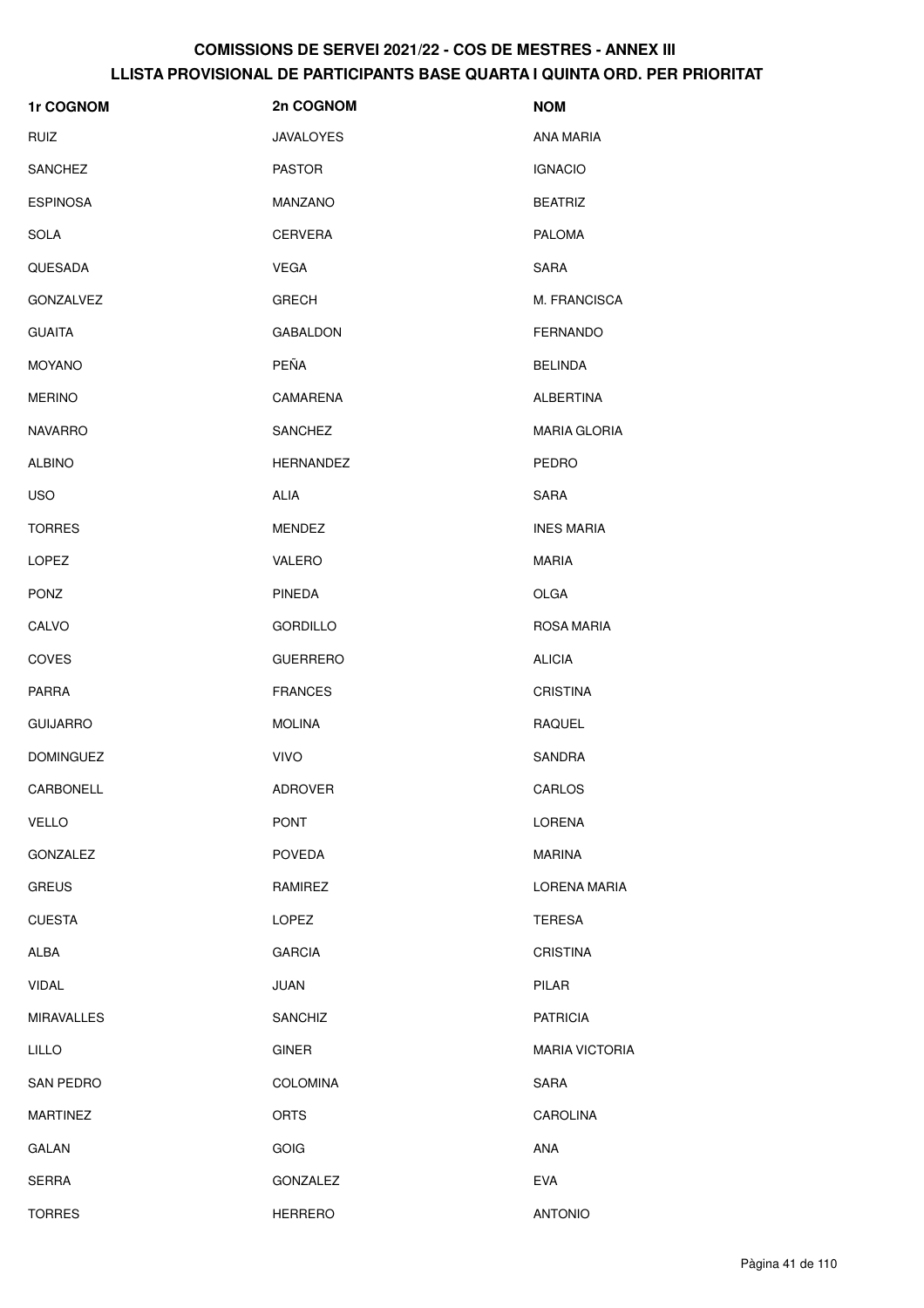| <b>1r COGNOM</b>  | 2n COGNOM         | <b>NOM</b>              |
|-------------------|-------------------|-------------------------|
| <b>RUIZ</b>       | <b>BOYERO</b>     | <b>MARIA DEL ROCIO</b>  |
| <b>UBEDA</b>      | <b>TOLOSA</b>     | <b>LIDIA</b>            |
| <b>DEL VALLE</b>  | SANZ              | <b>INMACULADA DEL</b>   |
| <b>BORI</b>       | <b>CUESTA</b>     | MARIA                   |
| <b>CRESPO</b>     | <b>NOFUENTES</b>  | ANA MARIA               |
| <b>RUSTARAZO</b>  | <b>ALOS</b>       | ALVARO JOSE             |
| VALERO            | <b>MARTINEZ</b>   | SANDRA                  |
| <b>FUENTES</b>    | <b>VERCHER</b>    | <b>PAULA</b>            |
| <b>MOSCARDO</b>   | <b>SANCHIS</b>    | <b>FRANCISCO JAVIER</b> |
| <b>FERRER</b>     | <b>CIURANA</b>    | REBECA                  |
| <b>SALGUERO</b>   | <b>VICO</b>       | <b>LAURA</b>            |
| PEREZ             | <b>HERRERA</b>    | <b>VERONICA</b>         |
| <b>LLOP</b>       | <b>PUIG</b>       | <b>ESTHER</b>           |
| <b>PALOMARES</b>  | <b>RAMON</b>      | <b>JUAN JOSE</b>        |
| <b>ORTS</b>       | CARDONA           | <b>JOSEFA TERESA</b>    |
| <b>CRESPO</b>     | <b>GOSALBEZ</b>   | <b>SUSANA</b>           |
| <b>PERIS</b>      | LUNA              | MARIA CONSUELO          |
| <b>BERTO</b>      | <b>MARTINEZ</b>   | <b>NURIA</b>            |
| <b>MOYA</b>       | <b>LOPEZ</b>      | <b>PASCUAL</b>          |
| <b>BELENGUER</b>  | CALOMARDE         | <b>ANDRES</b>           |
| <b>IRUZUBIETA</b> | <b>GUAITA</b>     | LAURA                   |
| RAMIREZ           | <b>DIAZ</b>       | <b>ESTER</b>            |
| <b>MARTINEZ</b>   | CASTELLO          | <b>SILVIA</b>           |
| <b>ARTES</b>      | CATALA            | CARLA                   |
| <b>GONZALEZ</b>   | <b>BLANQUER</b>   | EVA                     |
| CAPELLA           | GONZALEZ          | <b>ESTER</b>            |
| MARAVALL          | CALVO             | <b>NATALIA INES</b>     |
| <b>HURTADO</b>    | LOPEZ             | <b>IRENE</b>            |
| <b>MOLINA</b>     | <b>MULA</b>       | <b>ROCIO</b>            |
| ORTEGO            | GIL               | <b>MARTA</b>            |
| <b>MOLINA</b>     | <b>TORREGROSA</b> | <b>MARIA ESTELA</b>     |
| <b>SILVESTRE</b>  | <b>MARTINEZ</b>   | MARÍA LUISA             |
| <b>HERVAS</b>     | <b>VIUDEZ</b>     | <b>GEMA</b>             |
| VAÑO              | <b>SOLBES</b>     | <b>MARIA JOSE</b>       |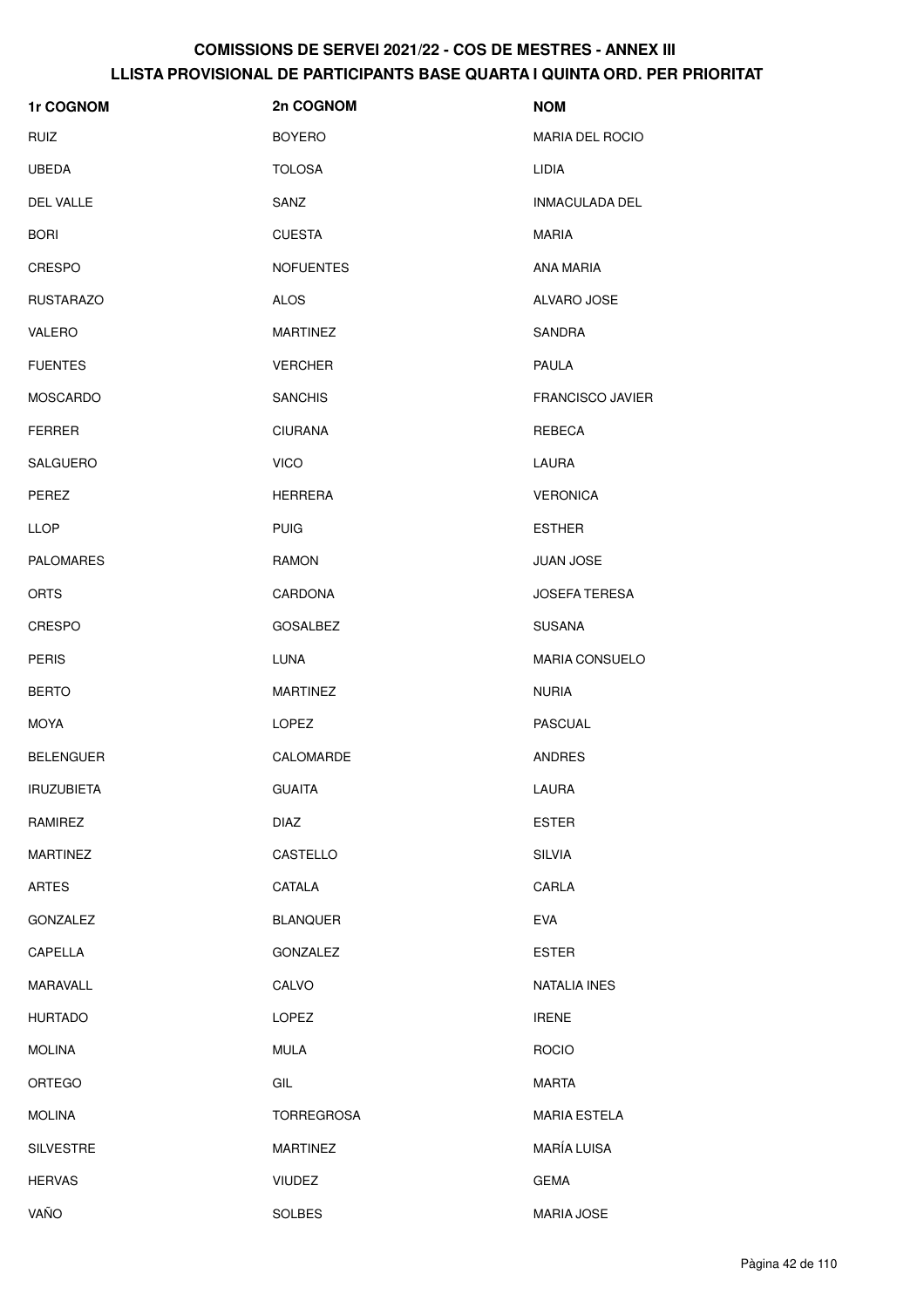| 1r COGNOM        | 2n COGNOM         | <b>NOM</b>             |
|------------------|-------------------|------------------------|
| <b>PUJADES</b>   | <b>CIGES</b>      | <b>CRISTINA</b>        |
| <b>GETINO</b>    | <b>MAS</b>        | <b>MARIA DEL PILAR</b> |
| <b>ESPINOSA</b>  | <b>FRANCISCO</b>  | SANDRA                 |
| <b>MARTINEZ</b>  | <b>DOMINGUEZ</b>  | <b>MONICA</b>          |
| <b>MEDINA</b>    | <b>MARTIN</b>     | <b>IRIS MARIA</b>      |
| <b>ESCRIG</b>    | <b>ESCRIG</b>     | <b>INMACULADA</b>      |
| PLA              | <b>MOMPO</b>      | ANA                    |
| <b>ALBERT</b>    | <b>PLA</b>        | <b>INMACULADA</b>      |
| <b>ROIG</b>      | <b>BOSCH</b>      | <b>JOSEP FERRAN</b>    |
| CALATAYUD        | <b>MORENO</b>     | ARACELI                |
| <b>PICHASTOR</b> | PEREZ             | SANDRA                 |
| <b>ROYO</b>      | <b>MORENO</b>     | <b>MARIA JOSE</b>      |
| <b>BELLVER</b>   | PONCE             | <b>BEATRIZ</b>         |
| COLL             | <b>MOLINA</b>     | <b>JUAN MIGUEL</b>     |
| OROBAL           | CAMACHO           | ANGELA                 |
| <b>GIMENO</b>    | <b>RIBES</b>      | <b>JOSÉ</b>            |
| <b>NAVARRO</b>   | <b>SALA</b>       | <b>VICENTE</b>         |
| ROMERO           | LARA              | SONIA                  |
| LUNA             | CARRERES          | EDEMA MARIA            |
| PEREZ            | <b>MOLL</b>       | PEDRO PABLO            |
| <b>LLORCA</b>    | <b>CLIMENT</b>    | <b>GEMA</b>            |
| <b>TIBURCIO</b>  | <b>GUTIERREZ</b>  | <b>MARIA JESUS</b>     |
| <b>MARTINEZ</b>  | ORTIZ             | <b>ANTONIO</b>         |
| SANCHEZ          | <b>SANTOS</b>     | <b>DIANA</b>           |
| <b>JUAN</b>      | <b>SAHUQUILLO</b> | <b>FRANCISCO</b>       |
| <b>RINCON</b>    | VALDERRAMA        | <b>BEATRIZ</b>         |
| <b>MARTINEZ</b>  | <b>JORGE</b>      | <b>MARIA</b>           |
| <b>GINER</b>     | <b>APARICIO</b>   | CARLA                  |
| <b>BURGOS</b>    | CLAUMARCHIRANT    | <b>EVA</b>             |
| ANDUJAR          | SERRA             | ANA MARIA              |
| CARRASCOSA       | <b>BARRILERO</b>  | <b>BEATRIZ</b>         |
| <b>FERRER</b>    | <b>GORRIZ</b>     | <b>MARIA ELENA</b>     |
| <b>REFUSTA</b>   | CAÑIZARES         | <b>BLANCA</b>          |
| JIMENEZ          | <b>QUESADA</b>    | CARMEN                 |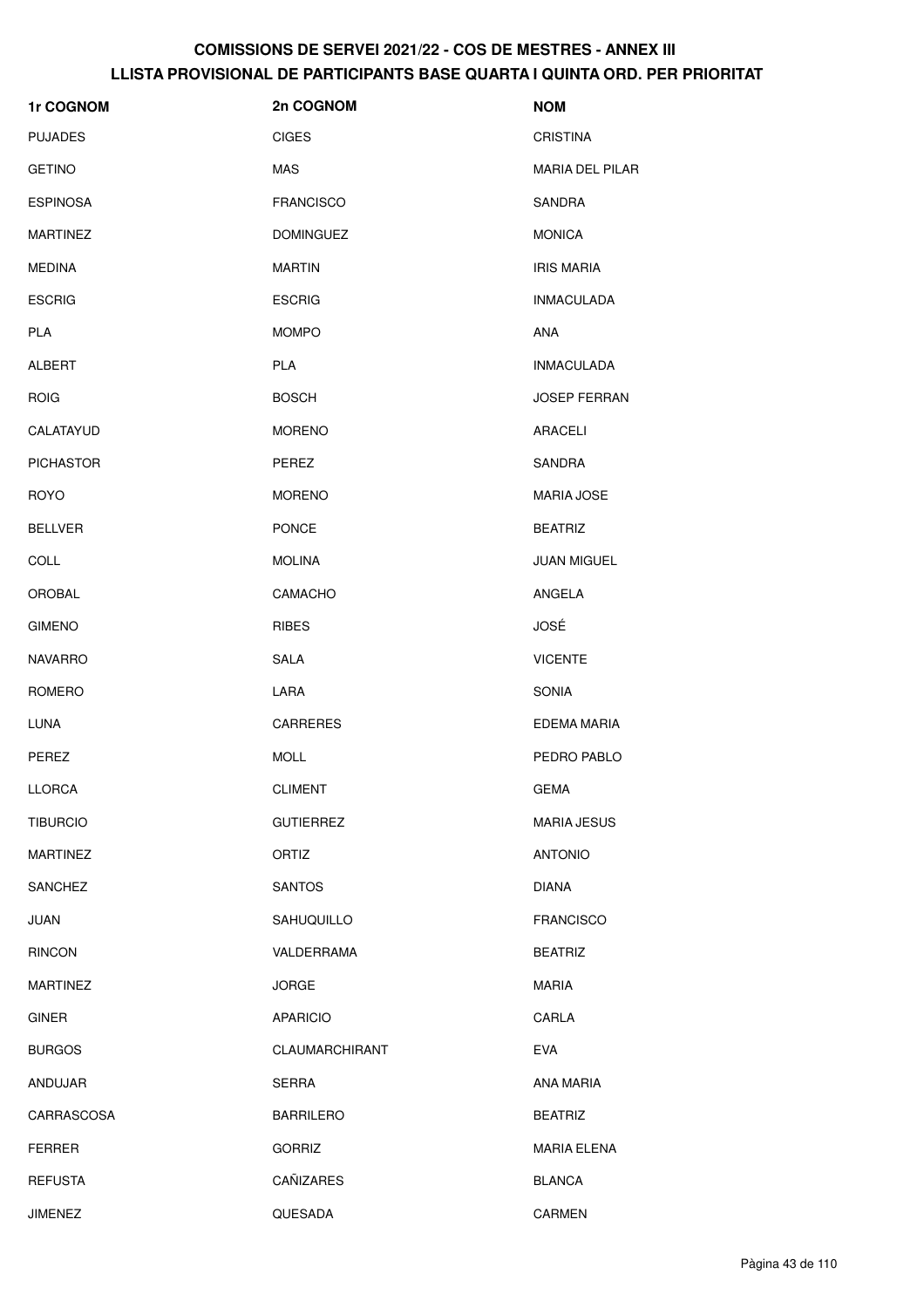| <b>1r COGNOM</b>   | 2n COGNOM        | <b>NOM</b>              |
|--------------------|------------------|-------------------------|
| <b>MARTINEZ</b>    | <b>ROS</b>       | ANA ISABEL              |
| <b>FONTESTAD</b>   | <b>ESTEVE</b>    | <b>GEMA</b>             |
| <b>IRANZO</b>      | <b>FLORS</b>     | <b>MIRIAM</b>           |
| VALIENTE           | DE LA TORRE      | M <sup>ª</sup> . CARMEN |
| CASTILLO           | <b>SANCHEZ</b>   | <b>BEATRIZ CORTES</b>   |
| SORIANO            | <b>FAUBEL</b>    | <b>TERESA</b>           |
| SANCHEZ            | FERNANDEZ        | <b>SERGIO</b>           |
| <b>CLIMENT</b>     | <b>LLINARES</b>  | <b>NURIA</b>            |
| <b>PUERTAS</b>     | <b>BUIGUES</b>   | ARANTXA                 |
| <b>BOTELLA</b>     | SANTACATALINA    | <b>ADRIANA</b>          |
| <b>MORALES</b>     | CAPELLINO        | <b>MARIA ARANTXA</b>    |
| <b>TORTOSA</b>     | <b>SANTOS</b>    | SONIA                   |
| <b>EGEA</b>        | <b>PONCE</b>     | <b>FRANCISCO</b>        |
| <b>PUIG</b>        | <b>MIRO</b>      | <b>MARIA BELEN</b>      |
| <b>GALAN</b>       | <b>ALCOVER</b>   | <b>ALBA</b>             |
| <b>AUPI</b>        | <b>GARCIA</b>    | <b>BEGOÑA</b>           |
| <b>LOPEZ</b>       | <b>FERRE</b>     | <b>FELIX</b>            |
| <b>GARCIA</b>      | <b>LLORET</b>    | <b>JOSE</b>             |
| <b>VELEZ</b>       | <b>GARCÍA</b>    | ROSA ANA                |
| CARRION            | CARRASCO         | DANIEL                  |
| <b>BOIGUES</b>     | <b>FOLGUERA</b>  | <b>ALFRED</b>           |
| <b>VIDAL</b>       | <b>MARTINEZ</b>  | <b>EULALIA</b>          |
| <b>CLIMENT</b>     | <b>MATEU</b>     | <b>MARIA DEL CARMEN</b> |
| <b>FERNANDEZ</b>   | <b>ALAMEDA</b>   | <b>EVA</b>              |
| <b>GONZALEZ</b>    | <b>IVARS</b>     | ANGELA                  |
| LOPEZ              | LLAVERO          | <b>IRENE</b>            |
| AMOROS             | <b>BENEYTO</b>   | <b>FRANCISCO</b>        |
| <b>BELLVER DEL</b> | ARCO             | LAURA                   |
| <b>CORCOLES</b>    | <b>MENDIETA</b>  | MIGUEL ANGEL            |
| <b>GONZALEZ</b>    | <b>MARTINEZ</b>  | <b>ELENA</b>            |
| <b>PRIEGO</b>      | <b>TORRES</b>    | LAURA                   |
| <b>LLACER</b>      | <b>ESPLUGUES</b> | <b>JOAQUIN</b>          |
| AÑO                | <b>JORNET</b>    | <b>NURIA</b>            |
| AMOR               | <b>MARTI</b>     | <b>ALICIA</b>           |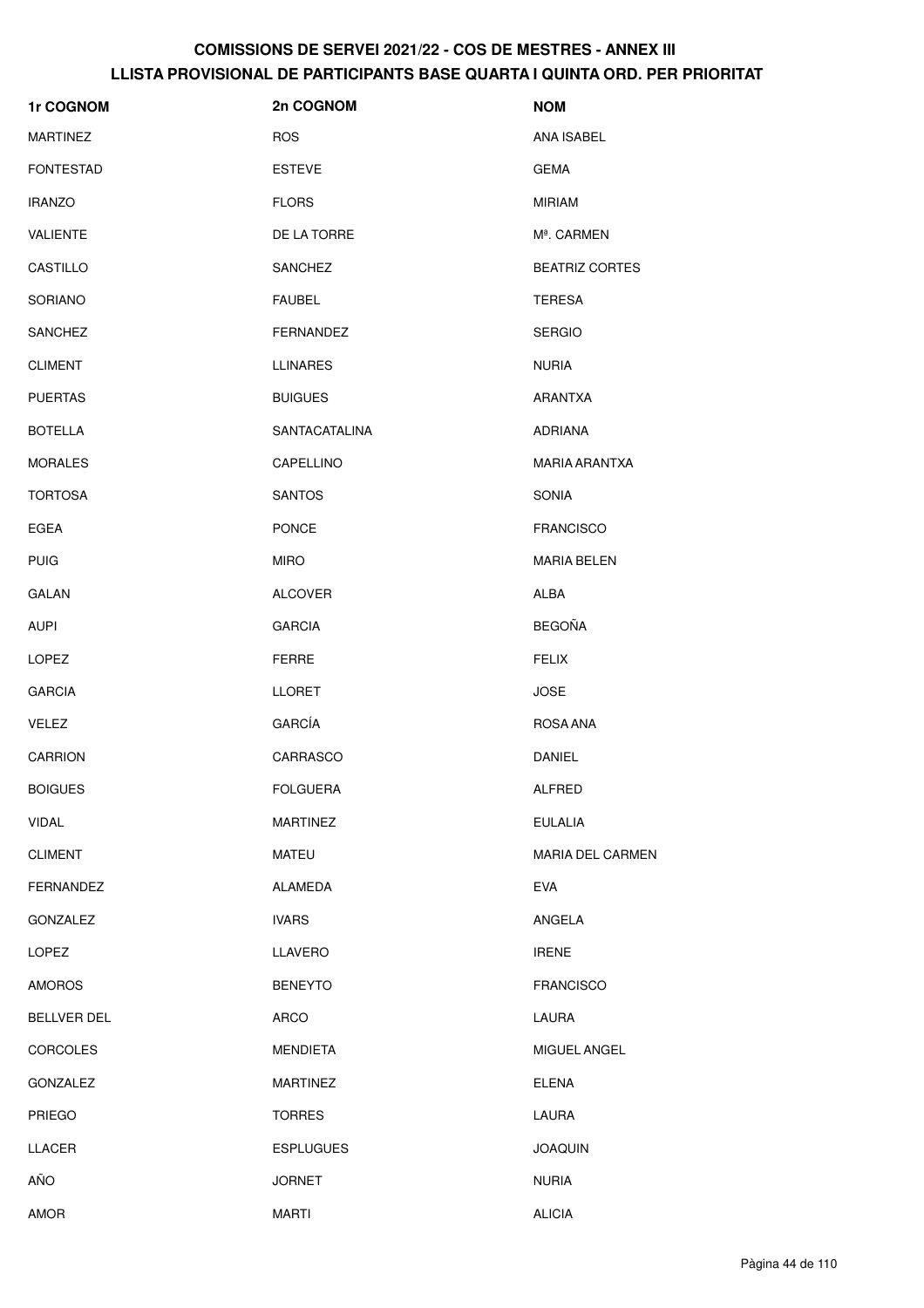| 1r COGNOM        | 2n COGNOM        | <b>NOM</b>              |
|------------------|------------------|-------------------------|
| <b>FERNANDEZ</b> | <b>NARANJO</b>   | RAFAEL                  |
| <b>SEGUI</b>     | <b>ARLANDIS</b>  | <b>JAVIER</b>           |
| <b>REIG</b>      | <b>SOTO</b>      | <b>ISMAEL</b>           |
| <b>MAURO</b>     | PEREZ            | <b>LETICIA</b>          |
| <b>AURA</b>      | <b>MONTAVA</b>   | <b>BARBARA</b>          |
| LOPEZ            | <b>DELGADO</b>   | PAULA MARIA             |
| MARZA            | <b>ESTEBAN</b>   | PILAR DE ISABEL         |
| <b>GARCIA</b>    | <b>BELLES</b>    | ANGEL ROMAN             |
| <b>SELLES</b>    | <b>REIG</b>      | <b>ALBA</b>             |
| <b>MULET</b>     | PEDRO            | <b>GEMA</b>             |
| <b>BARRIOS</b>   | MOYA             | <b>VERONICA</b>         |
| <b>HERNANDEZ</b> | <b>PRADOS</b>    | <b>MARIA ISABEL</b>     |
| <b>SEMPERE</b>   | <b>SANTOS</b>    | <b>TAMARA</b>           |
| ORTIZ            | <b>RAMON</b>     | MARIA DE LOS ANGELES    |
| <b>DIAZ</b>      | <b>GARCIA</b>    | <b>INES</b>             |
| <b>BARREDA</b>   | VAYA             | <b>FRANCISCO JAVIER</b> |
| <b>MARTINEZ</b>  | <b>MEDINA</b>    | <b>OSCAR</b>            |
| <b>ESBRI</b>     | <b>CLAVELL</b>   | <b>JOSE VICENTE</b>     |
| ORTIZ            | <b>MARTINEZ</b>  | <b>DIANA</b>            |
| PEDRERO          | <b>FERNANDEZ</b> | ARANTXA                 |
| <b>MARTINEZ</b>  | <b>MARTINEZ</b>  | LAURA                   |
| <b>MARTIN</b>    | <b>NARBONA</b>   | LAURA                   |
| <b>MARTINEZ</b>  | <b>ANDRES</b>    | <b>JESSICA</b>          |
| RUIZ DE          | LUNA             | <b>SONIA</b>            |
| <b>BOIGUES</b>   | CANET            | ANA                     |
| CELDA            | <b>TARIN</b>     | <b>MARIA ISABEL</b>     |
| ROGEL            | <b>GOMEZ</b>     | <b>MARIA JESUS</b>      |
| VENDRELL         | <b>MARTINEZ</b>  | <b>MIREIA</b>           |
| CARRETERO        | RAGA             | <b>NURIA</b>            |
| <b>MARTI</b>     | <b>MUÑOZ</b>     | <b>MARIA JOSE</b>       |
| <b>PITARCH</b>   | CALAFORRA        | <b>FRANCISCO</b>        |
| <b>NAVARRO</b>   | <b>CUESTA</b>    | <b>MARIA ISABEL</b>     |
| <b>PINA</b>      | <b>CLIMENT</b>   | <b>MARIA NIEVES</b>     |
| <b>ASENSIO</b>   | <b>ACOSTA</b>    | VANESA                  |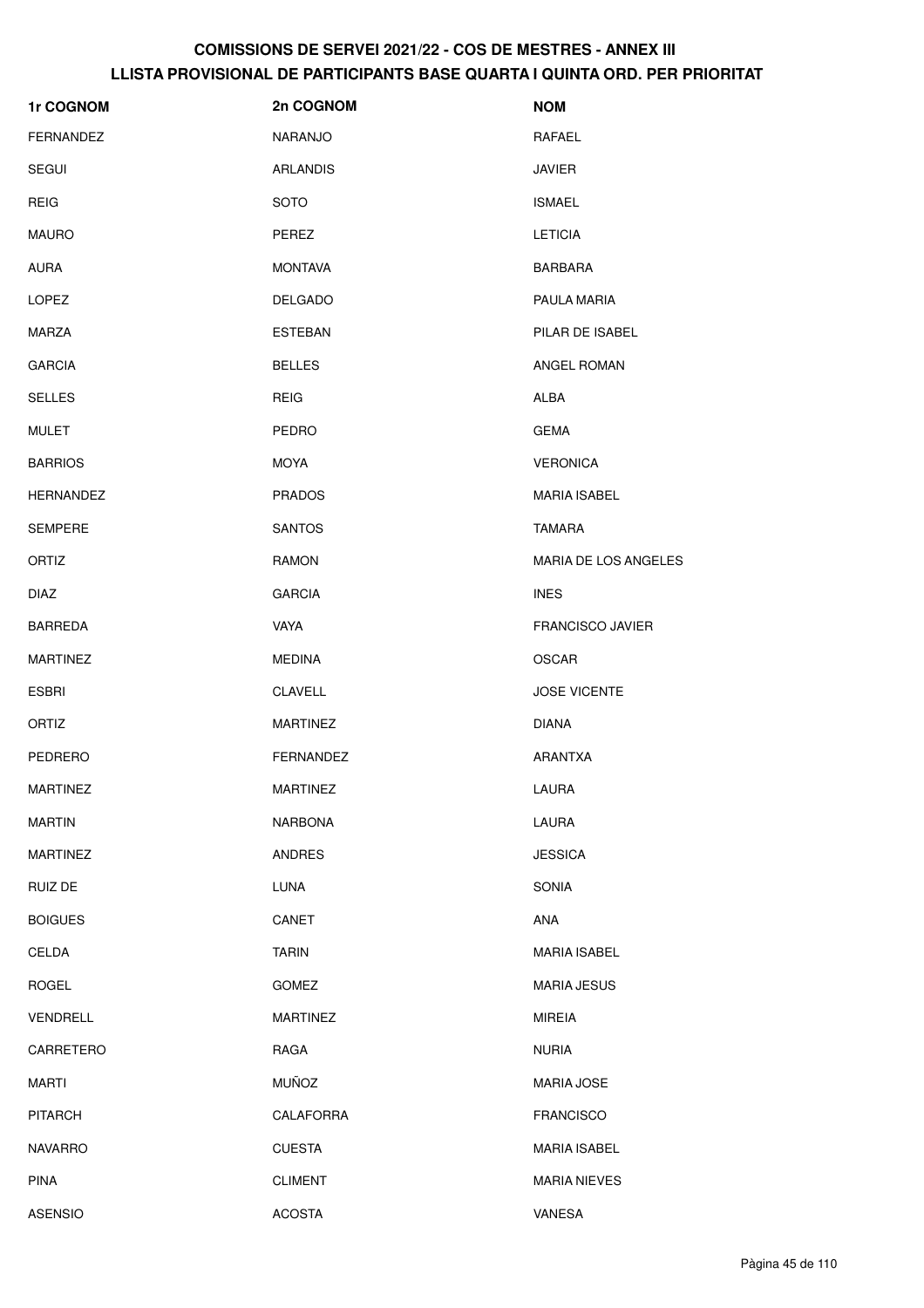| 1r COGNOM          | 2n COGNOM         | <b>NOM</b>            |
|--------------------|-------------------|-----------------------|
| <b>TERUEL</b>      | <b>NAVAL</b>      | <b>EVA</b>            |
| <b>FUENTES</b>     | <b>ARCE</b>       | <b>GLORIA</b>         |
| <b>PASTOR</b>      | SANZ              | <b>ALEJANDRA</b>      |
| VALERO             | LACASTA           | JULIA                 |
| <b>ALBERT</b>      | PLA               | LAURA                 |
| <b>RUBIO</b>       | <b>FIDEL</b>      | <b>JUAN</b>           |
| <b>RODRIGUEZ</b>   | <b>LOPEZ</b>      | OLIVIA MARIA          |
| <b>MEDINA</b>      | <b>GINER</b>      | Mª DEL MAR            |
| <b>COLOMER</b>     | <b>APARISI</b>    | VANESA                |
| <b>PINTOS</b>      | <b>TARONCHER</b>  | <b>JORDI LLUIS</b>    |
| <b>BULLS</b>       | <b>MARTINEZ</b>   | <b>ESTEFANIA</b>      |
| GRAU               | <b>MARQUES</b>    | <b>MARIA</b>          |
| GRAU               | <b>MARQUES</b>    | <b>MARTA</b>          |
| <b>MARTINEZ</b>    | <b>VILLUENDAS</b> | PAULA                 |
| <b>MOLTO</b>       | <b>ALFONSO</b>    | <b>MARIA VICTORIA</b> |
| <b>SEVILLA</b>     | ORERO             | <b>FRANCISCA</b>      |
| RAMIREZ            | ORTIZ             | AMALIA                |
| <b>SERRANO</b>     | <b>MARTINEZ</b>   | VANESSA               |
| <b>ANDRES</b>      | GOMEZ             | <b>BLANCA</b>         |
| <b>MESTRE</b>      | NATIVIDAD         | <b>JOAQUIN</b>        |
| <b>PARIS</b>       | <b>SERRA</b>      | <b>MARINA</b>         |
| SAIZ               | <b>NAVARRO</b>    | <b>ROSA MARIA</b>     |
| <b>BALLESTEROS</b> | ALCANTARILLA      | <b>ESTEFANIA</b>      |
| <b>HERNANDEZ</b>   | <b>SÁNCHEZ</b>    | ROSA MARÍA            |
| <b>MARCO</b>       | <b>RUBIO</b>      | EVA MARIA             |
| <b>LIZCANO</b>     | <b>PORCA</b>      | <b>LAURA PILAR</b>    |
| CATALA             | <b>CISCAR</b>     | <b>EMILIA</b>         |
| <b>BENAVENT</b>    | <b>SERRA</b>      | ORETO DEL SOCORRO     |
| <b>PALLIN</b>      | SOMOZA            | <b>ANDRES</b>         |
| <b>MEDINA</b>      | TALAVERANO        | <b>PATRICIA</b>       |
| <b>GARRIDO</b>     | <b>NAVARRO</b>    | <b>GABRIELA</b>       |
| <b>ELVIAS</b>      | <b>MORALES</b>    | <b>FATIMA</b>         |
| <b>RIQUELME</b>    | <b>RICO</b>       | <b>MARIA</b>          |
| <b>JUAN</b>        | <b>PONS</b>       | <b>JESSICA</b>        |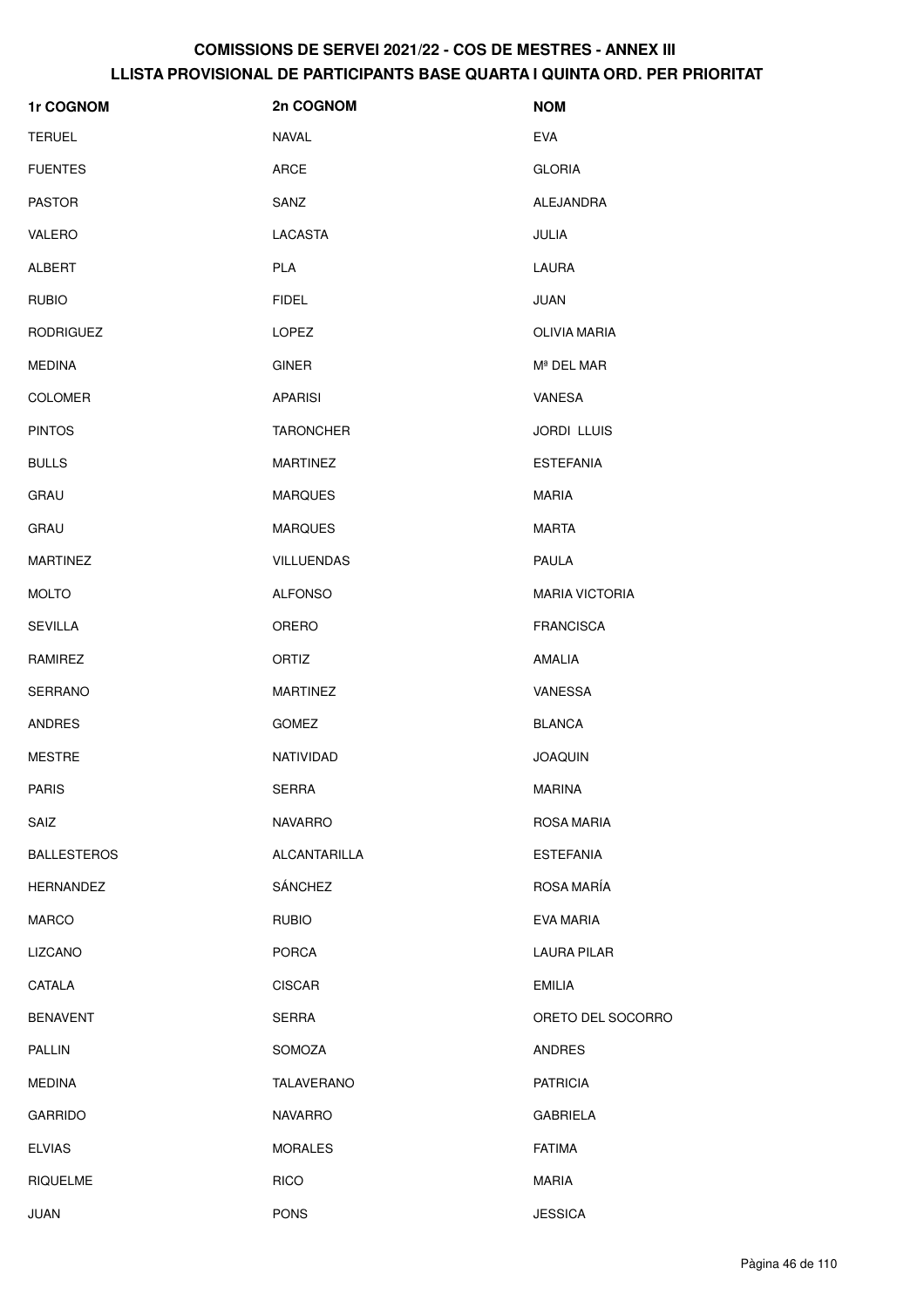| 1r COGNOM            | 2n COGNOM        | <b>NOM</b>               |
|----------------------|------------------|--------------------------|
| <b>CHAMORRO</b>      | <b>BOSCA</b>     | <b>SHEILA</b>            |
| <b>ESTEVE</b>        | RAMIREZ          | <b>AMPARO</b>            |
| <b>ALOS</b>          | <b>BAQUERO</b>   | RAFAEL                   |
| <b>SANCHIZ</b>       | <b>BELDA</b>     | <b>CRISTINA</b>          |
| <b>ROMAN</b>         | <b>SANCHEZ</b>   | <b>FRANCISCO ESTEBAN</b> |
| <b>MURILLO</b>       | <b>PALENCIA</b>  | <b>PATRICIA</b>          |
| <b>PINHEIRO</b>      | <b>ORTEGA</b>    | <b>LUCIA</b>             |
| <b>LOPEZ</b>         | SANZ             | ANA BELEN                |
| SANJAIME             | <b>MARQUES</b>   | <b>HERMINIA</b>          |
| <b>MUÑOZ</b>         | <b>FRASQUET</b>  | <b>DAVID</b>             |
| <b>COSTA</b>         | <b>PEYRO</b>     | <b>MARTA BRIGIDA</b>     |
| JUAN                 | <b>DOLS</b>      | <b>VERONICA</b>          |
| GONZALEZ             | <b>IZQUIERDO</b> | <b>ARACELI</b>           |
| <b>BORT</b>          | <b>CUBERO</b>    | <b>LORENA</b>            |
| CORCORAN             |                  | HANNAH JEAN              |
| <b>VICO</b>          | <b>RUIZ</b>      | <b>MARTA</b>             |
| <b>RUIZ</b>          | CARRATALA        | <b>VALENTIN</b>          |
| <b>CLIMENT</b>       | PELAEZ           | LAURA                    |
| CALVO                | <b>PASTOR</b>    | <b>MARIA JESUS</b>       |
| <b>REIG</b>          | <b>IBAÑEZ</b>    | <b>JOSE</b>              |
| <b>SUAREZ</b>        | LANZA            | <b>IVANA</b>             |
| <b>MONSALVE</b>      | SERRANO          | SARA                     |
| <b>CAMPOS</b>        | <b>DASI</b>      | MARIA DEL CARMEN         |
| <b>NAVARRO</b>       | <b>BELTRAN</b>   | LARA                     |
| <b>PASTOR</b>        | <b>GIMENEZ</b>   | LIA                      |
| RUIZ                 | ROMERO           | <b>EVA</b>               |
| <b>TUDON</b>         | <b>DONAT</b>     | <b>BELEN</b>             |
| <b>SANTA EUFEMIA</b> | <b>MARCO</b>     | <b>EMILIO JOSE</b>       |
| CARMONA              | <b>GIMENEZ</b>   | <b>URSULA</b>            |
| <b>NAVEAS</b>        | <b>PUIG</b>      | EVA MARIA                |
| CERDA                | ANGEL            | <b>MARIA LUISA</b>       |
| VALLS                | <b>MORA</b>      | ANA                      |
| SAEZ                 | CARVAJAL         | LAURA                    |
| <b>FERRON</b>        | ANDREU           | <b>RAQUEL</b>            |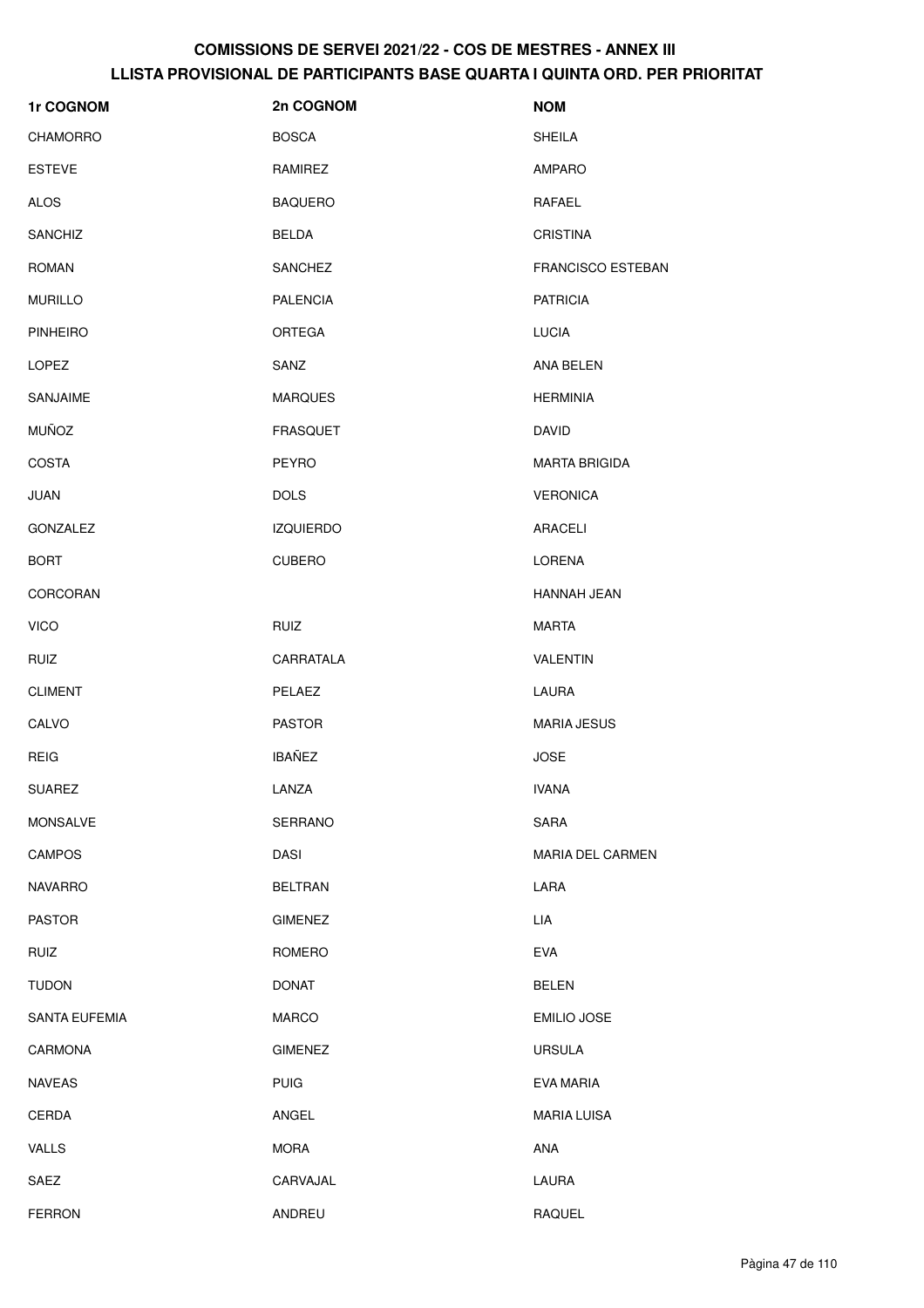| 1r COGNOM        | 2n COGNOM       | <b>NOM</b>       |
|------------------|-----------------|------------------|
| AVINENT          | <b>BOSCH</b>    | SONIA            |
| <b>GURILLO</b>   | <b>JORDA</b>    | <b>JUAN JOSE</b> |
| <b>PLA</b>       | <b>GARCIA</b>   | <b>EVA</b>       |
| <b>PALMA</b>     | <b>NAVALON</b>  | ANA ISABEL       |
| <b>OMS</b>       | <b>SENENT</b>   | <b>NELIA</b>     |
| <b>FALCO</b>     | <b>PUCHOL</b>   | <b>CARLES</b>    |
| <b>BONONAT</b>   | <b>PELLICER</b> | CARLOTA          |
| PEREZ            | <b>NAVARRO</b>  | <b>TERESA</b>    |
| <b>PRADAS</b>    | <b>ALVARO</b>   | MARÍA CARMEN     |
| <b>LOPEZ</b>     | <b>GARCIA</b>   | <b>MARTA</b>     |
| PATIÑO           | LATRE           | YASMINA          |
| <b>FERNANDEZ</b> | ALVAREZ         | <b>ISABEL</b>    |
| <b>SAMPIO</b>    | <b>PONS</b>     | <b>ISABEL</b>    |
| <b>GARCIA</b>    | <b>SAN BLAS</b> | M. DEL CARMEN    |
| <b>REIG</b>      | PALMI           | <b>JESSICA</b>   |
| SANCHEZ          | GONZALEZ        | <b>EDISA</b>     |
| PENALBA          | PLA             | <b>ESTER</b>     |
| <b>GAVIDIA</b>   | CATALAN         | ROSA MARIA       |
| <b>RODRIGUEZ</b> | <b>GIRON</b>    | <b>BEATRIZ</b>   |
| <b>MIRALLES</b>  | <b>TORRALBA</b> | MARTA            |
| CHAPI            | PLA             | MARIA DEL CARMEN |
| <b>BENEYTO</b>   | LORENZO         | MARIA JOSE       |
| SANTAMARIA       | SAEZ            | LORENA           |
| <b>CASTELLS</b>  | <b>VIÑOLES</b>  | ANA MARIA        |
| <b>MARTINEZ</b>  | RUIZ            | LORENA           |
| <b>BARRES</b>    | PIÑOL           | <b>INES</b>      |
| <b>AGRAMUNT</b>  | CASANOVA        | VANESA           |
| <b>MONCHO</b>    | <b>FAUS</b>     | <b>MARIA</b>     |
| GONZALEZ         | GONZALEZ        | ADALIA           |
| LOPEZ            | PEIDRO          | <b>ISABEL</b>    |
| <b>IBORRA</b>    | CASTILLO        | DANIEL           |
| <b>HERRAEZ</b>   | <b>NAVARRO</b>  | RAFAEL           |
| <b>NARANJO</b>   | ARANDA          | OLGA             |
| <b>MARTINEZ</b>  | LOZANO          | <b>ALICIA</b>    |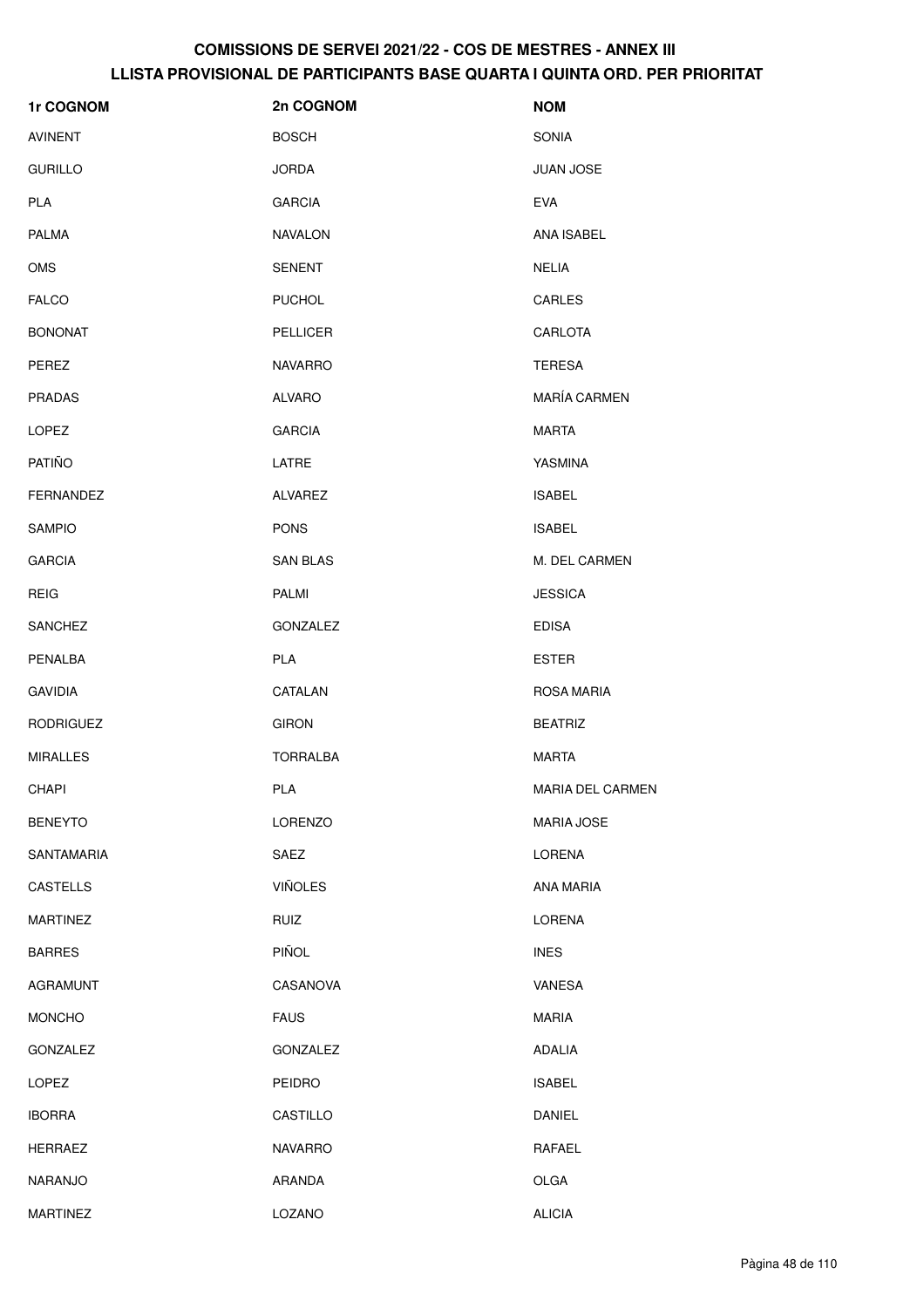| 1r COGNOM        | 2n COGNOM        | <b>NOM</b>           |
|------------------|------------------|----------------------|
| <b>ESLAVA</b>    | <b>SERNA</b>     | <b>JOSE LUIS</b>     |
| <b>PASTOR</b>    | MAYOR            | <b>MARIA</b>         |
| <b>GARCIA</b>    | <b>BIXQUERT</b>  | <b>MARIA AMPARO</b>  |
| <b>DAVIU</b>     | PELLICER         | <b>JOSE BENJAMIN</b> |
| <b>JIMENEZ</b>   | <b>VALLE</b>     | <b>ISABEL</b>        |
| <b>ALONSO</b>    | <b>GALARZA</b>   | <b>VICENTE</b>       |
| <b>BARAHONA</b>  | <b>FIBLA</b>     | <b>ALICIA</b>        |
| SANCHEZ          | <b>GARCIA</b>    | <b>EVA</b>           |
| <b>FERNANDEZ</b> | <b>GARCIA</b>    | <b>CRISTINA</b>      |
| VAN DE STADT     | <b>REY</b>       | <b>SELENA</b>        |
| <b>BOLUDA</b>    | <b>REVERT</b>    | <b>ESTHER</b>        |
| <b>GOMEZ</b>     | <b>PARDO</b>     | <b>PABLO</b>         |
| <b>BAÑON</b>     | <b>MICO</b>      | <b>LUCIA</b>         |
| <b>LENDRINO</b>  | <b>BERNALDEZ</b> | <b>RAQUEL</b>        |
| VALERO           | LOPEZ            | <b>MARIA</b>         |
| <b>COLOMER</b>   | <b>NICLOS</b>    | AZAHARA              |
| <b>OLIVAN</b>    | <b>ESTAUN</b>    | MARIA                |
| <b>LOPEZ</b>     | <b>RUIZ</b>      | <b>MARIA LIDIA</b>   |
| VIÑALS           | <b>PALLAS</b>    | MARIA DEL MAR        |
| RAGA             | ORELLANO         | <b>MARIA AMPARO</b>  |
| <b>MARTINEZ</b>  | MARCILLA         | CARLOS               |
| <b>NAVARRO</b>   | MORIÑA           | <b>MARIA ISABEL</b>  |
| <b>TORRES</b>    | <b>PELLICER</b>  | MARIA                |
| <b>GUILLEM</b>   | LLABATA          | <b>ELENA</b>         |
| <b>PAREDES</b>   | <b>GALVEZ</b>    | MARA                 |
| SALA             | SALA             | <b>MACARENA</b>      |
| <b>PIQUER</b>    | CARRION          | <b>NURIA</b>         |
| <b>SANCHIS</b>   | CASANOVA         | <b>GENARO</b>        |
| PERELLO          | <b>NAVARRO</b>   | MARIA DEL MAR        |
| <b>GONZALEZ</b>  | <b>MUELAS</b>    | <b>MARIA PAZ</b>     |
| GARGALLO         | <b>ISERTE</b>    | MARIA                |
| RIVERA           | <b>CEBERINO</b>  | MARÍA JOSÉ           |
| <b>DIAZ</b>      | <b>PASTOR</b>    | <b>MARIA ISABEL</b>  |
| RIBERA           | GOMIS            | ANA VERUSHCA         |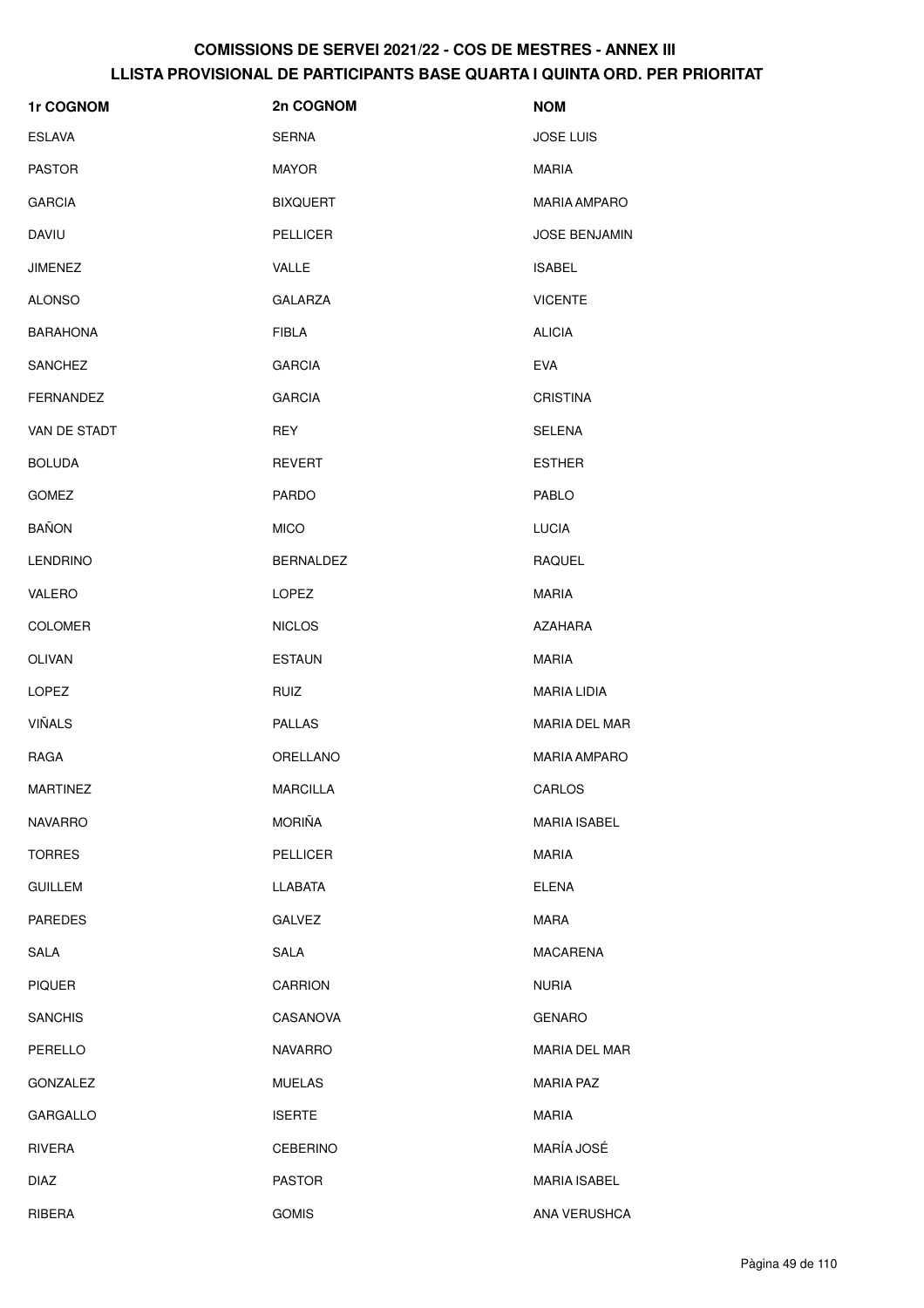| 1r COGNOM         | 2n COGNOM       | <b>NOM</b>              |
|-------------------|-----------------|-------------------------|
| <b>MONTAÑA</b>    | GIL             | RAFAEL                  |
| CASTELL           | <b>FRANCIS</b>  | <b>DANIEL</b>           |
| <b>GARCIA</b>     | <b>SOTO</b>     | <b>NATALIA</b>          |
| CASTILLO          | <b>BALAGUER</b> | SANDRA                  |
| MIÑANA            | <b>CLIMENT</b>  | <b>SARA</b>             |
| <b>SEGURA</b>     | <b>ESTEBAN</b>  | SARA MARIA              |
| <b>GUTIERREZ</b>  | <b>VALLES</b>   | PATRICIA CARMEN         |
| <b>FUENTES</b>    | <b>IRLES</b>    | <b>MARIA TERESA</b>     |
| <b>LLINARES</b>   | ALBELLA         | <b>JORGE</b>            |
| <b>MONTALBAN</b>  | <b>HERRANZ</b>  | LAURA                   |
| <b>PASCUAL</b>    | <b>BARBER</b>   | <b>MARIA</b>            |
| <b>ARMADA</b>     | SANZ            | <b>MARTA</b>            |
| <b>RODA</b>       | <b>MARTINEZ</b> | <b>ELIA</b>             |
| ANDREU            | MEZQUIDA        | DANIEL                  |
| OLLER             | <b>NAVARRO</b>  | <b>LUCIA</b>            |
| <b>REDOLAR</b>    | LOZANO          | <b>ROSA</b>             |
| <b>FORTEA</b>     | <b>GOMEZ</b>    | <b>MARIA AMPARO</b>     |
| <b>AZORIN</b>     | <b>GARCIA</b>   | <b>MARIA DEL CARMEN</b> |
| <b>FERRERO</b>    | <b>MARTINEZ</b> | <b>CAROLINA</b>         |
| <b>MICHELENA</b>  | <b>SANCHEZ</b>  | <b>RAQUEL</b>           |
| <b>GARCIA</b>     | LOPEZ           | CRISTINA                |
| <b>BENAVENT I</b> | LLACER          | <b>RAFEL ENRIC</b>      |
| CARBO             | <b>GIRONA</b>   | <b>MARIA GRACIA</b>     |
| ALMIÑANA          | <b>ESCODA</b>   | <b>MARIA</b>            |
| <b>CISCAR</b>     | <b>FELIS</b>    | <b>NOELIA</b>           |
| SANJOSE           | <b>MORALES</b>  | <b>RUBEN</b>            |
| <b>LENCINA</b>    | <b>SIERRA</b>   | ARANTXA                 |
| <b>PALAO</b>      | <b>BOSCH</b>    | <b>SHAYLA</b>           |
| <b>LEON</b>       | <b>ESPAÑA</b>   | <b>EVA MERCEDES</b>     |
| <b>BROTONS</b>    | <b>MOLL</b>     | LORENA                  |
| SALVADOR          | CANET           | <b>MARIA</b>            |
| <b>MONTAÑA</b>    | <b>FERRER</b>   | <b>NURIA</b>            |
| <b>GARCIA</b>     | <b>HERNAEZ</b>  | <b>AFRICA INES</b>      |
| HERNANDEZ         | <b>GARCIA</b>   | LAURA                   |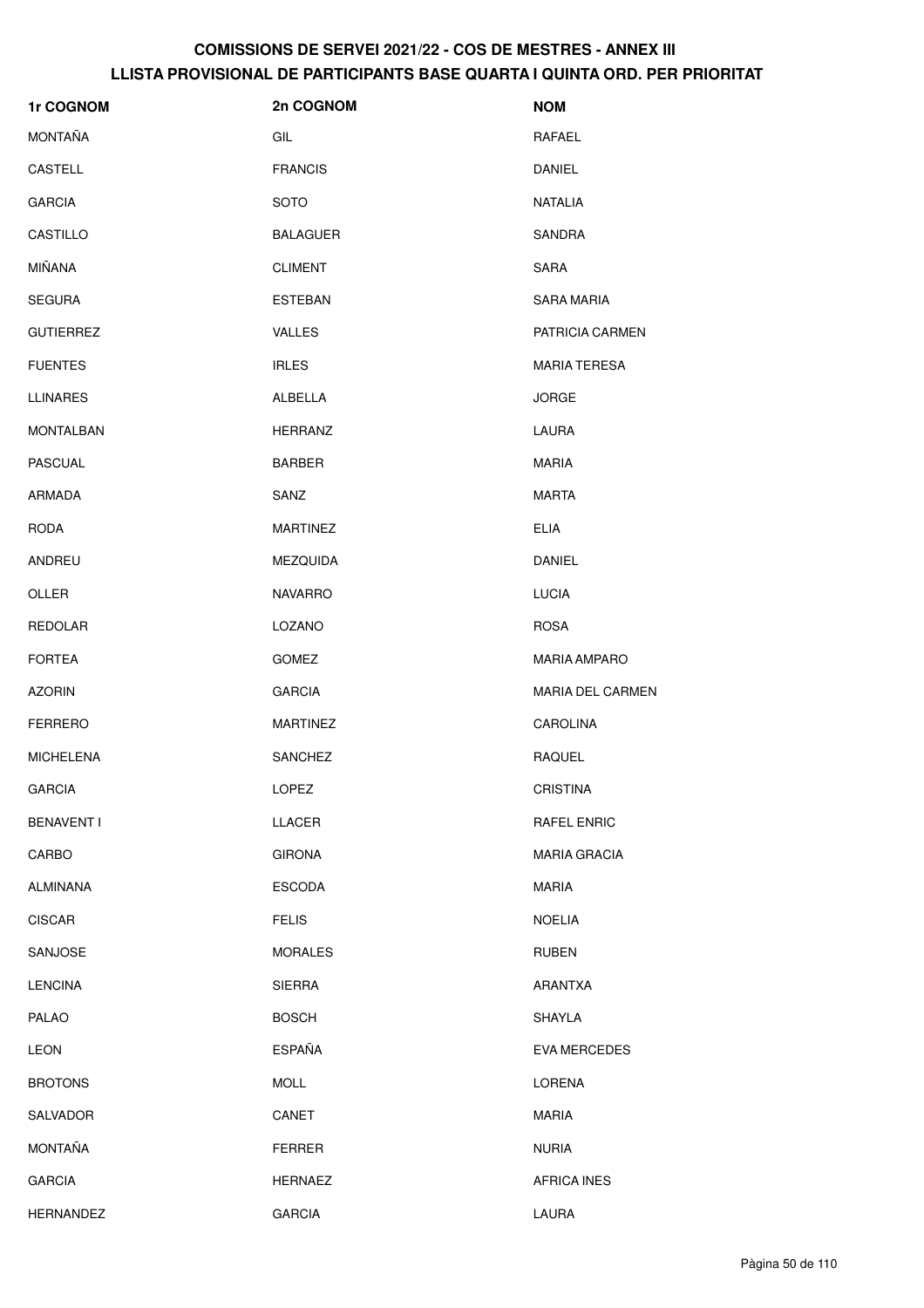| 1r COGNOM         | 2n COGNOM        | <b>NOM</b>             |
|-------------------|------------------|------------------------|
| <b>LLEDO</b>      | VALOR            | <b>LUCIA</b>           |
| <b>RICO</b>       | <b>ALFONSO</b>   | <b>MARIA JOSE</b>      |
| <b>ANDRES</b>     | <b>JIMENEZ</b>   | <b>MARIA</b>           |
| GIL               | <b>RAMOS</b>     | DAVID                  |
| AMAT              | <b>EGIDO</b>     | <b>FERNANDO</b>        |
| <b>GIMENEZ</b>    | ARANDIGA         | MANUELA                |
| <b>PALLARES</b>   | <b>MARZO</b>     | <b>ALBERTO</b>         |
| CABEDO            | <b>JUAN</b>      | <b>JOSE PASCUAL</b>    |
| <b>PALMA</b>      | PANADERO         | SANDRA                 |
| <b>MARTINEZ</b>   | <b>ESPERT</b>    | JULIA                  |
| VALERO            | <b>CLARAMUNT</b> | <b>MARIA BELEN</b>     |
| VALCARCEL         | <b>SANCHO</b>    | ZAIDA                  |
| <b>GARCIA</b>     | <b>MARCO</b>     | LORENA                 |
| <b>MARTINEZ</b>   | <b>MARTINEZ</b>  | <b>CRISTINA</b>        |
| <b>PAYA</b>       | PEREZ            | <b>TERESA</b>          |
| <b>BARBERA</b>    | <b>TORADA</b>    | <b>BLANCA</b>          |
| <b>GINER</b>      | JUAN             | <b>MARIA CELESTE</b>   |
| <b>PULIDO</b>     | <b>MARTINEZ</b>  | <b>NADIA</b>           |
| SERRANO           | <b>GARCIA</b>    | <b>NEUS</b>            |
| <b>MORENO</b>     | <b>ALMELA</b>    | LAURA                  |
| PINAZO            | <b>MARTI</b>     | <b>ALICIA</b>          |
| <b>ORTUÑO</b>     | <b>NAVARRO</b>   | MARIA ANGELES          |
| CATALA            | <b>FONS</b>      | <b>EVA</b>             |
| ANDREU            | CERDAN           | <b>MARIA TERESA</b>    |
| <b>SALINAS</b>    | <b>BURGUERA</b>  | <b>LUCIA</b>           |
| QUESADA           | PEREZ            | JOAQUIN M.             |
| AGULLO            | <b>MARTI</b>     | <b>ESTER</b>           |
| <b>ESTEVE</b>     | LOPEZ            | <b>CRISTINA</b>        |
| PEREZ             | <b>ALARCON</b>   | <b>FRANCISCA PILAR</b> |
| <b>MARCO</b>      | <b>MORANTE</b>   | <b>IRENE</b>           |
| SOLA              | <b>ROIG</b>      | <b>ESTHER</b>          |
| <b>MIRAVALLES</b> | ALBEROLA         | <b>ALICIA</b>          |
| <b>MOLL</b>       | <b>TRO</b>       | ROBERTA                |
| FERRAGUD          | <b>VILLEN</b>    | SARAH                  |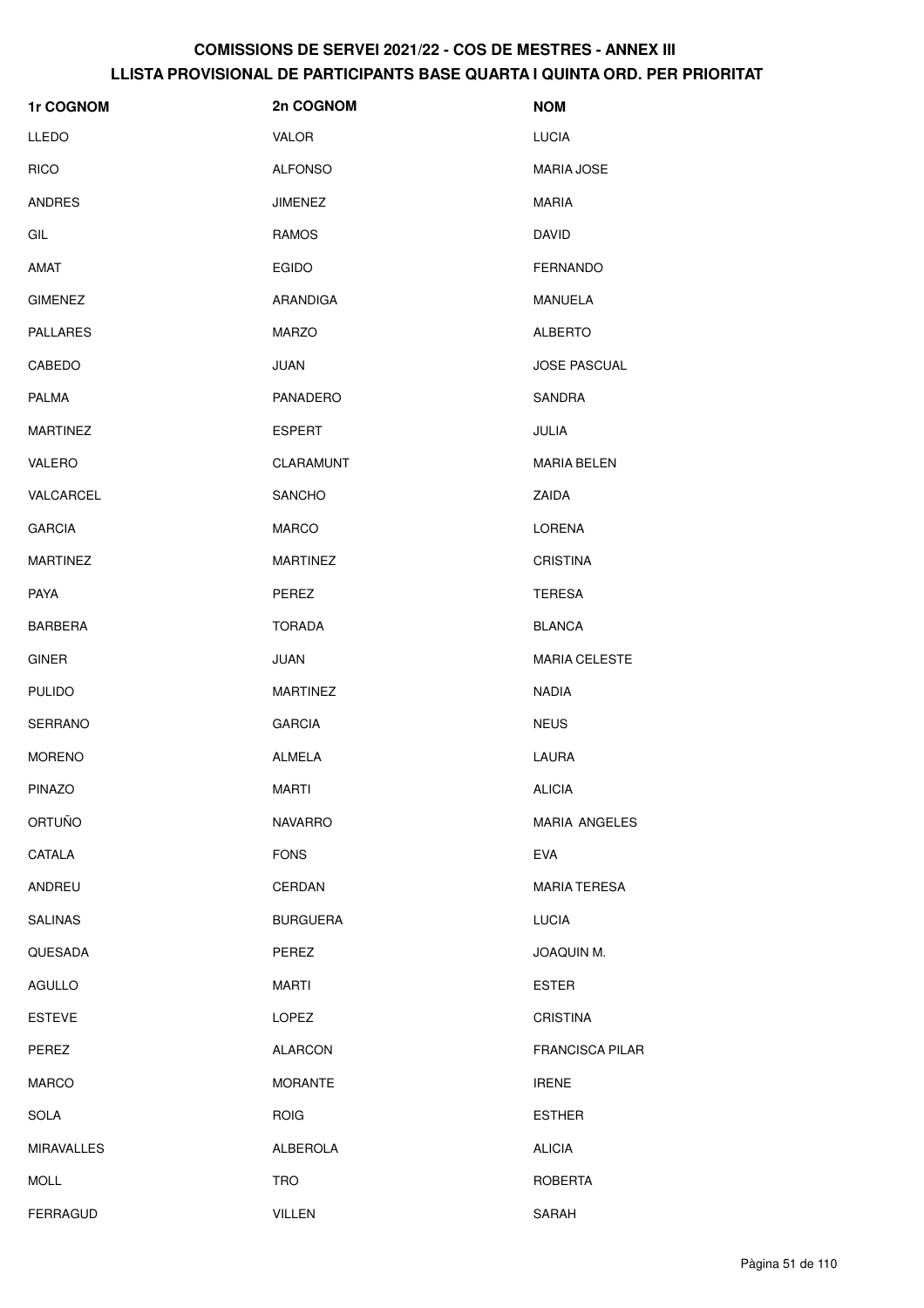| 1r COGNOM        | 2n COGNOM        | <b>NOM</b>          |
|------------------|------------------|---------------------|
| <b>MONFORT</b>   | <b>ALEMANY</b>   | <b>SABRINA</b>      |
| HERNANDEZ        | CONCA            | <b>MARIA JOSE</b>   |
| <b>LOPEZ</b>     | <b>FERNANDEZ</b> | <b>VERONICA</b>     |
| CASANOVA         | PEREZ            | ANDREA MARIA        |
| <b>BOU</b>       | <b>MARTINEZ</b>  | <b>REBECA</b>       |
| <b>LLORET</b>    | VAZQUEZ          | <b>BLANCA</b>       |
| CANO             | <b>JIMENEZ</b>   | <b>NEREA</b>        |
| <b>ALEJOS</b>    | <b>RICART</b>    | <b>ESTER</b>        |
| <b>PACHECO</b>   | <b>SELLES</b>    | <b>PATRICIA</b>     |
| PI               | GONZALEZ         | <b>ROSA MARIA</b>   |
| SOUTO            | VILLASANTA       | <b>ALMUDENA</b>     |
| <b>SANCHEZ</b>   | <b>LIDON</b>     | <b>MIGUEL</b>       |
| GIL              | <b>BAYARRI</b>   | <b>ADRIAN</b>       |
| ANGEL            | VILAPLANA        | <b>LUCIA</b>        |
| ALBIAR           | ALIAGA           | <b>ESTER</b>        |
| <b>MIRALLES</b>  | <b>MARTINEZ</b>  | MARIA INMACULADA    |
| COLLADO          | LOZANO           | <b>MARIA JOSE</b>   |
| OLIVER           | <b>ALEGRE</b>    | <b>RAQUEL</b>       |
| LUNA             | <b>FERRIZ</b>    | ROSA ANA            |
| <b>BARONA</b>    | <b>AHUIR</b>     | <b>MARIA CARMEN</b> |
| <b>CUADRA</b>    | CASTELLO         | <b>MARIA PILAR</b>  |
| <b>COMPANY</b>   | <b>SOLANES</b>   | ALBA                |
| <b>SORIANO</b>   | <b>DIAZ</b>      | REBECA              |
| <b>PORTELA</b>   | <b>HERNANDEZ</b> | <b>MARIA ARENA</b>  |
| <b>BORREDA</b>   | <b>MORAN</b>     | ANGELES             |
| <b>MARTINEZ</b>  | <b>BOIX</b>      | <b>URSULA</b>       |
| <b>AZNAR</b>     | <b>BLAZQUEZ</b>  | <b>VICENTE</b>      |
| <b>GARCIA</b>    | <b>HERRAIZ</b>   | <b>CRISTINA</b>     |
| <b>BENAVENT</b>  | <b>JUAN</b>      | <b>BEATRIZ</b>      |
| <b>VICEDO</b>    | SANZ             | LIDIA               |
| <b>DAVIU</b>     | CASTELLO         | <b>INMACULADA</b>   |
| <b>RONDA</b>     | <b>MOLINES</b>   | CARMEN              |
| PEREZ            | <b>DEFEZ</b>     | <b>ADRIAN</b>       |
| <b>PALOMARES</b> | <b>MIFSUD</b>    | LORENA              |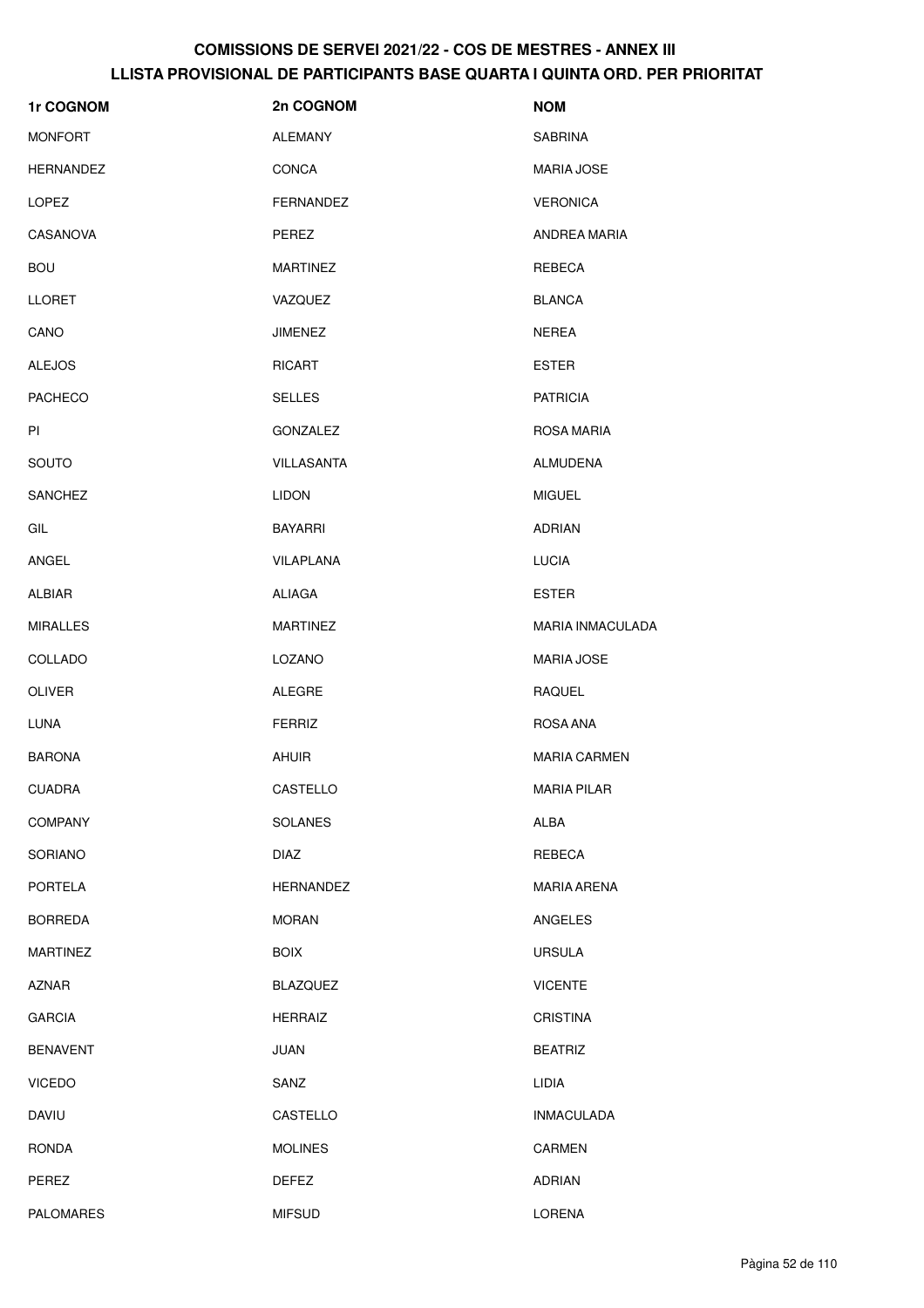| 1r COGNOM         | 2n COGNOM        | <b>NOM</b>              |
|-------------------|------------------|-------------------------|
| <b>MARTINEZ</b>   | <b>CORONATTI</b> | <b>MARIA DEL CARMEN</b> |
| <b>ALVARO</b>     | FERRANDO         | <b>EMILIO</b>           |
| <b>LEMUS</b>      | <b>GARCIA</b>    | <b>AROA</b>             |
| <b>PASTOR</b>     | <b>GUTIERREZ</b> | <b>FRANCISCA</b>        |
| <b>AGULLO</b>     | SEGUI            | REBECA                  |
| <b>GARCIA</b>     | FERNANDEZ        | <b>PATRICIA</b>         |
| <b>MARTINEZ</b>   | <b>GARCIA</b>    | CARLOS                  |
| <b>BASCUÑANA</b>  | <b>NOGUERA</b>   | <b>MARIA CONCEPCION</b> |
| <b>MARTIN</b>     | <b>SANCHO</b>    | <b>CRISTINA</b>         |
| <b>MANSILLA</b>   | <b>GUZMAN</b>    | <b>MARIA</b>            |
| <b>MARTINEZ</b>   | PERALTA          | <b>MARIA ESTER</b>      |
| <b>MORA</b>       | <b>GOMEZ</b>     | SONIA                   |
| <b>TORRES</b>     | <b>BELLVIS</b>   | <b>MARIA AMPARO</b>     |
| <b>RUANO</b>      | <b>NACHER</b>    | ANA LETICIA             |
| <b>NAVARRO</b>    | <b>RODRIGUEZ</b> | <b>CAROLINA</b>         |
| <b>IVORRA</b>     | <b>RAMOS</b>     | <b>MARINA</b>           |
| <b>MOYA</b>       | CASAÑS           | <b>JOSEFINA</b>         |
| GIL               | <b>BORRAS</b>    | <b>JUAN</b>             |
| <b>GARRIDO</b>    | AREVALO          | <b>NURIA</b>            |
| <b>SANCHIS</b>    | <b>TOLOSA</b>    | <b>ISABEL</b>           |
| <b>JIMENEZ</b>    | <b>TOLEDO</b>    | LAURA                   |
| <b>GARCIA</b>     | <b>BONO</b>      | TAMARA                  |
| <b>ALLEPUZ</b>    | <b>MARTINEZ</b>  | <b>MARIA TERESA</b>     |
| QUERALT           | <b>PEREZ</b>     | <b>PAOLA</b>            |
| <b>OLCINA</b>     | <b>MARTINEZ</b>  | PEDRO                   |
| <b>ESCRIHUELA</b> | <b>BASTIDA</b>   | <b>ISABEL</b>           |
| <b>NAVARRO</b>    | <b>AGUADO</b>    | <b>JORGE</b>            |
| <b>SERNA</b>      | <b>BERNA</b>     | <b>JUAN JORGE</b>       |
| <b>BLASCO</b>     | <b>CISCAR</b>    | <b>CLAUDIA CRISTINA</b> |
| <b>GONZALEZ</b>   | POZO             | RAQUEL                  |
| <b>ADALID</b>     | <b>BERLANGA</b>  | <b>AMPARO</b>           |
| PEREZ-GERADA      | SANFELIU         | <b>MARIA</b>            |
| <b>GOMEZ</b>      | <b>CLIMENT</b>   | MARIA JOSE MACARENA     |
| <b>GRIÑO</b>      | <b>JUANGO</b>    | <b>JOSE ANGEL</b>       |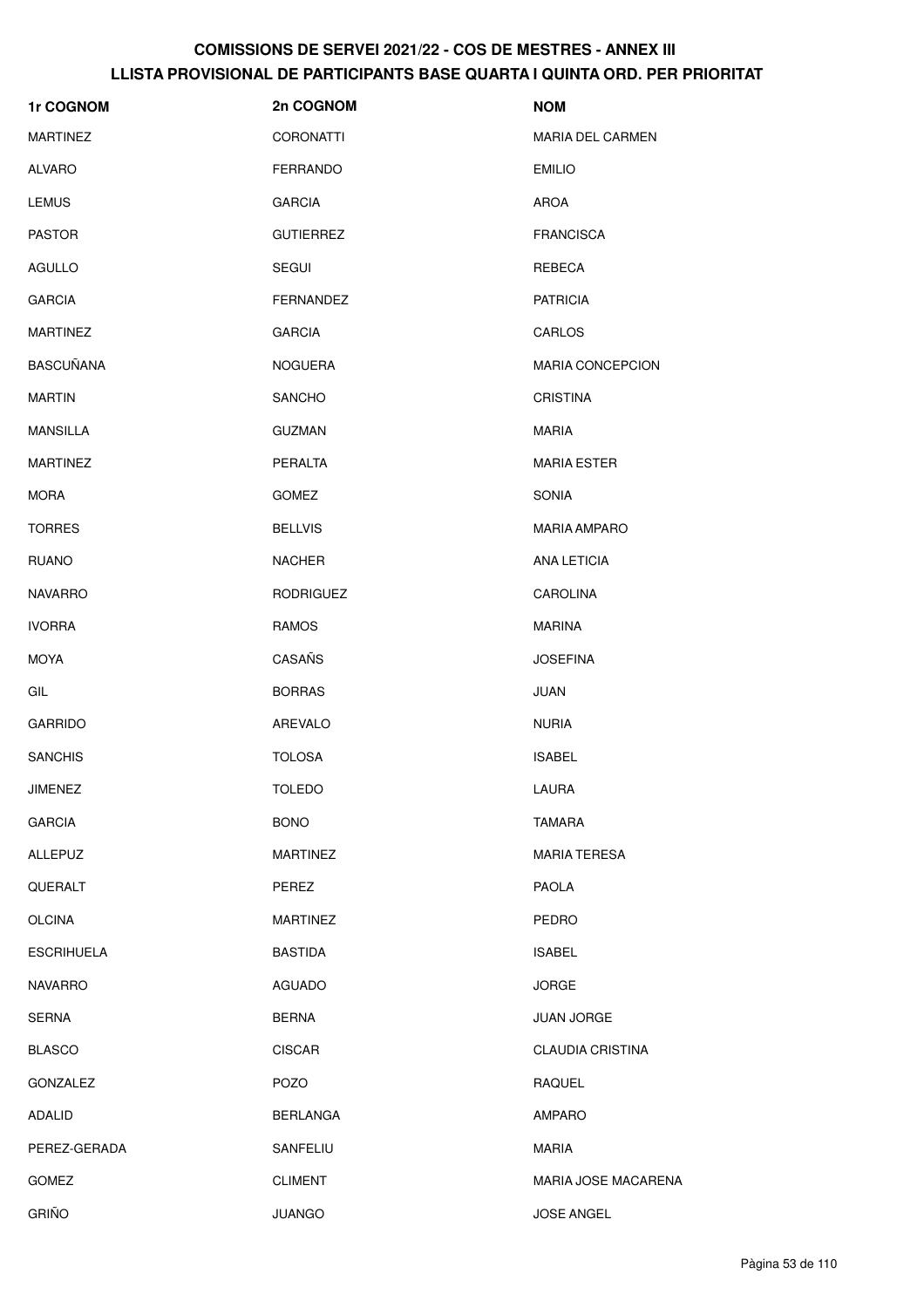| 1r COGNOM         | 2n COGNOM        | <b>NOM</b>                |
|-------------------|------------------|---------------------------|
| <b>SEPULCRE</b>   | CANTO            | <b>JOSE</b>               |
| <b>ROMEU</b>      | CASTRO           | <b>MELINDA</b>            |
| <b>MARCO</b>      | <b>NACHER</b>    | MARIA DE LOS DESAMPARADOS |
| <b>ORTOLA</b>     | <b>PERIS</b>     | LAURA                     |
| GALAN             | CRUAÑES          | MARIA DEL CARMEN          |
| <b>PERTUSA</b>    | <b>IBAÑEZ</b>    | SILVIA ISABEL             |
| <b>BALLESTER</b>  | CALLES           | <b>ANA MARIA</b>          |
| <b>BIOSCA</b>     | PAYA             | <b>CARMEN MARIA</b>       |
| <b>TORRIJOS</b>   | <b>GUILLOT</b>   | <b>PATRICIA</b>           |
| <b>GONZALEZ</b>   | <b>CHOLVI</b>    | <b>PALOMA</b>             |
| LATORRE           | <b>GONZALEZ</b>  | <b>INMACULADA</b>         |
| <b>FERNANDEZ</b>  | <b>SORIA</b>     | <b>BLANCA</b>             |
| <b>SERRANO</b>    | <b>GARCIA</b>    | <b>SONIA</b>              |
| <b>VIGUER</b>     | CALAP            | PABLO                     |
| <b>EXTREMERA</b>  | <b>BEDMAR</b>    | <b>JAIONE</b>             |
| <b>FABREGAT</b>   | <b>NAVARRO</b>   | SANTIAGO                  |
| <b>MARTINEZ</b>   | <b>ESCOBAR</b>   | RAQUEL MARIA              |
| <b>MIRALLES</b>   | <b>PONSODA</b>   | <b>ELENA</b>              |
| <b>ILLAN</b>      | <b>MOLINA</b>    | MARIA DEL CARMEN          |
| <b>IBORRA</b>     | <b>DEVESA</b>    | <b>ALBA</b>               |
| <b>ESTARLICH</b>  | <b>CLARI</b>     | LAURA                     |
| SAEZ              | <b>CUERVAS</b>   | <b>VERONICA</b>           |
| ROMERO            | <b>FONT</b>      | PAULA                     |
| ARREAZA           | ALIAGA           | <b>ESTHER</b>             |
| COQUE             | SALVADOR         | LAURA                     |
| LOPEZ             | <b>RODRIGUEZ</b> | MARIA INMACULADA          |
| SAIZ              | <b>LUCAS</b>     | <b>ESTER</b>              |
| <b>ARRES</b>      | FERNANDEZ        | <b>NESTOR</b>             |
| <b>MOSCARDO</b>   | SANTAMARIA       | M. AMPARO                 |
| <b>CORTES</b>     | CABRERA          | <b>MARIA DEL CARMEN</b>   |
| <b>MATAIX</b>     | <b>RICHART</b>   | <b>GRACIA MARIA</b>       |
| <b>GARCIA</b>     | <b>SENDRA</b>    | <b>ROSA</b>               |
| <b>BANACLOCHE</b> | <b>VERGARA</b>   | RAQUEL                    |
| LEON              | MARZAL           | <b>VERONICA</b>           |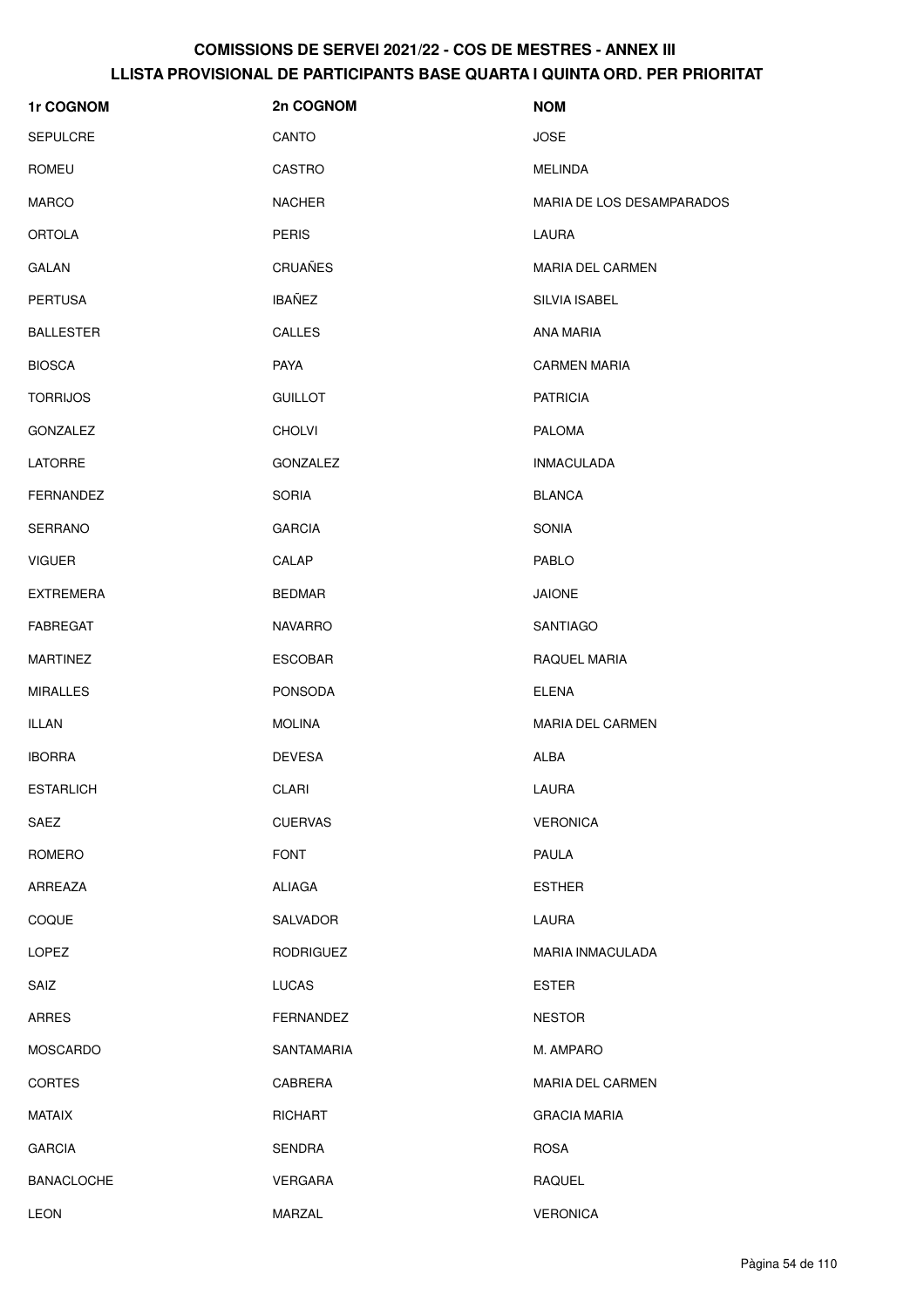| 1r COGNOM        | 2n COGNOM       | <b>NOM</b>              |
|------------------|-----------------|-------------------------|
| <b>PONS</b>      | <b>TARÍN</b>    | <b>DANIEL</b>           |
| <b>LLOPIS</b>    | <b>TORRES</b>   | <b>MARIA DEL CARMEN</b> |
| <b>TINAUT</b>    | <b>MARTINEZ</b> | <b>IRENE</b>            |
| <b>MUELA</b>     | <b>RAMON</b>    | LAURA                   |
| <b>FERRIS</b>    | <b>LLORET</b>   | AMELIA SALUD            |
| <b>MIRALLES</b>  | ROMERO          | NORBERTO JOSE           |
| GAMEZ            | <b>TARREGA</b>  | <b>FRANCISCA</b>        |
| <b>GINES</b>     | <b>FUSTER</b>   | <b>MARIA</b>            |
| <b>SANCHEZ</b>   | CASTILLO        | RAFAELA                 |
| <b>PEDROS</b>    | <b>ESTEVE</b>   | <b>ANA</b>              |
| <b>MACIA</b>     | <b>ARACIL</b>   | CRISTINA JOSEFINA       |
| <b>REIG</b>      | <b>GRANELL</b>  | DAVID                   |
| LOPEZ            | <b>HERRERO</b>  | JAIME                   |
| <b>BESCOS</b>    | <b>ROLDAN</b>   | CARMEN                  |
| <b>MENDEZ</b>    | <b>SARRION</b>  | <b>NEREA</b>            |
| <b>GARCIA</b>    | <b>GOMIS</b>    | <b>ELENA</b>            |
| <b>VALLS</b>     | <b>MARTINEZ</b> | <b>CARMEN ROSA</b>      |
| <b>MUÑOZ</b>     | <b>GIMENO</b>   | <b>TANIA</b>            |
| SANJUAN          | LUCAS           | <b>BEATRIZ</b>          |
| <b>MORALES</b>   | <b>GONZALEZ</b> | <b>DAVINIA</b>          |
| SANCHEZ          | <b>GIMENEZ</b>  | LOURDES                 |
| <b>IRANZO</b>    | <b>ANDRES</b>   | ANGELA                  |
| <b>NAVARRO</b>   | <b>GUILLOT</b>  | <b>EDITH</b>            |
| <b>PERALES</b>   | <b>MARTINEZ</b> | <b>TANIA</b>            |
| <b>DURA</b>      | <b>BENEITO</b>  | LAURA                   |
| <b>IGUAL</b>     | MAÑES           | <b>HECTOR</b>           |
| ROMERO           | <b>VIVEROS</b>  | <b>MARIA</b>            |
| QUERALT          | SANS            | LORENA                  |
| <b>RODRIGUEZ</b> | <b>RUBIO</b>    | LAIA                    |
| <b>TORRO</b>     | ANGEL           | <b>ANGELS</b>           |
| <b>PALOMO</b>    | <b>BUSTO</b>    | <b>IRENE</b>            |
| CABANILLAS       | PALAZON         | <b>ENCARNACION</b>      |
| <b>SALA</b>      | <b>BURGUET</b>  | CARMEN                  |
| <b>GIRBES</b>    | <b>MOYA</b>     | CAROLINA                |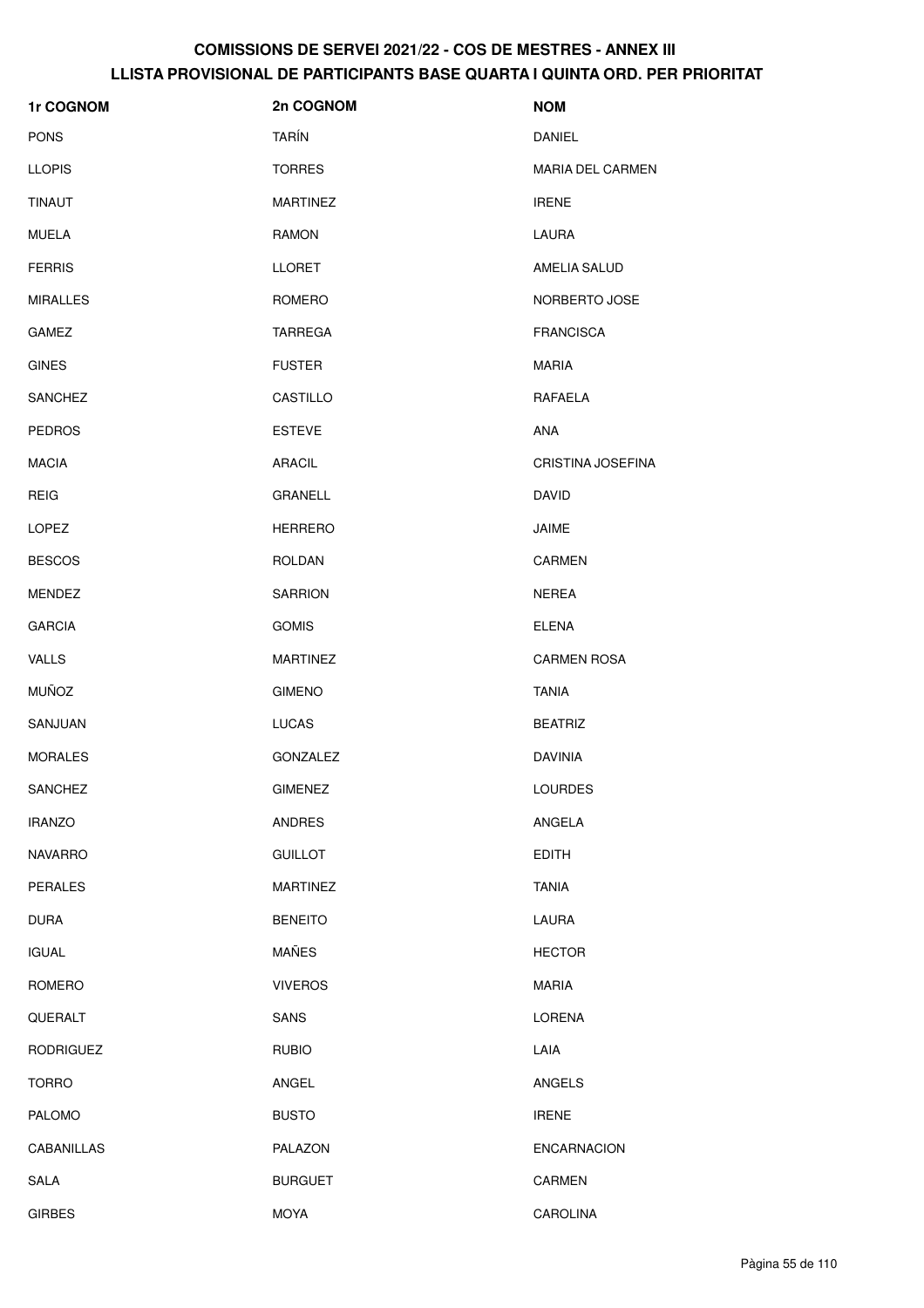| 1r COGNOM         | 2n COGNOM        | <b>NOM</b>           |
|-------------------|------------------|----------------------|
| <b>MARTINEZ</b>   | <b>MORATO</b>    | <b>MARIA JOSE</b>    |
| <b>MARIN</b>      | <b>SARRION</b>   | <b>BEATRIZ</b>       |
| <b>FIGUEIRA</b>   | <b>MOLINES</b>   | LEYLA                |
| <b>SALINAS</b>    | CARBONELL        | ANA BELEN            |
| <b>HERNANDEZ</b>  | <b>LUCAS</b>     | <b>MARIA DEL MAR</b> |
| CARABELLA         | LEAL             | <b>SANTIAGO</b>      |
| <b>BERMEJO</b>    | <b>NAVARRO</b>   | <b>MARIA</b>         |
| <b>FLORES</b>     | <b>RUS</b>       | <b>ROSARIO</b>       |
| <b>BERENGUER</b>  | <b>GUARDIOLA</b> | <b>ALBA</b>          |
| CASTELLANO        | <b>GORREA</b>    | AIDA                 |
| <b>VILLARINO</b>  | <b>MARTIN</b>    | <b>GUADALUPE</b>     |
| <b>ESCUDERO</b>   | <b>LOPEZ</b>     | <b>ESTHER</b>        |
| ALBALADEJO        | CASAL            | AMAYA                |
| <b>FORES</b>      | <b>LLORACH</b>   | <b>BEATRIZ</b>       |
| <b>MARCHAL</b>    | CANDALIJA        | <b>VERONICA</b>      |
| <b>MARTINEZ</b>   | <b>AVILES</b>    | <b>TAMARA</b>        |
| SAMPEDRO          | QUIRALTE         | <b>SHEILA</b>        |
| <b>LUZ</b>        | JUAN             | <b>MAITANE</b>       |
| <b>GINES</b>      | VILLANUEVA       | M. DOLORES           |
| <b>GISBERT</b>    | <b>MONTEJANO</b> | <b>CRISTINA</b>      |
| MATEU             | PEREZ            | <b>BARBARA</b>       |
| <b>DELGADO</b>    | LAZARO           | MONTSERRAT GEMMA     |
| <b>PALACIOS</b>   | ARNAU            | <b>CRISTINA</b>      |
| <b>SANCHIS</b>    | DEL AMO          | <b>GLORIA PILAR</b>  |
| <b>CUEVAS</b>     | CALATAYUD        | ANDREA               |
| <b>GUIJARRO</b>   | <b>GARCIA</b>    | <b>ALICIA MARIA</b>  |
| <b>ESTEVEZ</b>    | <b>FENOLLAR</b>  | ANA                  |
| <b>CUCARELLA</b>  | JUAN             | <b>XAVIER</b>        |
| <b>GUERRAS</b>    | <b>MARTIN</b>    | ADARA                |
| <b>RICHARDSON</b> | <b>RUIZ</b>      | <b>NURIA</b>         |
| <b>LOPEZ</b>      | <b>MARTINEZ</b>  | CONCEPCIÓN           |
| GIL               | SALVO            | ANA                  |
| <b>ESTEBAN</b>    | LLEDO            | <b>MARIA DOLORES</b> |
| <b>SEGARRA</b>    | <b>FARGUETA</b>  | SARA                 |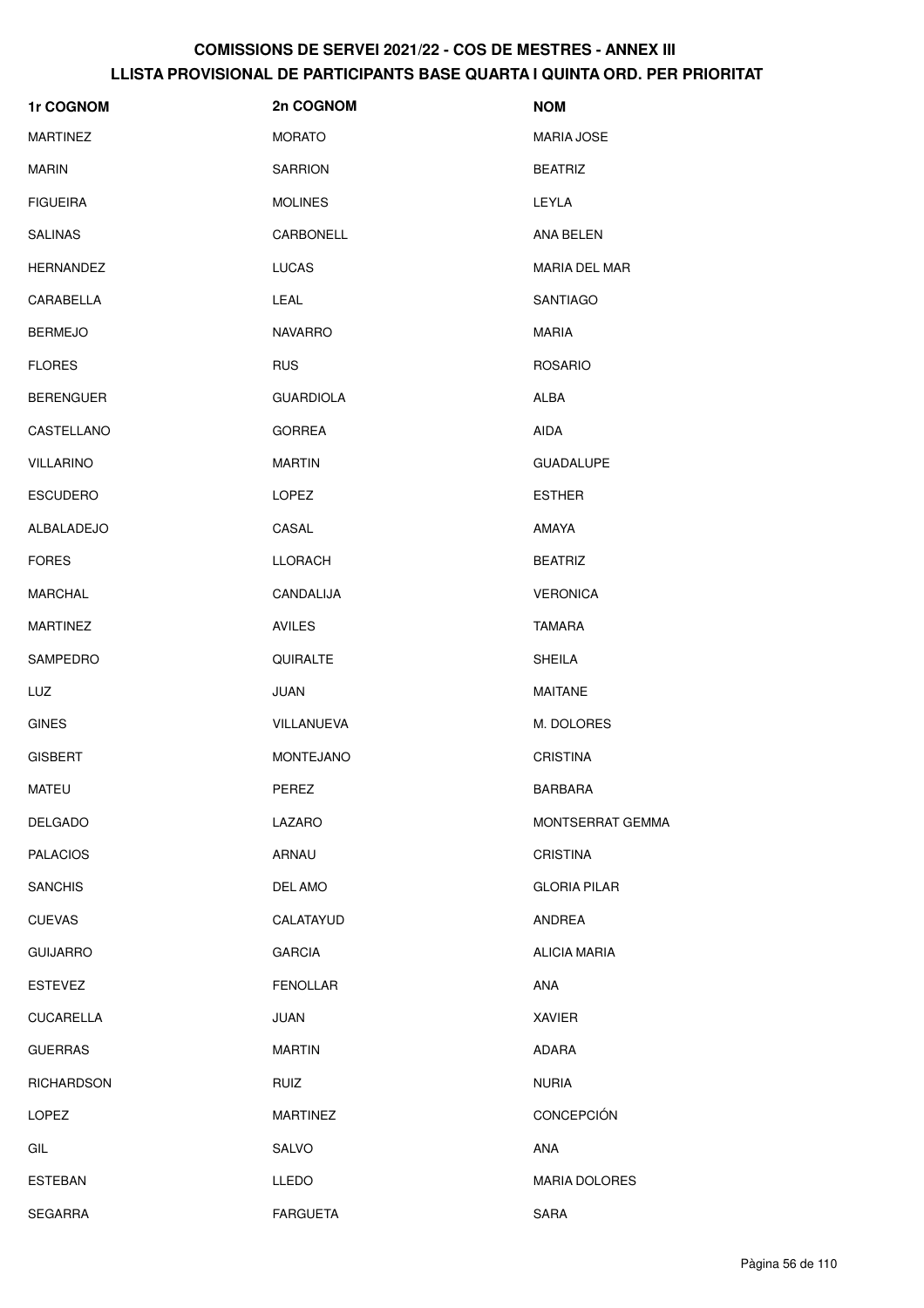| 1r COGNOM        | 2n COGNOM        | <b>NOM</b>                |
|------------------|------------------|---------------------------|
| RASAL            | SANCHEZ          | LAURA                     |
| <b>CLEMARES</b>  | <b>NUÑEZ</b>     | <b>BELEN</b>              |
| <b>ROLDAN</b>    | <b>BELDA</b>     | <b>JOSEFINA</b>           |
| VILAPLANA        | <b>BAYO</b>      | <b>SUSANA</b>             |
| <b>LLORET</b>    | <b>LLORET</b>    | MARIA DE LAS NIEVES VICEN |
| <b>RODRIGUEZ</b> | <b>JIMENEZ</b>   | <b>ESTEFANIA</b>          |
| <b>MARTI</b>     | <b>CORONIL</b>   | <b>NOELIA</b>             |
| <b>MONZO</b>     | <b>MILLET</b>    | <b>RAQUEL</b>             |
| VARO             | <b>ESTAÑ</b>     | <b>MIRIAM PILAR</b>       |
| <b>SANCHEZ</b>   | <b>MORES</b>     | <b>MARIA REBECA</b>       |
| <b>NAVARRO</b>   | <b>HERRERA</b>   | <b>BEATRIZ</b>            |
| CAMP             | <b>SARRION</b>   | MARIA JOSE                |
| <b>CISCAR</b>    | <b>DELAMO</b>    | <b>MARIA AMPARO</b>       |
| <b>GARCIA</b>    | <b>BAY</b>       | <b>SARA</b>               |
| CERDA            | <b>MARTINEZ</b>  | REBECA                    |
| <b>PALOMARES</b> | <b>PALOMARES</b> | <b>JORDI</b>              |
| <b>BORJA</b>     | CAMENFORTE       | <b>INMACULADA</b>         |
| <b>PALOMARES</b> | CANET            | <b>ELIZABETH</b>          |
| <b>NAVARRO</b>   | <b>DELAMO</b>    | <b>RAQUEL</b>             |
| <b>TORRES</b>    | <b>SALORT</b>    | <b>VICENT</b>             |
| GRANJA           | CORTES           | <b>BARBARA</b>            |
| <b>LLEO</b>      | CASTELLO         | <b>RAQUEL</b>             |
| <b>RECASENS</b>  | <b>BELENGUER</b> | <b>LARA MARIA</b>         |
| <b>MARTINEZ</b>  | POZO             | <b>VANESA</b>             |
| <b>BISQUERT</b>  | <b>PUCHOL</b>    | <b>ANDREA</b>             |
| ANDUJAR          | <b>CUESTAS</b>   | REBECA                    |
| <b>OLMOS</b>     | <b>PASCUAL</b>   | <b>RAQUEL</b>             |
| <b>FERRANDO</b>  | <b>SALINAS</b>   | SALVADOR                  |
| MALAVIA          | <b>MARTIN</b>    | <b>MARIA JOSE</b>         |
| <b>YEBENES</b>   | PAGAN            | <b>VERONICA</b>           |
| <b>GARCES</b>    | <b>LLISO</b>     | <b>CRISTINA</b>           |
| <b>TODOLI</b>    | COSCOLLA         | <b>NEUS ANAHI</b>         |
| <b>GANDIA</b>    | PLA              | <b>NATACHA</b>            |
| ORTIZ            | <b>RODRIGO</b>   | <b>ISABEL</b>             |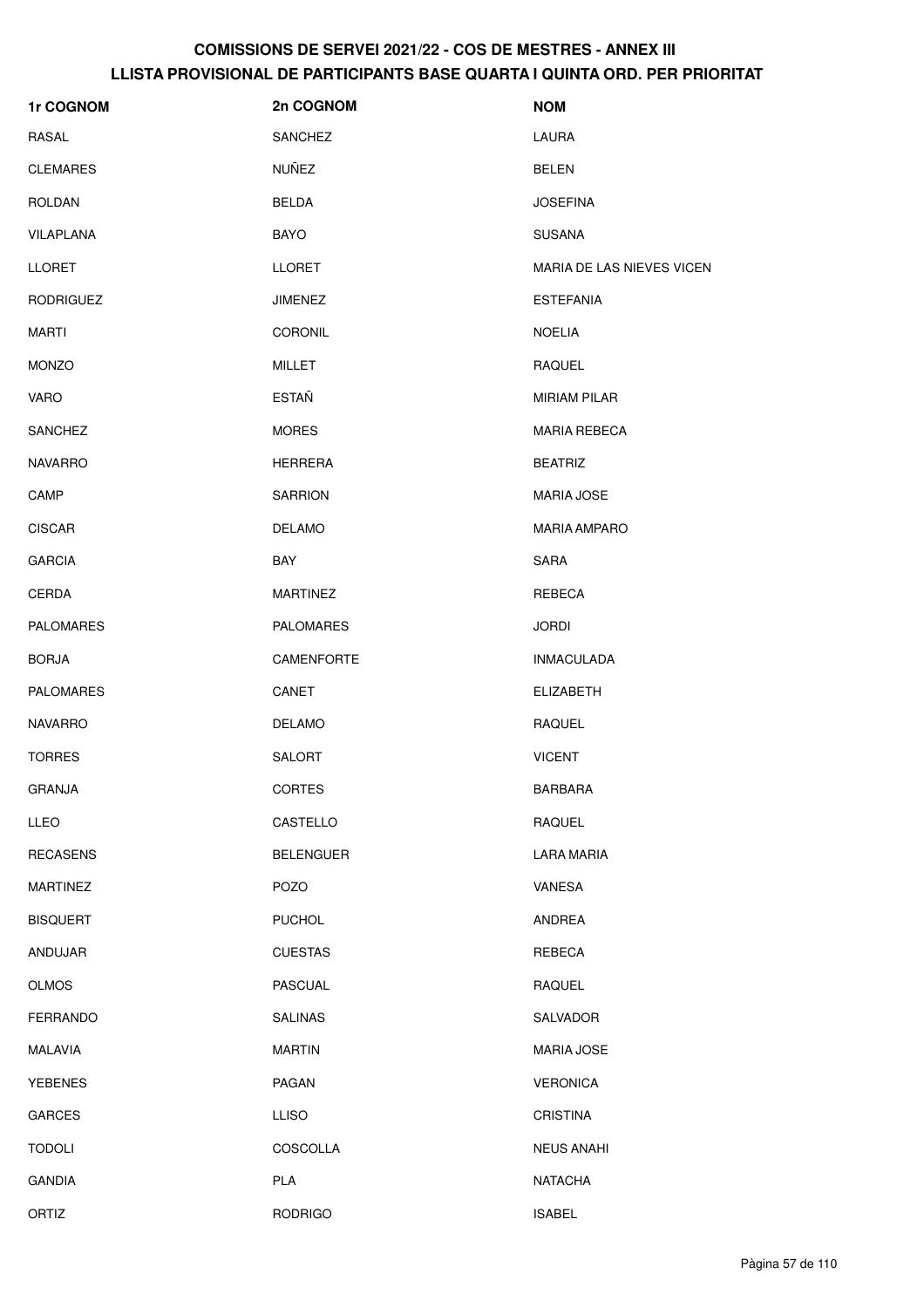| 1r COGNOM            | 2n COGNOM        | <b>NOM</b>             |
|----------------------|------------------|------------------------|
| <b>GARRIDO</b>       | <b>MIRASOL</b>   | CARLA                  |
| <b>DEL CASTILLO</b>  | ALCAÑIZ          | <b>JORGE</b>           |
| <b>ROS</b>           | <b>CUENCA</b>    | <b>MARTA</b>           |
| <b>VILA</b>          | <b>PARDO</b>     | <b>MIREIA</b>          |
| ORTIZ                | MANCHEÑO         | SANDRA                 |
| <b>ROS</b>           | <b>GALLART</b>   | <b>ELENA</b>           |
| <b>GARCIA-FOGEDA</b> | <b>ALCAIDE</b>   | <b>SARA</b>            |
| <b>SANCHEZ</b>       | <b>GARCIA</b>    | JOANA                  |
| <b>MENACHES</b>      | <b>ESPASA</b>    | <b>AIDA</b>            |
| <b>MARTINEZ</b>      | <b>AMARILLO</b>  | <b>MARIA PILAR</b>     |
| <b>MAHIQUES</b>      | <b>UBEDA</b>     | ALEIXANDRA             |
| <b>LOPEZ</b>         | <b>IGLESIAS</b>  | <b>PATRICIA</b>        |
| <b>SEGARRA</b>       | <b>ADRIAN</b>    | <b>JORGE</b>           |
| <b>CLERIGUES</b>     | <b>BOSCH</b>     | <b>NURIA</b>           |
| GRAU                 | <b>GADEA</b>     | SONIA                  |
| <b>HURTADO</b>       | LOPEZ            | ANGELA                 |
| <b>SANCHEZ</b>       | GRAU             | <b>SILVIA</b>          |
| VAYA                 | <b>SERRANO</b>   | <b>TERESA</b>          |
| <b>VALLES</b>        | <b>FUSTER</b>    | LAURA                  |
| <b>NAVARRO</b>       | <b>FERRER</b>    | <b>TERESA</b>          |
| <b>GARCIA</b>        | BAÑON            | <b>MARIA TERESA</b>    |
| <b>GARCIA</b>        | CASABO           | M DOLORES              |
| PALAU                | <b>SUBIELA</b>   | Mª CARMEN              |
| <b>CRESPO</b>        | <b>ARAIX</b>     | <b>GEMMA</b>           |
| <b>CACERES</b>       | <b>ANTUNEZ</b>   | <b>MARIA DEL PILAR</b> |
| MARTI                | <b>MARTI</b>     | <b>MARIA TERESA</b>    |
| <b>VERCHER</b>       | <b>BARRES</b>    | <b>VICENT JOSEP</b>    |
| PEREZ                | <b>FRANCISCO</b> | <b>EVA</b>             |
| CASANOVA             | <b>CUÑAT</b>     | <b>MARIA ROSA</b>      |
| <b>PATROCINIO</b>    | <b>ALCON</b>     | NATIVIDAD              |
| <b>MICO</b>          | <b>GANDIA</b>    | ABELARDO               |
| <b>MARTINEZ</b>      | <b>BAIXAULI</b>  | <b>CONCEPCION</b>      |
| ARBELOA              | <b>GARCIA</b>    | <b>ISABEL MARIA</b>    |
| <b>GARRIGOS</b>      | SOLER            | <b>JUAN ANTONIO</b>    |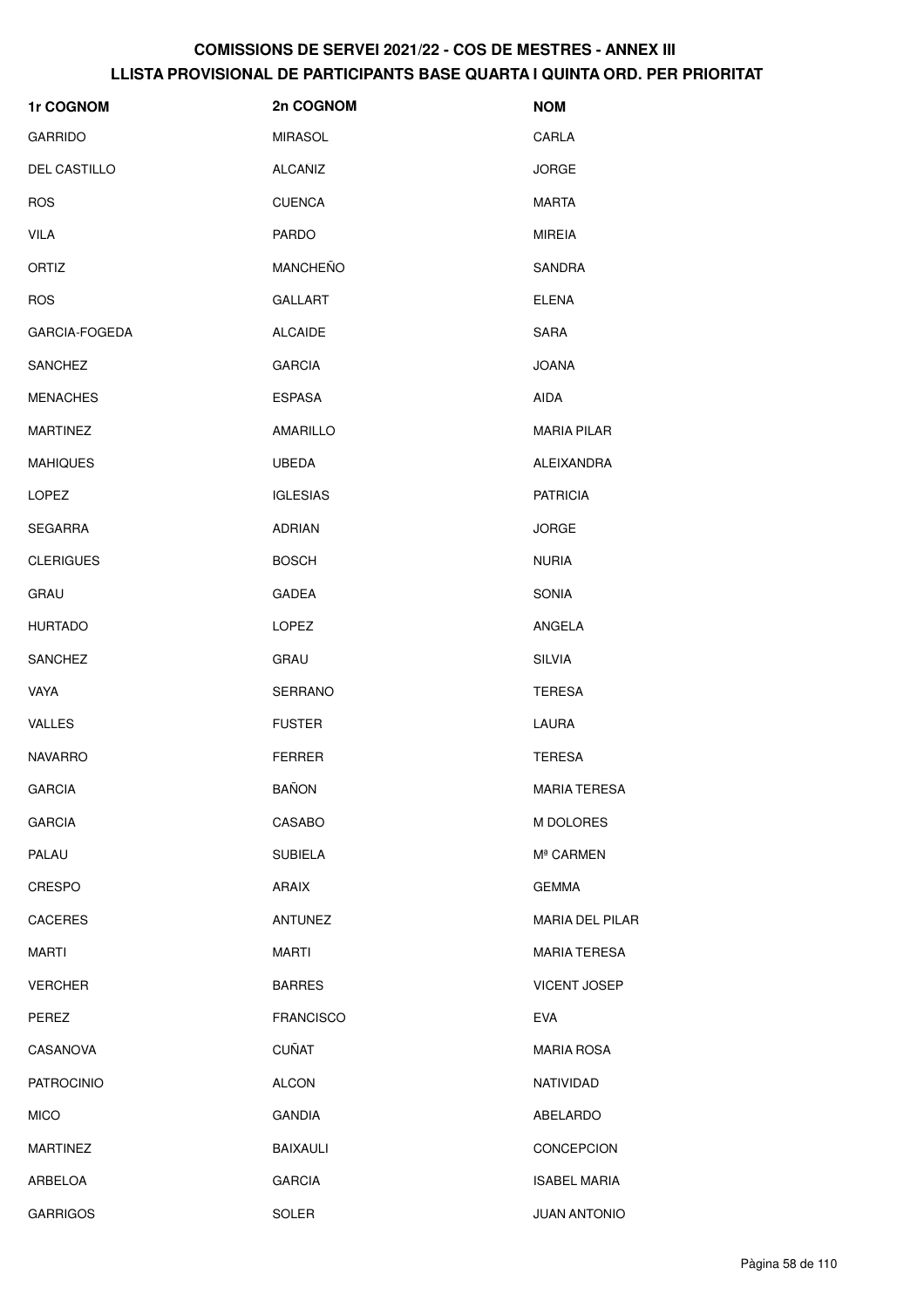| 1r COGNOM           | 2n COGNOM       | <b>NOM</b>               |
|---------------------|-----------------|--------------------------|
| CASADO              | <b>TARIN</b>    | ROSA MARIA               |
| <b>JORDA</b>        | <b>GOSALVEZ</b> | <b>MARIA TERESA</b>      |
| CASTELLANO          | <b>ROIG</b>     | <b>MARIA DOLORES</b>     |
| <b>CAMACHO</b>      | <b>MUÑOZ</b>    | <b>MARIA DOLORES</b>     |
| <b>BONDIA</b>       | BALANZA         | <b>JOSE</b>              |
| <b>APARICIO</b>     | GIL             | <b>FERNANDO</b>          |
| <b>LLOVERA</b>      | <b>EMBUENA</b>  | M JULIA                  |
| <b>ALEGRE</b>       | <b>BENEITO</b>  | <b>MARIA ESTRELLA</b>    |
| CANOS               | CASADO          | MARINA                   |
| <b>GARCIA</b>       | FABREGAT        | <b>MARIA JOSE</b>        |
| <b>TORREGROSA</b>   | <b>GARCIA</b>   | <b>TERESA ANA</b>        |
| <b>BARRIOS</b>      | <b>FONTOBA</b>  | PILAR                    |
| <b>LOPEZ</b>        | <b>ESCRIBA</b>  | <b>JOSE</b>              |
| <b>GOMEZ</b>        | <b>MARTINEZ</b> | Mª ELENA                 |
| <b>LLINARES</b>     | CARBONELL       | LIDIA                    |
| <b>RODA</b>         | <b>MARTI</b>    | M <sup>ª</sup> ERNESTINA |
| <b>FUENTES</b>      | <b>MARTINEZ</b> | <b>JOSEFA MANUELA</b>    |
| <b>CACERES</b>      | <b>ANTUNEZ</b>  | RAQUEL                   |
| <b>VEGA</b>         | <b>MORALEDA</b> | <b>JOSE LUIS</b>         |
| <b>MATAS</b>        | <b>GARCIA</b>   | PEDRO ANGEL              |
| PEREZ               | PEREZ           | EMMA MYRIAM              |
| CANOVAS             | <b>SEIQUER</b>  | <b>M ROSARIO</b>         |
| <b>RIBES</b>        | <b>ALMELA</b>   | <b>MARIA JOSE</b>        |
| GALA                | FERNANDEZ       | <b>INMACULADA</b>        |
| <b>VARO</b>         | <b>REIG</b>     | <b>DOLORES</b>           |
| <b>MARTI</b>        | <b>AGUILAR</b>  | <b>LOURDES</b>           |
| <b>GALIANA</b>      | <b>SANCHIS</b>  | <b>JOAQUIN</b>           |
| ALVAREZ             | LOPEZ           | <b>MARIA ANGELES</b>     |
| COLLADO             | AÑON            | <b>VICENT</b>            |
| <b>RESURRECCION</b> | PEREZ           | MERCÉ                    |
| <b>TAPIA</b>        | <b>PONS</b>     | M AMPARO                 |
| <b>GARRIGUES</b>    | PEREZ           | <b>MARIA PAZ</b>         |
| <b>MIRALLES</b>     | <b>APARICIO</b> | <b>INMACULADA</b>        |
| <b>MARTINEZ</b>     | <b>MORALES</b>  | <b>M NIEVES</b>          |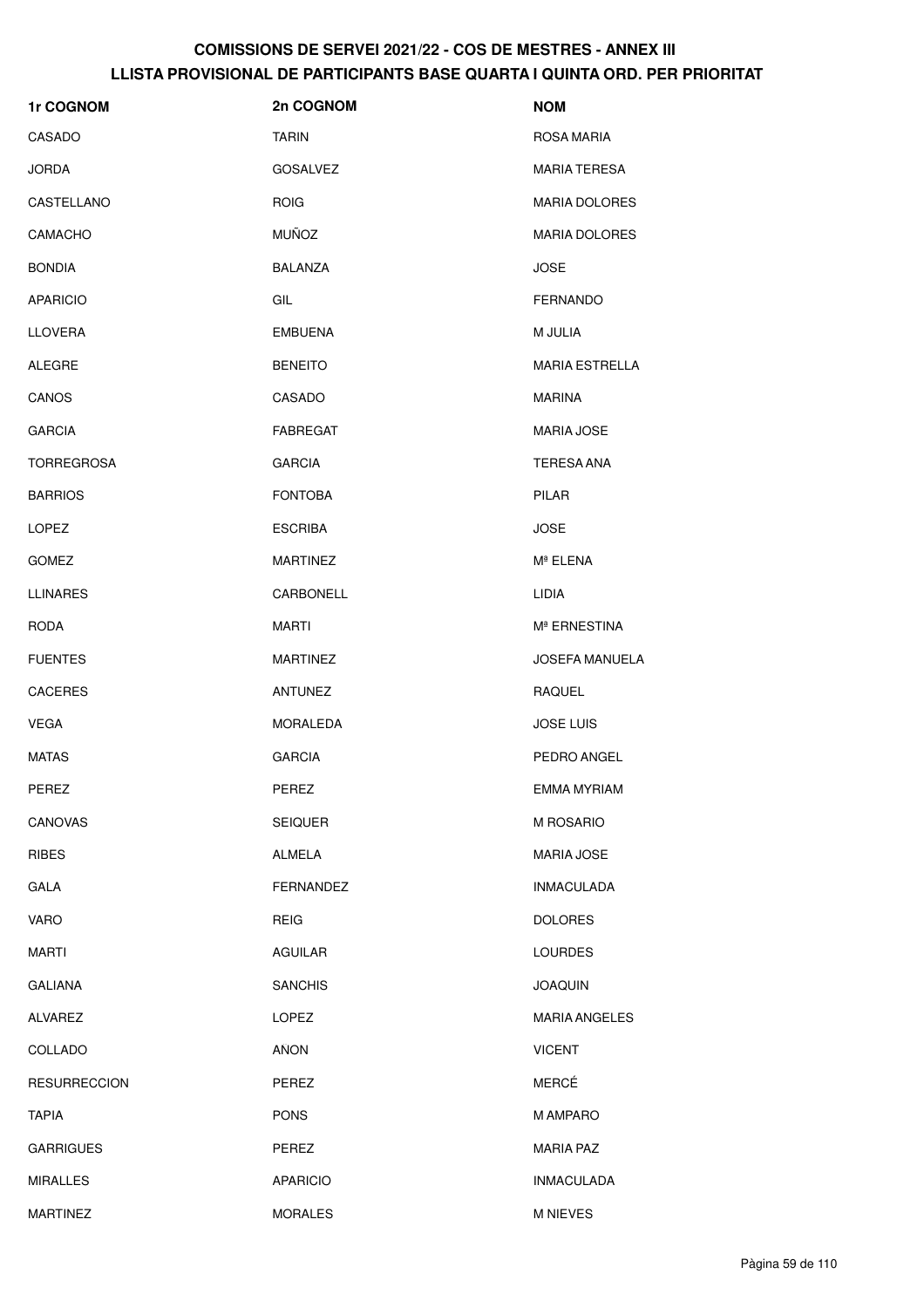| 1r COGNOM        | 2n COGNOM         | <b>NOM</b>             |
|------------------|-------------------|------------------------|
| <b>PESQUERA</b>  | <b>TRILLES</b>    | YOLANDA                |
| PEREZ            | <b>GOMEZ</b>      | <b>MONTSERRAT</b>      |
| <b>SAMBLAS</b>   | <b>HURTADO</b>    | <b>LUISA</b>           |
| <b>BLAY</b>      | <b>MONTESINOS</b> | SALVADOR               |
| <b>GARCIA</b>    | <b>TORREGROSA</b> | <b>MARIA CRISTINA</b>  |
| <b>SANCHIS</b>   | LUIS              | <b>ELENA</b>           |
| RAMIREZ          | <b>MANCHON</b>    | <b>MARIA NIEVES</b>    |
| <b>GARCIA</b>    | <b>GARCIA</b>     | <b>TEODORA</b>         |
| <b>ESPINOSA</b>  | CATALA            | <b>VICTORIA</b>        |
| <b>GARCIA</b>    | <b>CORTAZAR</b>   | <b>MARIA ANGELES</b>   |
| <b>MARTINEZ</b>  | <b>GIMENEZ</b>    | <b>ISABEL ESTHER</b>   |
| CARRASCOSA       | <b>MARTINEZ</b>   | <b>ENCARNACION</b>     |
| <b>BOTE</b>      | <b>LOPEZ</b>      | CATALINA               |
| <b>COLOMER</b>   | <b>GOMEZ</b>      | <b>MARIA ADORACION</b> |
| LANGA            | <b>MUÑOZ</b>      | <b>BEGOÑA</b>          |
| <b>PASCUAL</b>   | PEREZ             | ALEJANDRO FERNANDO     |
| <b>BOSCH</b>     | <b>BELLVERT</b>   | <b>MARIA EUGENIA</b>   |
| PEREZ            | SANZ              | NATIVIDAD              |
| SORIANO          | <b>TRILLES</b>    | LAURA                  |
| <b>PASTOR</b>    | <b>BERNABEU</b>   | <b>ELISA ISABEL</b>    |
| SANCHEZ          | GONZALVEZ         | <b>TERESA</b>          |
| <b>ABADIA</b>    | <b>GELARDO</b>    | MARIA DEL CARMEN       |
| CABALLERO        | <b>TOVAR</b>      | FCO. JAVIER            |
| SABATER          | QUEROL            | JUAN ANTONIO           |
| <b>ALCANTARA</b> | <b>GIMENO</b>     | Mª CARMEN              |
| <b>GOMIS</b>     | <b>CHORRO</b>     | <b>ESTEFANIA</b>       |
| <b>GARCIA</b>    | <b>GUASP</b>      | <b>AMPARO</b>          |
| <b>BELTRÁN</b>   | MONZÓ             | <b>SERGIO</b>          |
| <b>ALCARAZ</b>   | SOLER             | <b>MARIA BETINA</b>    |
| <b>OTS</b>       | <b>MACHI</b>      | <b>MARIA INES</b>      |
| COLLADO          | <b>ROCA</b>       | Mª DOLORES             |
| <b>LLISO</b>     | <b>PONS</b>       | <b>FRANCISCA</b>       |
| <b>BARBERA</b>   | ORTEGA            | <b>ALICIA</b>          |
| <b>DIESTRO</b>   | CERDA             | <b>MIGUEL</b>          |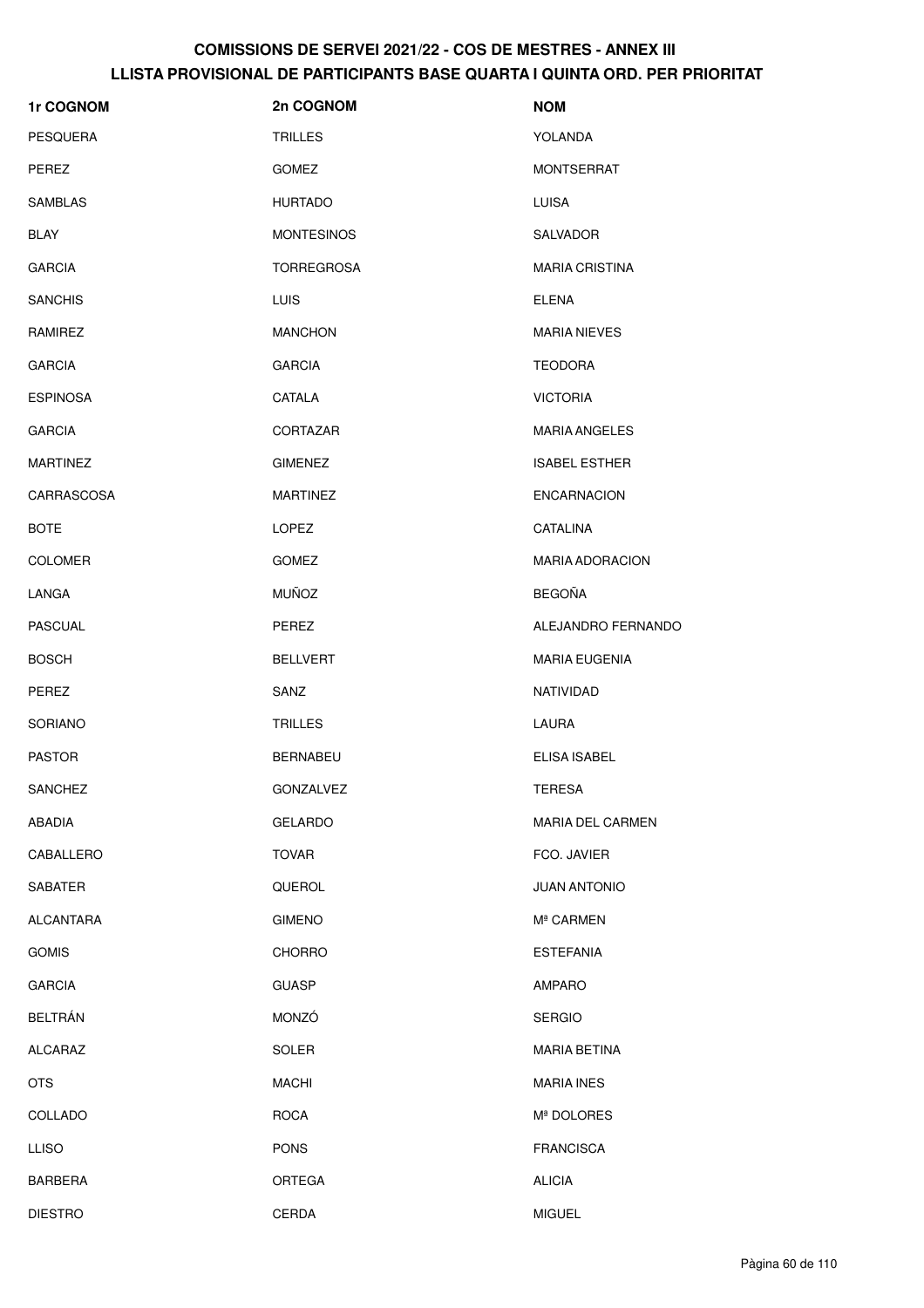| 1r COGNOM       | 2n COGNOM         | <b>NOM</b>            |
|-----------------|-------------------|-----------------------|
| <b>VARO</b>     | <b>BAEZA</b>      | <b>NURIA</b>          |
| DEL CAMPO       | <b>GOMIS</b>      | <b>CARMEN AMELIA</b>  |
| <b>BUEDO</b>    | <b>MARTINEZ</b>   | <b>JOSE MANUEL</b>    |
| <b>MURIES</b>   | <b>NAVARRO</b>    | <b>ROSARIO</b>        |
| <b>ALBEROLA</b> | <b>HERNANDEZ</b>  | M. ISABEL             |
| <b>APARICIO</b> | <b>RODRIGUEZ</b>  | <b>ROSARIO</b>        |
| <b>VEGA</b>     | <b>HERRERA</b>    | PAULA                 |
| <b>GILABERT</b> | <b>GARCIA</b>     | <b>GABRIEL</b>        |
| QUESADA         | RAMOS             | <b>BEGOÑA</b>         |
| <b>MORENO</b>   | <b>ALZAMORA</b>   | <b>RUTH</b>           |
| <b>LLORIS</b>   | <b>SAURI</b>      | <b>AMPARO</b>         |
| <b>MOGORT</b>   | <b>FONS</b>       | <b>MARIA</b>          |
| ARANGUREN       | <b>ATIENZA</b>    | CARMEN                |
| CAÑADA          | <b>NAVARRO</b>    | ANA ISABEL            |
| <b>FERRIZ</b>   | <b>HERNANDEZ</b>  | <b>JOSEFA</b>         |
| <b>ESPINOSA</b> | VARELA            | <b>AGUEDA</b>         |
| CONSTANT        | <b>GINER</b>      | CONSUELO              |
| <b>GARCIA</b>   | LOPEZ             | Mª ANGELES            |
| <b>DIEGO</b>    | <b>ALHAMA</b>     | <b>CECILIA</b>        |
| ORTEGA          | <b>SALINAS</b>    | <b>LUCAS</b>          |
| <b>PALACIOS</b> | <b>PAYA</b>       | <b>MILAGROS</b>       |
| <b>MATEU</b>    | <b>SOTO</b>       | M.CARMEN              |
| CREMADES        | RAMIREZ           | <b>URSULA</b>         |
| <b>SILLA</b>    | <b>PONS</b>       | M <sup>a</sup> CARMEN |
| <b>MARTINEZ</b> | <b>BANACLOCHA</b> | <b>AURORA</b>         |
| RAMIREZ         | LUZ               | RAQUEL                |
| <b>CORTES</b>   | <b>AVILES</b>     | <b>MARIA LETICIA</b>  |
| <b>JORDA</b>    | <b>ESPI</b>       | <b>JOAN JOSEP</b>     |
| <b>PERIS</b>    | <b>TOMAS</b>      | ELENA MARIA           |
| <b>NAVARRO</b>  | <b>PORTOLES</b>   | <b>INMACULADA</b>     |
| <b>MARTINEZ</b> | <b>MARTINEZ</b>   | MARIA DE LOS LLANOS   |
| <b>MARTINEZ</b> | <b>MUÑOZ</b>      | <b>JOSEFA</b>         |
| CABALLERO       | CONDE             | <b>INMACULADA</b>     |
| <b>HURTADO</b>  | <b>SANCHEZ</b>    | MAGDALENA             |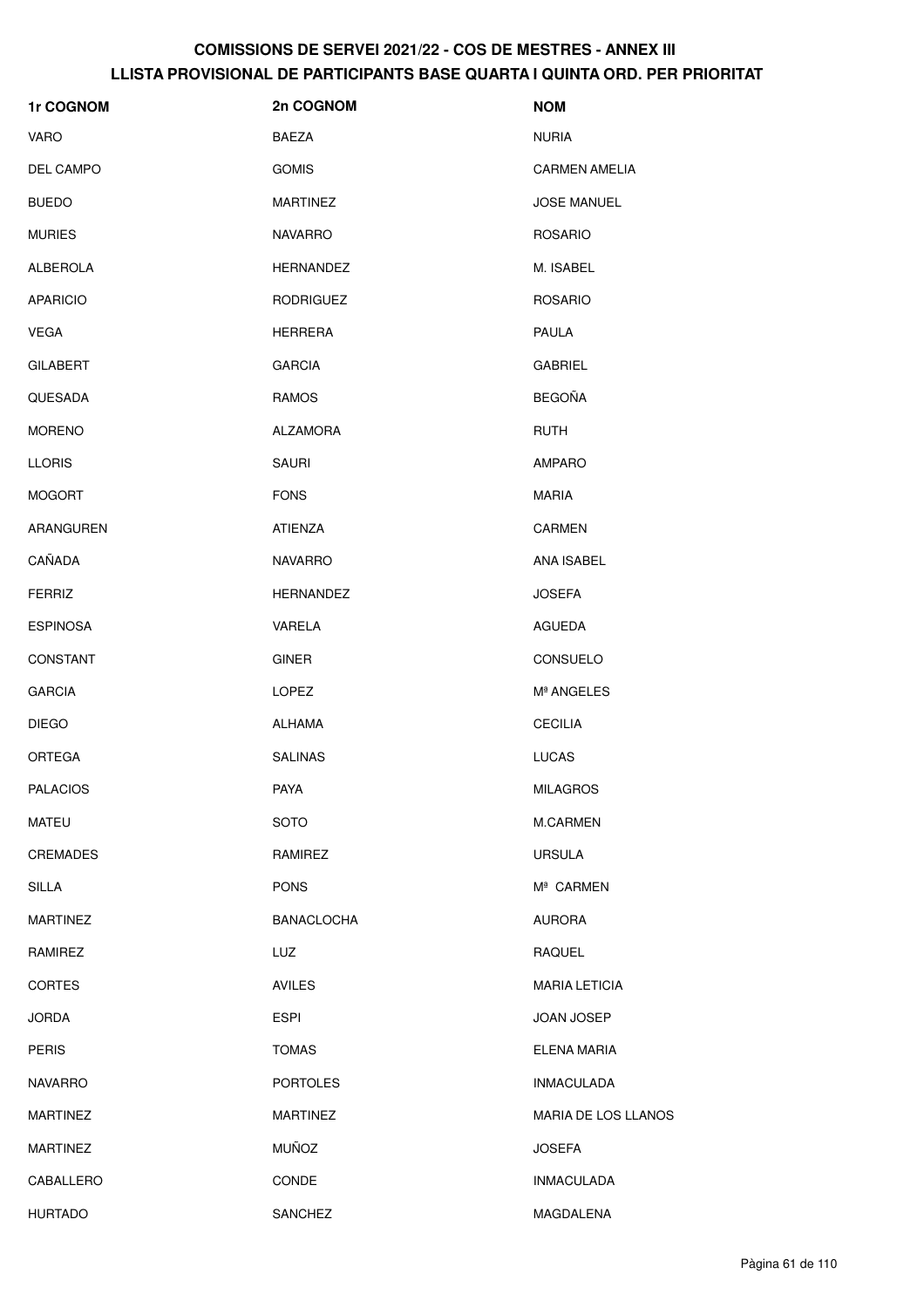| 1r COGNOM        | 2n COGNOM       | <b>NOM</b>                  |
|------------------|-----------------|-----------------------------|
| <b>MARTIN</b>    | ROMERO          | <b>LAURA EUGENIA</b>        |
| <b>NAVARRO</b>   | <b>BORRALLO</b> | LAURA                       |
| ROMERO           | JUAN            | <b>SUSANA</b>               |
| <b>MOLINA</b>    | <b>ZAPATA</b>   | MARIA DEL MAR               |
| <b>CHALMETA</b>  | <b>ALFONSO</b>  | <b>MARIA TERESA</b>         |
| <b>CLIMENT</b>   | <b>ESPINOSA</b> | <b>ANA</b>                  |
| GIL              | <b>MAUDOS</b>   | Mª CARMEN                   |
| <b>GARCIA</b>    | MAS             | M <sup>ª</sup> DE LOS REYES |
| FERNANDEZ        | <b>DURA</b>     | <b>JOSE MARIA</b>           |
| VALDUEZA         | <b>GARRIDO</b>  | <b>SUSI</b>                 |
| <b>VERDEGUER</b> | <b>MIQUEL</b>   | Mª TERESA                   |
| <b>FERNANDEZ</b> | <b>MOLLA</b>    | <b>ESTELA</b>               |
| <b>GARCIA</b>    | <b>ESCRIVA</b>  | <b>AMPARO</b>               |
| PAGAN            | <b>BLASCO</b>   | <b>CONCEPCION</b>           |
| <b>SANCHEZ</b>   | <b>ZOROA</b>    | <b>BEGOÑA</b>               |
| PEREZ            | ROMERO          | <b>IRENE</b>                |
| <b>NICLOS</b>    | CAMARASA        | <b>MARIA ASUNCION</b>       |
| CASTAÑO          | <b>EUGENIO</b>  | M. TERESA                   |
| <b>GARCIA</b>    | PELEGERO        | <b>MARIA VANESSA</b>        |
| <b>MIRALLES</b>  | <b>MORELL</b>   | <b>RUTH</b>                 |
| <b>RIBES</b>     | GOMEZ           | CONCEPCION                  |
| SALAMANCA        | <b>TRILLO</b>   | ROSA Mª                     |
| <b>GANDIA</b>    | <b>GARCIA</b>   | JOSE VTE.                   |
| <b>PELLICER</b>  | <b>GARCIA</b>   | M. TERESA                   |
| <b>MOLINA</b>    | <b>SEGARRA</b>  | <b>MARIA TERESA</b>         |
| CARRATALA        | <b>GIMENEZ</b>  | <b>MATILDE</b>              |
| SALA             | <b>PASTOR</b>   | Mª LUISA                    |
| <b>BERNABEU</b>  | CERDA           | <b>NOELIA</b>               |
| CAMBRALLA        | <b>BALAGUER</b> | <b>INMACULADA</b>           |
| <b>BONET</b>     | <b>PIRIS</b>    | <b>SILVIA</b>               |
| SORIANO          | <b>REINOSA</b>  | MARIELA                     |
| CARRATALA        | <b>MARTINEZ</b> | YOLANDA                     |
| <b>AMORRICH</b>  | <b>GARCIA</b>   | SUSANA                      |
| LLORET           | <b>LLORET</b>   | <b>EVA MARIA</b>            |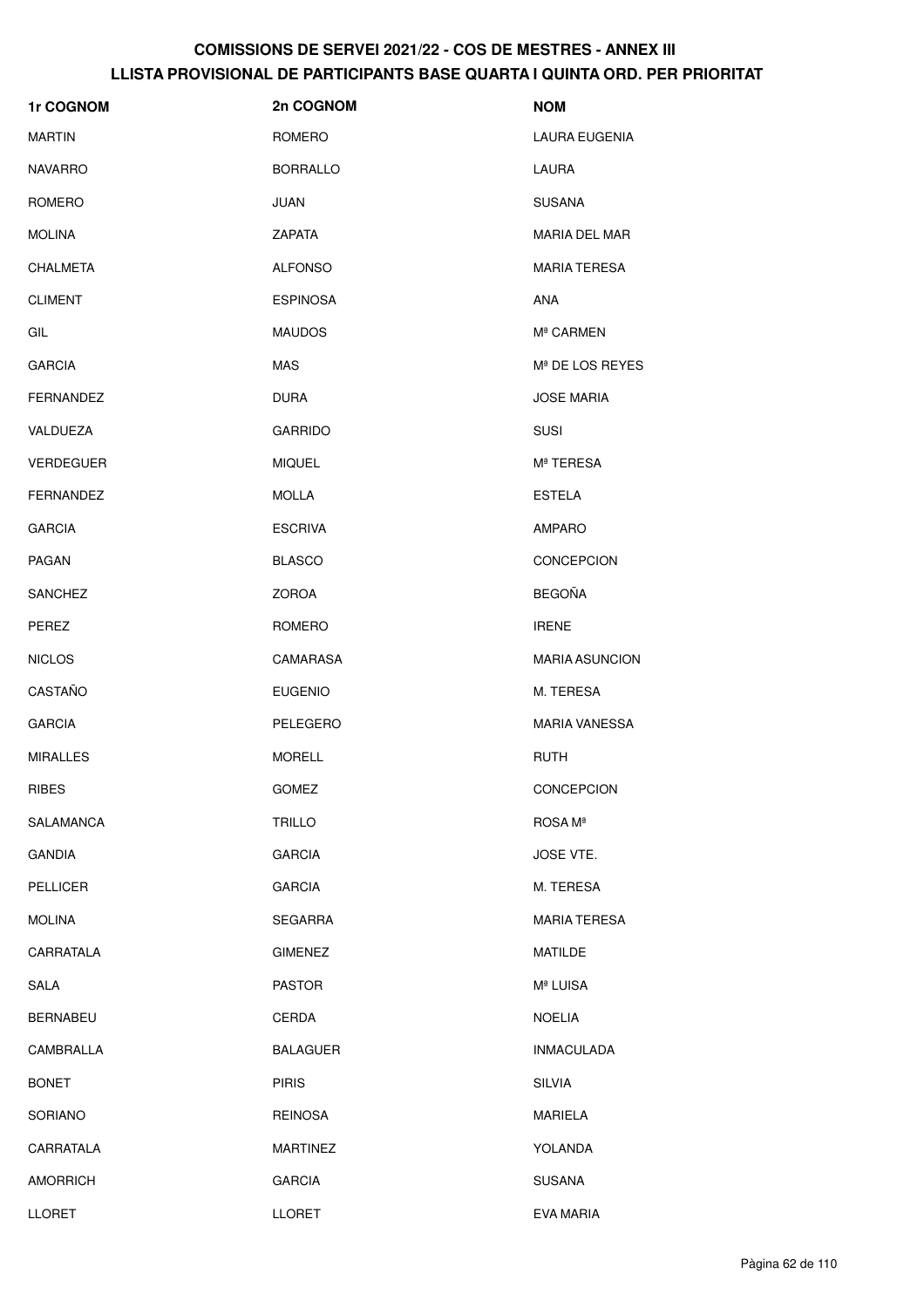| 1r COGNOM        | 2n COGNOM               | <b>NOM</b>              |
|------------------|-------------------------|-------------------------|
| <b>ALBEROLA</b>  | I PONS                  | <b>FRANCESC JOSEP</b>   |
| <b>FURIO</b>     | GOMAR GLEZ.RIVAS.A.     | <b>GUILLERMO</b>        |
| <b>PASCUAL</b>   | <b>NUÑEZ</b>            | <b>MARIA JOSE</b>       |
| ORTIZ            | <b>BONANAD</b>          | LORENA MARIA            |
| <b>GIMENEZ</b>   | CARBO                   | <b>SONIA</b>            |
| <b>MARCO</b>     | PEREZ                   | NICOLAS A.              |
| PERELLO          | <b>TALENS</b>           | <b>MONICA</b>           |
| <b>FRANCES</b>   | <b>BENEYTO</b>          | <b>CRISTINA</b>         |
| <b>NACHER</b>    | <b>BARBERA</b>          | <b>SILVIA</b>           |
| <b>RUIZ</b>      | PEÑA                    | <b>FRANCISCO JAVIER</b> |
| PIEDRABUENA      | SERRANO                 | ANA ISABEL              |
| <b>PIERA</b>     | CARRASCOSA              | <b>MARIA ISABEL</b>     |
| <b>GOMEZ</b>     | <b>MARTINEZ</b>         | <b>MARIA TERESA</b>     |
| <b>GARCIA</b>    | <b>BLANCO</b>           | <b>DELIA</b>            |
| <b>PIERA</b>     | GIL                     | <b>JORGE</b>            |
| <b>GIMENO</b>    | <b>GARCES</b>           | <b>ALICIA</b>           |
| PELEGERO         | <b>CALABUIG</b>         | <b>CRISTINA</b>         |
| <b>POVEDA</b>    | <b>GARCIA</b>           | <b>ELENA</b>            |
| <b>LARROSA</b>   | NADAL                   | <b>JOSE ANTONIO</b>     |
| <b>MARTINEZ</b>  | <b>GONZALEZ</b>         | <b>MARIA ANGELES</b>    |
| <b>BOLAÑOS</b>   | <b>GIMENEZ</b>          | <b>JOSEFINA</b>         |
| <b>IVORRA</b>    | <b>JORDA</b>            | <b>MONICA</b>           |
| ROMERO           | CARRATALA               | <b>MARIA CARMEN</b>     |
| <b>MORENO</b>    | <b>ESCRIBANO</b>        | <b>MONICA</b>           |
| COSIN            | LOZANO                  | <b>NIEVES</b>           |
| <b>BAENA</b>     | <b>ROJAS</b>            | <b>CARMEN</b>           |
| <b>GUTIERREZ</b> | <b>ORQUIN</b>           | <b>TERESA</b>           |
| <b>NAVARRO</b>   | <b>HERNANDEZ</b>        | <b>MARIA VICTORIA</b>   |
| <b>HERRERO</b>   | <b>MARTIN CONSUEGRA</b> | MIGUEL ANGEL            |
| <b>MENCHON</b>   | <b>ESTEVE</b>           | LUIS ANTONIO            |
| <b>MONFORTE</b>  | <b>ESCRICHE</b>         | SANTIAGO                |
| <b>TOME</b>      | <b>FONTANEDA</b>        | <b>MARIA JOSE</b>       |
| JIMENEZ          | <b>ESCOTO</b>           | <b>INMACULADA</b>       |
| GADEA            | <b>ARRUE</b>            | <b>MARIA SOLEDAD</b>    |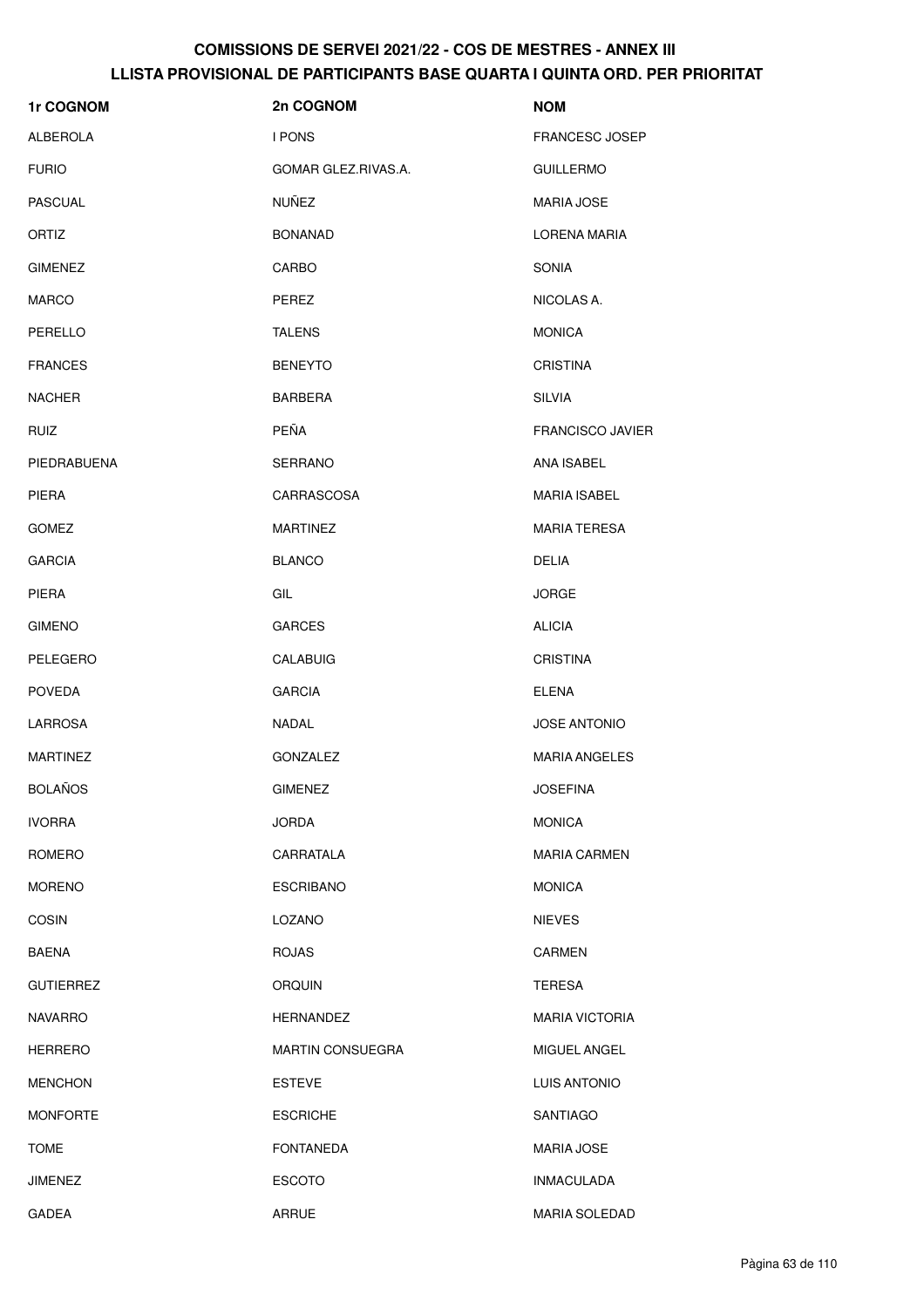| 1r COGNOM         | 2n COGNOM        | <b>NOM</b>            |
|-------------------|------------------|-----------------------|
| CLARAMUNT         | <b>DIEGO</b>     | M.MERCEDES            |
| CATALA            | <b>GARCIA</b>    | <b>SUSANA</b>         |
| <b>SABATER</b>    | <b>RUBIO</b>     | <b>MARIA EVA</b>      |
| <b>GOMEZ</b>      | <b>PICO</b>      | <b>SARA ISABEL</b>    |
| CORONADO          | CALLEJA          | <b>JOSE</b>           |
| <b>GARCIA</b>     | <b>GARCIA</b>    | SOLEDAD               |
| <b>BALLESTER</b>  | <b>RODRIGO</b>   | <b>MARIA VIRTUDES</b> |
| <b>LOPEZ</b>      | <b>ARNAO</b>     | LAURA                 |
| <b>BOTELLA</b>    | <b>SALVADOR</b>  | <b>SUSANA</b>         |
| CARRERAS          | PEREZ            | <b>MARIA TERESA</b>   |
| <b>FAUS</b>       | <b>DOMINGO</b>   | <b>MARIA JOSE</b>     |
| <b>DOMINGUEZ</b>  | <b>MARTINEZ</b>  | JULIA                 |
| <b>GAVARRELL</b>  | <b>GREGORI</b>   | <b>MILAGROS</b>       |
| <b>ISCLA</b>      | <b>CLIMENT</b>   | <b>NOELIA</b>         |
| <b>FERRANDIS</b>  | <b>NAVARRO</b>   | <b>VIRGINIA</b>       |
| <b>BLANCO</b>     | <b>GALLEGO</b>   | ANGEL                 |
| <b>MONFERRER</b>  | <b>POQUET</b>    | <b>GEMMA CONSUELO</b> |
| <b>SERRA</b>      | LÓPEZ            | <b>MARIA AMPARO</b>   |
| <b>BONET</b>      | <b>BELTRAN</b>   | <b>VICENTE</b>        |
| <b>FERNANDEZ</b>  | <b>AUÑON</b>     | ANA BELEN             |
| MIÑANA            | <b>GUEROLA</b>   | M. TERESA             |
| LOPEZ             | <b>IBORRA</b>    | <b>ALEJANDRO</b>      |
| <b>LLORENS</b>    | MALLOL           | EVELIA MARIA          |
| <b>ASENCIO</b>    | <b>MORENO</b>    | SILVIA DOLORES        |
| <b>DEL BARRIO</b> | DE LA FUENTE     | <b>CRISTINA</b>       |
| <b>RECHE</b>      | <b>FULLANA</b>   | <b>NOEMI</b>          |
| <b>DONATE</b>     | <b>ESCRIBANO</b> | ADELA                 |
| <b>VERDUGO</b>    | <b>MERINO</b>    | ANA MARIA             |
| FERNANDEZ         | <b>MORENO</b>    | AMELIA MARIA          |
| SEBASTIAN         | <b>PASTOR</b>    | <b>BELEN</b>          |
| <b>TAPIA</b>      | <b>FRANCO</b>    | <b>MARIA EMILIA</b>   |
| <b>FERNANDEZ</b>  | <b>CORREAS</b>   | <b>BEATRIZ</b>        |
| <b>HERRERO</b>    | <b>MORALES</b>   | <b>IVAN</b>           |
| CASTELLO          | <b>APARICI</b>   | MARIA JOSÉ            |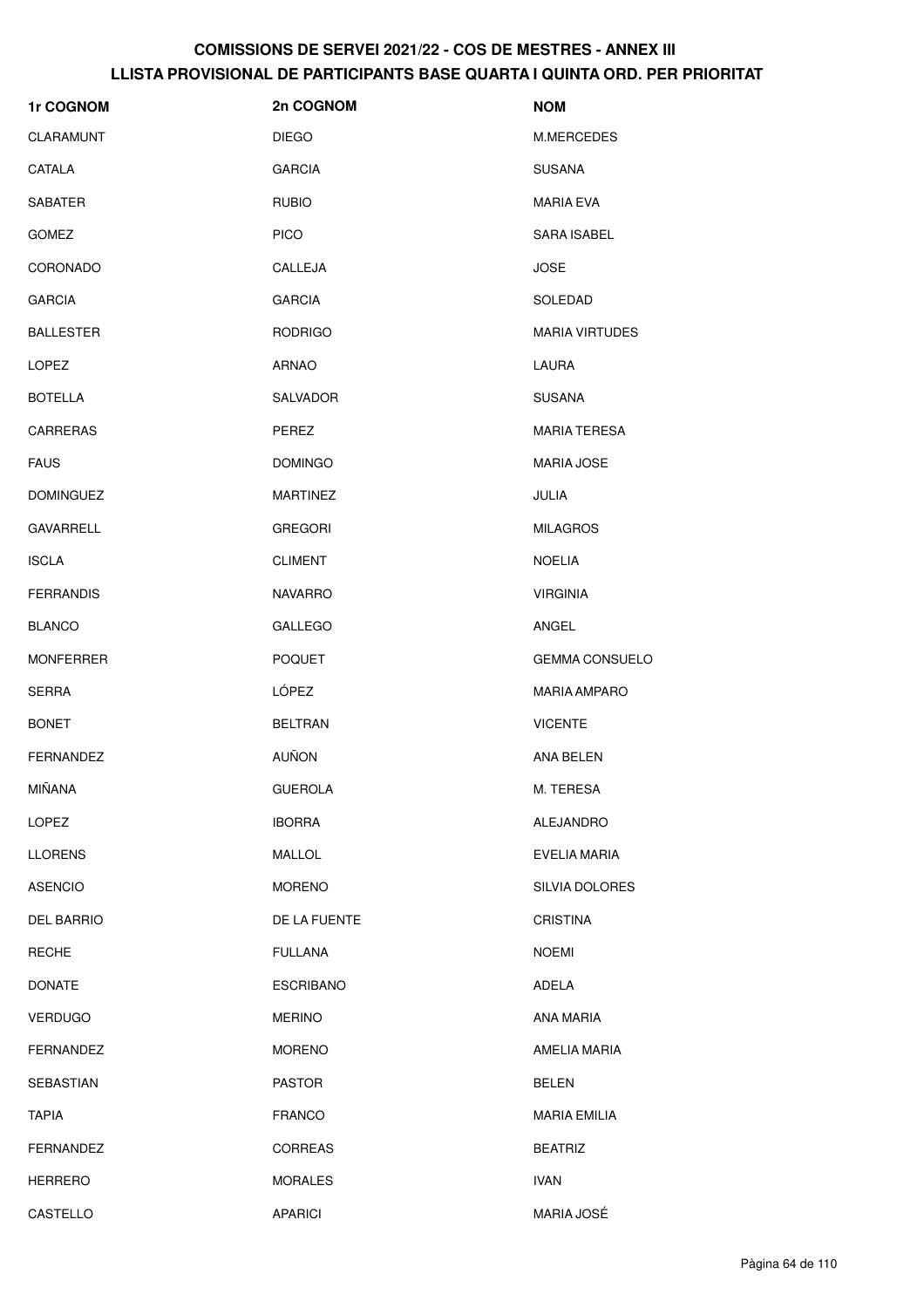| 1r COGNOM         | 2n COGNOM        | <b>NOM</b>             |
|-------------------|------------------|------------------------|
| SOLER             | ALCARAZ          | <b>MONICA</b>          |
| <b>JUAN</b>       | CALABUIG         | LORENA                 |
| <b>BURGUETE</b>   | <b>GOMEZ</b>     | <b>EDUARDO</b>         |
| <b>MIRALLES</b>   | <b>MALLEN</b>    | <b>MARIA LUISA</b>     |
| <b>SANCHIS</b>    | <b>SANCHIS</b>   | <b>PATRICIA</b>        |
| <b>GARCIA</b>     | <b>DIEZ</b>      | <b>MARIA</b>           |
| <b>JUAN</b>       | <b>BAEZA</b>     | <b>FRANCISCA MARIA</b> |
| <b>PARDO</b>      | PELAEZ           | <b>CAROLINA</b>        |
| <b>ALFONSO</b>    | <b>ORTS</b>      | LAURA                  |
| <b>BERNABE</b>    | ZARZO            | <b>VICTOR</b>          |
| <b>HERNANDIZ</b>  | <b>HERNANDIZ</b> | <b>DELFINA PILAR</b>   |
| <b>NAVARRO</b>    | RAGA             | <b>ESTEBAN</b>         |
| <b>MANZANARES</b> | <b>JUAN</b>      | <b>MATILDE MARIA</b>   |
| <b>MOLTO</b>      | <b>ARACIL</b>    | <b>FRANCISCO RAMON</b> |
| <b>MALONDA</b>    | <b>LLORCA</b>    | ROSA MARIA             |
| SAVALL            | <b>SORIA</b>     | <b>ANA</b>             |
| <b>MEMBRIVES</b>  | CAMPO            | <b>MARIA SAMANTA</b>   |
| <b>MUÑOZ</b>      | <b>ANGULO</b>    | <b>AITOR</b>           |
| <b>FRANCES</b>    | <b>BALAGUER</b>  | MARIA AITANA           |
| <b>VIZCAINO</b>   | PEREZ            | PAULA                  |
| JAEN              | <b>GARCIA</b>    | <b>MONTSERRAT</b>      |
| AMOR              | PEÑALVER         | <b>ANTONIO</b>         |
| LAHOZ             | <b>COLOMER</b>   | <b>ALBERTO</b>         |
| <b>JARQUE</b>     | ALMELA           | <b>JOSE LUIS</b>       |
| <b>TRUJILLO</b>   | <b>MALAGON</b>   | RUBEN ANSELMO          |
| <b>RECHE</b>      | <b>LORITE</b>    | <b>ANTONIA</b>         |
| DE CHICLANA       | GADEA            | <b>CRISTINA</b>        |
| <b>BENEIT</b>     | <b>MAESTRE</b>   | SARA                   |
| <b>ALONSO</b>     | <b>SOTOS</b>     | <b>MARIA ISABEL</b>    |
| <b>FITA</b>       | <b>DUAL</b>      | CONSUELO               |
| LLORCA            | SORIANO          | <b>MARIA</b>           |
| <b>TUR</b>        | <b>HIJARRO</b>   | NOELIA CONSUELO        |
| GONZALEZ          | <b>MACARRO</b>   | <b>MARIA TERESA</b>    |
| <b>SELLES</b>     | <b>MINGOT</b>    | <b>MARTA</b>           |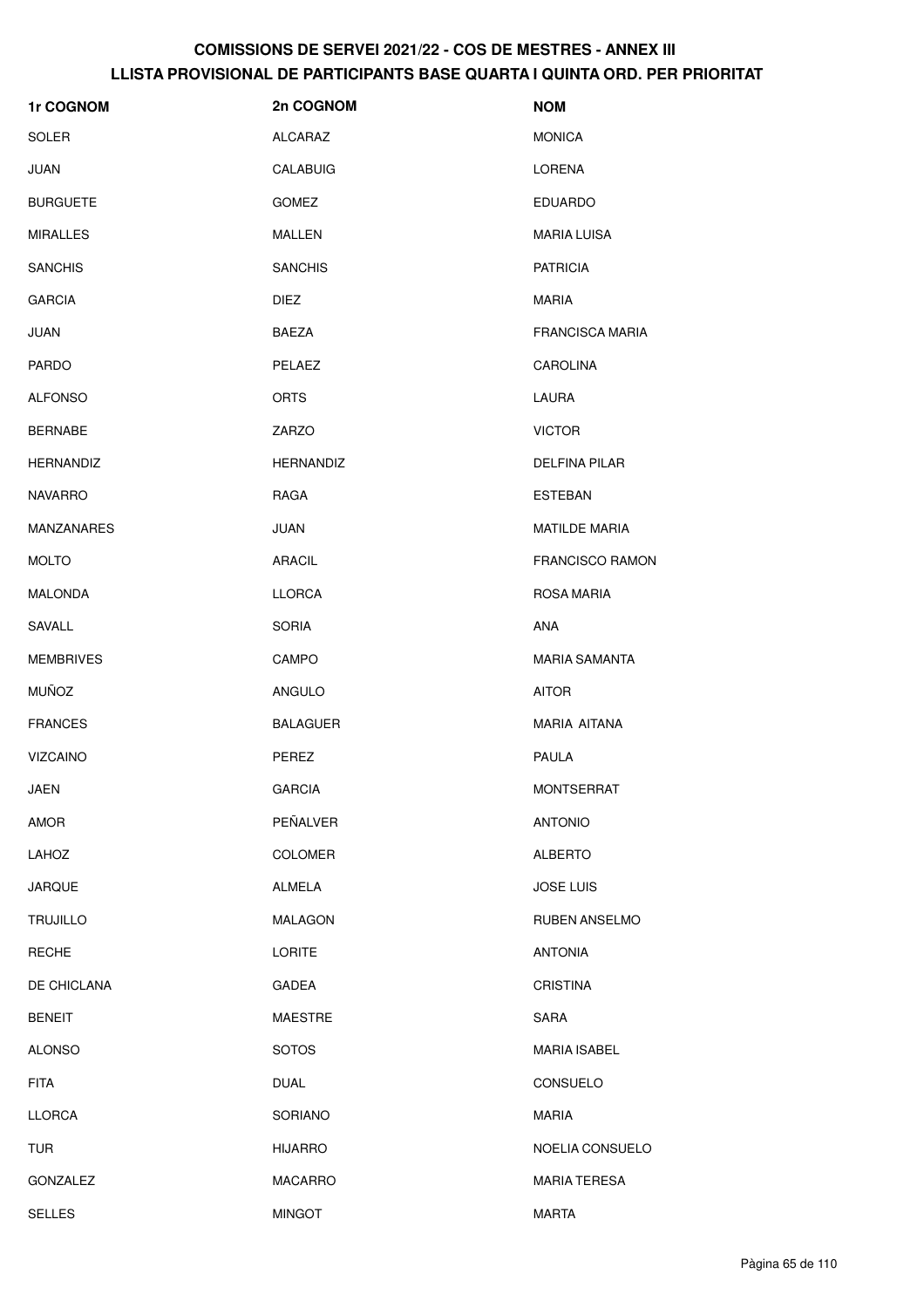| 1r COGNOM        | 2n COGNOM        | <b>NOM</b>              |
|------------------|------------------|-------------------------|
| <b>NAVARRO</b>   | <b>ESLAVA</b>    | ROSA ANA                |
| <b>GONZALEZ</b>  | <b>RAMS</b>      | <b>IRENE</b>            |
| <b>ACUÑA</b>     | <b>RAMOS</b>     | <b>FRANCISCO JAVIER</b> |
| <b>PERIS</b>     | <b>RUIZ</b>      | ANA MARÍA               |
| <b>PUIG</b>      | <b>GRANELL</b>   | <b>MARIA</b>            |
| SANCHEZ          | <b>HUERTAS</b>   | <b>MARIA ANGELES</b>    |
| <b>MORANT</b>    | <b>MACIA</b>     | <b>EVA</b>              |
| <b>MENARGUES</b> | <b>DOLS</b>      | <b>MARIA</b>            |
| PEREZ            | CASTILLO         | <b>ELISA</b>            |
| SALDAÑA          | <b>MASIP</b>     | <b>PATRICIA</b>         |
| <b>ROMERO</b>    | CANO             | ROSA MARIA              |
| <b>FERNANDEZ</b> | <b>PLANELLES</b> | <b>MARIA ANTONIA</b>    |
| GIL              | <b>MOR</b>       | <b>NOELIA</b>           |
| CASTRO           | <b>MONZO</b>     | MARIA ENCARNACIÓN       |
| <b>OTERO</b>     | ANDREU           | <b>MARIA ASUNCION</b>   |
| <b>ESTEVE</b>    | SANTAMARIA       | <b>SERGIO</b>           |
| <b>PALLARES</b>  | <b>SAFONT</b>    | <b>VICENT</b>           |
| <b>GUAITA</b>    | <b>COLOMER</b>   | <b>CRISTINA</b>         |
| <b>FERRIS</b>    | CASTELL          | <b>VICENTE OCTAVIO</b>  |
| NADAL            | <b>SISTERNES</b> | <b>ELIZABETH</b>        |
| <b>JIMENEZ</b>   | <b>HERRERO</b>   | ANA ISABEL              |
| <b>NATEK</b>     | <b>PRADAS</b>    | MARTA                   |
| <b>MORALES</b>   | PEREZ            | <b>SERGI</b>            |
| <b>GIMENEZ</b>   | <b>POLO</b>      | <b>MARIA ISABEL</b>     |
| <b>BARBERA</b>   | ARNAU            | <b>MARISOL</b>          |
| <b>GAMON</b>     | LLANSOL          | <b>ROCIO</b>            |
| <b>CASTELL</b>   | <b>GUAITA</b>    | <b>VICENTE</b>          |
| <b>RAMON</b>     | <b>NAVARRO</b>   | <b>JOSE MANUEL</b>      |
| <b>SANCHEZ</b>   | <b>SANCHEZ</b>   | <b>MARIA GABRIELA</b>   |
| <b>PERONA</b>    | SAAVEDRA         | DORA NELIDA             |
| <b>SERRET</b>    | <b>LORIENTE</b>  | <b>JOSE LUIS</b>        |
| <b>DIAZ</b>      | <b>GUILLOT</b>   | <b>NURIA</b>            |
| ANDRES           | <b>LLORENS</b>   | REBECA                  |
| <b>RUBIO</b>     | <b>TORRES</b>    | <b>SERGIO</b>           |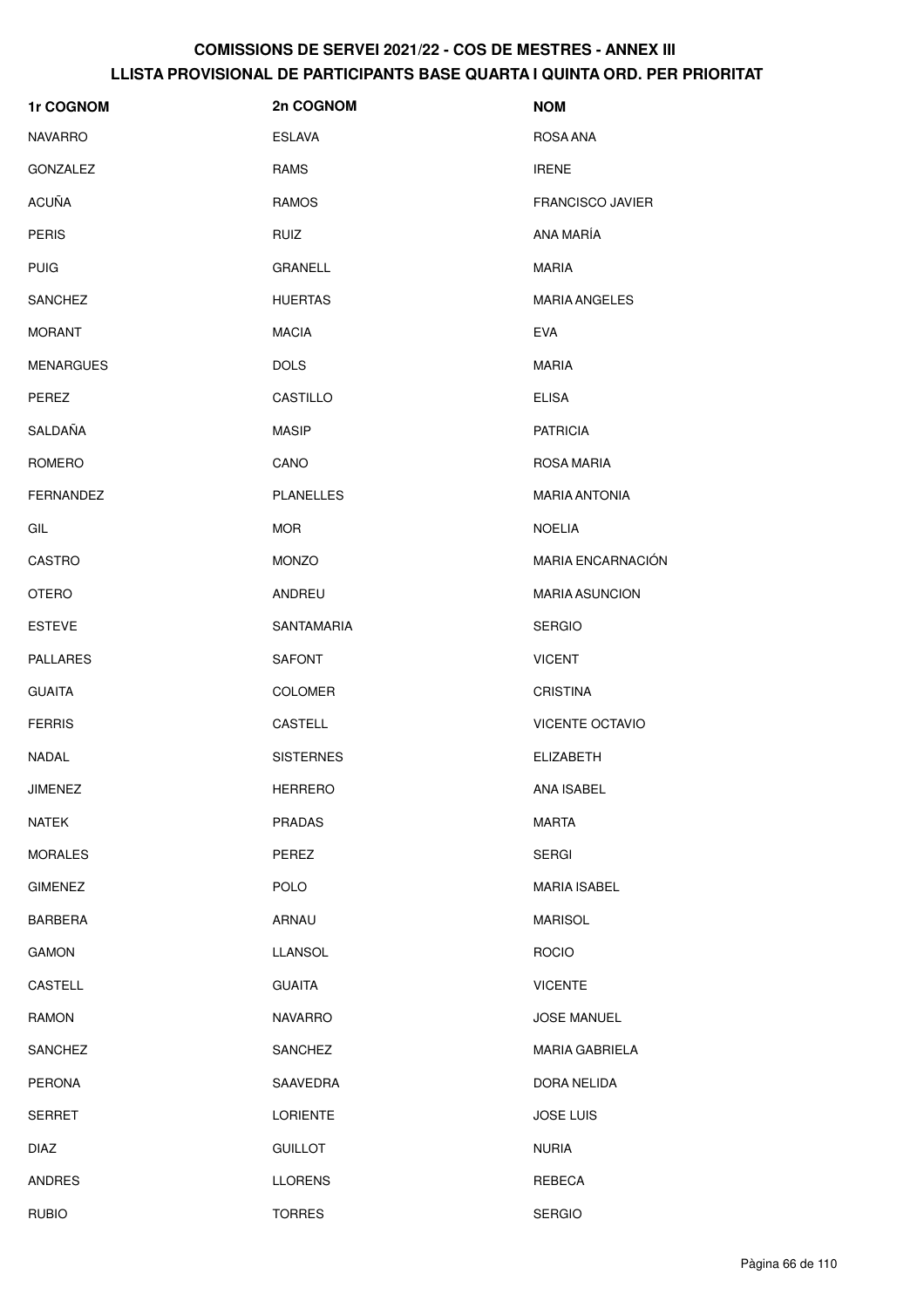| 1r COGNOM         | 2n COGNOM        | <b>NOM</b>              |
|-------------------|------------------|-------------------------|
| <b>BOIX</b>       | <b>PALACIOS</b>  | <b>LUISA TERESA</b>     |
| <b>BOLUDA</b>     | SANTACREU        | <b>CONCEPCION</b>       |
| <b>PERTUSA</b>    | <b>IBAÑEZ</b>    | ESTEFANIA ELVIRA        |
| <b>CORTES</b>     | <b>GANDIA</b>    | <b>DORY</b>             |
| <b>ROSELL</b>     | <b>GARCIA</b>    | <b>BLANCA</b>           |
| <b>PALOP</b>      | <b>VERDUCH</b>   | <b>MARIA CONSUELO</b>   |
| <b>LOPEZ</b>      | <b>GARCIA</b>    | <b>ROCIO</b>            |
| LAINEZ            | PEREZ            | <b>DIEGO</b>            |
| <b>SANCHIS</b>    | <b>MENDEZ</b>    | SANDRA                  |
| <b>VICENTE</b>    | FABREGAT         | <b>BLANCA</b>           |
| <b>JIMENEZ</b>    | <b>GOMARIZ</b>   | <b>LORENZO</b>          |
| <b>GREGORI</b>    | <b>BOSCH</b>     | <b>ROSSANA</b>          |
| <b>LOPEZ</b>      | <b>RICO</b>      | <b>LUCIA</b>            |
| <b>MORALES</b>    | <b>GARCIA</b>    | <b>MARTA</b>            |
| <b>CASTELLOTE</b> | <b>PAVIA</b>     | <b>MARIA MILAGRO</b>    |
| <b>SALES</b>      | <b>GRESA</b>     | <b>MARIA</b>            |
| <b>TORTAJADA</b>  | <b>BROCAL</b>    | ANA LUCIA               |
| <b>MARTIN</b>     | <b>AGRAMUNT</b>  | <b>MARIA EUGENIA</b>    |
| <b>IBAÑEZ</b>     | <b>APARICIO</b>  | <b>MARIA ANGELES</b>    |
| <b>GARAY</b>      | <b>GRACIA</b>    | <b>MARIA JOSE</b>       |
| <b>MOYA</b>       | <b>GARCIA</b>    | <b>MARIA</b>            |
| <b>LLORET</b>     | <b>ESQUERDO</b>  | INMACULADA FRANCISCA    |
| <b>GONZALEZ</b>   | <b>GARCIA</b>    | <b>MARIA</b>            |
| <b>SENENT</b>     | <b>ESPAÑOL</b>   | AMALIA DE LOS ANGELES   |
| <b>ESCARCENA</b>  | <b>DIAZ</b>      | <b>MARGARITA</b>        |
| <b>SOLER</b>      | <b>MUÑOZ</b>     | <b>JESSICA</b>          |
| <b>DIEZ</b>       | <b>PALAO</b>     | <b>IRENE</b>            |
| CANTO             | ABAD             | <b>FRANCISCO JAVIER</b> |
| <b>COBOS</b>      | PRADA            | <b>MARIA JOSEFA</b>     |
| <b>RUBIO</b>      | AMADOR           | <b>RAQUEL</b>           |
| <b>VICO</b>       | GONZALEZ         | <b>NURIA</b>            |
| GONZALEZ          | <b>RICO</b>      | <b>VISITACION</b>       |
| <b>MOLLA</b>      | <b>CUCARELLA</b> | <b>MARIA JOSE</b>       |
| <b>GOMEZ</b>      | <b>CABANES</b>   | MARIA DEL CARMEN        |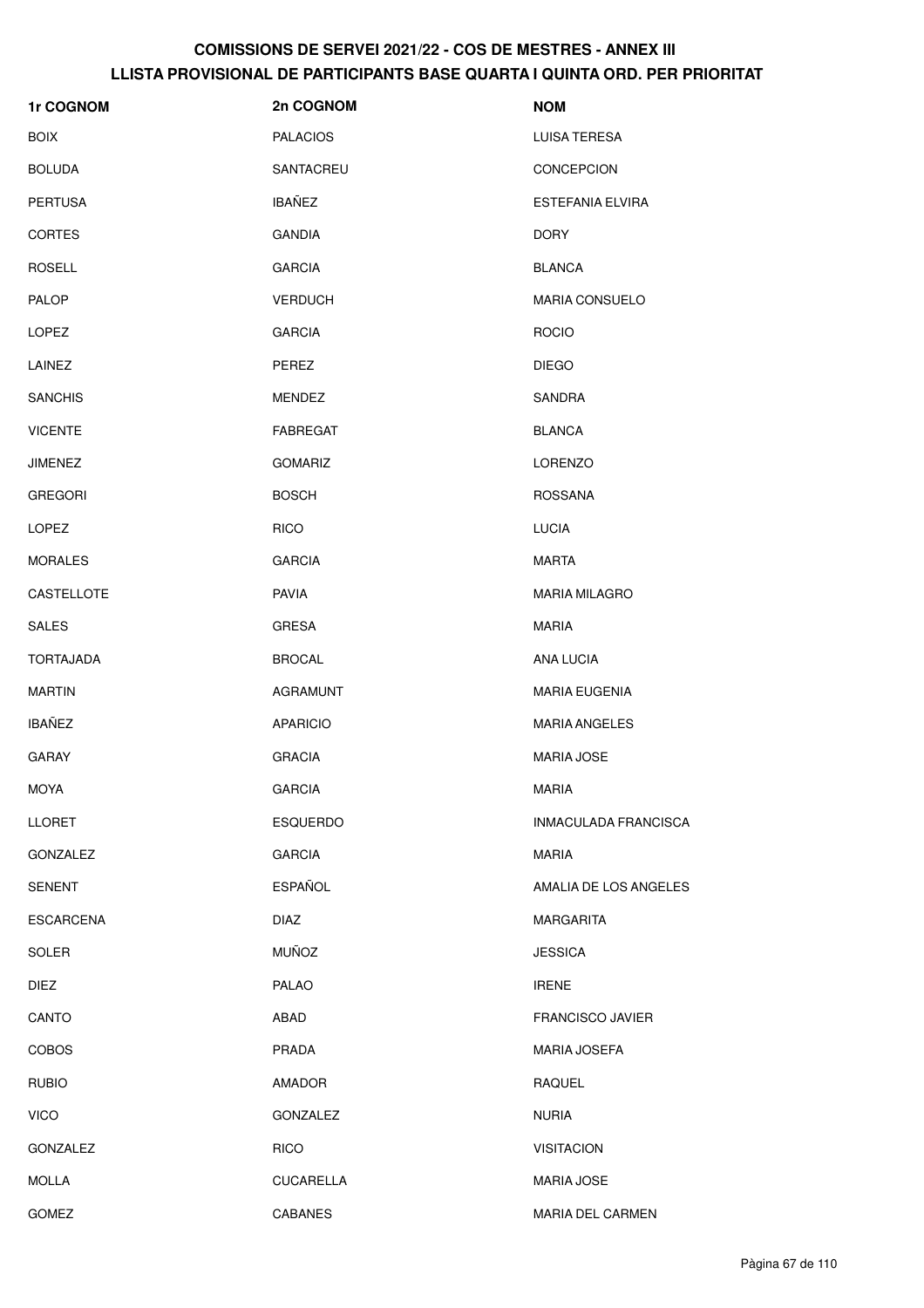| 1r COGNOM        | 2n COGNOM        | <b>NOM</b>              |
|------------------|------------------|-------------------------|
| VAZQUEZ          | <b>ARTES</b>     | <b>MARIA JOSE</b>       |
| <b>GUILLEN</b>   | <b>GARRIDO</b>   | <b>MARIA ELENA</b>      |
| <b>BONO</b>      | <b>TUR</b>       | <b>CRISTINA</b>         |
| <b>BENLLOCH</b>  | <b>CORDON</b>    | <b>MARIA CARMEN</b>     |
| <b>LOPEZ</b>     | CABALLERO        | <b>JUAN JOSE</b>        |
| <b>MULERO</b>    | <b>MARTI</b>     | <b>MARIA LUISA</b>      |
| <b>GARCIA</b>    | <b>MOLINA</b>    | <b>ELENA</b>            |
| <b>RODRIGUEZ</b> | <b>MIGUEL</b>    | <b>CARMEN</b>           |
| <b>CRENES</b>    | SANTAMARIA       | <b>RAQUEL</b>           |
| CONEJERO         | VAÑO             | <b>JAN MANEL</b>        |
| <b>GALERA</b>    | <b>SESERINO</b>  | <b>MARIA JOSE</b>       |
| <b>LOPEZ</b>     | <b>JIMENEZ</b>   | <b>TRINIDAD</b>         |
| <b>PASTOR</b>    | PEREZ            | <b>MARIA TERESA</b>     |
| <b>ALEMANY</b>   | <b>MARTI</b>     | <b>MARIA</b>            |
| <b>MUÑOZ</b>     | FERNANDEZ        | ANA BELEN               |
| <b>APARISI</b>   | ARAZO            | <b>FRANCISCO JAVIER</b> |
| <b>RUIZ</b>      | <b>MARTINEZ</b>  | <b>JOSE VICENTE</b>     |
| <b>SANCHIS</b>   | <b>BONILLA</b>   | <b>BELEN</b>            |
| <b>TORO</b>      | <b>BELDA</b>     | RAFAEL                  |
| RIAZA            | <b>PASCUAL</b>   | LAURA                   |
| PEDRAZA          | FERNANDEZ        | <b>MARIA PILAR</b>      |
| <b>TABERNERO</b> | PEREZ            | M. ISABEL               |
| <b>TARIN</b>     | <b>GARCIA</b>    | <b>FRANCISCO</b>        |
| <b>BELTRAN</b>   | <b>MATEU</b>     | JAUME                   |
| <b>FERRER</b>    | RALLO            | PILAR                   |
| <b>VERDU</b>     | <b>FRUCTUOSO</b> | <b>DAVID</b>            |
| <b>HERNANDEZ</b> | <b>NAVARRO</b>   | <b>OSCAR</b>            |
| <b>HERVAS</b>    | <b>MACHI</b>     | <b>NURIA</b>            |
| <b>GALLEGO</b>   | <b>MARTINEZ</b>  | <b>JUAN CARLOS</b>      |
| <b>GOSALBEZ</b>  | <b>ARENAS</b>    | <b>GASPAR</b>           |
| <b>GARCIA</b>    | <b>FAYOS</b>     | <b>ENRIQUE JOSE</b>     |
| <b>MAGALLO</b>   | <b>DOMENECH</b>  | <b>ARTURO</b>           |
| <b>CRESPIN</b>   | <b>SANCHEZ</b>   | SALVADORA               |
| <b>GARCIA</b>    | <b>BLASCO</b>    | MARIA DEL CARMEN        |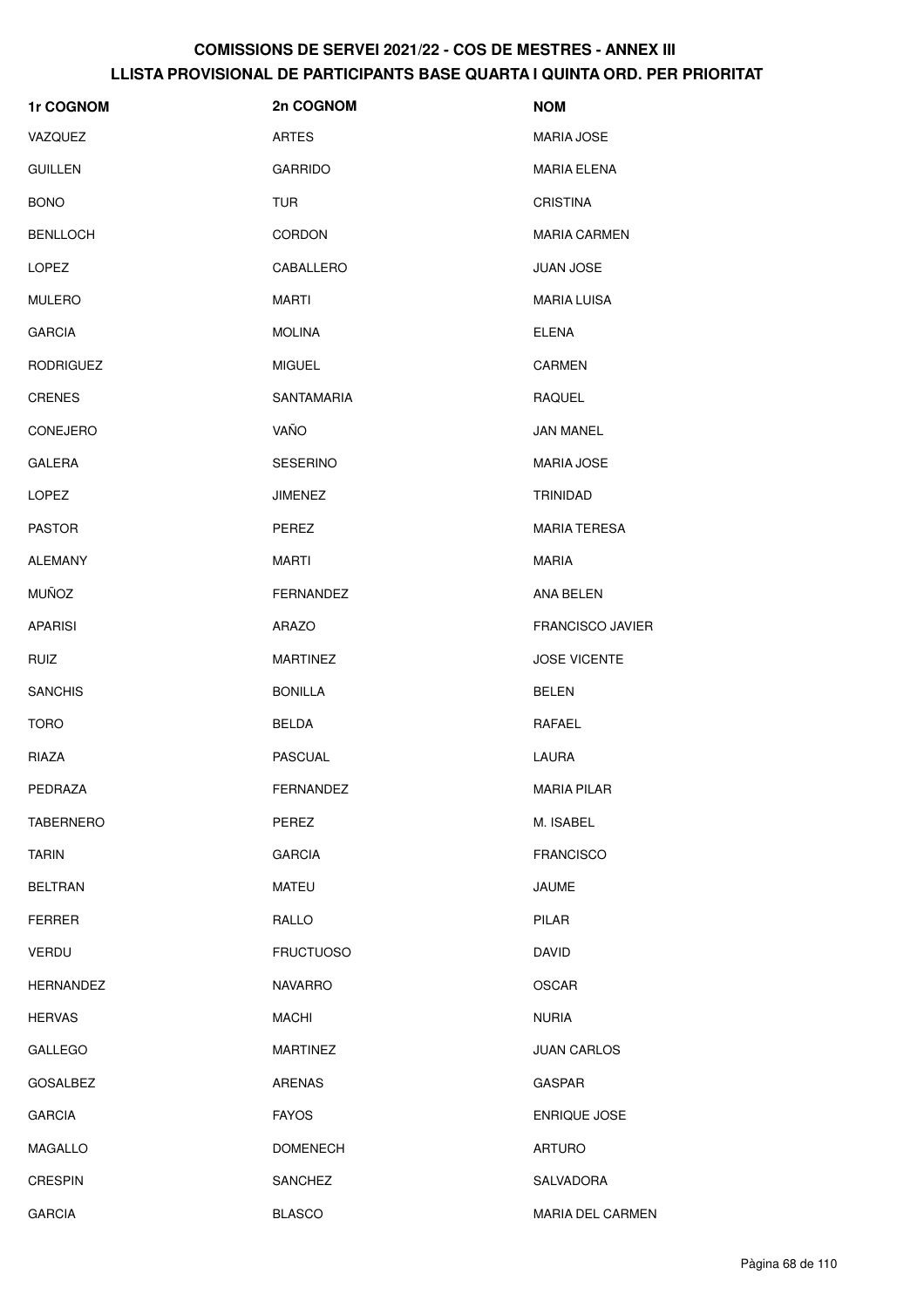| 1r COGNOM         | 2n COGNOM       | <b>NOM</b>              |
|-------------------|-----------------|-------------------------|
| <b>MARTINEZ</b>   | <b>CONESA</b>   | AMAYA                   |
| <b>NIÑEROLA</b>   | <b>VICTORIA</b> | MARIA CARMEN            |
| <b>HERNANDEZ</b>  | LOZANO          | M. VIRGINIA             |
| <b>SANCHO</b>     | <b>ALBIACH</b>  | <b>DESAMPARADOS</b>     |
| <b>BRIZUELA</b>   | <b>GONZALEZ</b> | M <sup>ª</sup> CARMEN   |
| CASTRO            | <b>WAGO</b>     | EVA MARIA               |
| <b>FONT</b>       | <b>PRATS</b>    | <b>JOSE MIGUEL</b>      |
| <b>GALINDO</b>    | <b>SANCHIS</b>  | <b>MARGARITA</b>        |
| <b>SUAREZ</b>     | <b>DIAZ</b>     | <b>NOELIA</b>           |
| <b>DUART</b>      | <b>CISCAR</b>   | M. TERESA               |
| <b>MONTSERRAT</b> | <b>FERRER</b>   | <b>DIANA</b>            |
| <b>MORENO</b>     | VILLARROEL      | <b>JUAN MIGUEL</b>      |
| <b>MARTINEZ</b>   | <b>RODENAS</b>  | <b>VICTORIA</b>         |
| <b>ADALID</b>     | <b>RUIZ</b>     | PEDRO                   |
| <b>LORITE</b>     | ORTIZ           | <b>MIGUEL</b>           |
| <b>DOMENECH</b>   | <b>VIZCAINO</b> | <b>CRISTINA</b>         |
| PARRILLA          | CARRASCO        | LAURA                   |
| <b>MOLLA</b>      | CANO            | <b>ESTEFANIA</b>        |
| <b>SANCHIS</b>    | SANZ            | MIGUEL ANGEL            |
| <b>PEREZ</b>      | <b>POLO</b>     | Mª ISABEL               |
| LOPEZ             | <b>OCAÑA</b>    | Mª LORENA               |
| <b>GALIANA</b>    | <b>MONTIEL</b>  | <b>AURORA</b>           |
| <b>GOMEZ</b>      | <b>GARCIA</b>   | ANA                     |
| <b>MONROIG</b>    | <b>CLIMENT</b>  | ANA Mª                  |
| <b>GARCIA</b>     | <b>NAVARRO</b>  | <b>FRANCISCO JAVIER</b> |
| <b>MORANT</b>     | <b>MARTI</b>    | <b>JOSEFA</b>           |
| <b>LATORRE</b>    | FERNANDEZ       | <b>MARIA ANGELES</b>    |
| <b>DIAZ</b>       | LOZANO          | <b>JOSE MANUEL</b>      |
| <b>PELLICER</b>   | <b>VERGE</b>    | JUAN JAIME              |
| <b>BUCH</b>       | <b>ROMEU</b>    | LARA                    |
| DEL VALLE         | <b>GARCIA</b>   | <b>MARIA AMPARO</b>     |
| <b>COMBRES</b>    | RAMIREZ         | <b>JESSICA</b>          |
| <b>PLA</b>        | GONZALEZ        | <b>FRANCISCO JOSE</b>   |
| MARTINEZ          | COBO            | ROSA MARIA              |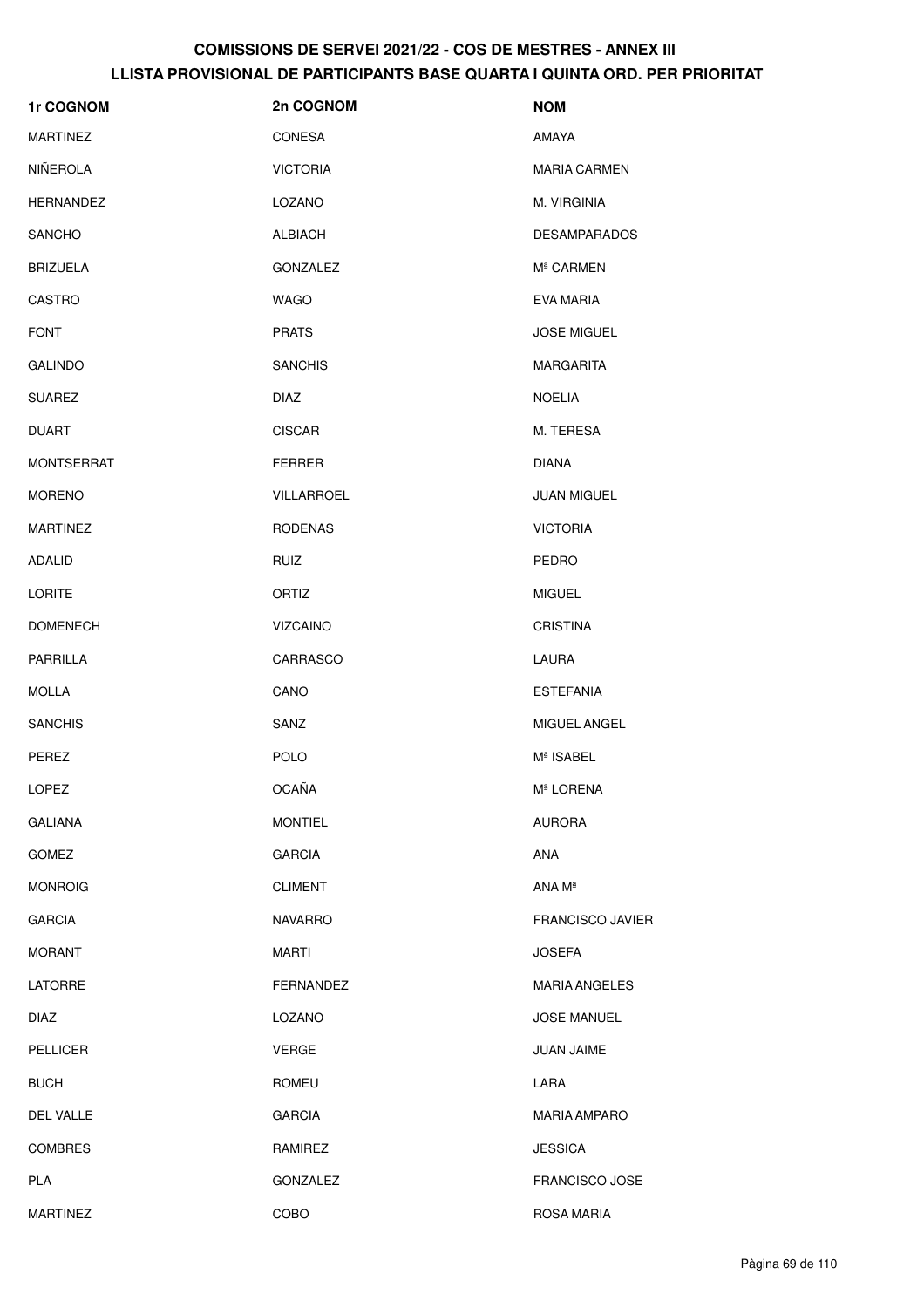| 1r COGNOM          | 2n COGNOM        | <b>NOM</b>            |
|--------------------|------------------|-----------------------|
| <b>ANTON</b>       | <b>QUILES</b>    | <b>PATRICIA</b>       |
| SOLANA             | CAZAURANG        | <b>MARÍA LUISA</b>    |
| <b>GINER</b>       | <b>MARTINEZ</b>  | MARIA DE LOS ANGELES  |
| <b>DESCO</b>       | <b>CONTELLES</b> | <b>INMACULADA</b>     |
| <b>BLANCA</b>      | PEREZ            | <b>MARIA PAZ</b>      |
| <b>GARCIA</b>      | DE LOS REYES     | ANA                   |
| <b>VIVES</b>       | <b>INSA</b>      | <b>SILVIA</b>         |
| <b>ROIG</b>        | EDO              | <b>SUSANA</b>         |
| <b>ALFONSO</b>     | SALAR            | <b>ANA PRIMITIVA</b>  |
| <b>LATORRE</b>     | <b>REVERT</b>    | ANA                   |
| <b>DONDERIS</b>    | <b>SOTO</b>      | <b>ESTER</b>          |
| CORRAL             | ARNAU            | <b>MARIA REMEDIOS</b> |
| PEREZ DE LOS COBOS | CARBONELL        | <b>ELENA</b>          |
| CANO               | <b>GUERRERO</b>  | <b>MARIA LLUCH</b>    |
| <b>TORRES</b>      | <b>BRU</b>       | <b>LORENZO</b>        |
| <b>MIGUEL</b>      | <b>GAMIZ</b>     | <b>EVA</b>            |
| <b>ALEMANY</b>     | <b>ESCRIVA</b>   | <b>ENCARNACION</b>    |
| <b>ZURIAGA</b>     | <b>HERRERO</b>   | LAURA                 |
| <b>AMOROS</b>      | <b>CREMADES</b>  | <b>MARINA</b>         |
| <b>AMPOSTA</b>     | <b>BROCH</b>     | <b>JOSEP PASQUAL</b>  |
| <b>TEROL</b>       | <b>MOLTO</b>     | <b>AITANA</b>         |
| LOPEZ              | LOPEZ            | <b>MARIA TERESA</b>   |
| <b>NAVARRO</b>     | <b>VACAS</b>     | <b>NURIA</b>          |
| <b>FARIAS</b>      | <b>MARTORELL</b> | ANA MARIA             |
| SOSPEDRA           | <b>PELLICER</b>  | <b>SARA</b>           |
| <b>HERNANDEZ</b>   | <b>PARDO</b>     | CONCEPCION            |
| MARTI              | FERRER           | <b>CARMEN MARIA</b>   |
| <b>ESPESO</b>      | SALAMANCA        | <b>ITZIAR</b>         |
| <b>VERDEJO</b>     | <b>MARTINEZ</b>  | <b>ROSARIO</b>        |
| <b>RODRIGO</b>     | VALERO           | <b>ALICIA</b>         |
| <b>ALONSO</b>      | CLARAMUNT        | <b>INMACULADA</b>     |
| <b>CUEVAS</b>      | <b>PARDINES</b>  | <b>JOSE</b>           |
| <b>PARDO</b>       | SÁEZ             | MARIA JOSÉ            |
| SANCHEZ            | <b>MIRASOL</b>   | YOLANDA               |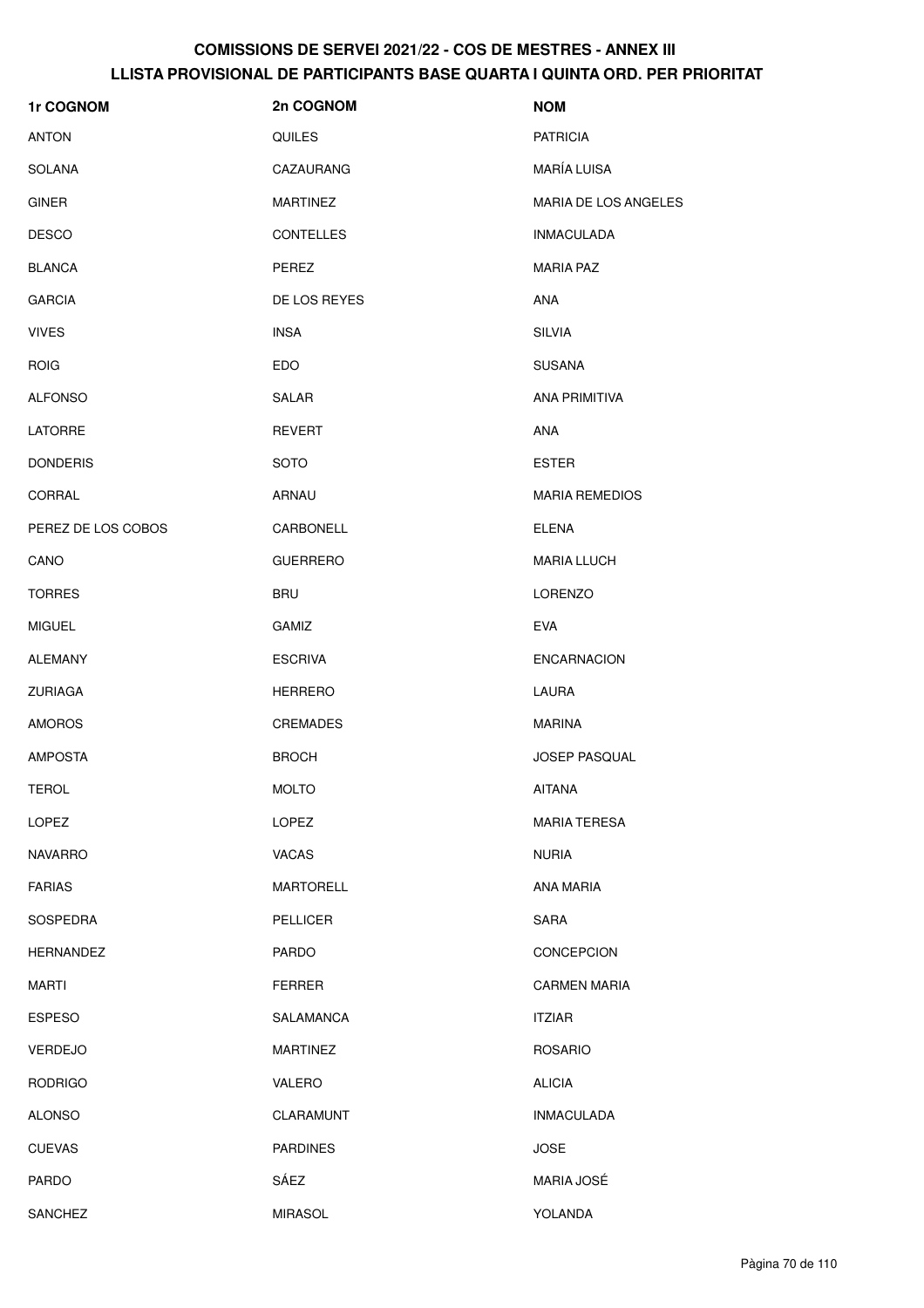| 1r COGNOM            | 2n COGNOM         | <b>NOM</b>            |
|----------------------|-------------------|-----------------------|
| <b>JOVER</b>         | GONZALBEZ         | <b>LORENA</b>         |
| <b>DEMOLON</b>       |                   | HELENE ANNE MICHELE   |
| <b>GARCIA</b>        | LOPEZ             | LAURA                 |
| <b>TORTOSA</b>       | <b>MOLLA</b>      | <b>MARTA</b>          |
| <b>BUENO</b>         | <b>CHIVA</b>      | <b>BELINDA</b>        |
| <b>SANCHIS</b>       | <b>JURADO</b>     | ALEJANDRA             |
| <b>FAUS</b>          | <b>TUR</b>        | <b>TATIANA</b>        |
| <b>LOPEZ</b>         | CASTEJON          | <b>ALICIA</b>         |
| <b>VIDAL</b>         | <b>BERNAD</b>     | <b>MARIA TERESA</b>   |
| <b>BRINES</b>        | <b>GRAU</b>       | <b>AROA</b>           |
| <b>AGUILAR</b>       | <b>MORA</b>       | <b>RAQUEL</b>         |
| <b>GOMEZ</b>         | COLLADO           | <b>MARIA VICTORIA</b> |
| <b>MORAGUES</b>      | <b>SUÑER</b>      | <b>MARIA TERESA</b>   |
| <b>BLAT</b>          | <b>SANCHO</b>     | <b>MARIA NIEVES</b>   |
| <b>SIGNES</b>        | <b>MONFERRER</b>  | <b>MARIA DOLORS</b>   |
| <b>TERUEL</b>        | <b>TOMAS</b>      | <b>PATRICIA</b>       |
| <b>GARCIA-MIGUEL</b> | SANCHEZ           | <b>LUCIA</b>          |
| <b>BORDES</b>        | <b>VILLAMOR</b>   | <b>NURIA</b>          |
| <b>MARTINEZ</b>      | <b>BAIXAULI</b>   | <b>JOSE MIGUEL</b>    |
| <b>SALINAS</b>       | <b>GILABERT</b>   | EVA MARIA             |
| <b>ROIG</b>          | SALVADOR          | <b>ELENA</b>          |
| <b>IBAÑEZ</b>        | ROMERO            | <b>SABRINA</b>        |
| <b>FENOLLOSA</b>     | <b>BARRACHINA</b> | <b>NURIA</b>          |
| <b>MARIN</b>         | SALGADO           | <b>ISABEL</b>         |
| <b>NOGUES</b>        | LOPEZ             | LAURA                 |
| <b>VERCHER</b>       | <b>MANSANET</b>   | <b>MARIA JOSE</b>     |
| <b>BERENGUER</b>     | <b>FENOLL</b>     | <b>FATIMA</b>         |
| <b>RUIZ</b>          | SANCHEZ           | ROSA ISABEL           |
| <b>BERNAD</b>        | <b>SAFONT</b>     | <b>ALBINA</b>         |
| <b>ALCAIDE</b>       | <b>MIQUEL</b>     | LUZ                   |
| <b>MOLL</b>          | <b>MORELL</b>     | MARIA DEL PILAR       |
| CARRILLO             | <b>PARDINES</b>   | <b>JUAN FRANCISCO</b> |
| <b>GARCIA</b>        | <b>MORA</b>       | CARMEN                |
| <b>MARTINEZ</b>      | <b>DOMINGUEZ</b>  | <b>FERNANDO</b>       |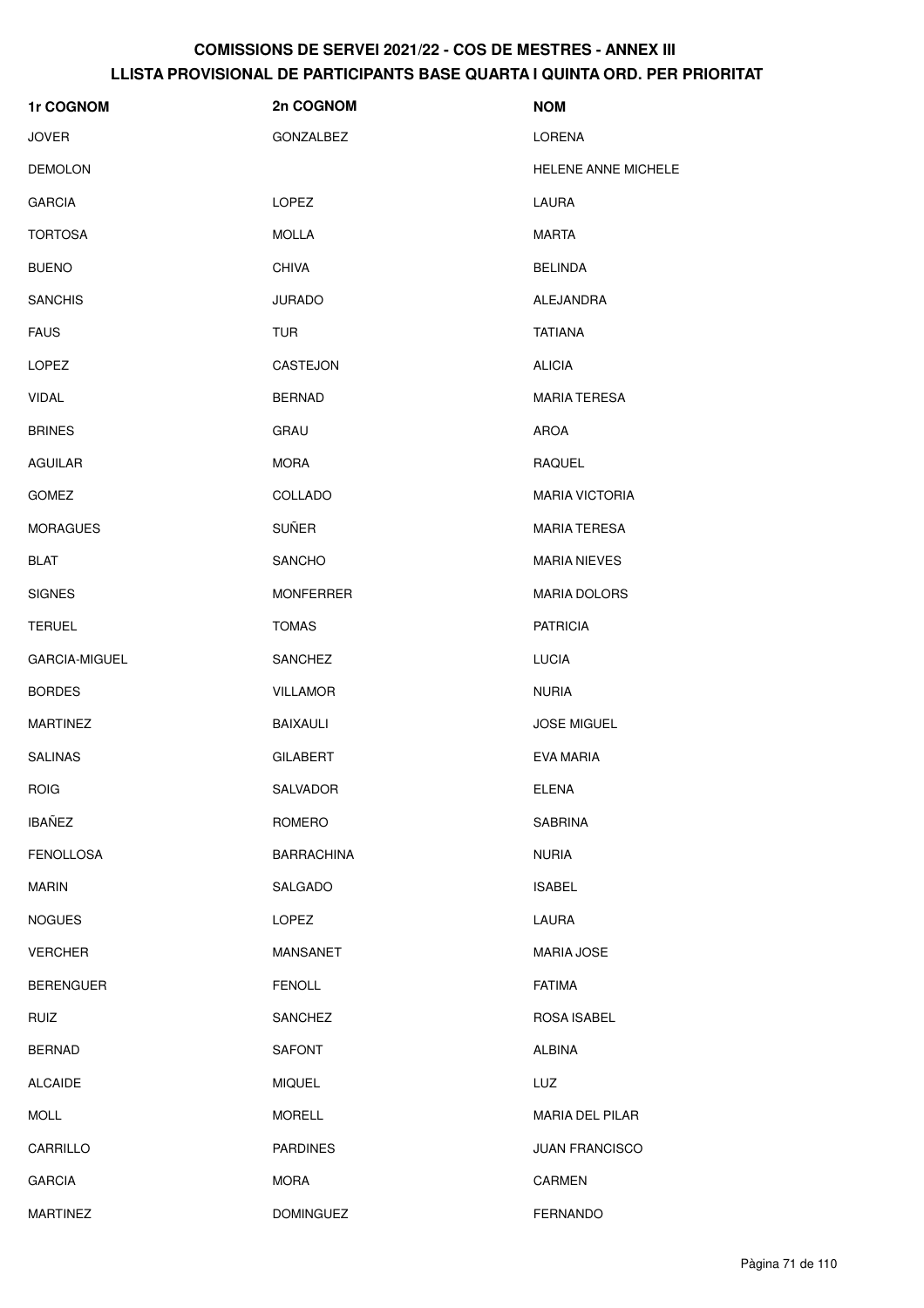| 1r COGNOM       | 2n COGNOM          | <b>NOM</b>              |
|-----------------|--------------------|-------------------------|
| <b>SERNA</b>    | <b>BERNA</b>       | <b>MARIA DEL PILAR</b>  |
| <b>GONZALEZ</b> | <b>RODRIGUEZ</b>   | <b>CELIA</b>            |
| ANDREU          | CASERO             | <b>LUCIA</b>            |
| <b>REIG</b>     | <b>FAYOS</b>       | PILAR                   |
| <b>MONERRIS</b> | <b>DAUDER</b>      | <b>FRANCISCA GEMA</b>   |
| <b>TORRIJOS</b> | <b>RUBIO</b>       | <b>FRANCISCO</b>        |
| <b>FUENTES</b>  | <b>VERCHER</b>     | <b>NURIA</b>            |
| <b>MARI</b>     | <b>ESTEBAN</b>     | <b>JUAN JOSE</b>        |
| <b>GARRIGA</b>  | <b>MIR</b>         | <b>DEBORA</b>           |
| <b>MATEO</b>    | <b>TORNERO</b>     | LORENA                  |
| <b>GARIJO</b>   | <b>MARTINEZ</b>    | <b>MARIA DEL CARMEN</b> |
| <b>VIDAL</b>    | <b>PAYA</b>        | <b>NURIA</b>            |
| QUESADA         | <b>FERRE</b>       | FRANCISCO JAVIER        |
| <b>LLEDO</b>    | <b>BADAL</b>       | <b>ISABEL</b>           |
| <b>CLIMENT</b>  | <b>MIRA</b>        | <b>JAVIER</b>           |
| ROMERO          | <b>ORENGA</b>      | <b>SARA</b>             |
| <b>OLTRA</b>    | <b>CABANES</b>     | <b>ANA</b>              |
| <b>SUÑER</b>    | SANCHO             | <b>BEATRIZ</b>          |
| <b>CLIMENT</b>  | SOLER              | <b>ELOINA</b>           |
| <b>FAYOS</b>    | <b>BALAGUER</b>    | <b>VERÓNICA</b>         |
| AGUADO          | <b>FERRI</b>       | JULIA MARIA TERESA      |
| SANJUAN         | REAL               | ANA                     |
| ORTIZ           | <b>RUIZ</b>        | <b>ANTONIO</b>          |
| <b>ALBIOL</b>   | <b>GOMEZ</b>       | LAURA                   |
| CORELL          | <b>MARQUES</b>     | <b>EVA</b>              |
| SANTAMARIA      | <b>LLOPIS</b>      | <b>MARIA AMPARO</b>     |
| CASTELL         | <b>MOLINERO</b>    | ALEXANDRA               |
| <b>CUEVAS</b>   | <b>MARTINEZ</b>    | <b>INMACULADA</b>       |
| <b>ROSA</b>     | SANCHEZ-VALDEPEÑAS | <b>NOELIA</b>           |
| GONZALEZ        | <b>AGUDO</b>       | Mª BELEN                |
| <b>MONTILLA</b> | <b>VIDAL</b>       | <b>MONICA</b>           |
| DEL REY         | <b>TECLES</b>      | <b>MARIA VICTORIA</b>   |
| MONZÓ           | GONZÁLEZ           | ANA                     |
| <b>CUELLO</b>   | BEA                | <b>LYDIA</b>            |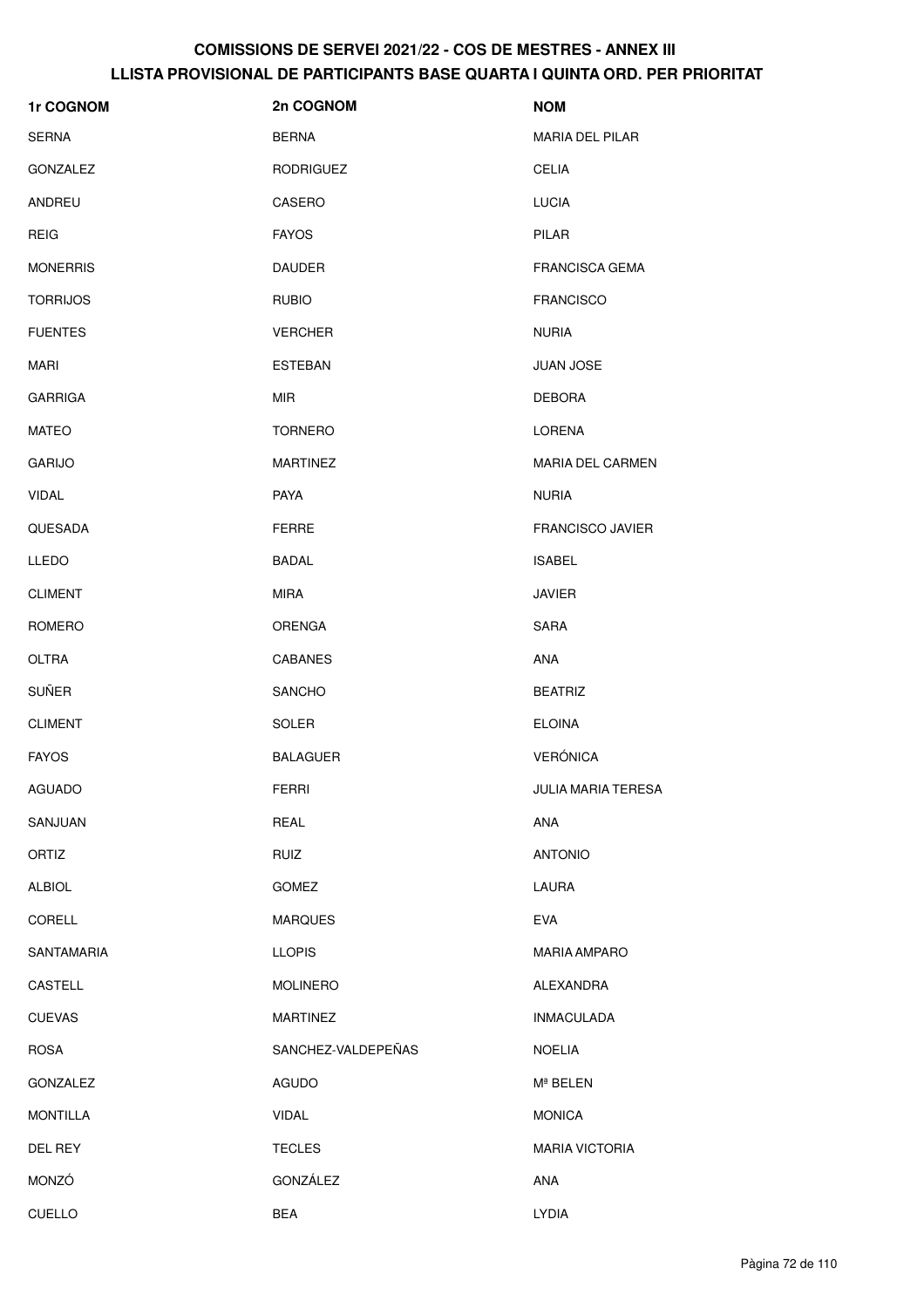| 1r COGNOM        | 2n COGNOM        | <b>NOM</b>              |
|------------------|------------------|-------------------------|
| <b>PITARCH</b>   | <b>BADAL</b>     | ANA                     |
| <b>GOMEZ</b>     | SABATER          | <b>MARIA DEL CARMEN</b> |
| <b>VENTURA</b>   | <b>ALEPUZ</b>    | <b>ENRIC</b>            |
| <b>GAYA</b>      | <b>MELCHOR</b>   | <b>MARIA JOSE</b>       |
| <b>ANDRES</b>    | <b>JIMENEZ</b>   | <b>BEATRIZ</b>          |
| <b>MERINO</b>    | QUEVEDO          | <b>OLGA</b>             |
| <b>SIRVENT</b>   | <b>GANDIA</b>    | <b>MARIA TERESA</b>     |
| <b>PERUCHO</b>   | <b>SANCHIS</b>   | PAULA                   |
| RAGA             | GONZALEZ         | <b>JOSE</b>             |
| <b>GANDIA</b>    | <b>MARTINEZ</b>  | ANA                     |
| <b>GARCIA</b>    | <b>PAVON</b>     | <b>DAVID</b>            |
| <b>MEDINA</b>    | <b>PARRA</b>     | <b>PALOMA</b>           |
| QUIRALTE         | <b>GARCIA</b>    | ANA ISABEL              |
| <b>CEBOLLA</b>   | <b>PUIG</b>      | <b>CLAUDIA</b>          |
| PEREZ            | <b>SANCHO</b>    | ADELAIDA                |
| <b>MARTINEZ</b>  | <b>VIDAL</b>     | <b>JUAN FRANCISCO</b>   |
| <b>GARCIA</b>    | <b>LLOPIS</b>    | <b>DAVID</b>            |
| <b>CORREA</b>    | JUAN             | <b>EUGENIA</b>          |
| <b>SEMPERE</b>   | SEGUI            | <b>DANIEL</b>           |
| CERDA            | PEREZ            | SONIA                   |
| PALMERO          | <b>MARTINEZ</b>  | MARIA DEL CARMEN        |
| <b>CERVERO</b>   | <b>ROMAGUERA</b> | REBECA                  |
| <b>QUINTANAR</b> | <b>SALVADOR</b>  | <b>ALVARO</b>           |
| <b>ASENSIO</b>   | <b>DIEGO</b>     | ANA                     |
| <b>MARTINEZ</b>  | <b>MARTINEZ</b>  | <b>MARIA PAZ</b>        |
| <b>MIRO</b>      | <b>LLORET</b>    | ALBA                    |
| <b>LLOPIS</b>    | GRAU             | <b>ALMUDENA</b>         |
| <b>ORTEGA</b>    | <b>TORRES</b>    | <b>MONTSERRAT</b>       |
| PEREZ            | <b>MARTINEZ</b>  | <b>SILVIA</b>           |
| <b>BENLLOCH</b>  | CRESPO           | <b>MERCEDES</b>         |
| <b>MARCOS</b>    | <b>TOMAS</b>     | <b>JOSE</b>             |
| <b>PARDO</b>     | <b>HIGON</b>     | <b>NARCISO</b>          |
| VARO             | <b>BAEZA</b>     | Mª JOSE                 |
| CANET            | <b>ROIG</b>      | M. NIEVES               |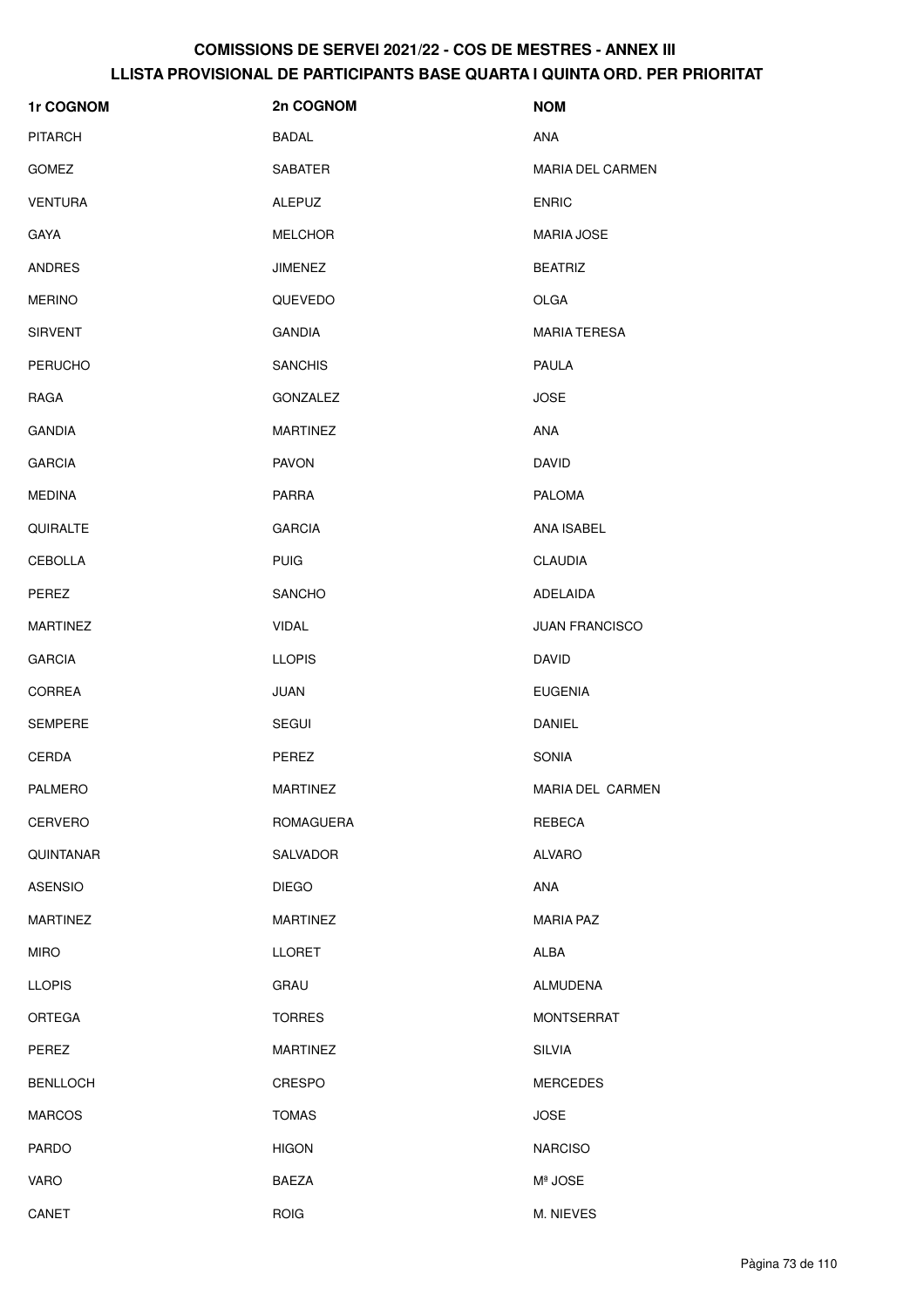| 1r COGNOM        | 2n COGNOM        | <b>NOM</b>           |
|------------------|------------------|----------------------|
| <b>HERNANDEZ</b> | <b>PALOMARES</b> | <b>SARA</b>          |
| <b>CERVERA</b>   | <b>CERCOS</b>    | <b>MARIA PAZ</b>     |
| <b>VALLS</b>     | CORROCHANO       | <b>MARIA TERESA</b>  |
| <b>CAÑAMARES</b> | <b>RUIZ</b>      | <b>LEONCIO PABLO</b> |
| VAÑO             | <b>VICENT</b>    | <b>VICENTE</b>       |
| <b>BELLOT</b>    | <b>SARRION</b>   | <b>DENIS</b>         |
| <b>DONATE</b>    | <b>PIQUERAS</b>  | <b>ERIKA</b>         |
| <b>RIVERA</b>    | <b>BUENO</b>     | <b>MARIA PAZ</b>     |
| <b>VERCHER</b>   | GRAU             | <b>ALEIXANDRE</b>    |
| <b>GARCERA</b>   | FERNANDEZ        | JAIME                |
| LARA             | <b>RIBES</b>     | <b>LUCIA</b>         |
| <b>LACOMBA</b>   | CARRATALA        | <b>MARTA</b>         |
| VALERO           | <b>ANTON</b>     | <b>NURIA</b>         |
| <b>CHUST</b>     | <b>COMPANY</b>   | <b>NATALIA</b>       |
| <b>IRANZO</b>    | <b>DOMINGO</b>   | VANESA               |
| <b>GARCIA</b>    | <b>TEROL</b>     | <b>VICENT</b>        |
| <b>BUSQUETS</b>  | <b>MATAIX</b>    | EVA MARIA            |
| <b>GRANELL</b>   | <b>MENA</b>      | <b>CINTIA</b>        |
| <b>JOVER</b>     | <b>MIRA</b>      | <b>IRENE</b>         |
| <b>GUILLEN</b>   | <b>GARRIDO</b>   | LAURA                |
| <b>DIAZ</b>      | ALVAREZ          | <b>HUGO</b>          |
| <b>BATALLER</b>  | CASANOVA         | CARMEN               |
| <b>GARCIA</b>    | <b>BURLO</b>     | <b>SARA MARIA</b>    |
| <b>SALES</b>     | <b>MARTI</b>     | <b>SUSANA</b>        |
| <b>FUENTES</b>   | <b>HERNANDEZ</b> | <b>CRISTINA</b>      |
| CALVO            | <b>BERGES</b>    | <b>PATRICIA</b>      |
| GRANERO          | <b>BOLUDA</b>    | <b>CAROLINA</b>      |
| LLUCH            | <b>OLTRA</b>     | <b>JOANA</b>         |
| <b>GARCIA</b>    | CATALA           | <b>NATALIA</b>       |
| ALCARAZ          | OVIEDO           | <b>JORDI</b>         |
| <b>BOSCH</b>     | <b>SANCHEZ</b>   | <b>EMILIO</b>        |
| SANCHO           | <b>BALAGUER</b>  | <b>ELENA</b>         |
| LLACER           | RUEDA            | <b>MARIANA</b>       |
| <b>GARCIA</b>    | PEIRO            | <b>BEATRIZ</b>       |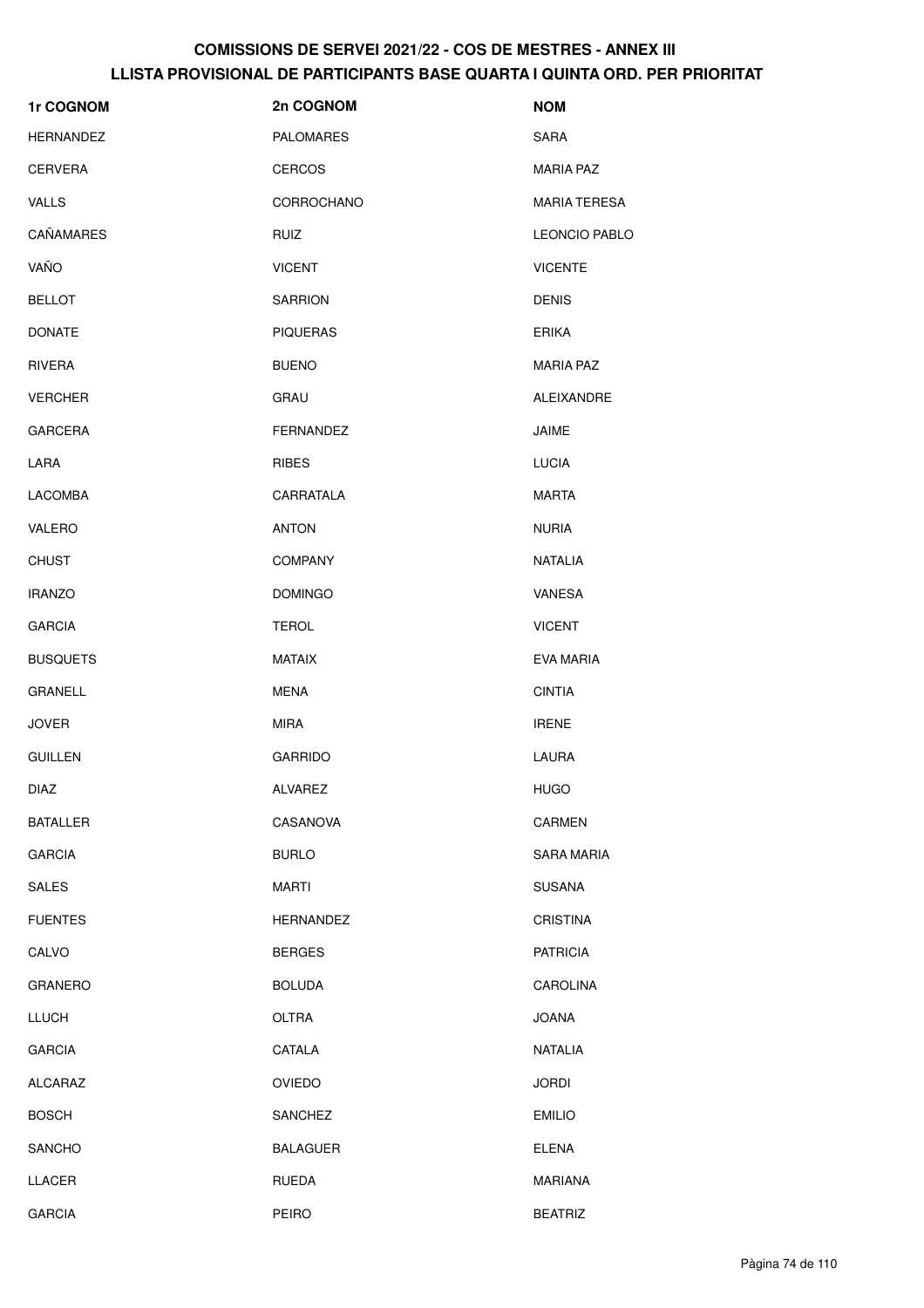| 1r COGNOM        | 2n COGNOM        | <b>NOM</b>            |
|------------------|------------------|-----------------------|
| <b>MARGAIX</b>   | <b>DUET</b>      | <b>SERGIO</b>         |
| <b>MORA</b>      | <b>PEIRO</b>     | CARLA                 |
| <b>GARCIA</b>    | <b>MARQUES</b>   | <b>ELIA</b>           |
| ARAGÜEZ          | <b>GARCIA</b>    | <b>MARIA</b>          |
| <b>ESPI</b>      | CASANOVA         | <b>GISELA</b>         |
| <b>GOMEZ</b>     | <b>GRACIA</b>    | REMEI                 |
| <b>SOLANES</b>   | NADAL            | LAURA                 |
| <b>PILES</b>     | ORTIZ            | ROSER FATIMA          |
| <b>MORENO</b>    | ZAFRILLA         | OLGA MARIA            |
| SAYOL            | <b>LOPEZ</b>     | MARIA AZAHARA         |
| <b>COLOMA</b>    | <b>VERA</b>      | PASCUAL JOSE          |
| <b>RODRIGO</b>   | <b>ONDE</b>      | <b>MARIA PILAR</b>    |
| <b>VILLANOVA</b> | <b>NAVARRO</b>   | <b>MONICA</b>         |
| <b>HERRAEZ</b>   | <b>GOMEZ</b>     | <b>ELIDIA</b>         |
| PEREZ            | ARNAL            | PAULA                 |
| <b>SANCHIS</b>   | <b>PASCUAL</b>   | <b>VICENTE</b>        |
| <b>SILVESTRE</b> | RANGIL           | JULIA                 |
| <b>RUIZ</b>      | <b>MARTINEZ</b>  | <b>JESICA ARACELI</b> |
| <b>GUINOT</b>    | <b>CERVER</b>    | <b>JULIA CRISTINA</b> |
| <b>GRAFIADA</b>  | <b>GARCIA</b>    | PAULA                 |
| GUASCH           | FERRERO          | <b>ESTER</b>          |
| PEREZ            | <b>CERVERA</b>   | <b>BEGOÑA</b>         |
| <b>TOBOSO</b>    | JUAN             | <b>ANTONIO</b>        |
| <b>MOLINA</b>    | <b>BERENGUER</b> | EVA                   |
| GIL              | SABATER          | <b>MARINA</b>         |
| SAEZ             | YAÑEZ            | YOLANDA               |
| DE GRACIA        | VAÑO             | ANA                   |
| <b>PASTOR</b>    | <b>SEMPERE</b>   | <b>MARIA SALUD</b>    |
| <b>PALOP</b>     | <b>IBAÑEZ</b>    | <b>MARIA JOSE</b>     |
| <b>FERRER</b>    | CORTELL          | <b>ANDRES</b>         |
| <b>PINA</b>      | <b>NOVELLA</b>   | MARIA DEL MAR         |
| <b>ESPI</b>      | <b>CODINA</b>    | AGUEDA                |
| PEREZ            | DE JUAN          | CARMEN                |
| GOMEZ            | CONEJERO         | <b>SERGIO</b>         |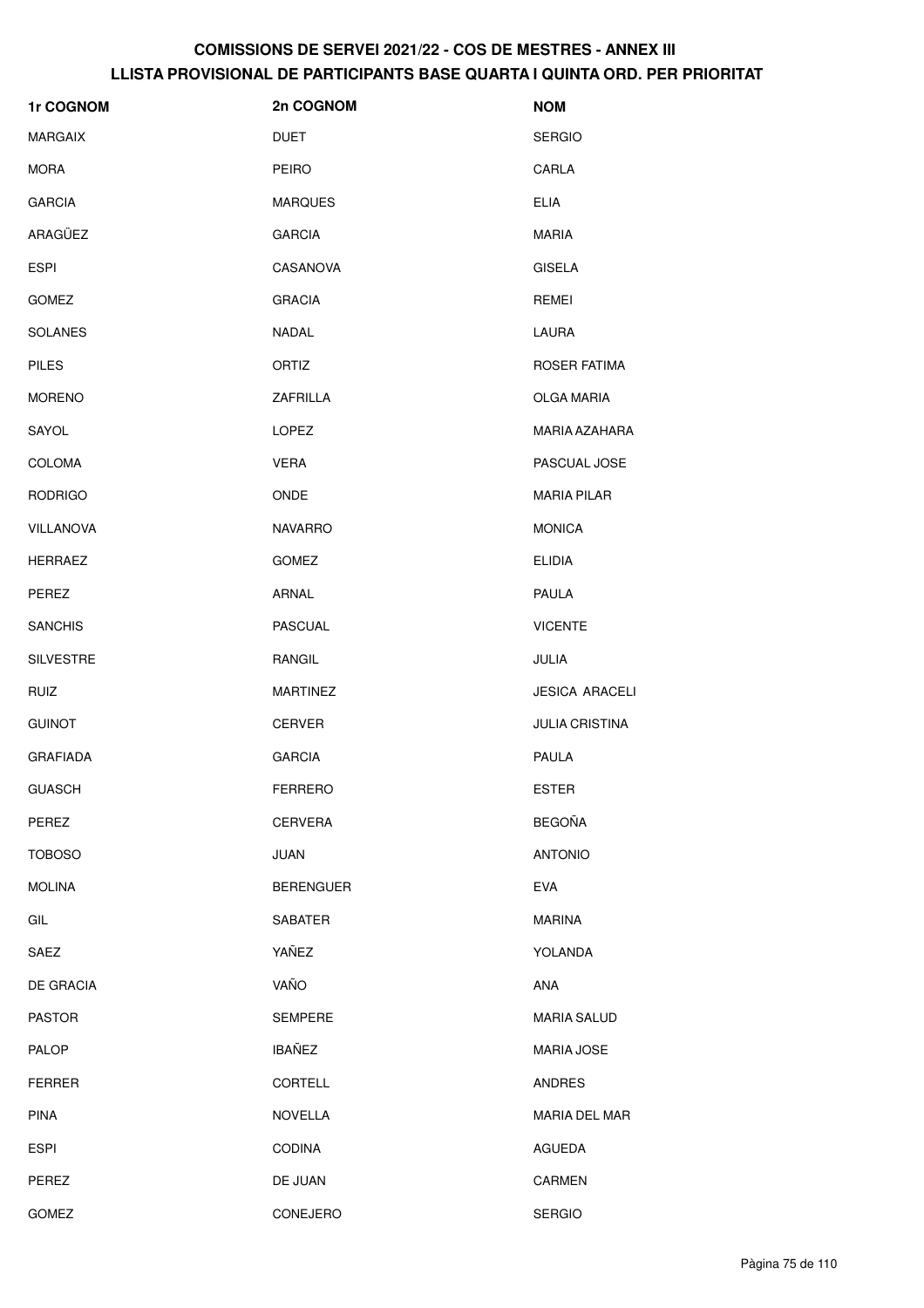| 1r COGNOM       | 2n COGNOM        | <b>NOM</b>             |
|-----------------|------------------|------------------------|
| <b>MOLINA</b>   | SAIZ             | <b>SERGIO</b>          |
| <b>FOLCH</b>    | ALVAREZ          | <b>MARTA</b>           |
| SABATER         | <b>MARQUES</b>   | <b>HECTOR</b>          |
| <b>MARTINEZ</b> | <b>JIMENEZ</b>   | <b>ISABEL MARIA</b>    |
| <b>FABRA</b>    | LEREU            | <b>SHEILA</b>          |
| <b>ESPINO</b>   | <b>BARTOLL</b>   | <b>JOSE</b>            |
| <b>FERRER</b>   | <b>ALVADO</b>    | MARÍA                  |
| <b>SANCHIS</b>  | CATALA           | <b>RICARDO</b>         |
| GONZALEZ        | PEREZ            | <b>MAR ELENA</b>       |
| <b>FAUS</b>     | <b>FLUIXA</b>    | DAVID EDUARDO          |
| <b>TAMARIT</b>  | <b>RUBIO</b>     | <b>CARMEN</b>          |
| <b>BENLLOCH</b> | <b>NAVARRO</b>   | MIGUEL ANGEL           |
| <b>BIOSCA</b>   | PAYA             | <b>ADRIANA</b>         |
| <b>RUIZ</b>     | <b>GARCIA</b>    | <b>VIRGINIA</b>        |
| <b>MONTOLIU</b> | <b>FERRERA</b>   | <b>MARIA DEL LIDON</b> |
| AGÜERO          | <b>REIG</b>      | <b>CELIA</b>           |
| <b>GARCIA</b>   | <b>GARCIA</b>    | ELENA MARIA            |
| <b>LLOPEZ</b>   | <b>VIECO</b>     | <b>ANNA</b>            |
| <b>SIERRA</b>   | LLEDO            | <b>CRISTINA</b>        |
| <b>BENAGES</b>  | <b>GRIFO</b>     | ANDREA                 |
| <b>SEVILLA</b>  | PEREZ            | ANA                    |
| LOPEZ           | CAMACHO          | <b>CINTIA</b>          |
| JAEN            | <b>ALMARCHA</b>  | ALEJANDRO              |
| <b>ESPINA</b>   | <b>HERAS</b>     | <b>TERESA MARIA</b>    |
| CASTELLO        | <b>BENAVENT</b>  | <b>SILVIA</b>          |
| ORTIZ           | <b>MORELL</b>    | ANA                    |
| <b>FELIPE</b>   | CAMBRA           | <b>NATALIA</b>         |
| <b>DUART</b>    | GIL              | <b>MONTSERRAT</b>      |
| <b>PIQUERAS</b> | <b>REYES</b>     | <b>PATRICIA</b>        |
| <b>ARTES</b>    | <b>CISCAR</b>    | <b>GEMA</b>            |
| MARQUEZ         | <b>DEFEZ</b>     | <b>NOELIA</b>          |
| <b>BARCHIN</b>  | <b>MARTINEZ</b>  | <b>ESTER MARIA</b>     |
| <b>NAVARRO</b>  | CAÑADA           | <b>MARIA ISABEL</b>    |
| <b>RUA</b>      | <b>MONSERRAT</b> | ANGELA                 |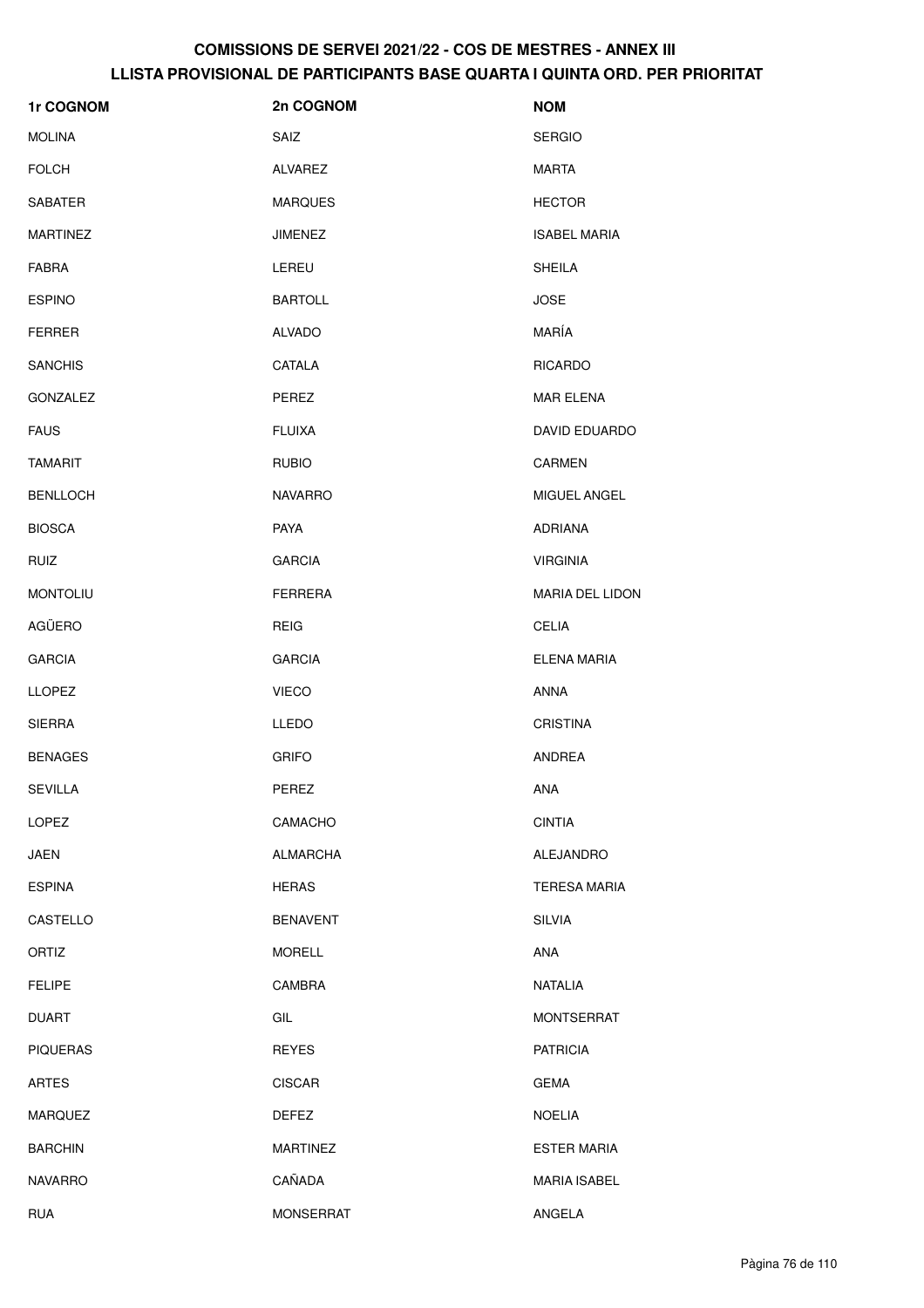| 1r COGNOM        | 2n COGNOM        | <b>NOM</b>           |
|------------------|------------------|----------------------|
| CALVO            | <b>ESCOMS</b>    | <b>CARMEN</b>        |
| <b>BURGOS</b>    | <b>ORTS</b>      | <b>IRENE</b>         |
| <b>MUEDRA</b>    | <b>GIMENO</b>    | <b>MARIA LUISA</b>   |
| CARRETERO        | <b>MARQUEZ</b>   | <b>VIOLETA</b>       |
| <b>HERNANDEZ</b> | <b>RUEDA</b>     | <b>PATRICIA</b>      |
| <b>MORA</b>      | <b>PEIRO</b>     | JEZABEL              |
| MAGDALENO        | <b>ALTAREJOS</b> | ANA                  |
| MAGRANER         | PERELLO          | <b>RAQUEL</b>        |
| <b>ESTUPIÑA</b>  | <b>MULET</b>     | CLARA                |
| <b>ALFONSO</b>   | <b>FARNOS</b>    | <b>JAVIER FERMIN</b> |
| <b>PUGA</b>      | <b>FERRER</b>    | <b>ROSA MARIA</b>    |
| PEÑALVER         | <b>NOVILLO</b>   | <b>MARIA</b>         |
| <b>GAVIDIA</b>   | CATALAN          | ANA GLORIA           |
| <b>GREGORI</b>   | <b>NEVADO</b>    | ARANZAZU             |
| <b>SOLER</b>     | <b>ORTUÑO</b>    | ANDREA               |
| <b>LLUCH</b>     | <b>ROS</b>       | MARIA DE LOS ANGELES |
| <b>DIAZ</b>      | <b>MICO</b>      | VANESSA              |
| <b>MARTINEZ</b>  | <b>NUÑEZ</b>     | <b>JESSICA</b>       |
| VILLALBA         | GASCON           | REBECA               |
| <b>REYES</b>     | <b>MORENO</b>    | <b>IVAN</b>          |
| ANDRES           | <b>JIMENEZ</b>   | <b>ALICIA</b>        |
| GADEA            | <b>PASTOR</b>    | <b>MARIA</b>         |
| CRUANYES         | GIL              | ANNA                 |
| SERRANO          | <b>ESCAMILLA</b> | <b>CRISTINA</b>      |
| <b>MARIN</b>     | <b>LAPORTA</b>   | ANA MARIA            |
| GALLART          | SAEZ             | <b>IRIS</b>          |
| <b>SOLER</b>     | <b>GARCIA</b>    | ALEXANDRA            |
| RAMIREZ          | <b>NAVARRO</b>   | <b>ALICIA</b>        |
| PERET            | YAGÜE            | <b>MONICA</b>        |
| <b>BONDIA</b>    | <b>MARTINEZ</b>  | AMPARO               |
| PLANA            | PLANA            | <b>TERESA</b>        |
| SOLERA           | <b>AMORÓS</b>    | <b>GEMMA</b>         |
| MOSCARDO         | ALBERT           | <b>BRENDA</b>        |
| MAS              | UREÑA            | <b>GEMMA</b>         |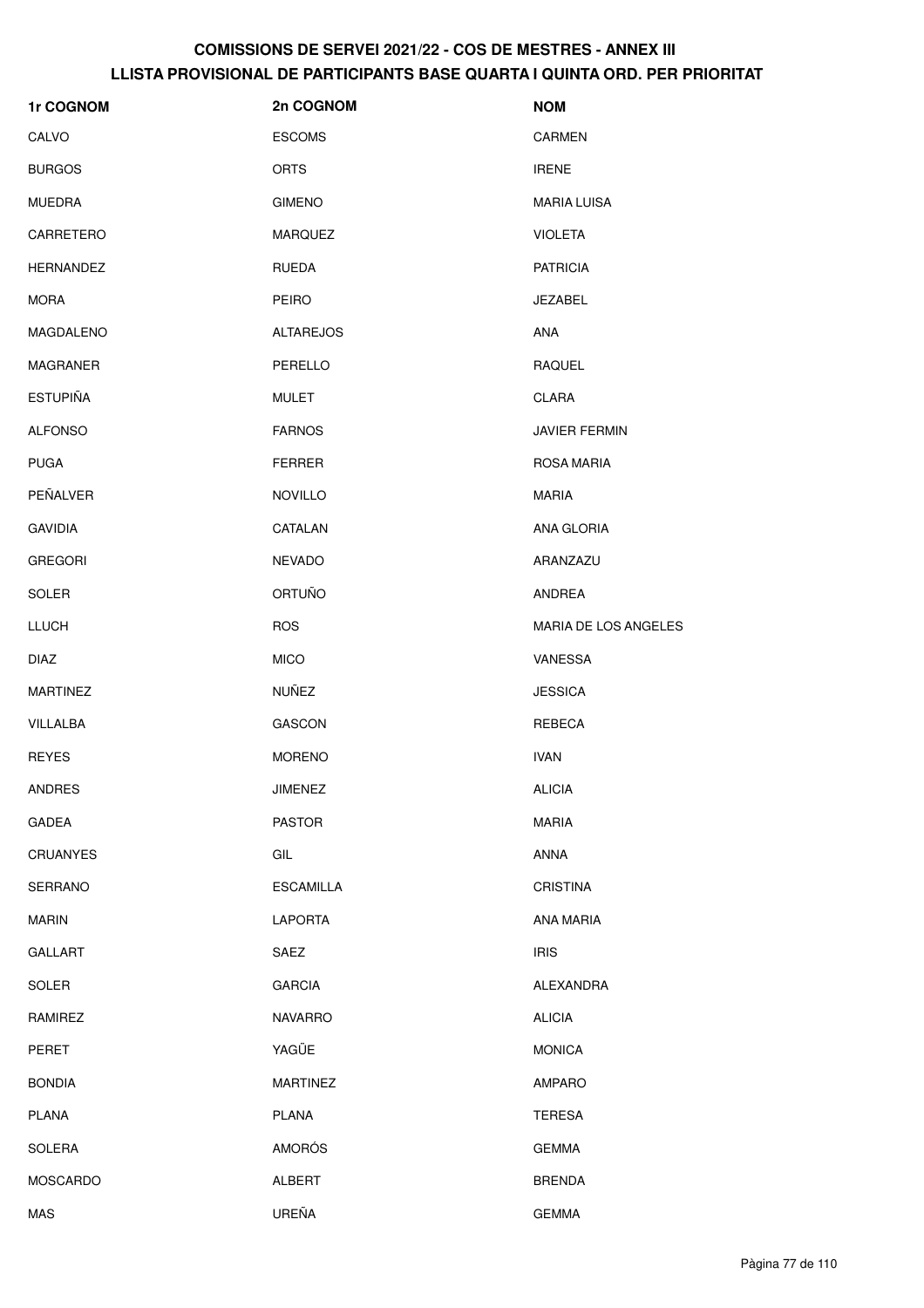| 1r COGNOM           | 2n COGNOM        | <b>NOM</b>         |
|---------------------|------------------|--------------------|
| <b>JUAN</b>         | CATALA           | <b>ANA MARIA</b>   |
| <b>GOMIS</b>        | <b>VICEDO</b>    | <b>CELIA</b>       |
| <b>MORENO</b>       | <b>GARCIA</b>    | <b>GEMMA MARIA</b> |
| <b>CUESTA</b>       | <b>PICAZO</b>    | VANESSA            |
| RUEDA               | PARRA            | ANA MARIA          |
| <b>SABATER</b>      | SAIZ             | LAURA              |
| <b>GOMEZ</b>        | <b>GRAO</b>      | <b>MARIA</b>       |
| FERRANDO            | <b>GARCIA</b>    | ARANTXA            |
| <b>MARTORELL</b>    | <b>BERNABEU</b>  | <b>LUCIA</b>       |
| <b>SANCHIS</b>      | <b>IRANZO</b>    | ALEJANDRA          |
| VALERO              | FERRANDEZ        | <b>DIANA</b>       |
| <b>ABOLAFIA</b>     | <b>HERNANDEZ</b> | <b>ALVARO</b>      |
| <b>SORIA</b>        | <b>CONTRERAS</b> | <b>SANDRA</b>      |
| <b>CORTINA</b>      | <b>GARCIA</b>    | ANGELA             |
| <b>RODRIGUEZ</b>    | <b>ORTS</b>      | <b>MARIA</b>       |
| <b>BARBERA</b>      | <b>NAVAL</b>     | <b>MARIA</b>       |
| <b>PARETS</b>       | <b>ADSUARA</b>   | ESPERANZA          |
| <b>ROIG</b>         | SORIANO          | <b>FRANCESC</b>    |
| <b>BORNAY</b>       | <b>ELIAS</b>     | CLAUDIA            |
| CASAS               | <b>NAVAS</b>     | <b>ALICIA</b>      |
| <b>ESPINOSA</b>     | <b>SANCHEZ</b>   | MELANIA            |
| <b>FERRIS</b>       | <b>RIBES</b>     | <b>CRISTINA</b>    |
| ALBERT              | <b>MONROS</b>    | <b>EMMA MARIA</b>  |
| <b>SEBASTIA</b>     | ARNAU            | <b>JOSEP</b>       |
| <b>JOVER</b>        | <b>MONLLOR</b>   | <b>MIRTA</b>       |
| ALBERO              | <b>LINARES</b>   | ANNA               |
| <b>MARTINEZ</b>     | <b>MULET</b>     | <b>CAROLINA</b>    |
| FERNANDEZ           | NIÑEROLA         | <b>IRENE</b>       |
| MAS                 | <b>GIMENEZ</b>   | <b>MARIA</b>       |
| <b>MARTINEZ</b>     | <b>AFUERA</b>    | MIGUEL ANGEL       |
| <b>MORENO</b>       | CARDONA          | <b>SONIA</b>       |
| <b>DIAZ</b>         | PEREZ            | <b>RUTH</b>        |
| <b>RESURRECCION</b> | CANO             | <b>AGUSTIN</b>     |
| MARTINEZ            | CANTO            | <b>RAMON</b>       |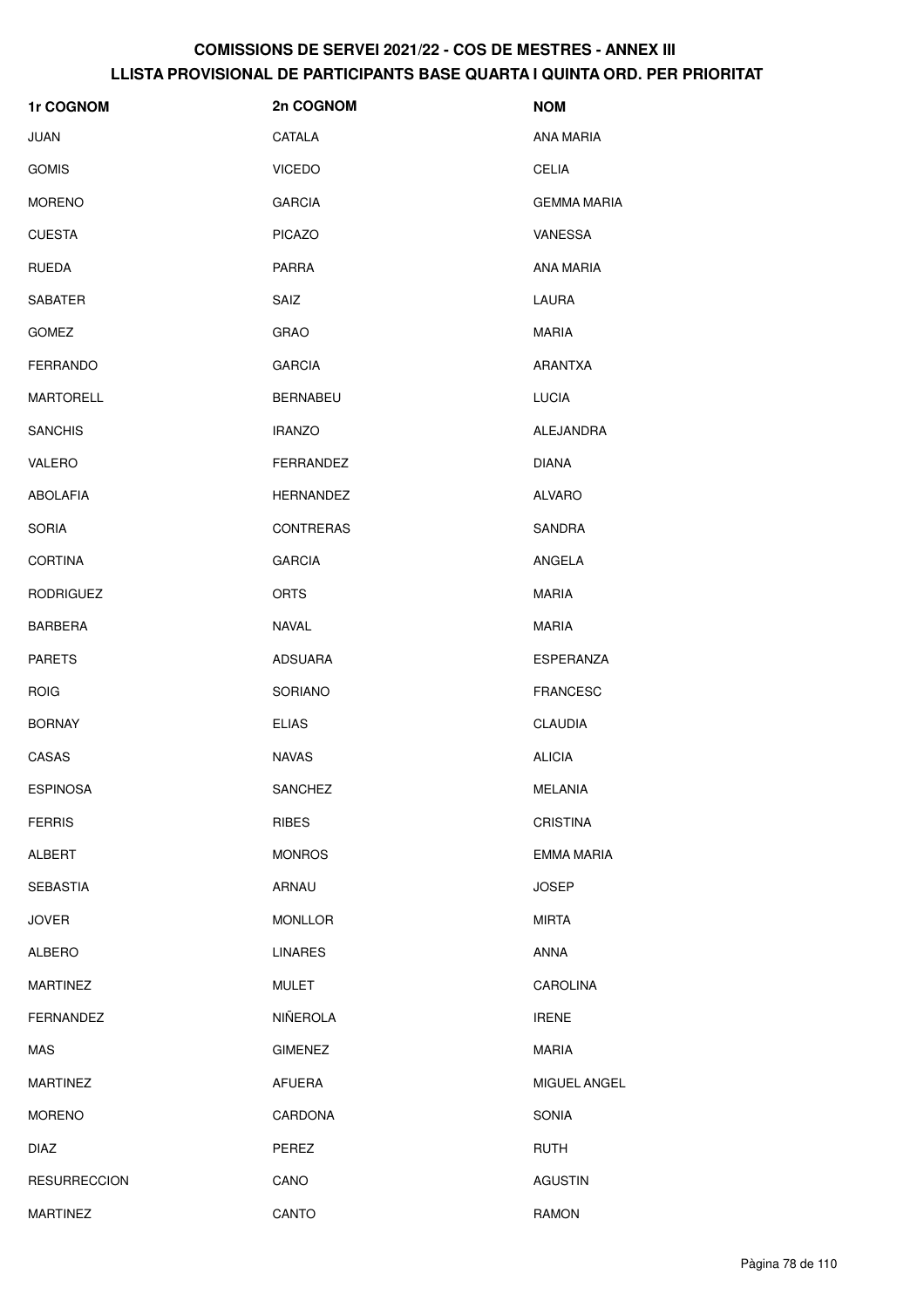| 1r COGNOM         | 2n COGNOM         | <b>NOM</b>          |
|-------------------|-------------------|---------------------|
| <b>CINTERO</b>    | <b>MOCHOLI</b>    | <b>CRISTINA</b>     |
| DE MIGUEL         | <b>ESTELLES</b>   | <b>ROCIO</b>        |
| <b>RIO</b>        | <b>VELLOSILLO</b> | NOELIA DEL          |
| <b>ALVAREZ</b>    | <b>SANCHIS</b>    | <b>JOSE MIGUEL</b>  |
| MENDOZA           | LOPEZ             | <b>MARCO</b>        |
| <b>AZORIN</b>     | <b>VIZCAINO</b>   | <b>ALMUDENA</b>     |
| <b>GUILLEN</b>    | <b>MARTINEZ</b>   | LORENA              |
| <b>GOMEZ</b>      | <b>DIAZ</b>       | <b>MINERVA</b>      |
| <b>TORREGROSA</b> | SALAZAR           | <b>CARMEN MARIA</b> |
| <b>RUIX</b>       | <b>PIÑOL</b>      | <b>JAVIER</b>       |
| FERNANDEZ         | LOPEZ             | <b>MARTA</b>        |
| SANZ              | PERELA            | <b>MIREYA</b>       |
| <b>NAJAR</b>      | <b>ANDRES</b>     | <b>IRENE</b>        |
| <b>ARACIL</b>     | <b>ALBERO</b>     | <b>BEGOÑA</b>       |
| CASTILLO          | CASTILLO          | LIDIA               |
| <b>GOMEZ</b>      | <b>CHAPARRO</b>   | <b>ISABEL</b>       |
| <b>PRADES</b>     | <b>MONFORT</b>    | <b>MARTA</b>        |
| <b>MARZO</b>      | ORTIZ             | PAULA               |
| <b>GOMEZ</b>      | <b>DONET</b>      | <b>TERESA</b>       |
| LOPEZ             | CANO              | <b>LETICIA</b>      |
| <b>MATEO</b>      | <b>MARTIN</b>     | <b>MIREYA</b>       |
| <b>BALLESTER</b>  | OLIVER            | CLARA               |
| <b>DELGADO</b>    | <b>PEIRATS</b>    | <b>GEMMA</b>        |
| <b>SALVADOR</b>   | SEGARRA           | LLEDO               |
| LUNA              | <b>MACIÁ</b>      | RAÚL                |
| <b>MARTOS</b>     | <b>GONZALEZ</b>   | <b>TAMARA</b>       |
| <b>JIMENEZ</b>    | <b>RONCALÉS</b>   | MARIA DEL LORETO    |
| <b>ROCA</b>       | PABLO             | <b>SILVIA</b>       |
| <b>SEMPERE</b>    | <b>BROTONS</b>    | <b>REMIGIO</b>      |
| <b>ROMAN</b>      | PEREZ             | <b>CRISTINA</b>     |
| MANZANARO         | <b>CIFUENTES</b>  | AIDA                |
| <b>SANCHIS</b>    | LEREN             | <b>VERONICA</b>     |
| <b>ESCRIBA</b>    | <b>RODRIGO</b>    | MARIA DEL CARMEN    |
| <b>SANCHEZ</b>    | <b>RODRIGUEZ</b>  | SARA                |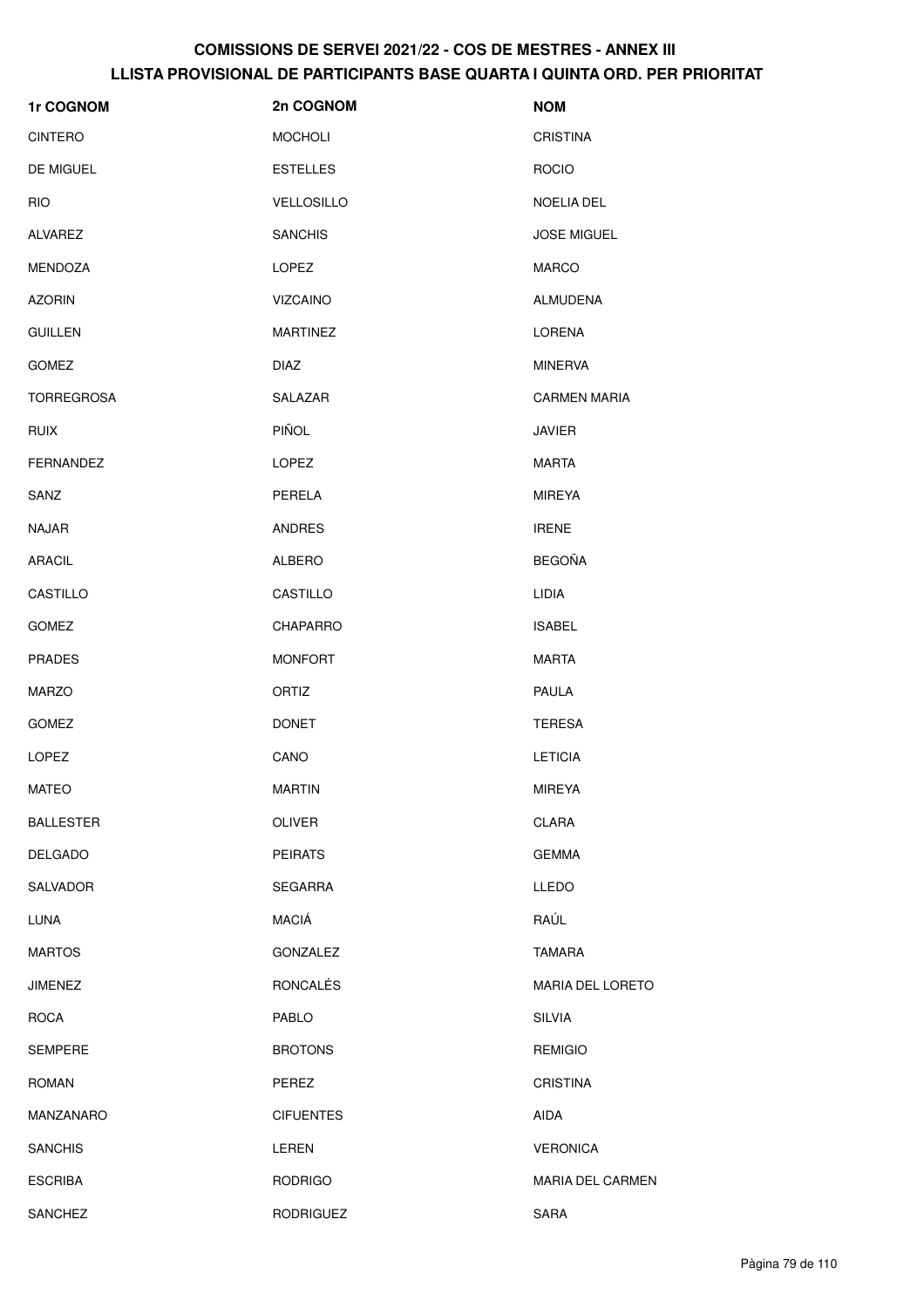| 1r COGNOM       | 2n COGNOM        | <b>NOM</b>            |
|-----------------|------------------|-----------------------|
| <b>MOLLA</b>    | PEREZ            | <b>TATIANA</b>        |
| <b>ROMEU</b>    | <b>MORENO</b>    | <b>VIOLETA</b>        |
| <b>GARRIDO</b>  | <b>ESCRIBA</b>   | <b>MARIA</b>          |
| <b>APARICIO</b> | <b>VILA</b>      | <b>MARIA ASUNCION</b> |
| <b>RUIZ</b>     | <b>GARCIA</b>    | LAURA                 |
| <b>RIQUELME</b> | <b>SOTO</b>      | ADRIANA MARIA         |
| <b>ESQUIVA</b>  | <b>MARTINEZ</b>  | ROCIO VICTORIA        |
| <b>MAS</b>      | <b>MASANET</b>   | <b>CARMEN</b>         |
| <b>CAMPOS</b>   | <b>CLIMENT</b>   | <b>PAOLA</b>          |
| <b>TORRES</b>   | <b>MARIN</b>     | <b>ANA ROSA</b>       |
| <b>GARCIA</b>   | LLACER           | SALVADOR              |
| <b>JURADO</b>   | GALLEGO          | <b>SONIA</b>          |
| SOLANO          | <b>MENDEZ</b>    | <b>MARIA BELEN</b>    |
| <b>SANTOS</b>   | <b>HERRAIZ</b>   | CARLA                 |
| <b>SIMO</b>     | <b>GARZO</b>     | RAFAEL                |
| <b>RUIZ</b>     | ORTIZ            | <b>MAR</b>            |
| <b>COLL</b>     | <b>ARAGO</b>     | <b>ANAIS</b>          |
| <b>ESTEVE</b>   | <b>LOPEZ</b>     | <b>MARIA AMPARO</b>   |
| <b>GARCIA</b>   | <b>ATIENZA</b>   | CARLOS                |
| <b>RAMOS</b>    | <b>MARTINEZ</b>  | <b>LUCIA</b>          |
| QUIÑONES        | <b>NAVARRO</b>   | <b>ELENA</b>          |
| <b>MONTALT</b>  | <b>BUENO</b>     | CAROLINA              |
| CANDEL          | <b>ESCUDERO</b>  | <b>LETICIA</b>        |
| <b>MARTINEZ</b> | <b>GARCIA</b>    | JOSE ANTONIO          |
| NAVARRETE       | VALVERDE         | <b>MARIA JULIA</b>    |
| <b>FERRANDO</b> | <b>FELIX</b>     | <b>SERGIO</b>         |
| <b>MOYA</b>     | <b>RENTERO</b>   | <b>SHEILA</b>         |
| <b>GARCIA</b>   | <b>BALLESTER</b> | <b>AINA</b>           |
| PERIS           | <b>ROCA</b>      | CARLA                 |
| CASTILLO        | <b>MATEU</b>     | ANA                   |
| <b>RAMÓN</b>    | GONZÁLEZ         | <b>CRISTINA</b>       |
| <b>ALVAREZ</b>  | GOMEZ            | <b>KRISTEL</b>        |
| CARRALS         | <b>HERNANDEZ</b> | JOAN                  |
| <b>COMPANY</b>  | PAGAN            | <b>SILVIA</b>         |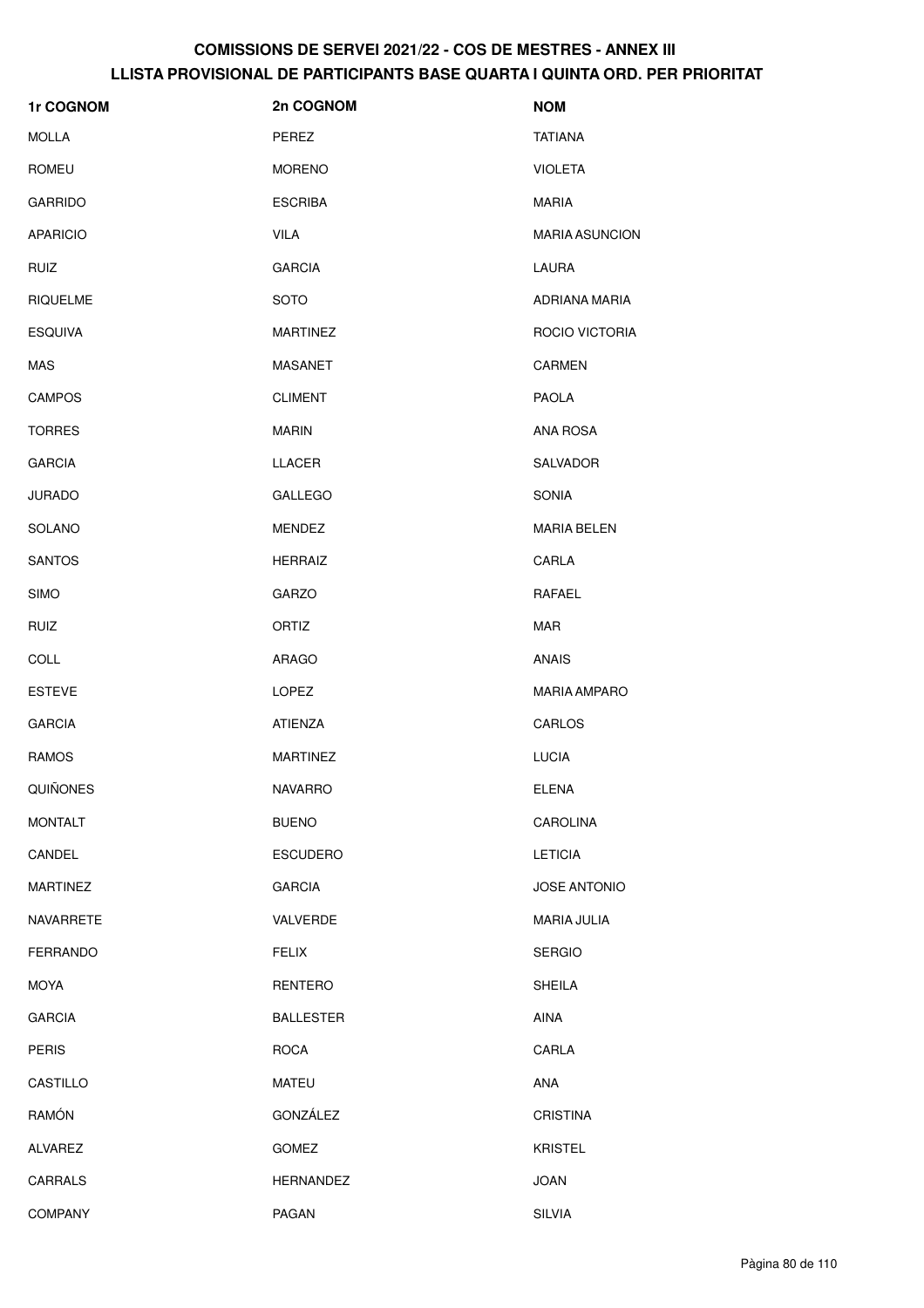| 1r COGNOM       | 2n COGNOM       | <b>NOM</b>             |
|-----------------|-----------------|------------------------|
| <b>DONAT</b>    | SOLERA          | <b>VICTORIA</b>        |
| MARHUENDA       | <b>MEDINA</b>   | <b>MARIA CARMEN</b>    |
| <b>PINA</b>     | CAMPILLO        | MARIA ANGELA           |
| VANACLOCHA      | AMAT            | PEPE                   |
| <b>PONCE</b>    | <b>BLAY</b>     | ANGELA                 |
| <b>TREMIÑO</b>  | ALBADALEJO      | <b>ADRIAN</b>          |
| PAREJA          | <b>MARIN</b>    | ANA                    |
| TEBAR           | LOPEZ           | LAURA                  |
| <b>BENAVENT</b> | OLTRA           | <b>SONIA</b>           |
| <b>MARCOS</b>   | <b>NAREJOS</b>  | <b>SEILA</b>           |
| GOSP            | <b>FALQUET</b>  | <b>CRISTINA</b>        |
| <b>GARCIA</b>   | CANO            | ANA                    |
| <b>TORRALVA</b> | <b>CLIMENT</b>  | <b>VICENTE</b>         |
| <b>MURCIA</b>   | SOLER           | SANDRA                 |
| ZOIA            | <b>MARCOS</b>   | <b>ALICE</b>           |
| <b>SERRALTA</b> | <b>GARCIA</b>   | <b>CELIA</b>           |
| <b>RUIZ</b>     | <b>ALARCON</b>  | LAURA                  |
| <b>MARTINEZ</b> | <b>GALIANA</b>  | JAIME                  |
| <b>MARTINEZ</b> | PEREZ           | <b>MARIA ISABEL</b>    |
| QUILIS          | <b>VIVO</b>     | <b>ENRIQUE</b>         |
| ADJEMIAN        | ORIA            | ANAID                  |
| RALLO           | <b>BORRAS</b>   | PAULA                  |
| CASAS           | <b>MORENO</b>   | <b>SILVIA</b>          |
| <b>MONTILLA</b> | SANCHEZ         | ALBA                   |
| PEREZ           | <b>PICAZO</b>   | ANDREA JUDIT           |
| <b>CUADRADO</b> | PEREZ           | <b>CARMEN VICTORIA</b> |
| SAMPEDRO        | <b>ARLANDIS</b> | LAURA                  |
| <b>MORENO</b>   | ALBERT          | <b>MARIA</b>           |
| <b>NACHER</b>   | <b>PUCHADES</b> | ALBA GEMMA             |
| LOPEZ           | <b>CUENCA</b>   | <b>LUCIA</b>           |
| SOLER           | <b>BOSCA</b>    | ANA MARIA              |
| SANCHEZ         | <b>GIMENEZ</b>  | LAURA                  |
| <b>FITA</b>     | CARRETERO       | <b>ISABEL</b>          |
| PEREZ           | SANZ            | <b>DIANA</b>           |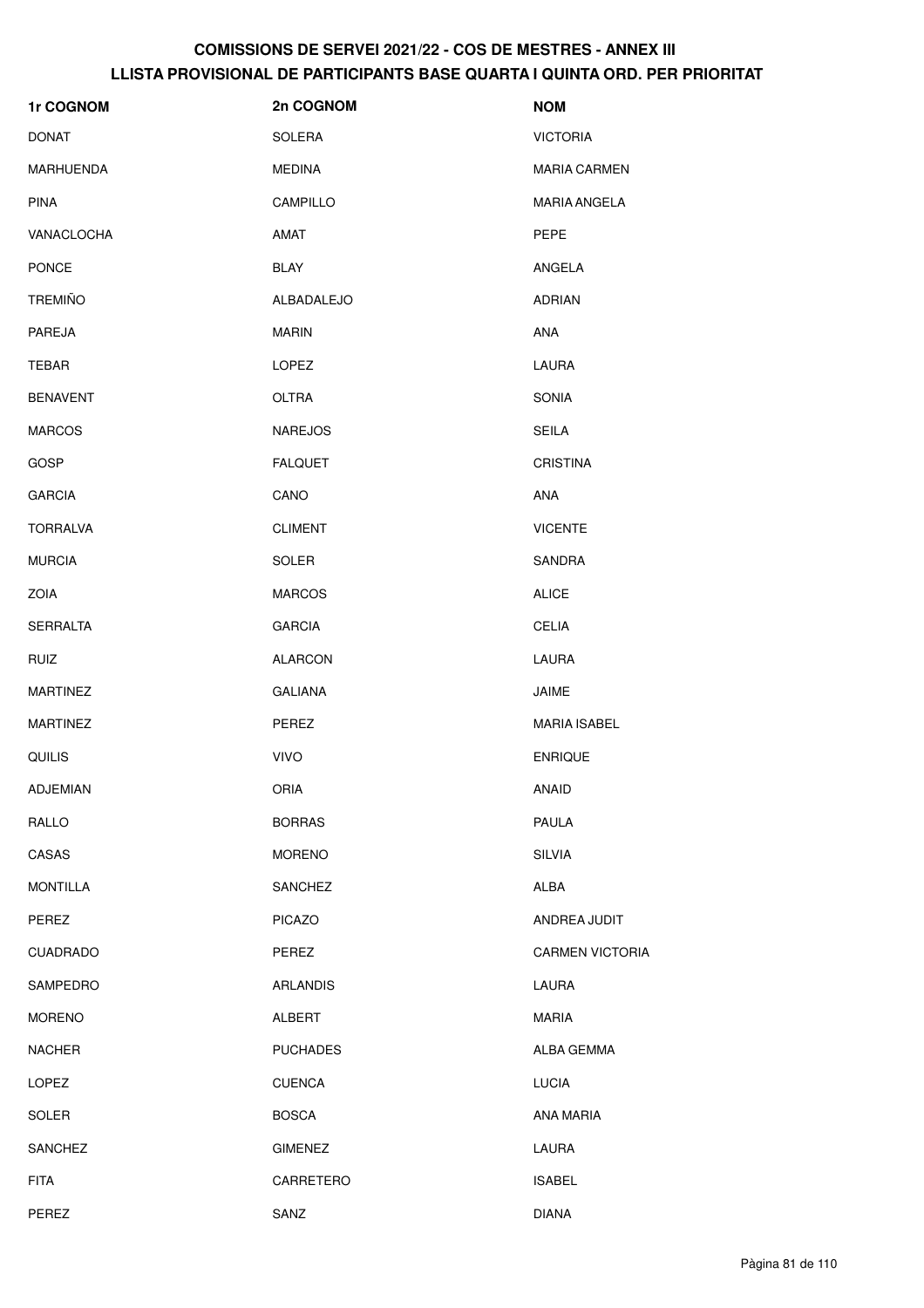| 1r COGNOM        | 2n COGNOM         | <b>NOM</b>         |
|------------------|-------------------|--------------------|
| <b>GARCIA</b>    | <b>ROGEL</b>      | <b>PATRICIA</b>    |
| <b>ESQUERDO</b>  | <b>TEROL</b>      | <b>IRENE</b>       |
| <b>SANCHEZ</b>   | ABELLAN           | <b>ALICIA</b>      |
| <b>FERRANDO</b>  | <b>ESTEVE</b>     | ANA                |
| <b>SEBASTIA</b>  | <b>CIVERA</b>     | <b>CLARA</b>       |
| CANO             | MENDOZA           | <b>SARA</b>        |
| <b>GARCIA</b>    | <b>BENAGES</b>    | <b>JUAN MANUEL</b> |
| <b>SEBASTIA</b>  | <b>GARCIA</b>     | <b>NOELIA</b>      |
| <b>MATEU</b>     | <b>BELTRAN</b>    | <b>AINA</b>        |
| <b>GOMEZ</b>     | <b>SILLA</b>      | <b>LARA MARIA</b>  |
| <b>PRATS</b>     | <b>CAMPOS</b>     | <b>JENNIFER</b>    |
| <b>HERNANDEZ</b> | <b>MASANET</b>    | LAURA              |
| PEREZ            | <b>FLUIXA</b>     | <b>INMACULADA</b>  |
| <b>GONZALEZ</b>  | <b>LLINARES</b>   | <b>GERMAN</b>      |
| <b>LOPEZ</b>     | <b>SANCHIS</b>    | <b>ALBA</b>        |
| <b>BARROSO</b>   | <b>SELLES</b>     | <b>SARA</b>        |
| VILLANUEVA       | <b>DUEÑAS</b>     | <b>DANIEL</b>      |
| <b>HERNANDEZ</b> | <b>MARTINEZ</b>   | <b>HUMILDAD</b>    |
| CARBONELL        | <b>MARTINEZ</b>   | <b>SARA</b>        |
| <b>MANRIQUE</b>  | SOLSONA           | SARA               |
| <b>MORILLAS</b>  | <b>GARCIA</b>     | <b>CYNTHIA</b>     |
| <b>MOMPO</b>     | <b>SEPULVEDA</b>  | <b>PATRICIA</b>    |
| <b>MOLINA</b>    | <b>RICO</b>       | <b>NURIA</b>       |
| <b>CUBEDO</b>    | <b>ORTELLS</b>    | <b>DAVID</b>       |
| <b>PRADES</b>    | <b>AYMERICH</b>   | <b>ISABEL</b>      |
| <b>DOMENECH</b>  | ARMIÑANA          | <b>CINTA</b>       |
| <b>MIRO</b>      | AGUILAR           | <b>BELEN</b>       |
| <b>SOSPEDRA</b>  | <b>ESPLIGARES</b> | SANDRA             |
| AMAT             | GONZALEZ          | <b>GEMA</b>        |
| <b>SEGOVIA</b>   | <b>BLASCO</b>     | <b>ALAINE</b>      |
| <b>DIAZ</b>      | VALLS             | <b>SOFIA</b>       |
| <b>ENGUER</b>    | CONEJOS           | LARA               |
| <b>AGUAYO</b>    | <b>FAJARDO</b>    | ESTER              |
| <b>ALBIOL</b>    | LOPEZ             | ARMANDO            |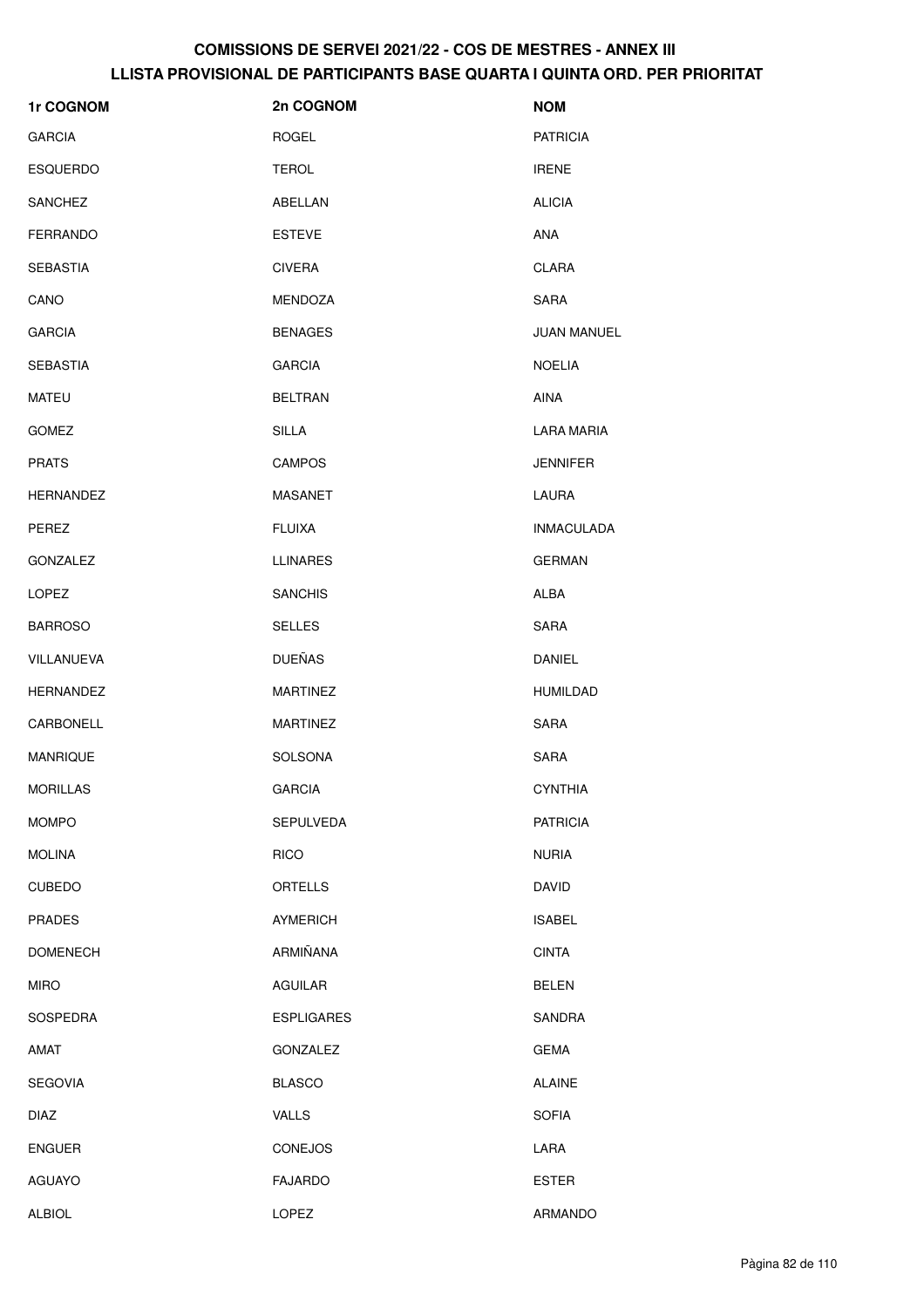| 1r COGNOM        | 2n COGNOM        | <b>NOM</b>             |
|------------------|------------------|------------------------|
| <b>LLORCA</b>    | CARBONELL        | DAVID                  |
| MANUEL           | <b>RIBES</b>     | RAFAEL                 |
| PEREZ            | <b>VILLAR</b>    | RAFAEL                 |
| AGULLES          | <b>GUAITA</b>    | <b>MARISOL</b>         |
| <b>DELICADO</b>  | <b>EGIDO</b>     | <b>ANTONIO</b>         |
| <b>SERRA</b>     | <b>ROVIRA</b>    | ALBA                   |
| <b>ESTEBAN</b>   | <b>ROCH</b>      | <b>MANUEL</b>          |
| <b>GILABERT</b>  | <b>CLEMENTE</b>  | ANA MARIA              |
| CABALLERO        | <b>HERNANDEZ</b> | <b>PAULA</b>           |
| <b>GOMEZ</b>     | CASTELLANO       | <b>PALOMA</b>          |
| <b>UTRERO</b>    | <b>ALONSO</b>    | <b>SANDRA</b>          |
| <b>BASSEDAS</b>  | GASCO            | LAIA                   |
| <b>SEGURA</b>    | <b>BELTRAN</b>   | <b>NURIA</b>           |
| VILAR            | <b>RENAU</b>     | <b>PABLO</b>           |
| <b>RUIZ</b>      | <b>CUBILLOS</b>  | LAURA MARIA            |
| ARNAU            | <b>MARCO</b>     | CARLOS                 |
| <b>CENTELLES</b> | <b>BELLES</b>    | <b>SHEILA</b>          |
| <b>FUSTER</b>    | <b>LORENTE</b>   | MARTA                  |
| <b>MIRALLES</b>  | <b>GUITART</b>   | ANA                    |
| <b>ARNANDIS</b>  | <b>SANCHEZ</b>   | <b>MARTA</b>           |
| GOMEZ            | GALLEGO          | <b>ESTIBALIZ</b>       |
| <b>BAREA</b>     | <b>LUCAS</b>     | MARIA                  |
| <b>FUENTES</b>   | PEREZ            | ENRIQUE DIEGO          |
| <b>BENET</b>     | <b>TOMAS</b>     | RAFAEL                 |
| SANGÜESA         | <b>ROQUETA</b>   | <b>RUBEN</b>           |
| <b>BRUSEL</b>    | <b>BORRERO</b>   | <b>SILVIA</b>          |
| <b>RODRIGUEZ</b> | POZO             | <b>ISMAEL</b>          |
| <b>OVIEDO</b>    | <b>BOLUDA</b>    | ANA                    |
| <b>RIPOLL</b>    | <b>LOPEZ</b>     | ANDREA                 |
| <b>AGULLO</b>    | <b>MARTINEZ</b>  | <b>PAOLA</b>           |
| <b>ARROYAS</b>   | <b>ROIG</b>      | <b>VICENTE ENRIQUE</b> |
| <b>MAESTRE</b>   | PELLIN           | <b>ESTER</b>           |
| <b>MOLINA</b>    | EGEA             | <b>CRISTINA</b>        |
| <b>DOMENE</b>    | <b>GOMEZ</b>     | LARA                   |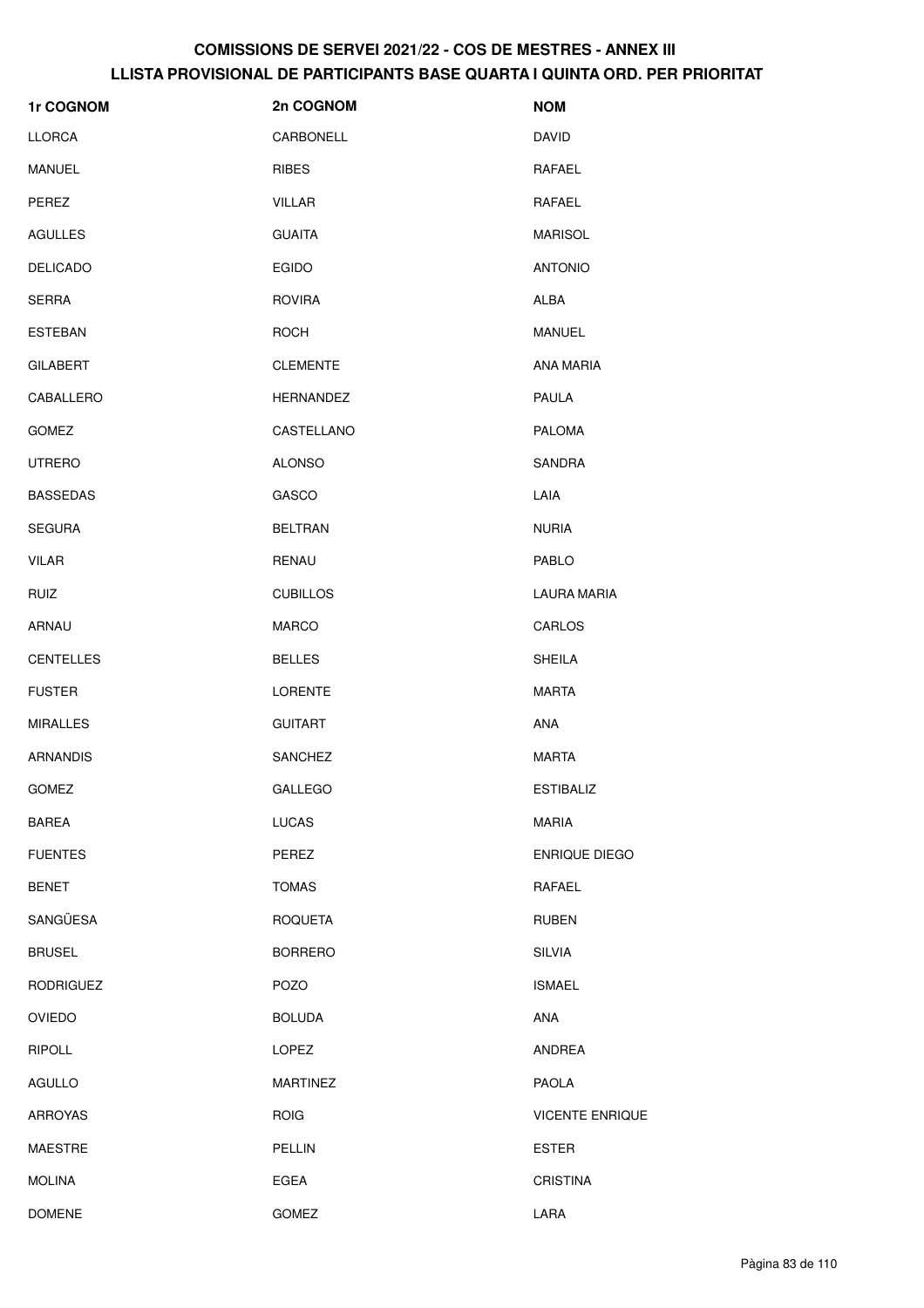| <b>1r COGNOM</b> | 2n COGNOM          | <b>NOM</b>              |
|------------------|--------------------|-------------------------|
| <b>MARTINEZ</b>  | <b>TORONDEL</b>    | <b>VERONICA</b>         |
| CARCELLER        | <b>BELLVIS</b>     | <b>BLANCA</b>           |
| <b>BELMONTE</b>  | <b>SANTOS</b>      | ALBA                    |
| <b>MIGUEL</b>    | <b>ROBRES</b>      | <b>PATRICIA</b>         |
| <b>BENITO</b>    | SANCHEZ            | <b>ODÍN</b>             |
| <b>TORTAJADA</b> | SORIANO            | ANA PILAR               |
| <b>PLA</b>       | <b>BENAVENT</b>    | <b>PATRICIA</b>         |
| <b>FLORES</b>    | <b>RODRIGUEZ</b>   | <b>NOELIA</b>           |
| <b>RAMOS</b>     | CLARI              | <b>NEREA</b>            |
| <b>GALLEGO</b>   | <b>TORRECILLAS</b> | <b>MIKEL</b>            |
| <b>LLORET</b>    | <b>PONSODA</b>     | <b>MARIA</b>            |
| VALERA           | <b>VICEDO</b>      | <b>IRENE</b>            |
| VILLANUEVA       | <b>FORNAS</b>      | RAQUEL                  |
| CAMARASA         | <b>PLANELLS</b>    | <b>MARIA JOSE</b>       |
| SORNI            | <b>TORRECILLA</b>  | SARA                    |
| PERIAÑEZ         | LLACERA            | <b>ESTEFANIA</b>        |
| ARNAU            | <b>GARCIA</b>      | ANA MARIA               |
| <b>BUENO</b>     | <b>FABREGUES</b>   | <b>CLAUDIA</b>          |
| <b>MAROTO</b>    | <b>RODRIGUEZ</b>   | <b>MARIA LAURA</b>      |
| <b>BOTELLA</b>   | <b>ALIAGA</b>      | <b>GRACIELA</b>         |
| TRISTANTE        | PALOMARES          | SARA                    |
| <b>SANCHEZ</b>   | <b>RIVAS</b>       | <b>MARIA</b>            |
| <b>GOMEZ</b>     | ANDUJAR            | <b>MARCOS</b>           |
| <b>LOPEZ</b>     | GIL                | LAIA                    |
| <b>GARCIA</b>    | <b>SERENA</b>      | <b>CRISTINA EUGENIA</b> |
| <b>LLOPIS</b>    | SARASOL            | <b>DAVID</b>            |
| <b>GIMENO</b>    | <b>RIPOLL</b>      | <b>EMPAR</b>            |
| <b>GARCIA</b>    | CANALES            | <b>LUCIA</b>            |
| <b>CORBATON</b>  | <b>MARTINEZ</b>    | <b>RAQUEL</b>           |
| <b>PARDO</b>     | <b>GALLENT</b>     | ANDREA                  |
| CARRATALA        | <b>RUIZ</b>        | <b>CRISTINA</b>         |
| <b>RAUSELL</b>   | <b>ARISTA</b>      | CARLA                   |
| <b>MANERO</b>    | GALERA             | <b>MARIA</b>            |
| <b>REIG</b>      | <b>MARTINEZ</b>    | <b>MIGUEL</b>           |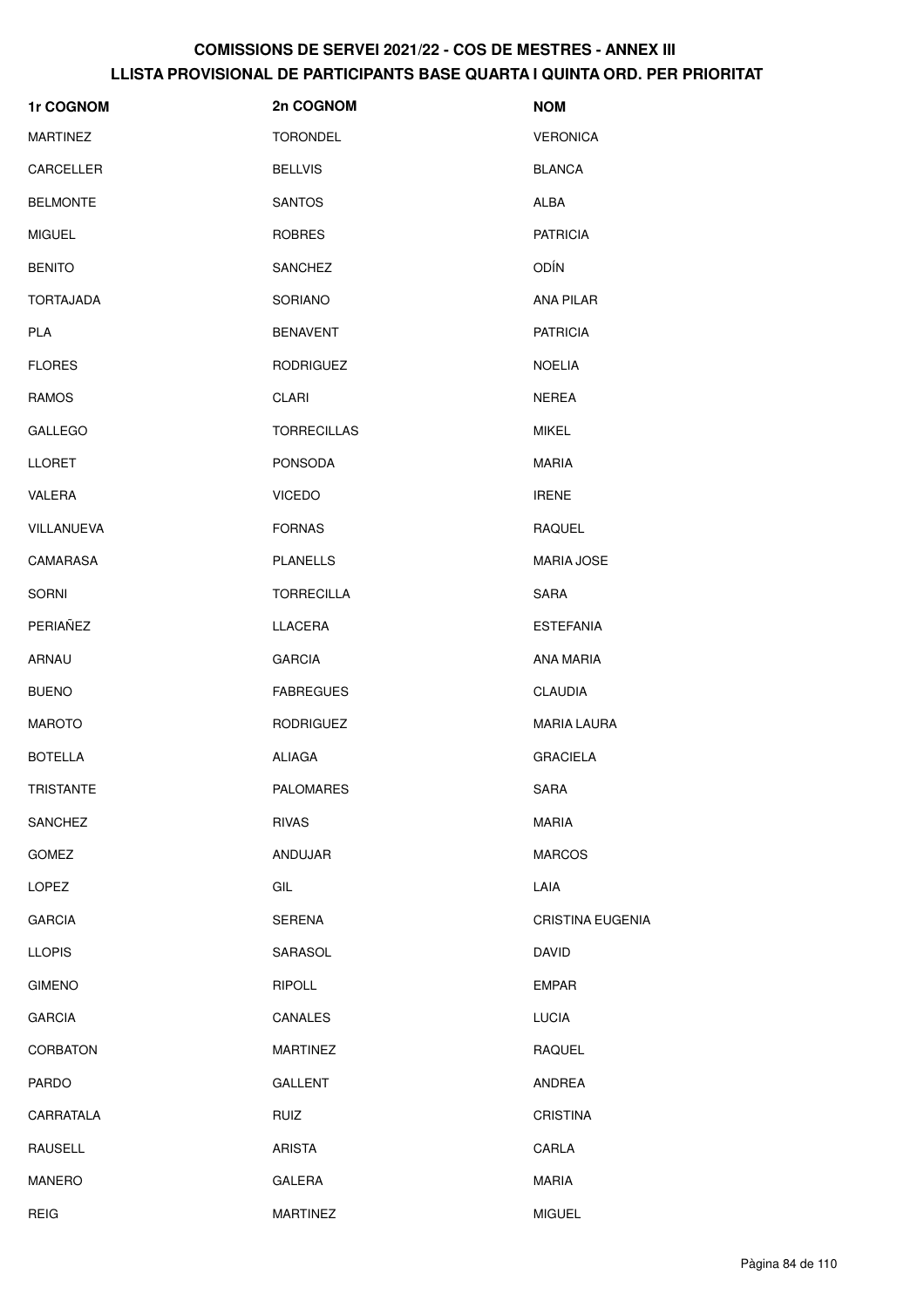| 1r COGNOM         | 2n COGNOM        | <b>NOM</b>           |
|-------------------|------------------|----------------------|
| <b>MOLINA</b>     | FERNÁNDEZ        | <b>ALMUDENA</b>      |
| <b>VIDAL</b>      | QUIST            | ALEX                 |
| <b>HINAREJOS</b>  | <b>TORRENTE</b>  | <b>NATALIA</b>       |
| ALVAREZ           | PALLARDO         | <b>JOSE ANTONIO</b>  |
| <b>CHIRIVELLA</b> | <b>MORA</b>      | <b>ANA MARIA</b>     |
| <b>FUENTES</b>    | LANDETE          | MIGUEL ANGEL         |
| LAZARO            | <b>ESTEVE</b>    | MARIA DEL CARMEN     |
| <b>BADIA</b>      | <b>ALEMANY</b>   | EDITH-GABRIELA       |
| <b>VICENTE</b>    | <b>MUÑOZ</b>     | <b>CRISTINA</b>      |
| GRAU              | <b>IBORRA</b>    | <b>IRENE</b>         |
| SORIANO           | <b>ORTEGA</b>    | ANGEL                |
| <b>BRAVO</b>      | <b>MOLINA</b>    | LORENA MARIA         |
| <b>SOLDEVILA</b>  | <b>SANCHEZ</b>   | <b>SILVIA</b>        |
| <b>AGULLO</b>     | <b>SANCHEZ</b>   | ARACELI              |
| <b>SANCHEZ</b>    | <b>MONZO</b>     | <b>ALBA</b>          |
| <b>SALA</b>       | <b>CASAMAYOR</b> | <b>ALBA</b>          |
| <b>LUCAS</b>      | <b>BONO</b>      | <b>MARIA JESUS</b>   |
| <b>POLO</b>       | <b>VILA</b>      | <b>OLGA</b>          |
| <b>MARTINEZ</b>   | <b>SANCHEZ</b>   | <b>RAQUEL</b>        |
| ALFONSO I         | <b>PRIETO</b>    | <b>JESUS</b>         |
| SANCHEZ           | <b>DUARTE</b>    | <b>BRUNO</b>         |
| ALBERT            | <b>MARTIN</b>    | PAULA                |
| <b>FERNANDEZ</b>  | JUAN             | <b>ALBA MARIA</b>    |
| <b>PARDILLOS</b>  | <b>BALDRES</b>   | <b>ESTHER</b>        |
| <b>CEBRIAN</b>    | <b>NICOLAU</b>   | <b>DIEGO</b>         |
| <b>BALLESTER</b>  | <b>BARCELO</b>   | <b>BELEN</b>         |
| <b>FORT</b>       | <b>TRONCH</b>    | <b>ELENA</b>         |
| <b>SIERRA</b>     | <b>PASTOR</b>    | <b>ROSA</b>          |
| <b>MARTINEZ</b>   | <b>PERIS</b>     | CAROLINA             |
| <b>GARCIA</b>     | SAEZ             | <b>GLORIA</b>        |
| LARA              | CALERO           | <b>JUAN CARLOS</b>   |
| <b>PARRA</b>      | <b>LOPEZ</b>     | <b>MARIA LUISA</b>   |
| <b>BONIFAS</b>    | <b>PRIOR</b>     | <b>JOSE FERNANDO</b> |
| <b>FERRER</b>     | <b>GIMENO</b>    | MAITE                |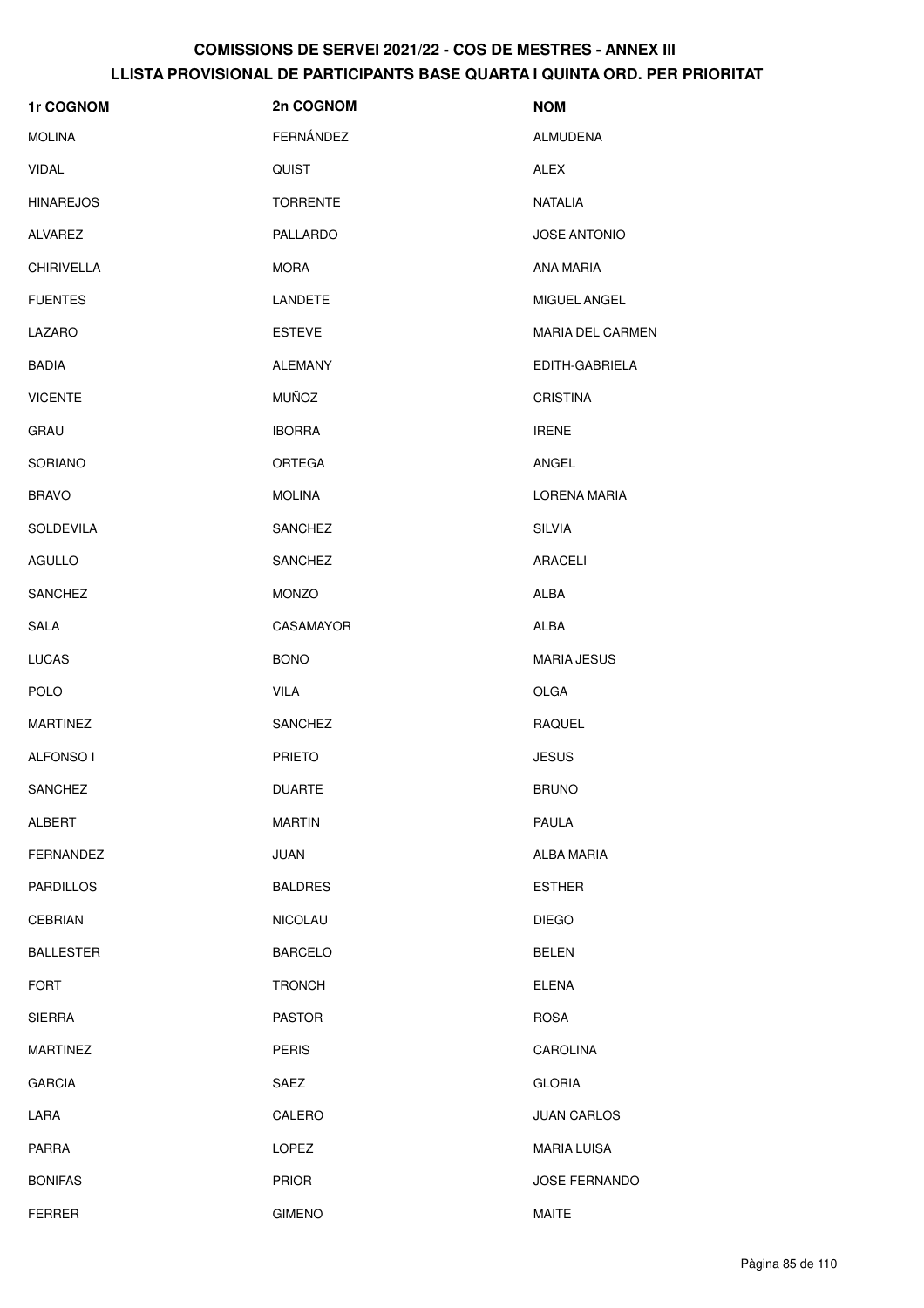| 1r COGNOM         | 2n COGNOM        | <b>NOM</b>              |
|-------------------|------------------|-------------------------|
| <b>ROS</b>        | <b>MAESO</b>     | <b>PAZ</b>              |
| <b>FERRER</b>     | <b>VERDEJO</b>   | <b>ESTHER</b>           |
| <b>GARCIA</b>     | <b>SANCHIS</b>   | <b>PAULA</b>            |
| <b>SORIA</b>      | <b>COLOMINA</b>  | <b>MARIA REYES</b>      |
| POL               | <b>VINAL</b>     | CARLA                   |
| <b>GARRIDO</b>    | <b>GINER</b>     | <b>CARLA MARIA</b>      |
| <b>SIMEON</b>     | LUJAN            | <b>MIRIAM</b>           |
| <b>MORALES</b>    | <b>SANCHEZ</b>   | <b>ALVARO</b>           |
| <b>RIPOLL</b>     | <b>MIRA</b>      | <b>MARLEN</b>           |
| <b>ESCRIVA</b>    | <b>COLOMAR</b>   | CARLA                   |
| <b>PEDRON</b>     | MARZAL           | <b>MARIA ANGELES</b>    |
| <b>PRADAS</b>     | <b>ESTEVE</b>    | <b>MARIA DEL CARMEN</b> |
| <b>ESPARZA</b>    | <b>GARCIA</b>    | <b>BLANCA</b>           |
| <b>RODRIGUEZ</b>  | <b>SALES</b>     | <b>ELENA</b>            |
| <b>FUSTER</b>     | JUAN             | SANDRA                  |
| <b>MORENO</b>     | <b>CHIVA</b>     | <b>SONIA</b>            |
| <b>ULLOA</b>      | <b>MARTINEZ</b>  | <b>DAVID</b>            |
| <b>PLA</b>        | <b>CHAFER</b>    | <b>MARIA</b>            |
| <b>ANDRES</b>     | <b>SANCHEZ</b>   | ANA                     |
| <b>MORALES</b>    | <b>TAMBORERO</b> | LAURA                   |
| <b>TORREGROSA</b> | DIAZ             | <b>ALICIA</b>           |
| <b>IBAÑEZ</b>     | DELGADO          | <b>RUBEN</b>            |
| PERIS             | SERENA           | <b>MIQUEL</b>           |
| <b>FOJAS</b>      | <b>ROJAS</b>     | <b>FEDERICO</b>         |
| SALAS             | <b>TABERNER</b>  | ANABEL                  |
| <b>SEPULVEDA</b>  | <b>RUIZ</b>      | <b>IRENE</b>            |
| NEGRE             | ASCO             | ANA                     |
| <b>SAPORTA</b>    | <b>BON</b>       | <b>VICENTE</b>          |
| DELGADO           | <b>MARTIN</b>    | ANDREA                  |
| <b>MESAS</b>      | POZO             | <b>BEGOÑA</b>           |
| <b>JUAREZ</b>     | RIVERA           | CRISTINA                |
| LOPEZ             | <b>PONS</b>      | CLARA                   |
| <b>ROMAN</b>      | <b>RICHART</b>   | <b>GRACIA MARIA</b>     |
| PABLO             | <b>GIMENO</b>    | <b>FATIMA</b>           |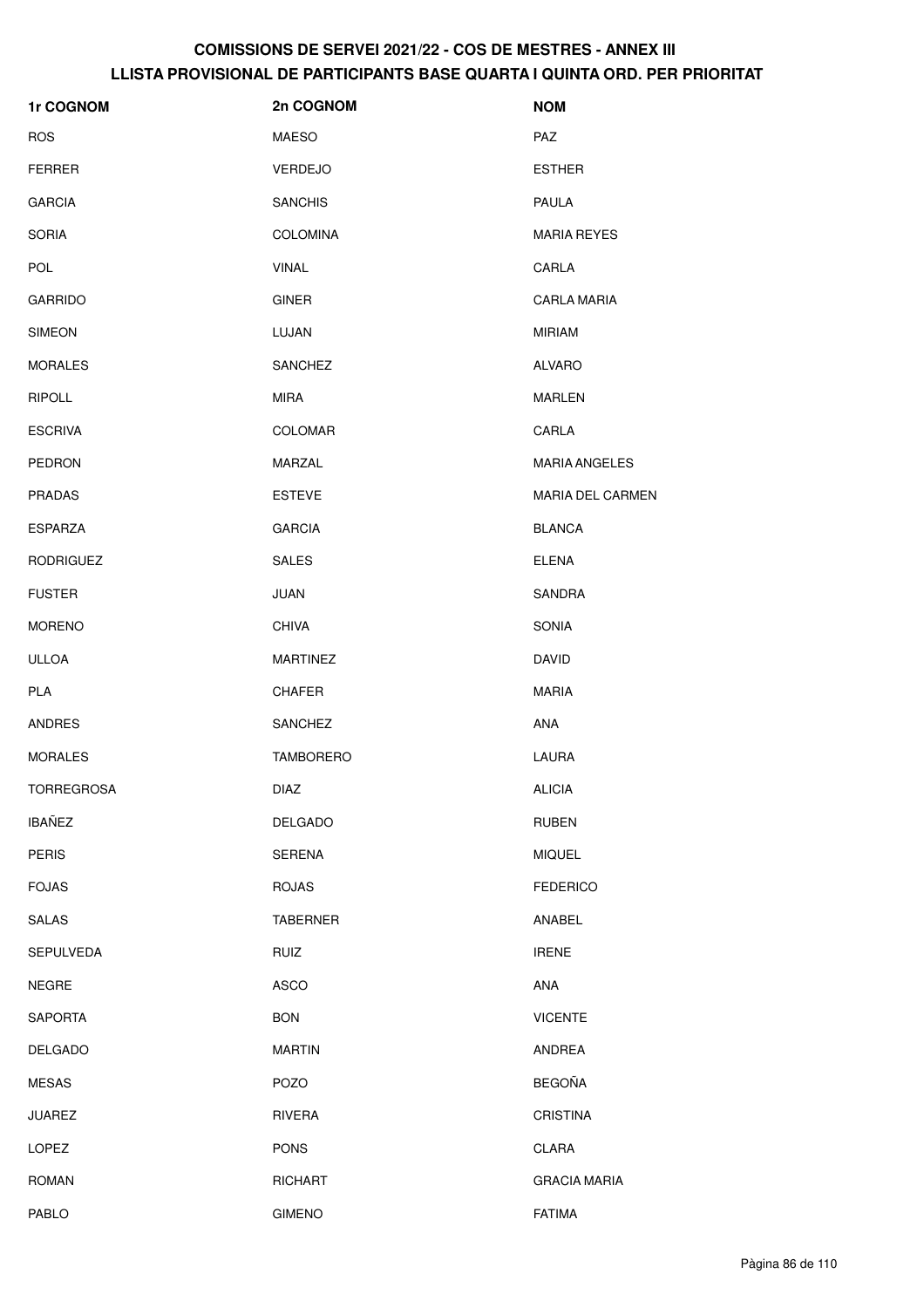| 1r COGNOM       | 2n COGNOM         | <b>NOM</b>            |
|-----------------|-------------------|-----------------------|
| PEDRO           | ORERO             | <b>OLGA</b>           |
| <b>GOMIS</b>    | PEREZ             | LAURA                 |
| <b>BALAN</b>    |                   | DIANA DORA            |
| <b>TEBAR</b>    | <b>PIQUERAS</b>   | VANESSA               |
| <b>IRANZO</b>   | <b>CACERES</b>    | MARTA                 |
| <b>ESTRUCH</b>  | <b>GREGORI</b>    | <b>GEMA MARIA</b>     |
| <b>RUIZ</b>     | ALEGRE            | ALEJANDRO             |
| CALATAYUD       | ALBERT            | <b>XAVIER</b>         |
| <b>MONCHO</b>   | <b>MIRALLES</b>   | MARÍA                 |
| <b>SEGOVIA</b>  | <b>GARCIA</b>     | <b>ROCIO</b>          |
| <b>ROVIRA</b>   | <b>BARBERA</b>    | NATIVIDAD             |
| COBO            | SAIZ              | <b>ROBERTO</b>        |
| CARBONELL       | <b>MIRALLES</b>   | <b>VERONICA</b>       |
| <b>BARBA</b>    | <b>INDARTE</b>    | ANA                   |
| <b>TOMAS</b>    | LARA              | <b>PAULA</b>          |
| <b>MATA</b>     | VALERO            | CARLA                 |
| <b>BAUTISTA</b> | <b>SALA</b>       | <b>HECTOR ANTONIO</b> |
| <b>MARTINEZ</b> | <b>MARTINEZ</b>   | <b>SARA</b>           |
| <b>LOPEZ</b>    | <b>LOPEZ</b>      | <b>ADORACION</b>      |
| <b>CUENCA</b>   | <b>GRAMUNTELL</b> | <b>PAULA</b>          |
| <b>ESPI</b>     | <b>ROJAS</b>      | <b>ELIANA</b>         |
| <b>LLUCH</b>    | GOMEZ             | ANA                   |
| VALVERDE        | <b>SOLER</b>      | LILIAN                |
| PEÑA            | <b>MAROTO</b>     | <b>ELENA</b>          |
| <b>REQUENA</b>  | LARA              | <b>ROBERTO</b>        |
| GRAU            | <b>BURRIEL</b>    | <b>ESTHER</b>         |
| <b>LOPEZ</b>    | PEREZ             | <b>MARTA</b>          |
| <b>PORCAR</b>   | <b>FORNER</b>     | <b>JOSE MARIA</b>     |
| <b>ARISTOT</b>  | UTIEL             | LUNA                  |
| <b>TORRO</b>    | <b>SEMPERE</b>    | <b>CRISTINA</b>       |
| ARENAS          | <b>GARCIA</b>     | <b>NATALIA</b>        |
| <b>SANCHEZ</b>  | <b>NAVARRO</b>    | ALBA                  |
| <b>GARCIA</b>   | LUJAN             | MARIA DEL MAR         |
| <b>TALON</b>    | <b>BALAGUER</b>   | HELENA                |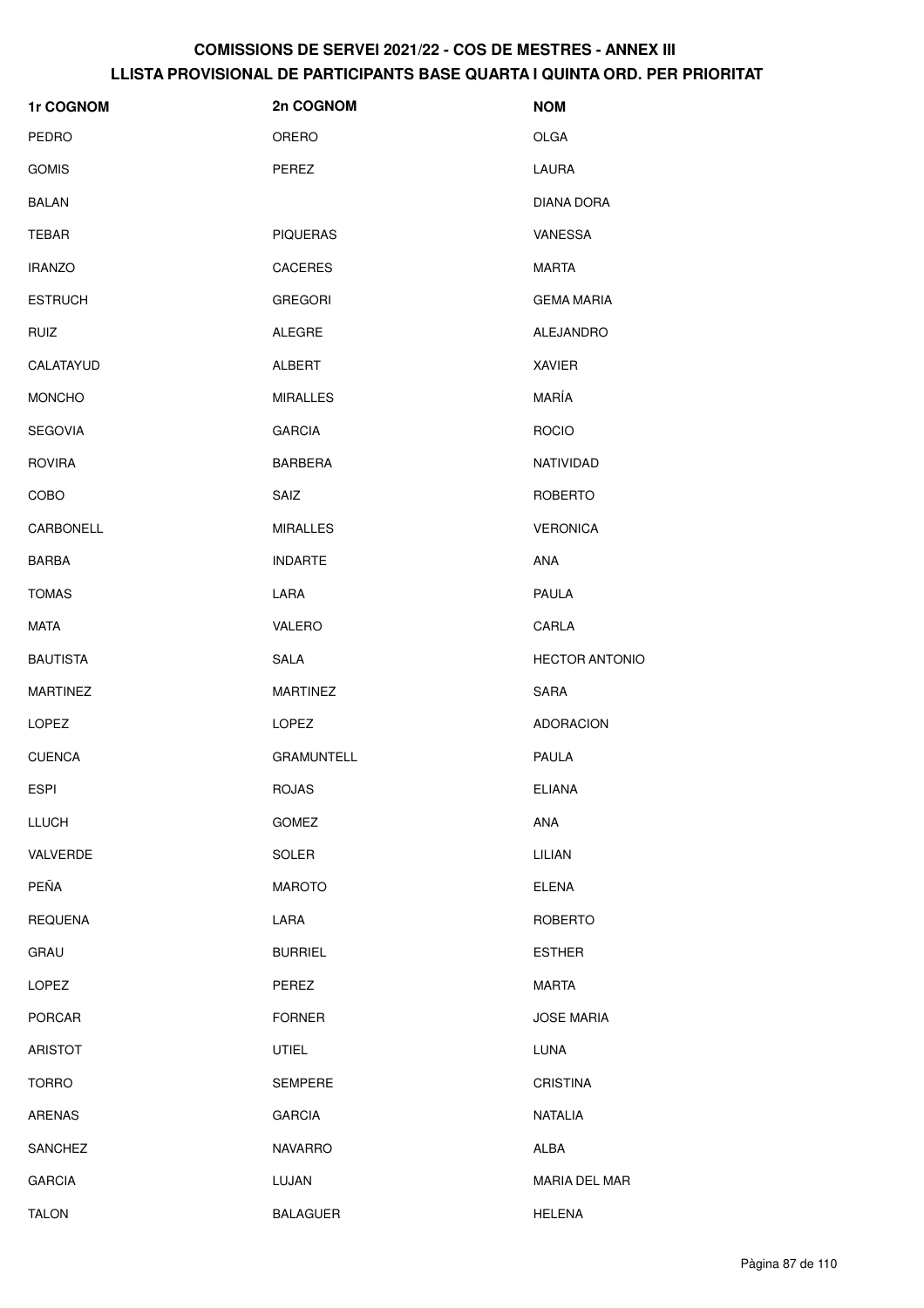| 1r COGNOM       | 2n COGNOM         | <b>NOM</b>           |
|-----------------|-------------------|----------------------|
| PEREZ           | <b>PUIGCERVER</b> | <b>JOSE VICENTE</b>  |
| SALA            | CALVO             | ANDREA               |
| <b>MORALES</b>  | <b>GUILLEM</b>    | SARA                 |
| <b>MOSCARDO</b> | <b>MASMANO</b>    | SANDRA               |
| <b>MARTINEZ</b> | <b>JIMENEZ</b>    | CASANDRA             |
| <b>FERRERES</b> | <b>VIVO</b>       | <b>SARA</b>          |
| LOPEZ           | <b>MELLADO</b>    | <b>MARTA</b>         |
| <b>PEYDRO</b>   | LLAVATA           | <b>TERESA</b>        |
| DEL VALLE       | <b>FERNANDEZ</b>  | ANA LAURA            |
| <b>MEDRANO</b>  | <b>SEGURA</b>     | <b>SILVIA</b>        |
| <b>PALACIOS</b> | <b>BOIX</b>       | <b>NURIA</b>         |
| <b>GARCIA</b>   | ARNAU             | <b>NEUS</b>          |
| <b>PEIRO</b>    | <b>ESTELA</b>     | <b>ROSA</b>          |
| <b>VIDAL</b>    | <b>MARTINEZ</b>   | ANA                  |
| <b>FUSTER</b>   | <b>DEVESA</b>     | CLARA                |
| VALBUENA        | <b>GIMENEZ</b>    | <b>ALICIA</b>        |
| <b>SORIANO</b>  | <b>CHICO</b>      | <b>MARIA LUZ</b>     |
| <b>LUQUE</b>    | <b>CALIXTO</b>    | <b>JUAN LUIS</b>     |
| <b>GONZALEZ</b> | <b>POMARES</b>    | ANA MARIA            |
| <b>GRAFIADA</b> | <b>DEVIS</b>      | <b>MARTA</b>         |
| JAEN            | <b>CERVERA</b>    | CARLA                |
| <b>HOYOS</b>    | <b>ASENSIO</b>    | <b>ROCIO</b>         |
| <b>JORGE</b>    | <b>MONJE</b>      | <b>ISABEL</b>        |
| <b>MARTINEZ</b> | <b>SENDRA</b>     | <b>MARTA</b>         |
| <b>GARCERA</b>  | <b>FERNANDEZ</b>  | <b>ANTONIO</b>       |
| <b>BURGOA</b>   | <b>FULLANA</b>    | <b>ANDRES</b>        |
| SANZ            | <b>BELLVER</b>    | <b>RICARDO</b>       |
| <b>CHAFER</b>   | ORTIZ             | <b>SERGIO</b>        |
| CATALA          | <b>LLISO</b>      | <b>JAVIER</b>        |
| <b>ESTUPIÑÁ</b> | <b>ROYO</b>       | <b>IRENE</b>         |
| CAMPO           | <b>LLATAS</b>     | LUCIA BELEN DEL      |
| FERRANDIZ       | <b>RIGO</b>       | SARA                 |
| <b>ESTEBAN</b>  | <b>CORCOLES</b>   | <b>PEDRO</b>         |
| <b>MONFORT</b>  | GIL               | <b>MARIA ANGELES</b> |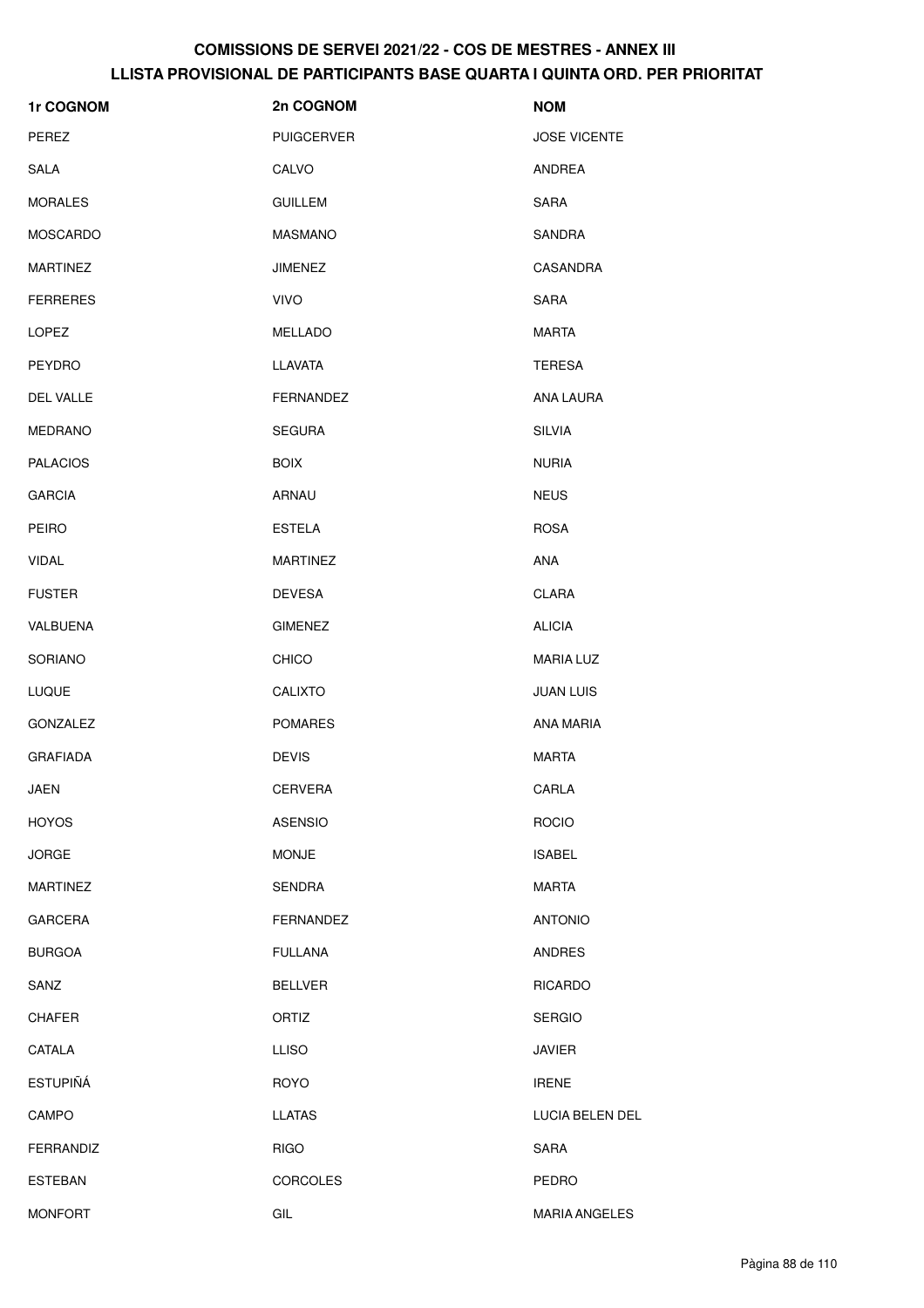| 1r COGNOM          | 2n COGNOM            | <b>NOM</b>              |
|--------------------|----------------------|-------------------------|
| <b>MORENO</b>      | <b>MEZCUA</b>        | ANA MARIA               |
| <b>SEVILLA</b>     | MAS                  | <b>BEATRIZ</b>          |
| <b>ALCARRIA</b>    | LARA                 | <b>SILVIA</b>           |
| <b>PASTOR</b>      | LOZANO               | <b>ISAAC</b>            |
| <b>AGUSTI</b>      | <b>MARTINEZ</b>      | <b>FRANCESC</b>         |
| <b>BENAVENT</b>    | OLTRA                | <b>RITA</b>             |
| <b>ROVIRA</b>      | <b>ESCUTIA</b>       | <b>MARIA ISABEL</b>     |
| <b>GUILL</b>       | <b>MONZO</b>         | ARANZAZU                |
| <b>IZQUIERDO</b>   | ZANDALINAS           | <b>MARTA</b>            |
| <b>PACHES</b>      | <b>CLIMENT</b>       | <b>OFELIA</b>           |
| DE LA VEGA         | <b>RUIZ</b>          | SARA                    |
| <b>IBAÑEZ</b>      | <b>ESCRICHE</b>      | <b>ESTELA</b>           |
| <b>FRANCES</b>     | <b>ARIÑO</b>         | <b>JOSE MANUEL</b>      |
| ORDAZ              | <b>TRAMOYERES</b>    | ALEJANDRO               |
| <b>MERINO</b>      | <b>PERIS</b>         | <b>MIREIA</b>           |
| PELAEZ             | <b>MONTESINOS</b>    | AIDA                    |
| <b>LOPEZ</b>       | <b>PARDO</b>         | <b>MARIA</b>            |
| <b>JUAREZ</b>      | <b>MARTINEZ</b>      | ZAIRA                   |
| FERNANDEZ DE QUERO | <b>GASTIAIN</b>      | ANA ISABEL              |
| JIMENEZ            | <b>TOMAS</b>         | <b>RUBEN</b>            |
| <b>MECHO</b>       | <b>GUILLEM</b>       | ANA                     |
| <b>JORDA</b>       | <b>COMPANY</b>       | <b>MONTSERRAT</b>       |
| <b>MONFORT</b>     | <b>MARIN</b>         | MIRIAM                  |
| <b>RODRIGUEZ</b>   | <b>CONGOST</b>       | ANDREA                  |
| ARGUISUELAS        | <b>FERRE</b>         | SANDRA                  |
| <b>VALEROS</b>     | NAJERA               | <b>ELENA</b>            |
| <b>LAFUENTE</b>    | <b>GARCIA</b>        | <b>MONICA</b>           |
| <b>MORALES</b>     | GRAU                 | OLGA                    |
| ROMERO             | <b>BARRERO</b>       | SANDRA MARIA            |
| <b>NIEVES</b>      | <b>BOLUDA</b>        | <b>VICTOR</b>           |
| ESTEBAN            | <b>SAN BARTOLOME</b> | <b>FRANCISCO JAVIER</b> |
| CARRILLO           | RIERA                | <b>FRANCISCO</b>        |
| <b>GREGORI</b>     | <b>FAYOS</b>         | <b>CELIA</b>            |
| <b>BORREGO</b>     | FERRER               | <b>ANTONIO</b>          |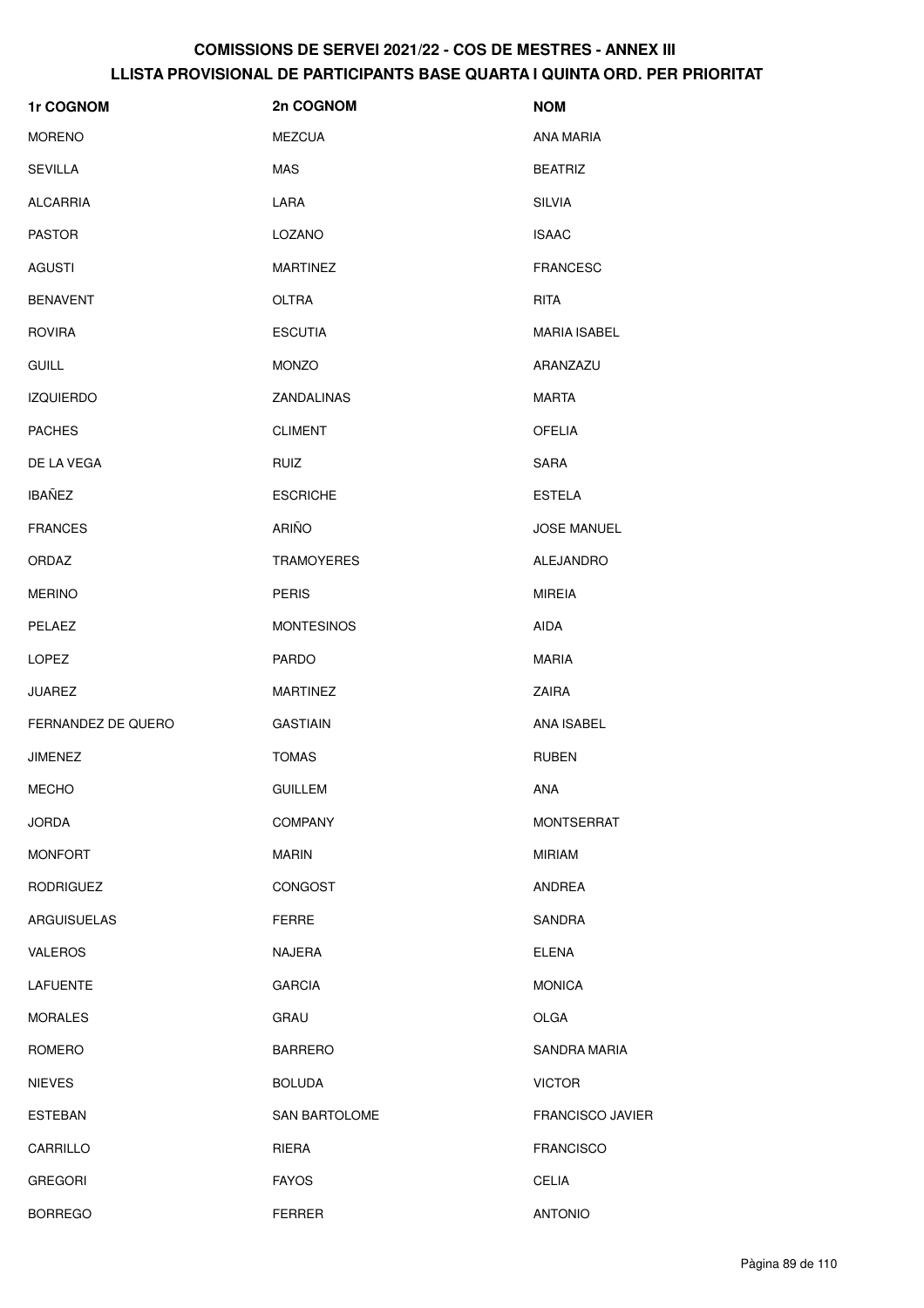| 1r COGNOM          | 2n COGNOM        | <b>NOM</b>          |
|--------------------|------------------|---------------------|
| <b>SERVER</b>      | <b>FORNES</b>    | <b>VERONICA</b>     |
| <b>RAMON</b>       | <b>TORAN</b>     | CAROLINA            |
| <b>MARIMON</b>     | GIL              | <b>VEGA</b>         |
| <b>FELIPE</b>      | SERRANO          | <b>MARIA</b>        |
| <b>RIPOLL</b>      | <b>FERRERES</b>  | <b>MARIA</b>        |
| <b>NAVARRO</b>     | ARANDA           | <b>BEATRIZ</b>      |
| <b>HERNANDEZ</b>   | <b>TEROL</b>     | <b>SOFIA</b>        |
| <b>BAÑULS</b>      | <b>BERMEJO</b>   | <b>BEATRIZ</b>      |
| <b>BERMEJO</b>     | <b>MORELLO</b>   | <b>IRENE</b>        |
| <b>SEANO</b>       | <b>VERA</b>      | <b>MARIA PILAR</b>  |
| <b>LLACER</b>      | <b>TEJEDOR</b>   | <b>CARMEN MARIA</b> |
| <b>BENIMELI</b>    | TUR              | VANESSA             |
| <b>POVEDA</b>      | <b>PAYA</b>      | RAUL                |
| <b>PAYA</b>        | GEA              | <b>ESTHER</b>       |
| CATALA             | SAIZ             | PAULA               |
| <b>VIVES</b>       | <b>PASIES</b>    | OLGA                |
| GONZALEZ           | <b>SEGUI</b>     | <b>MELANIA</b>      |
| <b>VILANOVA</b>    | <b>FABIAN</b>    | <b>ROSANA</b>       |
| <b>BALLESTEROS</b> | <b>DURAN</b>     | <b>ELENA</b>        |
| SAIZ               | <b>CHECA</b>     | <b>GUILLERMO</b>    |
| <b>MARTIN</b>      | <b>MORALES</b>   | <b>MARIA TERESA</b> |
| <b>FLORS</b>       | MAS              | <b>DOLÇA</b>        |
| ORTIZ              | <b>SORIA</b>     | <b>ELISA</b>        |
| <b>MACIAN</b>      | PALOMERO         | LAURA-JOSE          |
| <b>ANTON</b>       | <b>HERNANDEZ</b> | <b>SONIA</b>        |
| VAÑO               | UREÑA            | <b>MIREIA</b>       |
| <b>TORRES</b>      | <b>TORRES</b>    | <b>ADRIAN</b>       |
| <b>ESPINOSA</b>    | <b>ALOY</b>      | ANA                 |
| <b>MIRALLES</b>    | <b>TEROL</b>     | <b>ESTER</b>        |
| SEBASTIAN          | <b>SORIANO</b>   | <b>LAURA EMMA</b>   |
| <b>MOLPECERES</b>  | SAMATAN          | <b>DIEGO</b>        |
| CARBONELL          | <b>IZQUIERDO</b> | <b>RUBEN</b>        |
| <b>SEVILLA</b>     | <b>IBAÑEZ</b>    | RAQUEL              |
| SAEZ               | PARDO            | <b>SILVIA</b>       |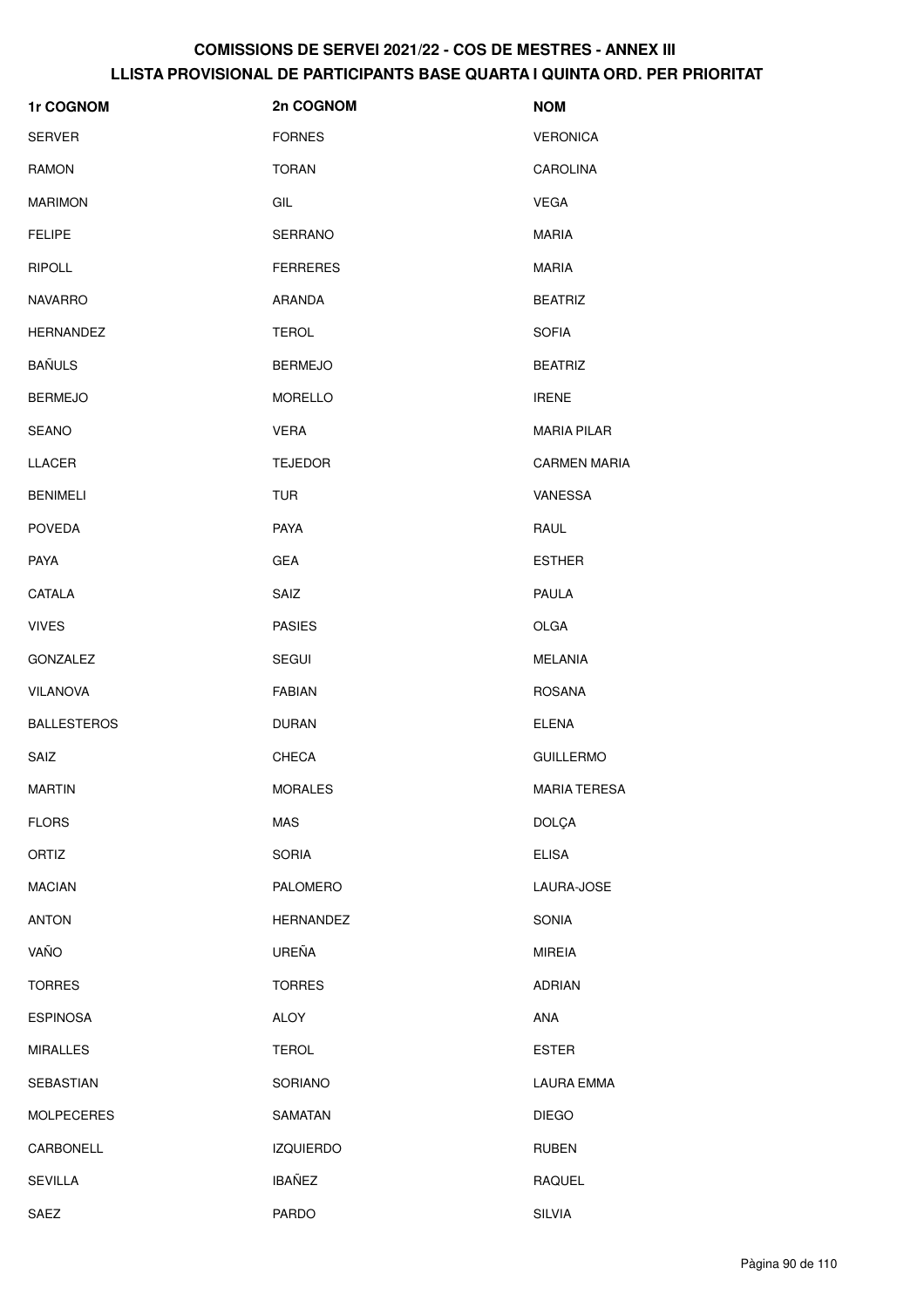| 1r COGNOM        | 2n COGNOM         | <b>NOM</b>                |
|------------------|-------------------|---------------------------|
| <b>COMPANY</b>   | <b>MOMPARLER</b>  | CARLA                     |
| <b>PEIRO</b>     | LOPEZ             | MARIA DE LOS DESAMPARADOS |
| <b>RAMON</b>     | <b>CLIMENT</b>    | <b>CIRO</b>               |
| <b>MARGARIT</b>  | <b>BENAVENT</b>   | <b>MARIA NEUS</b>         |
| CANICIO          | <b>NAVARRO</b>    | SONIA                     |
| <b>JORRO</b>     | <b>HERNANDEZ</b>  | MARIA DE LOS ANGELES      |
| <b>CEBRIAN</b>   | <b>FACIUS</b>     | <b>VERONICA</b>           |
| <b>GONZALEZ</b>  | <b>ESCAMILLA</b>  | LAURA                     |
| <b>MOLINER</b>   | <b>ESTOPIÑAN</b>  | <b>NURIA PILAR</b>        |
| <b>NAVARRO</b>   | <b>JIMENEZ</b>    | <b>ZAIRA</b>              |
| <b>CHELI</b>     | <b>GRACIA</b>     | <b>MAR</b>                |
| <b>SELFA</b>     | <b>FONT</b>       | <b>MARIA ISABEL</b>       |
| <b>GIRBES</b>    | <b>HERRERO</b>    | ANDREU                    |
| SANABRIA         | <b>FERNANDEZ</b>  | <b>MARIA</b>              |
| <b>FUERTES</b>   | <b>TORRES</b>     | <b>JOSE FRANCISCO</b>     |
| <b>ALONSO</b>    | <b>GOMEZ</b>      | <b>TANIA</b>              |
| <b>PALOMARES</b> | <b>CLEMENTE</b>   | <b>VERONICA</b>           |
| <b>AMADOR</b>    | LAINEZ            | <b>ANDREA</b>             |
| ROMERO           | <b>AGUSTINA</b>   | <b>MARINA</b>             |
| <b>GARCIA</b>    | <b>TORTAJADA</b>  | <b>ANDREA</b>             |
| COLOMA           | <b>VERA</b>       | <b>JESUS RAMON</b>        |
| ROMERO           | MONLLEO           | <b>SARA</b>               |
| CRUZA            | <b>PULGARIN</b>   | <b>SARA</b>               |
| <b>DOMENECH</b>  | <b>CARDENACHS</b> | <b>MANUELA</b>            |
| <b>BELTRAN</b>   | <b>CLAVER</b>     | <b>ALICIA</b>             |
| <b>MUSEROS</b>   | SANCHEZ           | LAURA                     |
| NADAL            | LOPEZ             | <b>ALTHEA</b>             |
| <b>ESCRIVA</b>   | COTS              | <b>GLORIA</b>             |
| CAÑADAS          | <b>BARBERA</b>    | <b>LORENA</b>             |
| <b>BONETE</b>    | <b>VILLAR</b>     | <b>MARIA AMPARO</b>       |
| <b>MORENO</b>    | GALLEGO           | <b>MARIA EUNICE</b>       |
| <b>MONTAGUT</b>  | <b>BENAVENT</b>   | <b>NADIA</b>              |
| <b>MOLINA</b>    | CALERO            | <b>MARINA</b>             |
| <b>ARTES</b>     | CAÑETE            | <b>DIANA ESTHER</b>       |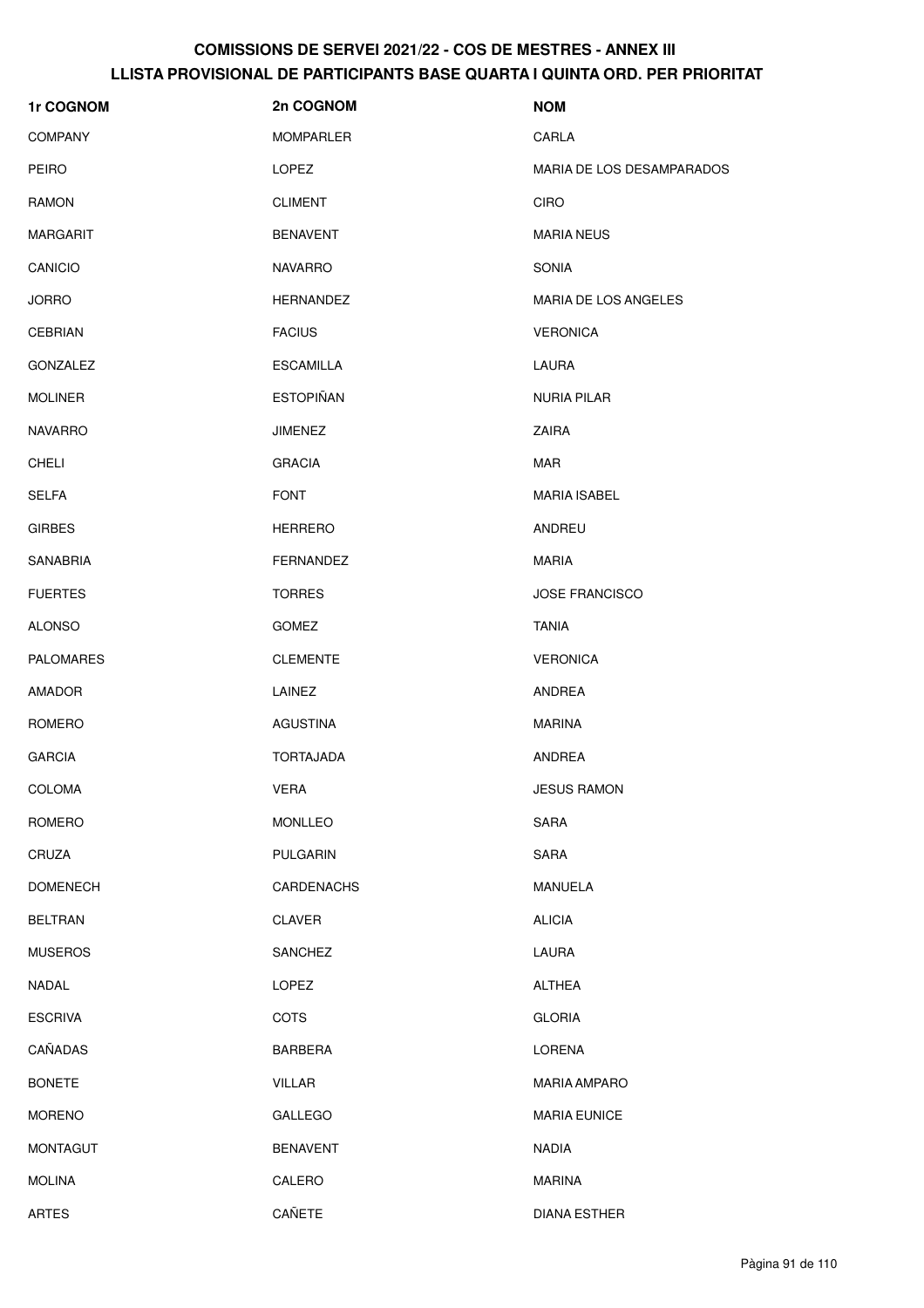| 1r COGNOM        | 2n COGNOM         | <b>NOM</b>           |
|------------------|-------------------|----------------------|
| <b>MANRESA</b>   | <b>RIQUELME</b>   | <b>AINARA</b>        |
| <b>FRANCO</b>    | <b>BALDO</b>      | <b>MARINA</b>        |
| CASTAÑO          | SALVADOR          | LAURA                |
| <b>PONS</b>      | <b>OLTRA</b>      | <b>ELISA</b>         |
| <b>RODRIGUEZ</b> | <b>PARDO</b>      | <b>RAQUEL</b>        |
| GONZALEZ-TEJERO  | <b>PIQUERAS</b>   | <b>BELEN</b>         |
| PLA              | <b>ROIG</b>       | <b>CECILIA</b>       |
| <b>VERA</b>      | <b>CUARTIELLA</b> | MARIA DEL CARMEN     |
| PEREZ            | <b>DEVESA</b>     | <b>VICENTA</b>       |
| LACRUZ           | <b>MOLINA</b>     | <b>NEREA</b>         |
| NATIVIDAD        | <b>ROIG</b>       | <b>PATRICIA</b>      |
| MUÑOZ            | <b>GUILABERT</b>  | <b>ROCIO</b>         |
| <b>ROCA</b>      | ROMERO            | <b>MOISES</b>        |
| <b>CERMEÑO</b>   | <b>NOGUERA</b>    | <b>MARIA JENIFER</b> |
| <b>ARQUES</b>    | <b>TORREGROSA</b> | ANGELA               |
| <b>SANCHEZ</b>   | <b>BAILEN</b>     | MARIA JEZABEL        |
| <b>RICO</b>      | <b>PUERTO</b>     | <b>JORGE</b>         |
| <b>IBIZA</b>     | <b>BELTRAN</b>    | <b>MARIA</b>         |
| <b>MARTINEZ</b>  | ALMENAR           | SARA                 |
| CARRETERO        | <b>TEIXEIRA</b>   | CARLA                |
| <b>ESTESO</b>    | LAMAS             | <b>JAVIER</b>        |
| VERDU            | SANTO             | <b>ALBERTO</b>       |
| <b>DOMENECH</b>  | <b>MARTINEZ</b>   | <b>MARAVILLAS</b>    |
| <b>MARTINEZ</b>  | <b>FONT</b>       | SARA                 |
| <b>NAVARRO</b>   | <b>FERRE</b>      | PAULA                |
| VERDU            | <b>SANTO</b>      | <b>GERMAN</b>        |
| UTRILLA          | <b>MORENO</b>     | <b>ELENA</b>         |
| ALMELA           | GRAU              | JOSEP ANGEL          |
| <b>RUIZ</b>      | <b>MACIA</b>      | ANDREA               |
| <b>CAMPOS</b>    | <b>MUÑOZ</b>      | <b>ROCIO</b>         |
| <b>DIAGO</b>     | ALMELA            | <b>MANUEL</b>        |
| <b>VERA</b>      | <b>MARCH</b>      | MARIA JOSE           |
| <b>LLOBET</b>    | PIÑAS             | <b>MARIA</b>         |
| CERDA            | <b>LLORET</b>     | <b>MARIA</b>         |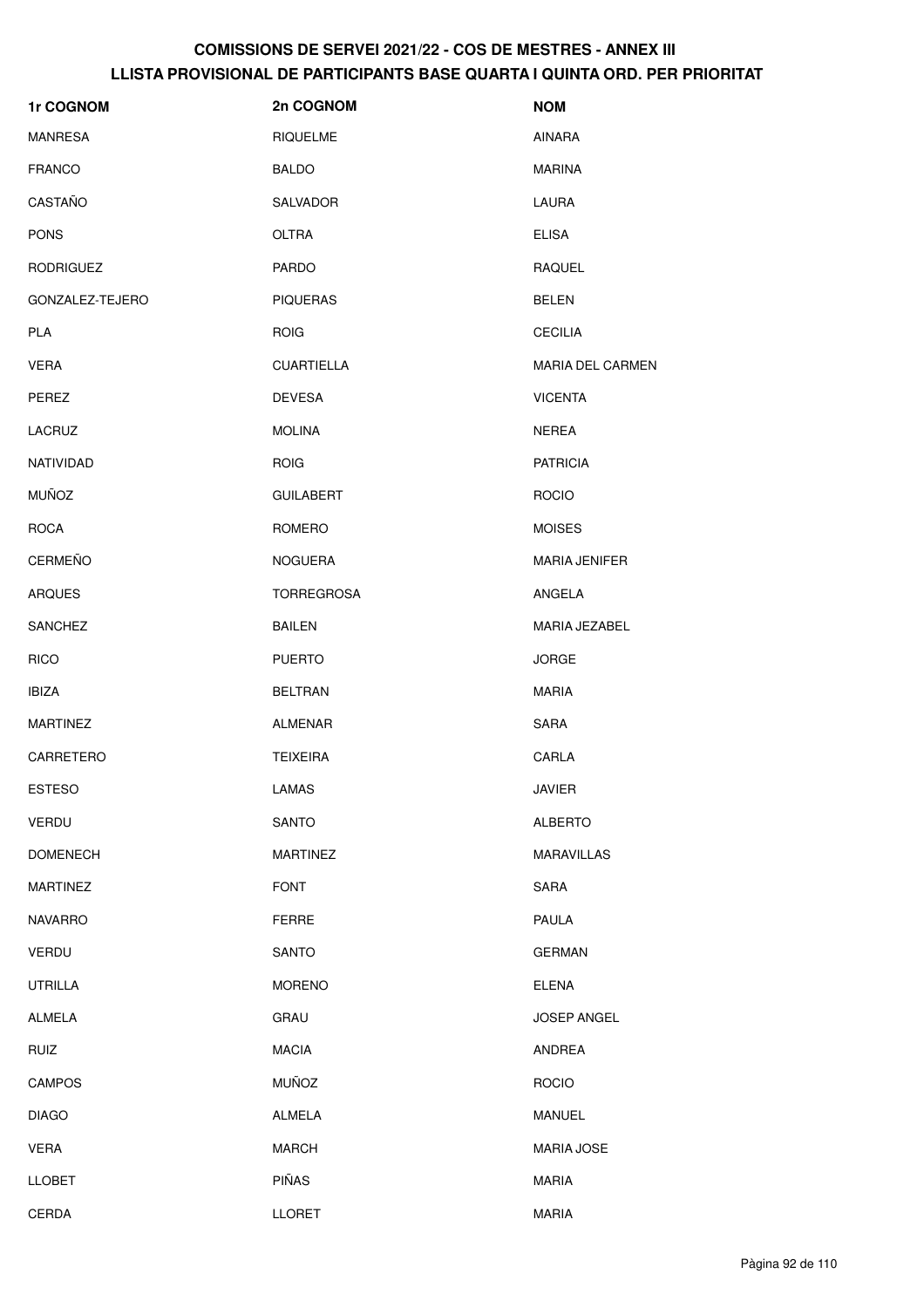| 1r COGNOM        | 2n COGNOM       | <b>NOM</b>              |
|------------------|-----------------|-------------------------|
| <b>SEBASTIA</b>  | <b>FERRER</b>   | <b>SONIA</b>            |
| <b>FUERTES</b>   | <b>PALS</b>     | <b>SERGIO</b>           |
| <b>PALOMINO</b>  | <b>ACEBRON</b>  | <b>VERONICA</b>         |
| <b>MORA</b>      | <b>VICEDO</b>   | NATALIA                 |
| <b>ESPUIG</b>    | <b>SANCHEZ</b>  | <b>MARIA AMPARO</b>     |
| MIÑANA           | <b>ORTS</b>     | <b>AITOR</b>            |
| <b>AROCA</b>     | <b>MILAN</b>    | <b>ANTONIA</b>          |
| ALBERT           | UREÑA           | MIGUEL ANGEL            |
| CANO             | <b>BODI</b>     | <b>VIOLETA</b>          |
| CATALA           | <b>BONET</b>    | ANA                     |
| VANACLOCHA       | CASTRO          | AIDA                    |
| GONZALEZ         | <b>MOLINA</b>   | SARA                    |
| DIAZ-PANADERO    | CAMARASA        | MARIA BEGOÑA            |
| <b>QUILES</b>    | CERRILLO        | JULIA URBELINA          |
| <b>LORENTE</b>   | <b>MORALES</b>  | <b>ROSA MARIA</b>       |
| SANZ             | <b>ESTRADA</b>  | ANDREA                  |
| <b>MONTALT</b>   | CAÑADA          | PAULA                   |
| <b>CHECA</b>     | <b>RUBIO</b>    | <b>SANTIAGO</b>         |
| GIL              | VILLALBA        | <b>DIEGO</b>            |
| <b>FERRIS</b>    | <b>MAESTRE</b>  | PAULA                   |
| VILAPLANA        | <b>PASCUAL</b>  | <b>MONICA</b>           |
| <b>RICO</b>      | <b>BAILON</b>   | <b>ESTELA</b>           |
| <b>RODRIGO</b>   | ABAD            | ANDREA                  |
| MARTINEZ DEL REY | QUILES          | ANDREA                  |
| <b>ROCHER</b>    | <b>ASENSI</b>   | SANDRA                  |
| <b>VALLS</b>     | <b>PLA</b>      | SILVIA                  |
| <b>MARTINEZ</b>  | CARBONELL       | SARA                    |
| GIL              | CANO            | <b>SOFIA</b>            |
| <b>CREMADES</b>  | <b>GUARINOS</b> | <b>FRANCISCO JAVIER</b> |
| <b>FERNANDEZ</b> | CALERO          | <b>MARIA ISABEL</b>     |
| <b>GARCIA</b>    | AREVALO         | DAVID                   |
| <b>GARCIA</b>    | <b>RUBIO</b>    | ALBERTO JOSE            |
| SALA             | SOMEÑO          | <b>MARIA AMPARO</b>     |
| GOZALBO          | <b>PONS</b>     | <b>TANIA</b>            |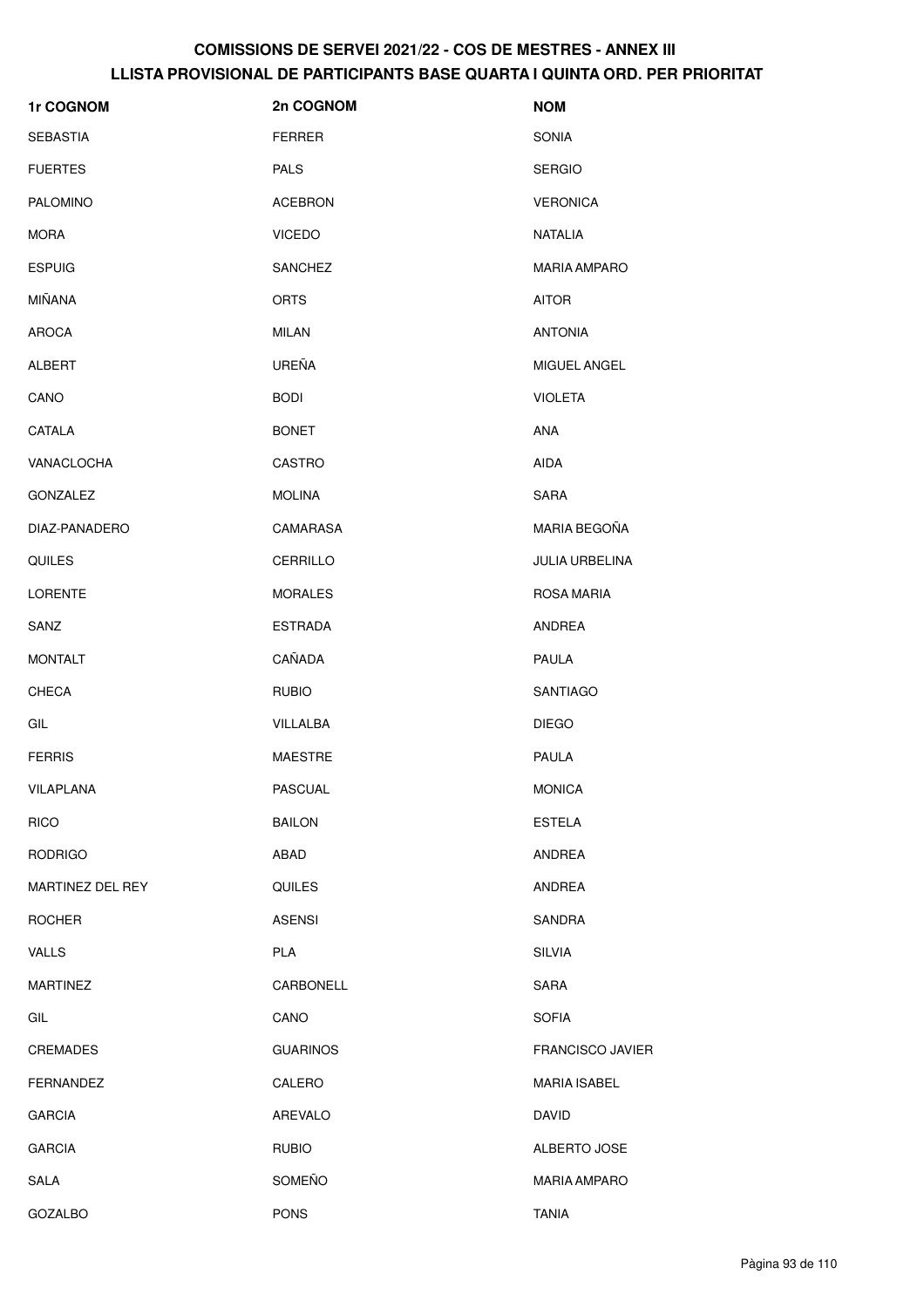| 1r COGNOM        | 2n COGNOM        | <b>NOM</b>              |
|------------------|------------------|-------------------------|
| <b>DIEZ</b>      | <b>RICO</b>      | SILVIA ESTHER           |
| <b>MARTINEZ</b>  | <b>SENDRA</b>    | <b>MARIA ELISA</b>      |
| <b>MARIA</b>     | <b>ORTOLA</b>    | ROBERTO BLAS            |
| <b>ESPADA</b>    | <b>GARCIA</b>    | <b>ROSA MARIA</b>       |
| <b>RUBIO</b>     | PEREZ            | <b>FRANCISCO MANUEL</b> |
| <b>MASCARO</b>   | <b>GARCIA</b>    | ANDREA                  |
| <b>AURELL</b>    | LOPEZ            | <b>MARIA DEL CARMEN</b> |
| <b>GRAU</b>      | CAMPS            | <b>LIDIA</b>            |
| LOPEZ            | LEIBAR           | <b>DEUNE IRENE</b>      |
| <b>CIRUJEDA</b>  | <b>DASI</b>      | <b>MARIA</b>            |
| <b>GALLEGO</b>   | CANALS           | <b>BEATRIZ</b>          |
| <b>NIÑEROLA</b>  | QUINTO           | <b>ISABEL</b>           |
| <b>TEJADA</b>    | <b>GARCÍA</b>    | <b>CRISTINA</b>         |
| <b>CHICO</b>     | <b>VILLEGAS</b>  | <b>NURIA</b>            |
| <b>LLORET</b>    | <b>SELFA</b>     | SONIA                   |
| ARANDA           | <b>GOMEZ</b>     | <b>SUSANA</b>           |
| <b>FORTEA</b>    | <b>LLORENS</b>   | <b>CRISTINA</b>         |
| PEREZ            | <b>MIRA</b>      | <b>SANTIAGO</b>         |
| <b>IBAÑEZ</b>    | ARNAL            | <b>PATRICIA</b>         |
| <b>MORALES</b>   | PEREZ            | LAURA                   |
| <b>BORREDA</b>   | <b>CUENCA</b>    | <b>MARTA</b>            |
| <b>SILVESTRE</b> | <b>ARNANDIS</b>  | <b>CARMEN</b>           |
| <b>GUTIERREZ</b> | LACOMBA          | <b>MIRIAM</b>           |
| <b>FUENTES</b>   | <b>MORA</b>      | <b>RAQUEL</b>           |
| <b>MORALES</b>   | TENT             | <b>LOURDES</b>          |
| CARREGUI         | <b>BALLESTER</b> | <b>JULIO</b>            |
| CAZALILLA        | <b>CARRION</b>   | CLARA                   |
| <b>DOMENECH</b>  | <b>GARCIA</b>    | SARA                    |
| <b>VICEN</b>     | <b>COVISA</b>    | <b>JORGE</b>            |
| <b>MENOR</b>     | <b>GARCIA</b>    | ANA                     |
| <b>MELLADO</b>   | LUJAN            | <b>MARIA</b>            |
| <b>MOLINER</b>   | <b>MARTINEZ</b>  | ANGELS                  |
| <b>ZORRILLA</b>  | <b>DOMENECH</b>  | MARINA                  |
| CONDE            | GOMEZ            | <b>JENNIFFER</b>        |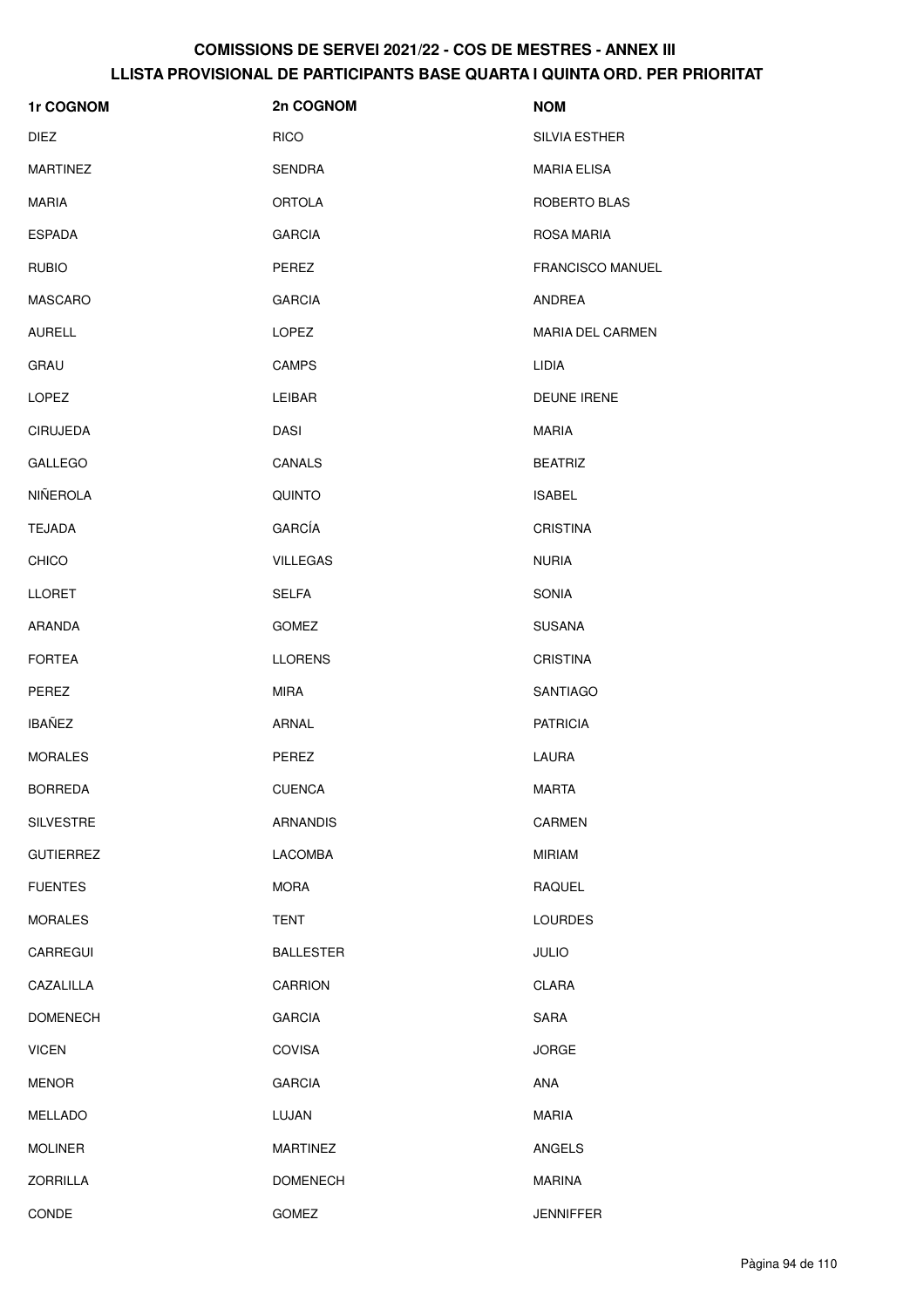| 1r COGNOM           | 2n COGNOM         | <b>NOM</b>              |
|---------------------|-------------------|-------------------------|
| <b>GARCIA</b>       | <b>GIMENEZ</b>    | <b>CRISTINA</b>         |
| <b>FERRIZ</b>       | <b>PRIETO</b>     | <b>GEMMA INMACULADA</b> |
| <b>GARCIA</b>       | <b>GIMENEZ</b>    | CARLOS                  |
| <b>MESEGUER</b>     | <b>GARCIA</b>     | <b>ESTEFANIA</b>        |
| <b>RECHE</b>        | <b>BARRA</b>      | <b>FERNANDO</b>         |
| <b>MONDRAGON</b>    | MIR               | TAMARA                  |
| SALMERON            | <b>BENITEZ</b>    | LORENA                  |
| <b>CONCA</b>        | <b>AMOROS</b>     | <b>JUDIT</b>            |
| <b>VENTURA</b>      | <b>BALLESTER</b>  | <b>JOAQUIN</b>          |
| MARTI               | <b>PASCUAL</b>    | <b>MARIA</b>            |
| <b>IVORRA</b>       | <b>TORREGROSA</b> | <b>MARIA CRISTINA</b>   |
| <b>BERTOMEU</b>     | <b>SANCHEZ</b>    | <b>CRISTINA</b>         |
| SANCHEZ             | CASTELLON         | VANESA                  |
| MAS                 | <b>SEBASTIAN</b>  | <b>JOSEFA LORETO</b>    |
| <b>GARCIA</b>       | <b>RIBES</b>      | <b>FRANCISCA</b>        |
| LAZARO              | <b>TRISTANTE</b>  | <b>MARIA</b>            |
| <b>GASCON</b>       | <b>LLINARES</b>   | <b>ESTER</b>            |
| <b>MONCHO</b>       | <b>ALBERT</b>     | SABRINA                 |
| <b>CUESTA</b>       | <b>VINUESA</b>    | <b>MARIA</b>            |
| <b>OLIVER</b>       | <b>HORTAL</b>     | LORENA                  |
| <b>BENAIGES</b>     | MARGALEF          | ANGELS                  |
| <b>BUENAVENTURA</b> | <b>MARTINEZ</b>   | <b>INMACULADA</b>       |
| <b>ALFARO</b>       | RANGEL            | MARIA DEL CARMEN        |
| GARCÍA              | LEAL              | ANA MARÍA               |
| CARMONA             | <b>MESQUIDA</b>   | CATALINA                |
| ALBERT              | MATEU             | <b>NURIA</b>            |
| SORIANO             | <b>NAVARRO</b>    | <b>MAR</b>              |
| GONZALEZ            | <b>FRANCO</b>     | <b>OSCAR</b>            |
| <b>GARCIA</b>       | <b>PUJADES</b>    | DANIEL                  |
| CAMIOLS             | <b>ALCALDE</b>    | LAURA                   |
| MENGUAL             | CASELLES          | <b>MARIA JOSE</b>       |
| <b>MUNTO</b>        | <b>GARRIGOS</b>   | <b>BEATRIZ</b>          |
| <b>LATORRE</b>      | LATORRE           | ALBA                    |
| ARNAL               | <b>PALACIOS</b>   | ANA                     |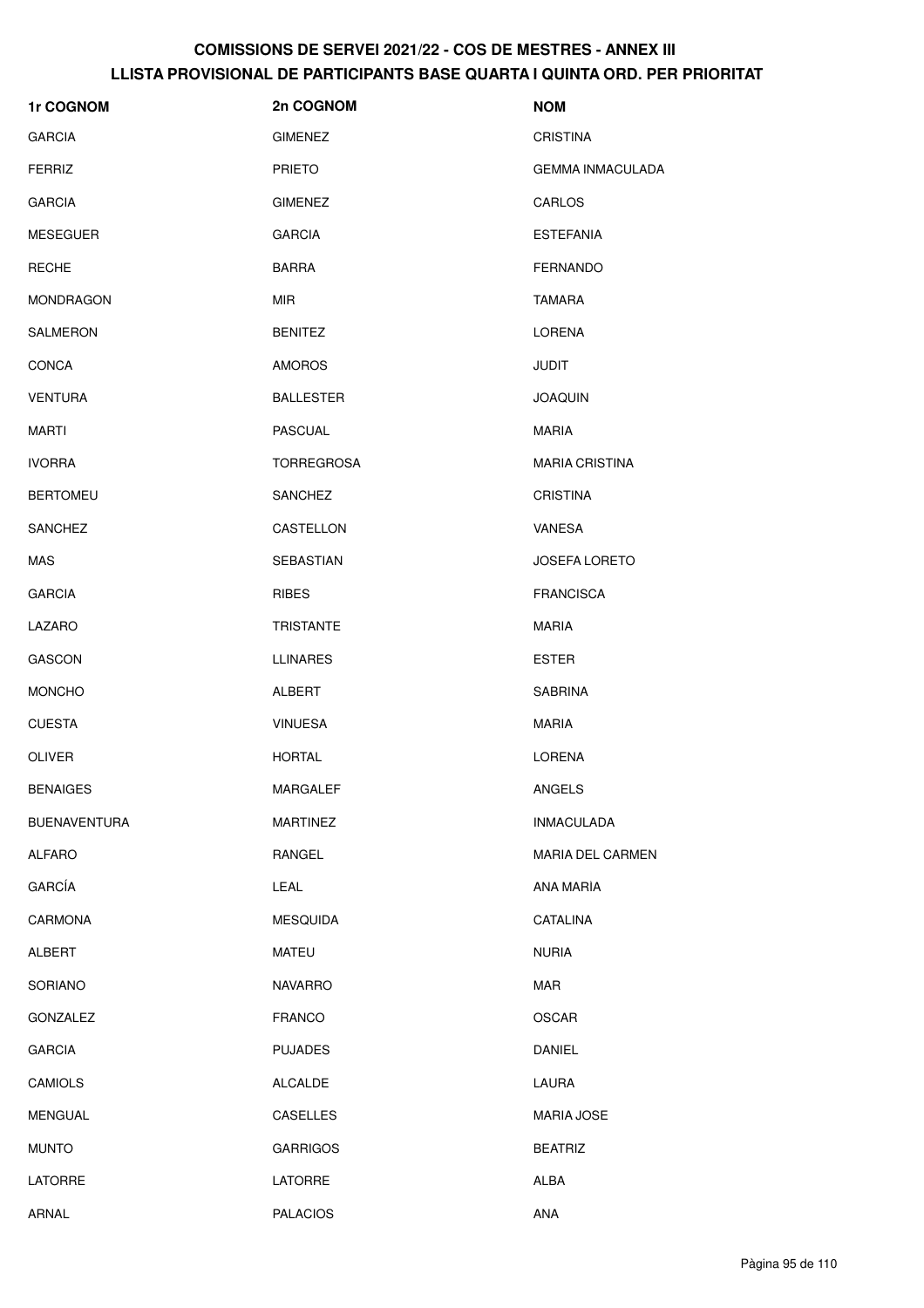| 1r COGNOM         | 2n COGNOM        | <b>NOM</b>           |
|-------------------|------------------|----------------------|
| CASTELLO          | SANJUAN          | <b>CARMEN</b>        |
| <b>BARTRINA</b>   | <b>FALLADO</b>   | CARLOS               |
| <b>IGUAL</b>      | <b>DOÑATE</b>    | <b>RAQUEL</b>        |
| <b>VIDAL</b>      | <b>VILA</b>      | <b>IRENE</b>         |
| <b>GOMEZ</b>      | <b>RUIZ</b>      | <b>CRISTINA</b>      |
| <b>GIMENEZ</b>    | CALATAYUD        | <b>ROSA</b>          |
| <b>MARTI</b>      | <b>BALLESTER</b> | <b>JUAN BAUTISTA</b> |
| <b>MORALES</b>    | <b>JUNQUERO</b>  | <b>CLARA</b>         |
| SAIS              | <b>GINESTAR</b>  | <b>CARMEN</b>        |
| PEREZ             | <b>MACHADO</b>   | <b>CINTYA</b>        |
| PALAU             | <b>PORCAR</b>    | <b>NAHIKARI</b>      |
| <b>ARIÑO</b>      | QUERALT          | <b>LLEDO</b>         |
| <b>MARTINEZ</b>   | <b>ESTEVE</b>    | LIDIA                |
| <b>ESQUER</b>     | <b>MARGARIT</b>  | ALEJANDRO            |
| <b>BARRERO</b>    | OLMO             | <b>RUBEN</b>         |
| <b>PERIS</b>      | ARANDIGA         | ANDREA               |
| <b>ROLDAN</b>     | PAGAN            | ALBA                 |
| <b>MUÑOZ</b>      | <b>DOMINGO</b>   | JORDI-JOAQUIM        |
| <b>BELTRAN</b>    | CARBONELL        | <b>JUAN ALBERTO</b>  |
| ALBIÑANA          | <b>MORAL</b>     | PAULA                |
| <b>GALBIS</b>     | <b>FUENTES</b>   | <b>PATRICIA</b>      |
| ORERO             | LORITE           | <b>ANAIIS</b>        |
| <b>MIQUEL</b>     | <b>GARCÍA</b>    | <b>GEMMA</b>         |
| <b>HIDALGO</b>    | <b>MARTINEZ</b>  | <b>JORGE</b>         |
| CANOVAS           | <b>BORONAT</b>   | <b>IRENE</b>         |
| <b>MUÑOZ</b>      | <b>MUÑOZ</b>     | <b>ALVARO PABLO</b>  |
| <b>MORENO</b>     | <b>SALA</b>      | <b>RAMON</b>         |
| <b>TORREGROSA</b> | <b>BAILEN</b>    | <b>IRENE</b>         |
| <b>SEGARRA</b>    | SANCHEZ          | MIRIAM               |
| PEREZ             | <b>RODRIGUEZ</b> | LAURA                |
| <b>REINA</b>      | VILLALBA         | <b>ROBERTO</b>       |
| <b>GONZALEZ</b>   | <b>GOMEZ</b>     | VANESA               |
| <b>PERALES</b>    | <b>MOLLA</b>     | <b>JOSE LUIS</b>     |
| <b>NAVARRO</b>    | <b>TORRES</b>    | MARIA                |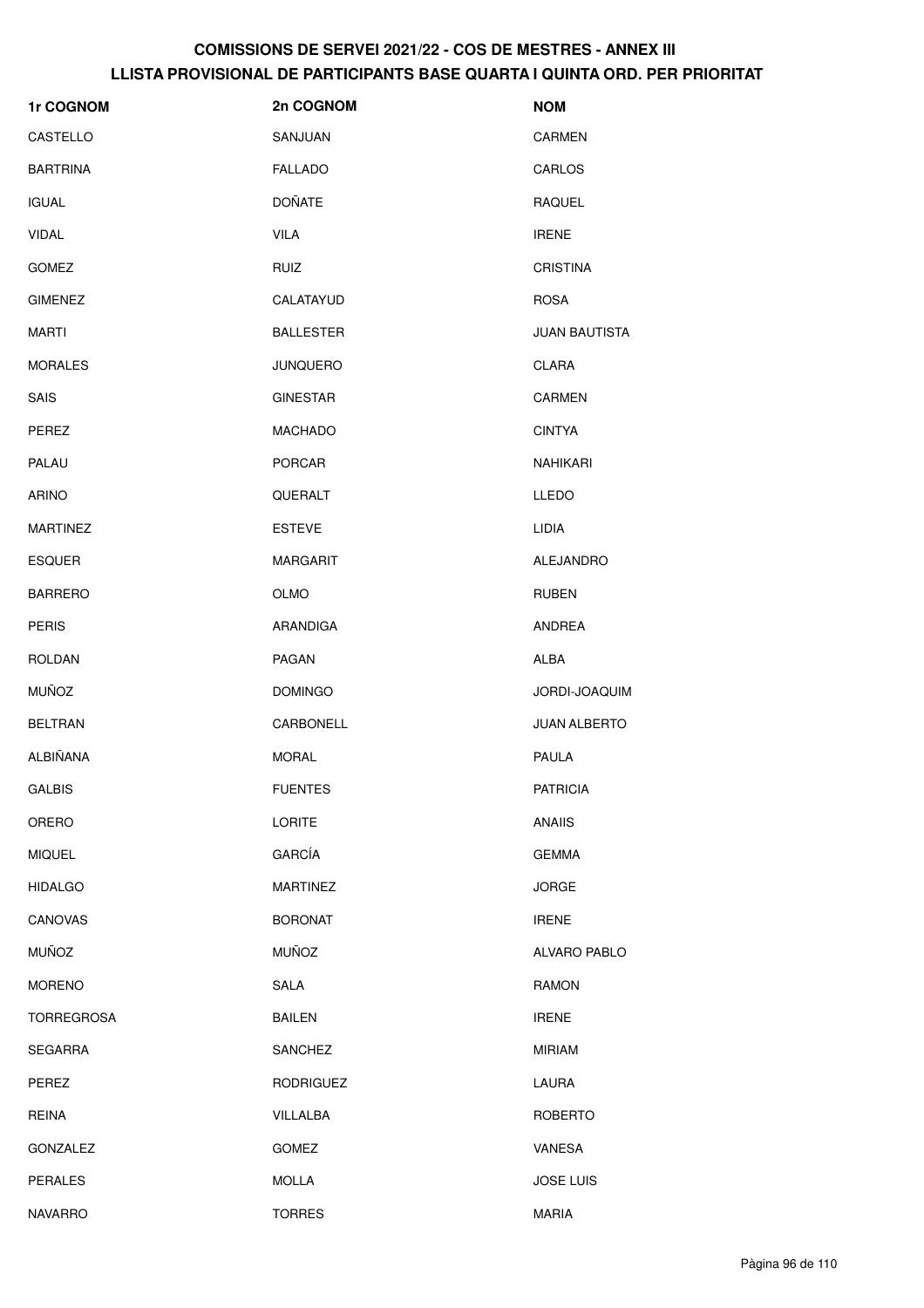| 1r COGNOM       | 2n COGNOM        | <b>NOM</b>           |
|-----------------|------------------|----------------------|
| <b>BORJA</b>    | <b>GONZALEZ</b>  | <b>BARBARA</b>       |
| <b>APARISI</b>  | <b>MANCHO</b>    | <b>ISABEL</b>        |
| <b>SOLER</b>    | <b>VIVO</b>      | <b>ALBA</b>          |
| <b>FERRERO</b>  | <b>SILVESTRE</b> | <b>ELIA</b>          |
| MIRA            | <b>BEJERANO</b>  | ALEJANDRO            |
| <b>TOMÁS</b>    | RÍOS             | <b>RAQUEL</b>        |
| CASANOVA        | <b>FERRANDIS</b> | <b>ISABEL</b>        |
| <b>MARTIN</b>   | SALVE            | <b>DIANA</b>         |
| <b>CORTES</b>   | <b>OCAÑA</b>     | <b>MARTA</b>         |
| <b>IGUAL</b>    | <b>ALSINA</b>    | <b>GEORGINA</b>      |
| <b>BARRAJON</b> | <b>BAGUR</b>     | <b>PAULA</b>         |
| <b>GASCO</b>    | <b>GIRONA</b>    | LAURA                |
| <b>SANCHEZ</b>  | <b>PALENCIA</b>  | <b>MARIA</b>         |
| <b>FRANCES</b>  | <b>DOMENECH</b>  | <b>ANA MARIA</b>     |
| MOYA            | <b>OTONDO</b>    | <b>LUCIA</b>         |
| <b>DIAGO</b>    | <b>REOLID</b>    | <b>MARIA</b>         |
| <b>BOU</b>      | <b>GUILLAMON</b> | <b>MARTA</b>         |
| <b>GALLEGO</b>  | VILLANUEVA       | <b>NOELIA</b>        |
| <b>BAUTISTA</b> | PEÑALVER         | <b>MONICA</b>        |
| <b>DOMINGO</b>  | ALCALA-SANTAELLA | <b>MARIA DEL MAR</b> |
| VERDU           | <b>NAVARRO</b>   | SANDRA               |
| CERDA           | PLA              | <b>AITOR</b>         |
| <b>TORMO</b>    | <b>RIPOLL</b>    | CLAUDIA              |
| <b>PUCHE</b>    | <b>GISBERT</b>   | <b>MARIOLA</b>       |
| <b>BENITEZ</b>  | LOSTADO          | <b>NEREA</b>         |
| <b>ANTON</b>    | GONZALEZ         | LAURA                |
| <b>VERDU</b>    | <b>NAVARRO</b>   | <b>NURIA</b>         |
| <b>RODENAS</b>  | <b>PALLARES</b>  | SANDRA               |
| GONÇALVES       | CARRIZO          | <b>ADRIAN</b>        |
| <b>BARREDA</b>  | <b>MORA</b>      | <b>MARIA PILAR</b>   |
| ORTEGA          | SANJUAN          | <b>SARA</b>          |
| <b>ROMAN</b>    | DE LA FUENTE     | <b>JENNIFER</b>      |
| <b>LOPEZ</b>    | <b>DIEZ</b>      | <b>FRANCISCO</b>     |
| <b>TORMO</b>    | ORIHUEL          | <b>ITZIAR</b>        |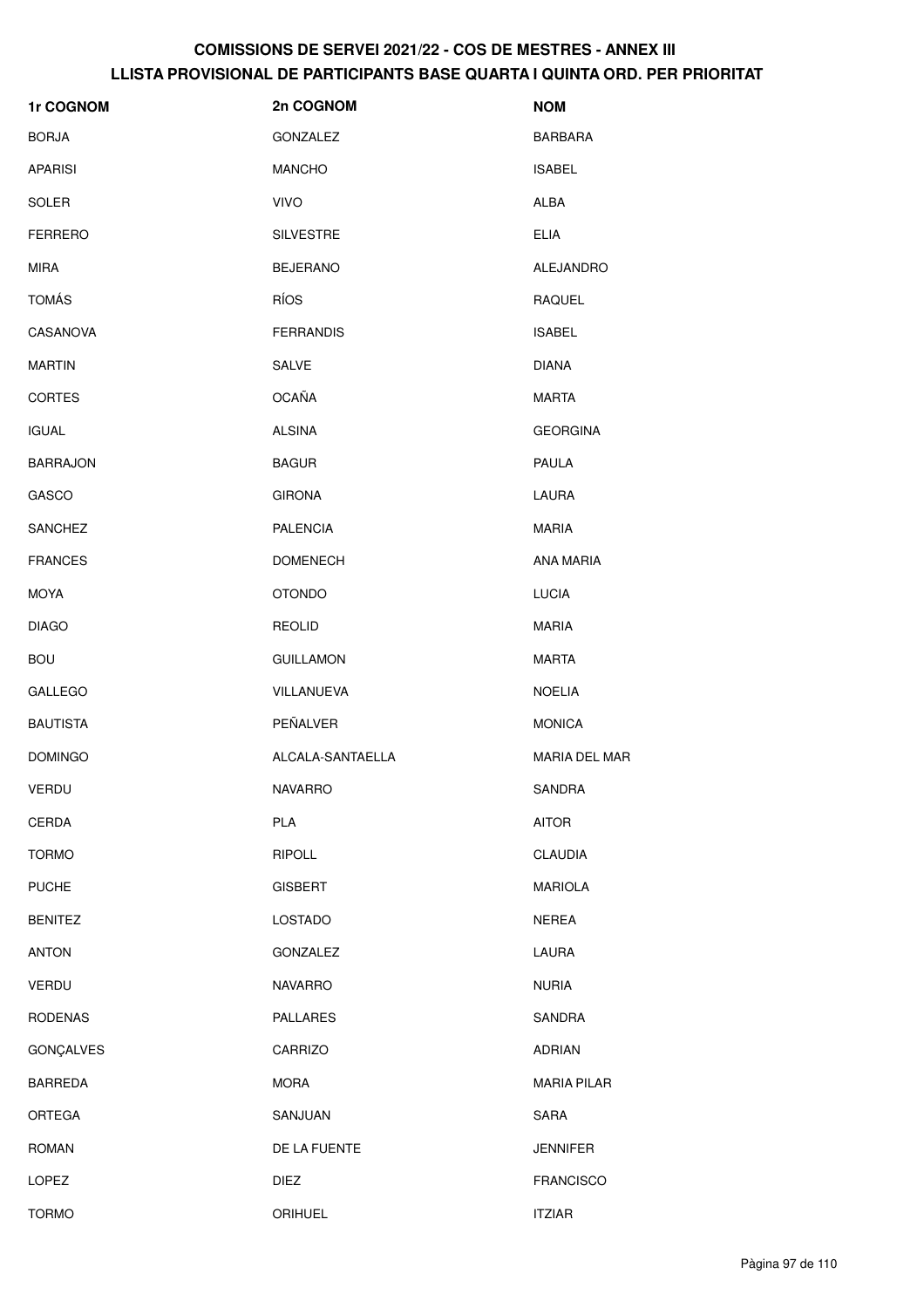| 1r COGNOM         | 2n COGNOM        | <b>NOM</b>           |
|-------------------|------------------|----------------------|
| GIL-GALLARDO      | FERNANDEZ        | <b>TAMARA</b>        |
| <b>GOMEZ</b>      | <b>PUIG</b>      | <b>BEATRIZ</b>       |
| LOPEZ             | <b>BENEDICTO</b> | KEILA                |
| <b>BUJ</b>        | CARCELLER        | <b>FERNANDO</b>      |
| CAÑADA            | <b>BLASCO</b>    | <b>MARIA DOLORES</b> |
| <b>UBEDA</b>      | <b>GARCIA</b>    | <b>ISABEL</b>        |
| <b>ESPERT</b>     | FABREGAT         | <b>IRINA</b>         |
| <b>CLIMENT</b>    | <b>BENAVENT</b>  | <b>NADIA</b>         |
| <b>GASCON</b>     | <b>MARTINEZ</b>  | <b>JAVIER</b>        |
| <b>PORCAR</b>     | <b>HERNANDO</b>  | <b>CLAUDIA</b>       |
| <b>HIGUERUELO</b> | <b>BUENO</b>     | <b>ANTONIO</b>       |
| <b>BOTIA</b>      | FERNANDEZ        | ALBA                 |
| <b>MIRALLES</b>   | SERRANO          | <b>JESUS</b>         |
| PEREZ             | <b>GARCIA</b>    | <b>AITOR</b>         |
| <b>REY</b>        | <b>NAVAJAS</b>   | <b>TERESA DEL</b>    |
| <b>BUSTILLO</b>   | CASERO           | <b>CARMEN</b>        |
| <b>PUIG</b>       | <b>LECHA</b>     | <b>ISABEL</b>        |
| <b>PALOMARES</b>  | <b>MARTINEZ</b>  | <b>MARCOS</b>        |
| <b>GADEA</b>      | <b>GARCIA</b>    | CARLOS               |
| <b>NEBOT</b>      | <b>ARIÑO</b>     | <b>GAL·LA</b>        |
| AGUILAR           | <b>GASULLA</b>   | <b>MARC</b>          |
| GOMEZ             | <b>LLORENS</b>   | <b>MARTA</b>         |
| <b>BORJA</b>      | <b>MARTINEZ</b>  | LAURA                |
| <b>JORDAN</b>     | PEREZ            | ANGELA               |
| <b>PABLOS</b>     | <b>JIMENEZ</b>   | <b>LAURA ELISA</b>   |
| <b>DOMINGO</b>    | <b>OCHANDO</b>   | CARLOS               |
| GOMEZ             | VADILLO          | <b>MIGUEL</b>        |
| ALLEPUZ           | GOMEZ            | <b>HECTOR</b>        |
| <b>BENAVENT</b>   | <b>HERVAS</b>    | <b>SILVIA</b>        |
| <b>FERRER</b>     | <b>VICENS</b>    | CARLA                |
| <b>SIMARRO</b>    | <b>ILLUECA</b>   | LIDIA                |
| CABALLER          | <b>MARTI</b>     | <b>MARIA</b>         |
| <b>MARCO</b>      | <b>JORGE</b>     | MARTA                |
| <b>SEGURA</b>     | PEREZ            | ANGELA               |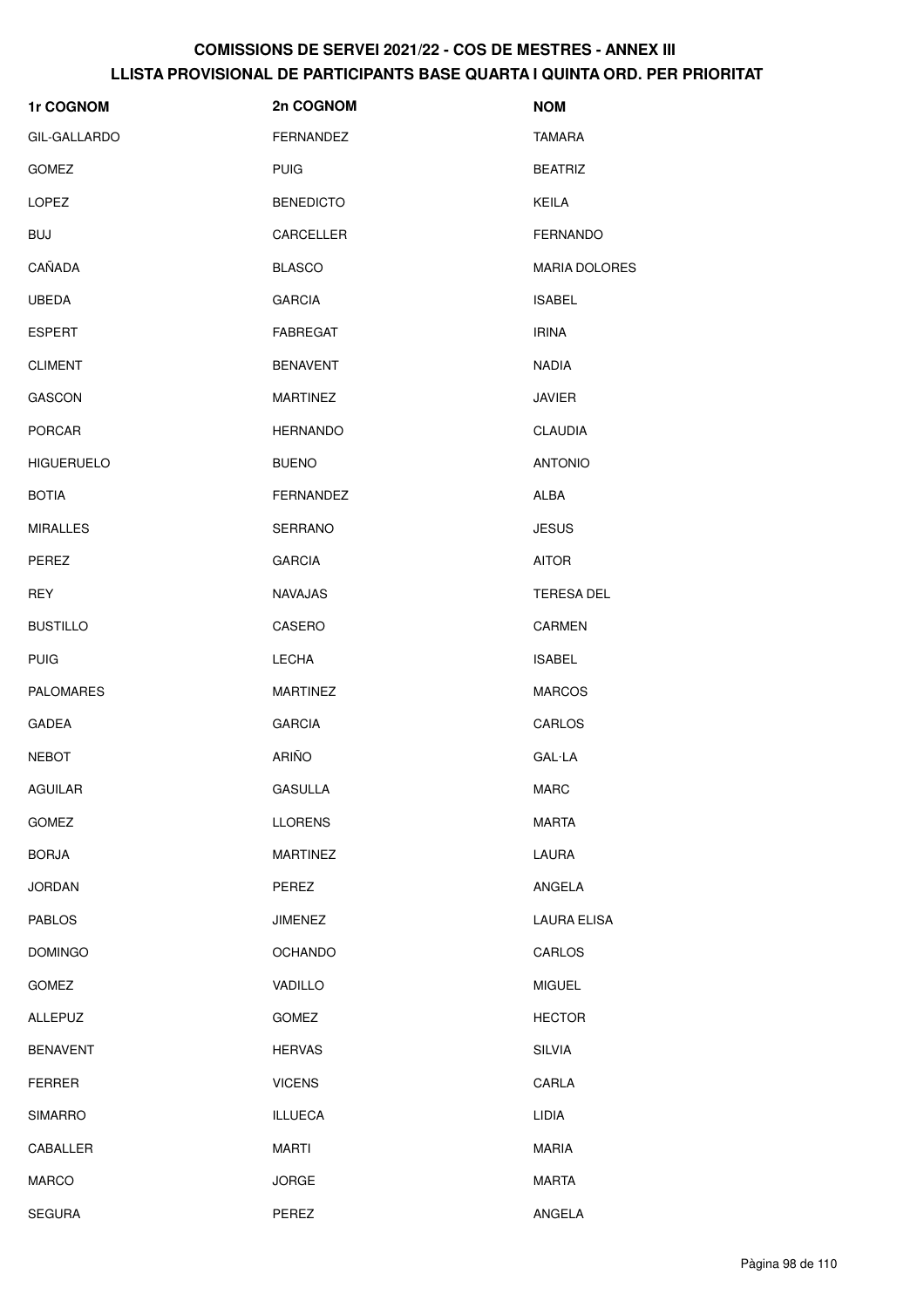| 1r COGNOM         | 2n COGNOM         | <b>NOM</b>           |
|-------------------|-------------------|----------------------|
| <b>SEGURA</b>     | <b>REMOLINA</b>   | <b>MARIA ISABEL</b>  |
| <b>SEMPERE</b>    | <b>GARCIA</b>     | <b>CRISTINA</b>      |
| <b>CIVERA</b>     | ARRAEZ            | SARA                 |
| <b>MARTINEZ</b>   | <b>GOMEZ</b>      | <b>LAURA TERESA</b>  |
| CONEJERO          | LOPEZ             | REBECA               |
| PEREZ             | <b>FERRANDEZ</b>  | ANA TERESA           |
| <b>TALAVAN</b>    | ROMERO            | <b>JESUS ALBERTO</b> |
| <b>BLANES</b>     | <b>DOMÍNGUEZ</b>  | ADA                  |
| <b>LACUESTA</b>   | <b>VIZCAINO</b>   | <b>DAVID</b>         |
| <b>NUÑEZ</b>      | <b>FERRAGUD</b>   | <b>BERTA</b>         |
| <b>BARREDA</b>    | <b>MONFORTE</b>   | <b>MARIA</b>         |
| CASABAN           | <b>LILLO</b>      | CLARA                |
| <b>MERLOS</b>     | <b>MICO</b>       | <b>MIRIAM</b>        |
| <b>RUBIO</b>      | ROMERO            | DANIEL               |
| <b>MOLINER</b>    | <b>PERAIRE</b>    | <b>ALICIA</b>        |
| <b>MARGAIX</b>    | <b>DUET</b>       | <b>AGNES</b>         |
| <b>MASIP</b>      | <b>GALINDO</b>    | <b>SUSANA</b>        |
| <b>RUFETE</b>     | ABENGOZAR         | <b>AINARA</b>        |
| <b>IBAÑEZ</b>     | <b>DOLZ</b>       | <b>INMACULADA</b>    |
| <b>MARTINEZ</b>   | <b>HERNANDEZ</b>  | ALBA                 |
| <b>BLAS</b>       | NUÑEZ             | <b>AMPARO</b>        |
| <b>IBAÑEZ</b>     | <b>HERRERO</b>    | PAU                  |
| <b>GISBERT</b>    | <b>VILAPLANA</b>  | <b>PAULA</b>         |
| GOMEZ             | <b>MEDINA</b>     | <b>JENNIFER</b>      |
| <b>CHINCHILLA</b> | GIL               | <b>JOAN</b>          |
| <b>GIMENO</b>     | <b>NACHER</b>     | <b>MARIA ELENA</b>   |
| <b>TABERNER</b>   | <b>MONTESINOS</b> | SARA                 |
| <b>MARIN</b>      | <b>ORIOLA</b>     | <b>IRENE</b>         |
| <b>MESEGUER</b>   | <b>FLIQUETE</b>   | LAURA                |
| QUEVEDO           | PEREA             | <b>MIREYA</b>        |
| <b>RODRIGUEZ</b>  | <b>BERNABEU</b>   | <b>CONCEPCION</b>    |
| RODA              | PEREZ             | ROSA ELENA           |
| <b>GALIANA</b>    | <b>LLORET</b>     | MARIA MAGDALENA      |
| CERDAN            | MARTINEZ          | SANDRA               |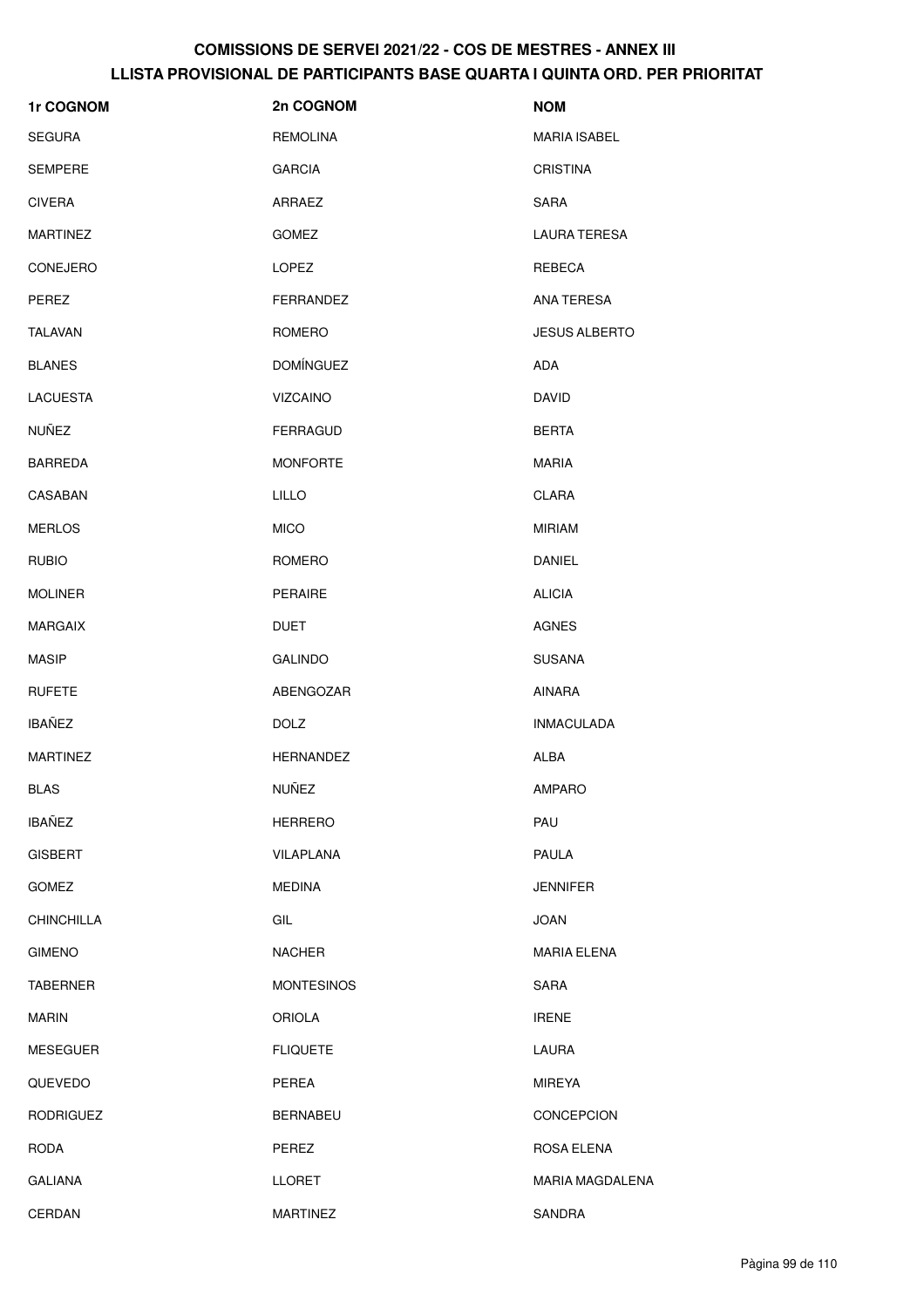| 1r COGNOM         | 2n COGNOM        | <b>NOM</b>            |
|-------------------|------------------|-----------------------|
| RIVERA            | COLLADO          | ANA ISABEL            |
| SAIZ              | <b>BLASCO</b>    | <b>MIRIAM</b>         |
| <b>PONS</b>       | <b>IÑIGUEZ</b>   | VANESA                |
| JULIA             | <b>JARILLO</b>   | <b>MARIA</b>          |
| <b>GRAELLS</b>    | PADILLA          | <b>MARTA</b>          |
| <b>PONS</b>       | RAMIREZ          | <b>CRISTINA</b>       |
| <b>RESINA</b>     | <b>MIRA</b>      | LAURA                 |
| <b>FERNANDEZ</b>  | <b>CEBRIAN</b>   | <b>ESTEFANIA</b>      |
| <b>GARCIA</b>     | JUAN             | <b>MARTA</b>          |
| <b>GARCIA</b>     | <b>MARRAMA</b>   | <b>MARTA</b>          |
| <b>CACERES</b>    | <b>BERMEJO</b>   | <b>JESICA</b>         |
| <b>RAMON</b>      | <b>ESPINOSA</b>  | <b>MARIA NOELIA</b>   |
| <b>VILA</b>       | <b>PERUCHO</b>   | MARIA DEL CARMEN      |
| RIBERA            | <b>MOLLA</b>     | <b>MIRIAM</b>         |
| SANCHEZ           | <b>HERRERO</b>   | ANA                   |
| SAMPER            | <b>LLOPIS</b>    | <b>CLAUDIA</b>        |
| <b>GUZMAN</b>     | <b>CHALMETA</b>  | CARLOS                |
| CARRETERO         | <b>MARTINEZ</b>  | ANDREA                |
| <b>GELLIDA</b>    | <b>BELMONTE</b>  | CAROLINA              |
| <b>TOMAS</b>      | <b>NAVARRO</b>   | <b>MARIA</b>          |
| PETIT             | <b>BOIX</b>      | <b>SILVIA</b>         |
| <b>GARCIA</b>     | ARBELOA          | <b>ALICIA</b>         |
| <b>SANTAMANS</b>  | <b>MINGUEZ</b>   | ALBA                  |
| <b>VIDAL</b>      | <b>GRAN</b>      | <b>ALICIA</b>         |
| <b>PERUCHO</b>    | <b>MARTINEZ</b>  | <b>JENNIFER</b>       |
| <b>BARRACHINA</b> | <b>VIDAL</b>     | <b>MATEO</b>          |
| <b>TARIN</b>      | <b>LLAMOSI</b>   | <b>MARIA</b>          |
| <b>PALMER</b>     | GONZALEZ         | <b>MARIA DOLORES</b>  |
| <b>BONET</b>      | <b>ALONSO</b>    | CARMEN                |
| <b>MARTINEZ</b>   | <b>VISCIO</b>    | <b>MONICA SILVINA</b> |
| YAGO              | ALCAZAR          | ARANTXA               |
| <b>OLMEDO</b>     | <b>AZORIN</b>    | <b>ESTEFANIA</b>      |
| <b>ESCRIVA</b>    | <b>MOSCARDO</b>  | <b>ESTHER</b>         |
| <b>GARCIA</b>     | <b>HERNANDEZ</b> | <b>IRENE</b>          |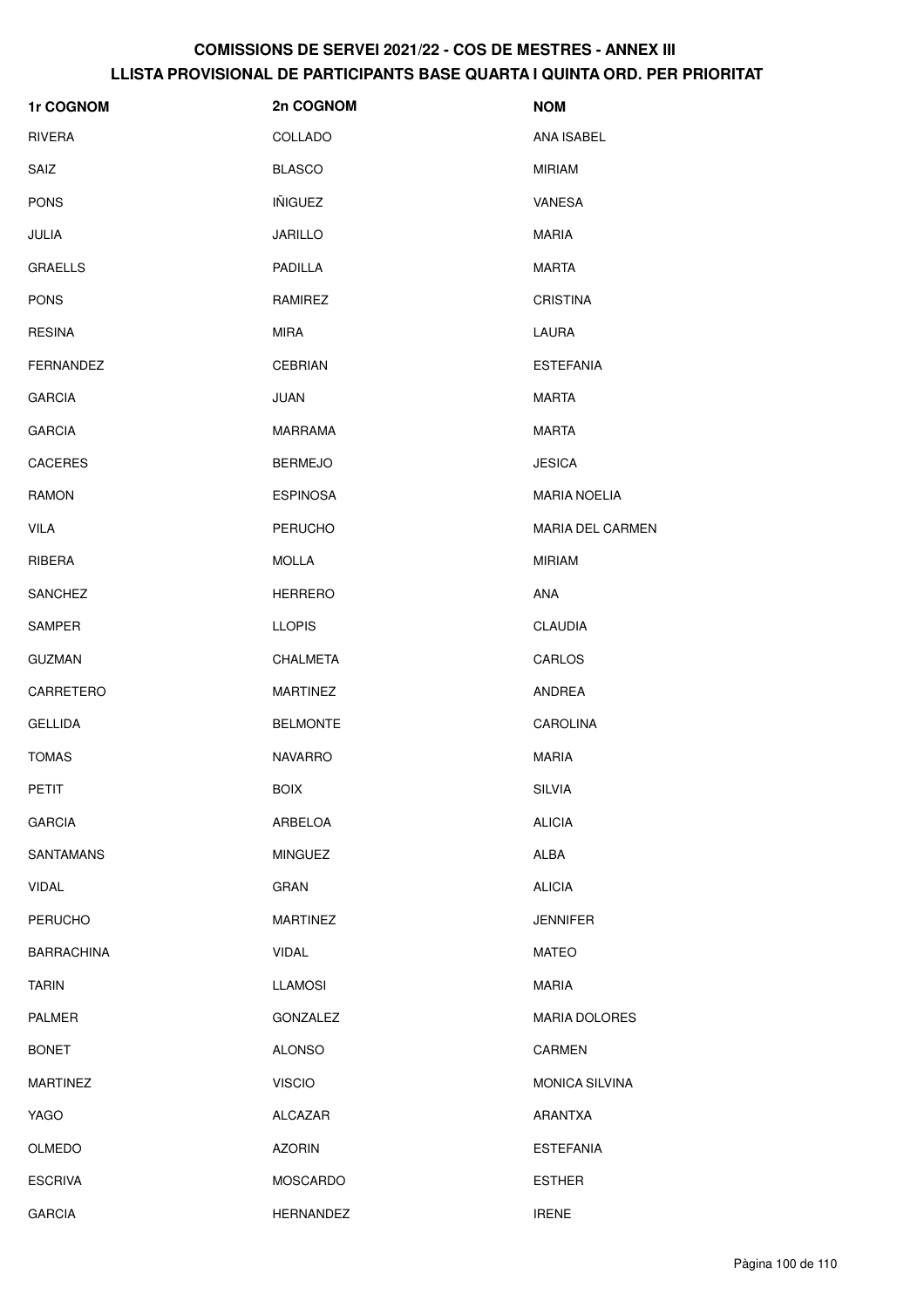| 1r COGNOM       | 2n COGNOM        | <b>NOM</b>          |
|-----------------|------------------|---------------------|
| CORREDERA       | <b>BONDIA</b>    | PATRICIA OMAYRA     |
| <b>VILLAJOS</b> | <b>BOQUERA</b>   | <b>ENRIQUE</b>      |
| MASEDA          | <b>DURAN</b>     | MIGUEL ANGEL        |
| <b>BARCELO</b>  | <b>SALA</b>      | PAULA               |
| <b>MARCO</b>    | ARNAU            | <b>MERCEDES</b>     |
| <b>TEBAR</b>    | <b>FELICES</b>   | LAURA               |
| SALVADOR        | <b>ALAMINOS</b>  | <b>JESSICA</b>      |
| <b>NAVARRO</b>  | PEREZ            | <b>MARIA</b>        |
| <b>BOHIGUES</b> | PEREZ            | <b>NAIRA</b>        |
| <b>VERA</b>     | <b>MAHIQUES</b>  | <b>CRISTINA</b>     |
| <b>GARCIA</b>   | <b>GARCIA</b>    | <b>MARTA</b>        |
| SALVADOR        | <b>ALAMINOS</b>  | <b>TAMARA</b>       |
| <b>PERIS</b>    | <b>BONO</b>      | <b>ANTONI</b>       |
| <b>MORENO</b>   | <b>ESPINOSA</b>  | <b>TANIA</b>        |
| <b>DONAT</b>    | <b>GARCIA</b>    | <b>IRIS</b>         |
| <b>PASTOR</b>   | ORTIZ            | <b>TANIA</b>        |
| SERRANO         | RAMIREZ          | CARLA               |
| CALATAYUD       | NAVASQUILLO      | <b>ERICA</b>        |
| <b>NACHER</b>   | <b>BELDA</b>     | CARLA               |
| <b>SANCHEZ</b>  | <b>MARTI</b>     | PAULA               |
| SANCHEZ         | <b>RICARTE</b>   | <b>TAMARA</b>       |
| LOPEZ           | <b>HERNANDEZ</b> | <b>RAQUEL</b>       |
| <b>LUCENA</b>   | <b>BARTUAL</b>   | <b>MOISES</b>       |
| <b>GADEA</b>    | <b>MONTORO</b>   | <b>JORGE</b>        |
| ALMIÑANA        | <b>MARTINEZ</b>  | SANDRA              |
| <b>VALERO</b>   | PONCE DE LEON    | ROSA MARIA          |
| <b>IBAÑEZ</b>   | <b>GARCIA</b>    | <b>SARA</b>         |
| <b>VIANA</b>    | <b>GARCIA</b>    | <b>MARIA JOSE</b>   |
| AÑO             | <b>FUERTES</b>   | <b>ELISABET</b>     |
| <b>MOYA</b>     | <b>MOLINA</b>    | <b>JOSE ANGEL</b>   |
| <b>ARROCHA</b>  | <b>ANTONINO</b>  | <b>MARIA AMPARO</b> |
| <b>PERALES</b>  | <b>MARTINEZ</b>  | <b>MARIA</b>        |
| <b>GARCIA</b>   | PEREZ            | LAURA               |
| MATUEN          | <b>DELLA</b>     | <b>NEREA</b>        |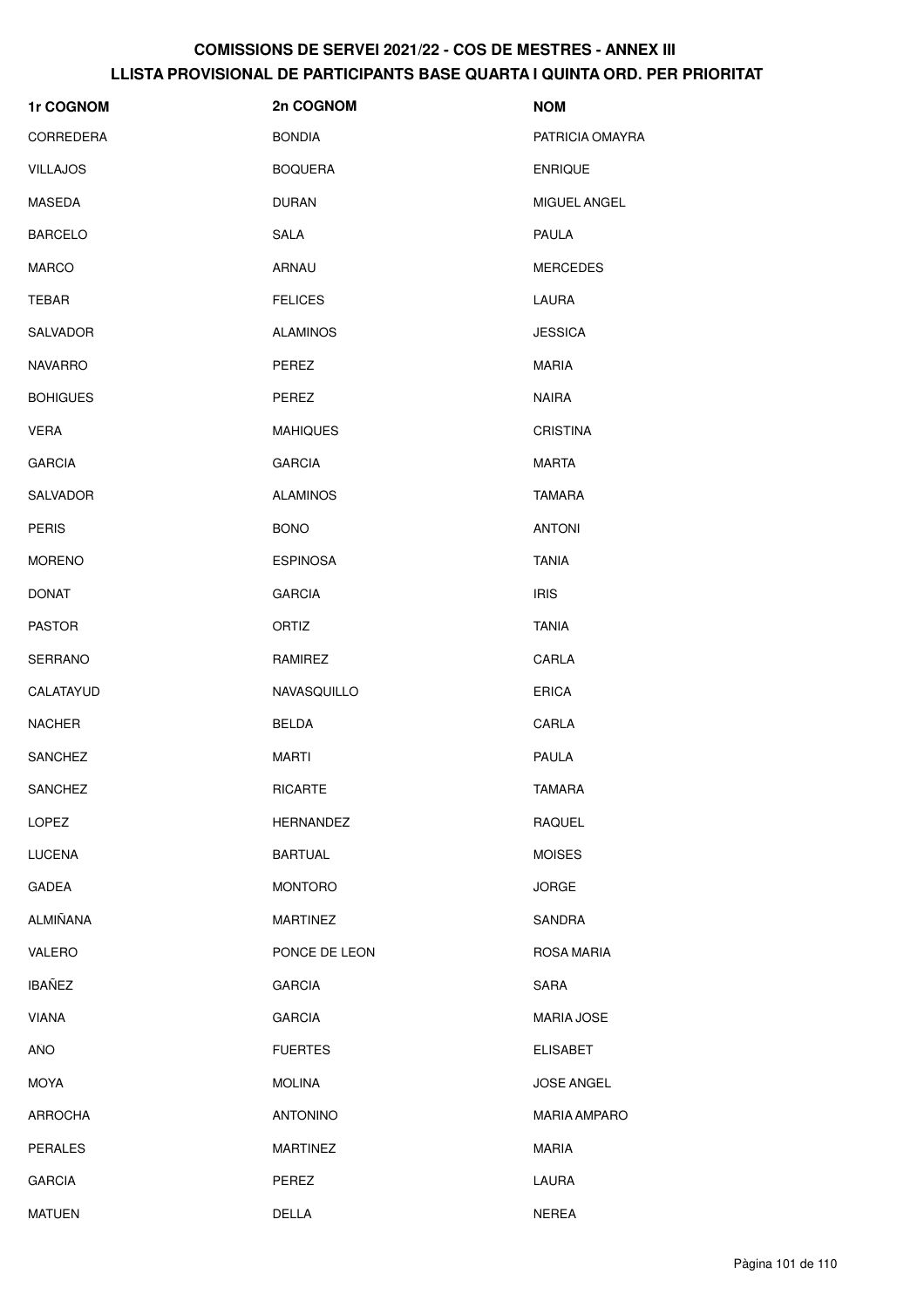| 1r COGNOM        | 2n COGNOM        | <b>NOM</b>              |
|------------------|------------------|-------------------------|
| <b>SANCHEZ</b>   | CERDAN           | <b>ELENA</b>            |
| <b>MOLTO</b>     | <b>LLORENS</b>   | <b>ENRIC</b>            |
| <b>VIDAL</b>     | SALVADOR         | <b>VICENTE</b>          |
| SANZ             | <b>BONO</b>      | <b>DANIEL</b>           |
| PEREZ            | REAL             | PILAR                   |
| <b>SUAY</b>      | <b>BONO</b>      | <b>INMACULADA</b>       |
| <b>RODRIGUEZ</b> | <b>LORENZO</b>   | <b>MARIA</b>            |
| <b>CAMPOS</b>    | <b>RUIZ</b>      | ANDREA                  |
| <b>BRIZ</b>      | LOPEZ            | ANDREA                  |
| PEREZ            | <b>ARLANDIS</b>  | <b>NURIA</b>            |
| VAZQUEZ          | VAZQUEZ          | <b>ROSA</b>             |
| <b>BELENGUER</b> | <b>NAVARRO</b>   | <b>NATALIA</b>          |
| <b>PEDREIRA</b>  | <b>ROBLES</b>    | <b>MARIO</b>            |
| <b>MERCHAK</b>   | <b>PALANCA</b>   | <b>MERIAM</b>           |
| PEREZ            | <b>MOLINA</b>    | <b>DAVID</b>            |
| <b>TORLA</b>     | <b>TENA</b>      | MANEL                   |
| <b>VESES</b>     | <b>MARTIN</b>    | <b>MARIA ISABEL</b>     |
| <b>TORLA</b>     | <b>TENA</b>      | <b>LLUIS</b>            |
| <b>SILVESTRE</b> | ROMERO           | <b>MARIA DEL CARMEN</b> |
| <b>MESEGUER</b>  | <b>PERDIGUES</b> | <b>VERONICA</b>         |
| CASTAÑO          | MARTINEZ         | LAURA                   |
| <b>ATENCIA</b>   | CASTILLO         | <b>ANTONIO</b>          |
| <b>NAVARRO</b>   | <b>MURILLO</b>   | <b>JOSÉ VICENTE</b>     |
| <b>TORTAJADA</b> | <b>NAVARRO</b>   | SANDRA                  |
| <b>MARTINEZ</b>  | <b>HURTADO</b>   | RAQUEL                  |
| <b>DOMENECH</b>  | PEREZ            | <b>AGUEDA</b>           |
| PLA              | <b>DURA</b>      | ANDREA                  |
| ALBELDA          | <b>RIPOLL</b>    | <b>MIRIAM</b>           |
| <b>RECUERO</b>   | <b>MUÑOZ</b>     | JULIA                   |
| <b>BRACERO</b>   | <b>ALEMANY</b>   | <b>ALICIA</b>           |
| <b>GONZALEZ</b>  | GOMEZ            | AIDA                    |
| SOS              | <b>TAULE</b>     | <b>MARIA</b>            |
| <b>HERRERO</b>   | <b>ESPERT</b>    | PAULA                   |
| <b>FORNES</b>    | <b>ROMANS</b>    | ANA                     |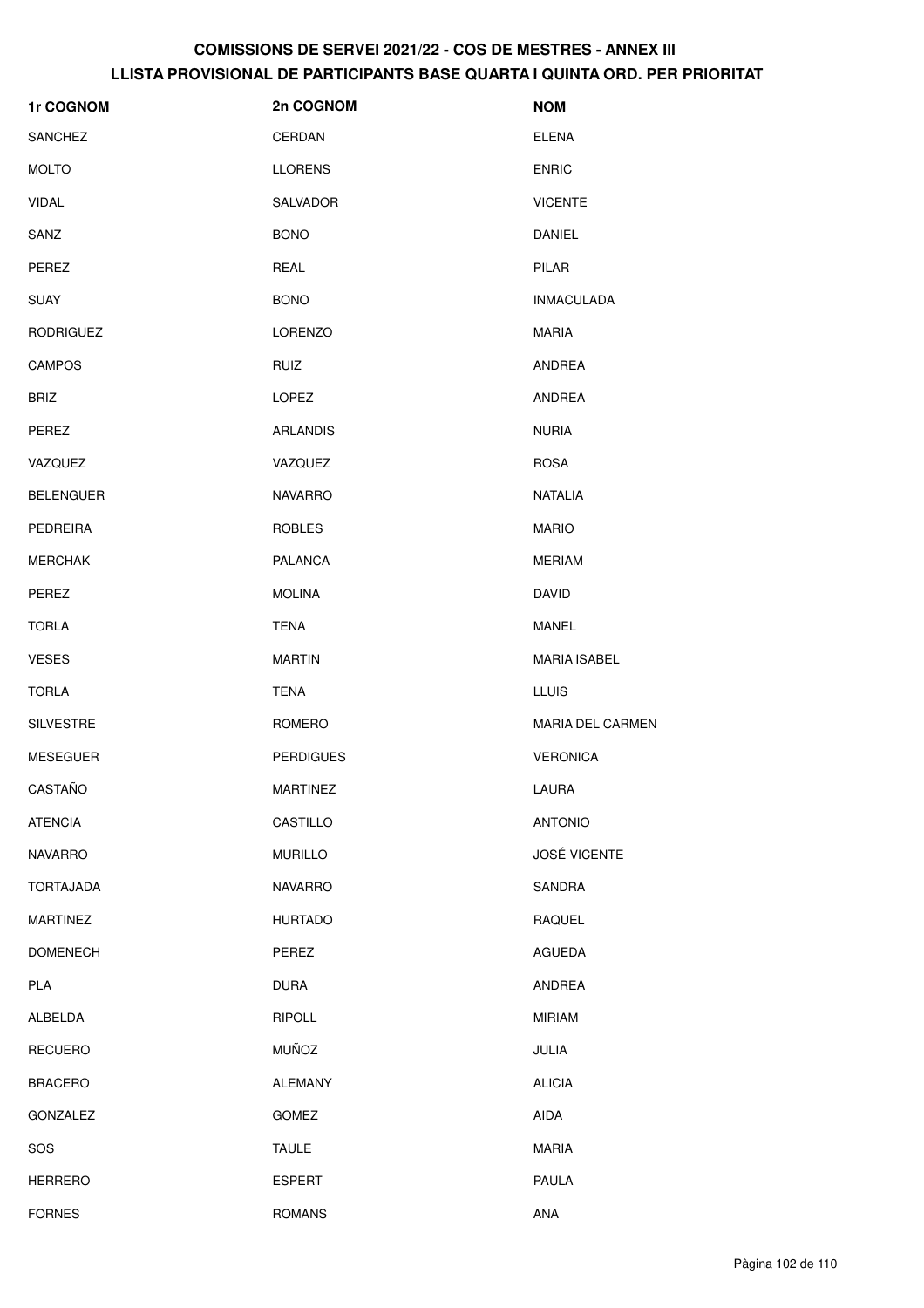| 1r COGNOM        | 2n COGNOM         | <b>NOM</b>            |
|------------------|-------------------|-----------------------|
| <b>LLORENS</b>   | <b>RODRIGUEZ</b>  | PAULA                 |
| CASTILLO         | <b>VILLENA</b>    | <b>SERGIO</b>         |
| <b>FERRER</b>    | <b>SENDRA</b>     | LAIA                  |
| <b>BORREGO</b>   | SORIANO           | <b>FELIPE</b>         |
| <b>BONILLA</b>   | <b>TRAMOYERES</b> | PAULA                 |
| <b>FERRERO</b>   | <b>FIGUERA</b>    | <b>ANA</b>            |
| <b>CHOVER</b>    | CORBERA           | LAURA                 |
| <b>ALVARO</b>    | VILLANUEVA        | RAFAEL                |
| <b>VICENTE</b>   | <b>VIDAL</b>      | <b>ASUNCION</b>       |
| <b>MOLINA</b>    | <b>SERRANO</b>    | <b>JUAN ANTONIO</b>   |
| RAMIREZ          | <b>GARCIA</b>     | ANA ISABEL            |
| <b>ANTON</b>     | <b>ALCAIDE</b>    | ANA MARIA             |
| <b>PRADES</b>    | <b>GRANDE</b>     | CARLOS                |
| GOMEZ-CALCERRADA | <b>GALLEGO</b>    | <b>ALBA</b>           |
| CASTERA          | <b>AUSINA</b>     | <b>CARMEN MARIA</b>   |
| <b>REIG</b>      | <b>POLOP</b>      | <b>MARINA</b>         |
| JULIO            | FERRAGUD          | <b>PATRICIA</b>       |
| PEREZ            | <b>SANCHEZ</b>    | PAULA                 |
| <b>GORDILLO</b>  | <b>FORNER</b>     | <b>MARIA</b>          |
| <b>SAUS</b>      | <b>FERRANDIS</b>  | LAURA                 |
| <b>GONZALEZ</b>  | CABRAL            | LAURA                 |
| JUAN             | <b>LLOPIS</b>     | <b>MARIA</b>          |
| <b>BLASCO</b>    | <b>TUDELA</b>     | CARLES                |
| <b>ESTEVE</b>    | <b>PALOP</b>      | <b>ELISA</b>          |
| <b>ESTEBAN</b>   | <b>PLATERO</b>    | <b>MARTA</b>          |
| DE LOS RIOS      | <b>REQUENA</b>    | MARÍA                 |
| SALVADOR         | <b>GARCIA</b>     | <b>CELINA</b>         |
| <b>ALCOLEA</b>   | <b>HERRERO</b>    | <b>JUAN MARCOS</b>    |
| <b>GOMEZ</b>     | DE VILLA          | <b>NOELIA MARIA</b>   |
| <b>GIMENEZ</b>   | DE LACRUZ         | <b>CRISTINA MARIA</b> |
| <b>DURA</b>      | SANZ              | <b>INES</b>           |
| <b>MARTINEZ</b>  | <b>PRATS</b>      | <b>MARIA BEATRIZ</b>  |
| SOLER            | <b>MATEO</b>      | ROCIO-ANA             |
| <b>LOPEZ</b>     | <b>LOPEZ</b>      | CRISTINA              |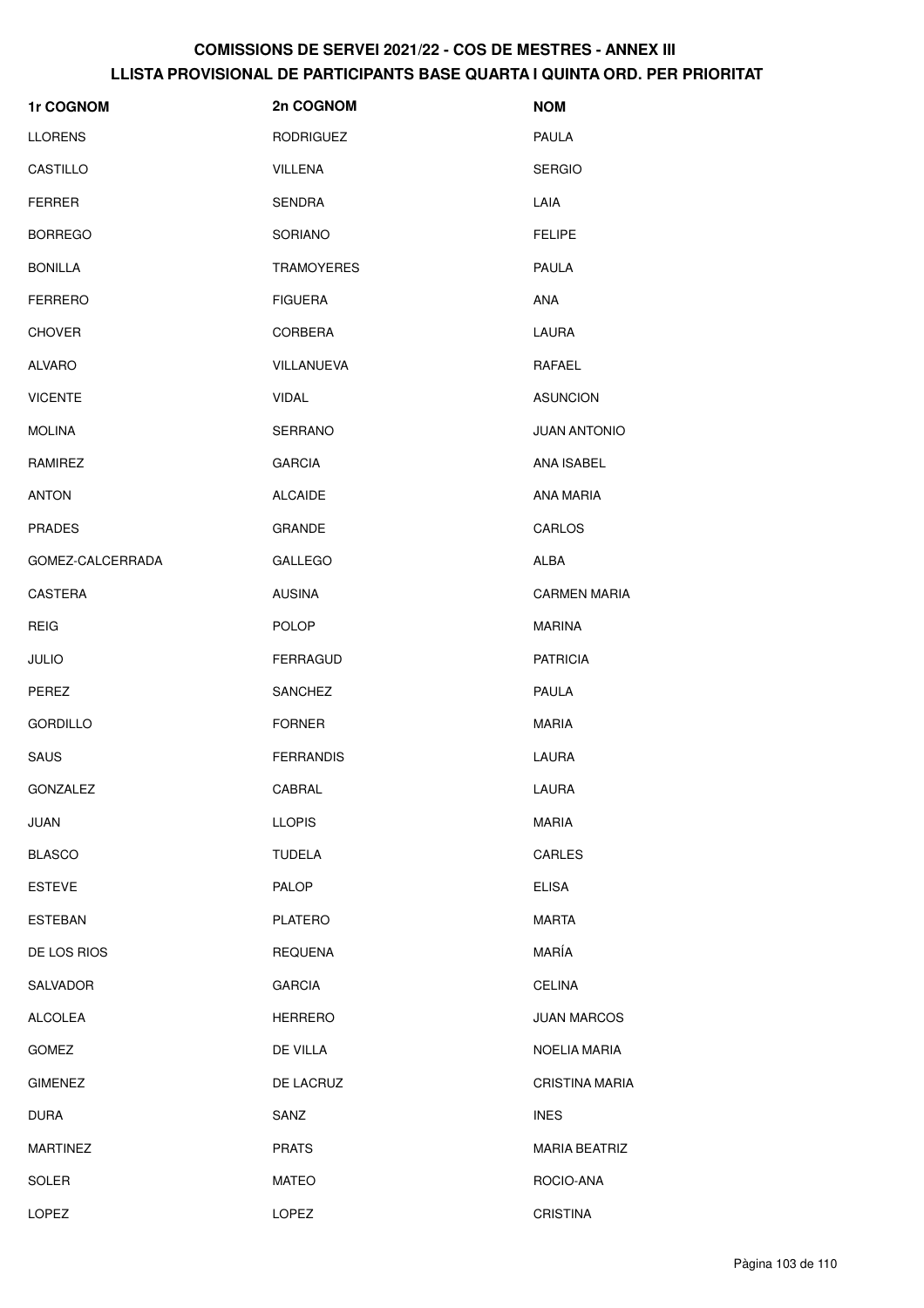| 1r COGNOM         | 2n COGNOM        | <b>NOM</b>          |
|-------------------|------------------|---------------------|
| RENTERO           | <b>TORRENT</b>   | ARANTXA             |
| <b>MARTINEZ</b>   | <b>COLILLA</b>   | <b>LUCIA</b>        |
| <b>CHINCHILLA</b> | <b>NAVARRO</b>   | LORENA              |
| <b>BAUTISTA</b>   | <b>JIMENEZ</b>   | <b>CRISTINA</b>     |
| <b>PEIRATS</b>    | <b>FRANCH</b>    | <b>CLARA</b>        |
| <b>MORCILLO</b>   | PEREZ            | <b>MYRIAN</b>       |
| <b>CORBATON</b>   | <b>CINCA</b>     | ANA BELEN           |
| <b>JIMENEZ</b>    | <b>BRIZ</b>      | <b>BELEN</b>        |
| <b>SANCHIS</b>    | <b>NAVARRO</b>   | <b>NURIA</b>        |
| CATALAN           | <b>GARCIA</b>    | <b>MARIA NIEVES</b> |
| <b>MARZA</b>      | <b>HERRERA</b>   | LAURA               |
| <b>TORRES</b>     | <b>ROBLES</b>    | DAVINIA ABIGAIL     |
| CORONADO          | <b>MONDRAGON</b> | <b>BEATRIZ</b>      |
| QUEZADA           | <b>TENECOTA</b>  | CINDY VERÓNICA      |
| <b>SOLVES</b>     | <b>BOLUDA</b>    | LAURA               |
| <b>TALON</b>      | SALVADOR         | JOSE DAVID          |
| SOLE              | <b>ROCA</b>      | ANABEL              |
| <b>NIETO</b>      | <b>SIGNES</b>    | <b>TERESA</b>       |
| <b>LLORENTE</b>   | <b>IBAÑEZ</b>    | ANGELA              |
| <b>DIAZ</b>       | <b>GARCIA</b>    | <b>JUAN GABRIEL</b> |
| <b>LACASA</b>     | <b>PERIS</b>     | ANDREA              |
| <b>GARCES</b>     | <b>ANDRES</b>    | <b>ALBERTO</b>      |
| <b>SEGURA</b>     | <b>BENEYTO</b>   | <b>JORGE</b>        |
| <b>SANCHEZ</b>    | <b>GARCIA</b>    | <b>NURIA</b>        |
| LEAL              | <b>MARTINEZ</b>  | MARIA DEL CARMEN    |
| <b>POVEDA</b>     | <b>TARANCON</b>  | CLARA               |
| <b>TAMARIT</b>    | <b>IZQUIERDO</b> | <b>ELENA</b>        |
| <b>ALCINA</b>     | <b>ASENSIO</b>   | LAURA               |
| MAS               | MAS              | <b>CLARA ISABEL</b> |
| CANO              | <b>SEMPERE</b>   | <b>AURORA</b>       |
| <b>SIMON</b>      | <b>ARENAS</b>    | <b>ELIA</b>         |
| <b>LLORENS</b>    | LERMA            | <b>NOELIA</b>       |
| <b>IBAÑEZ</b>     | AGUILAR          | ANA                 |
| <b>PRADES</b>     | BELTRÁN          | <b>CARLOS</b>       |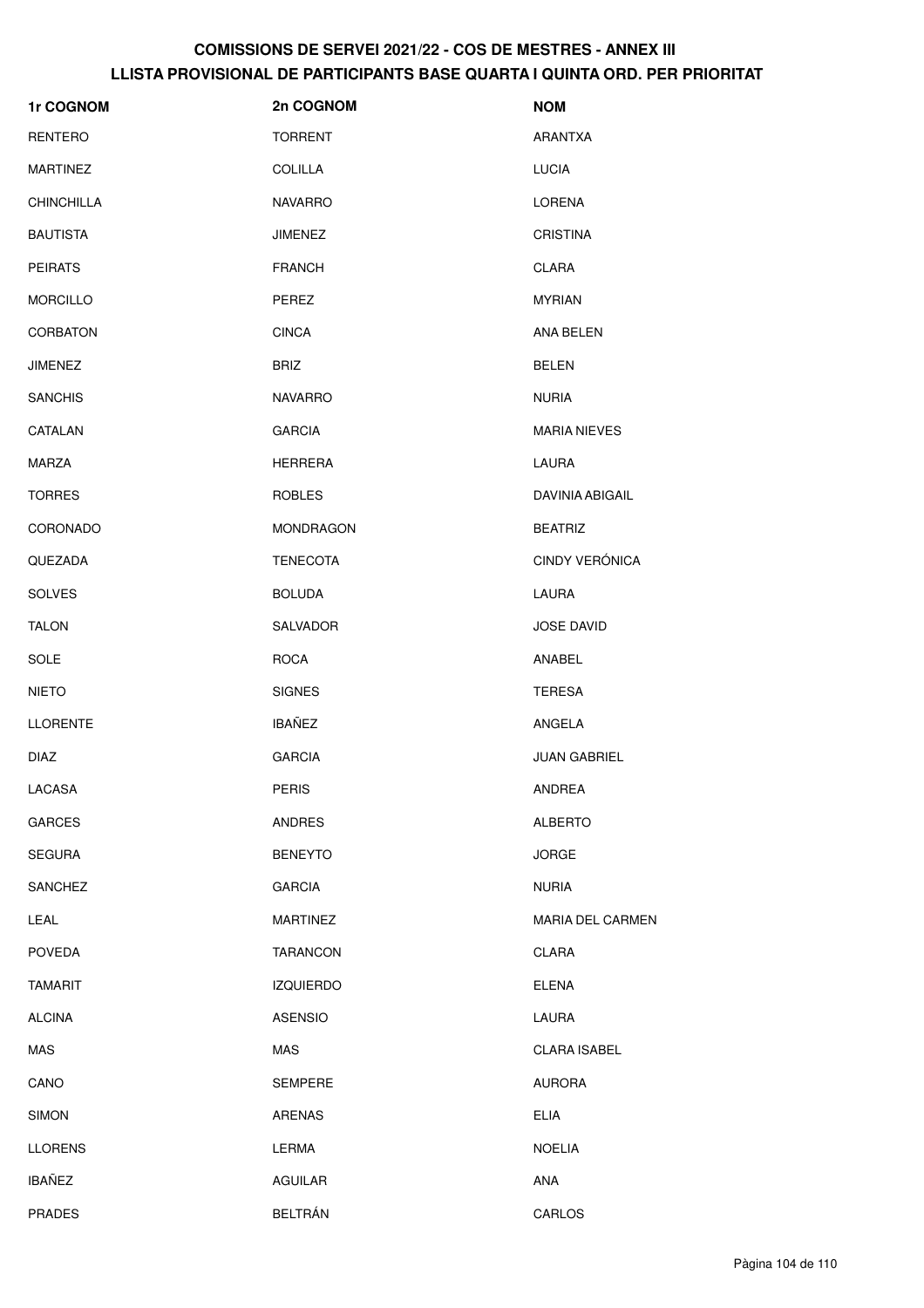| 1r COGNOM        | 2n COGNOM          | <b>NOM</b>              |
|------------------|--------------------|-------------------------|
| <b>BOCHICHE</b>  |                    | MARIA VICTORIA          |
| <b>PASCUAL</b>   | REVERT             | ANA                     |
| <b>MIRA</b>      | <b>PUERTO</b>      | CARMEN                  |
| <b>JUAN</b>      | <b>GARCIA</b>      | <b>ESTELA</b>           |
| <b>FUERTES</b>   | <b>LLUSAR</b>      | JULIA                   |
| <b>IÑESTA</b>    | PEREZ              | <b>ESTEFANIA</b>        |
| <b>ESTEVE</b>    | PEREZ              | <b>BERTA</b>            |
| NADAL            | <b>MARTINEZ</b>    | <b>AMPARO</b>           |
| <b>BALLESTER</b> | <b>DONET</b>       | <b>GEMMA</b>            |
| PEREZ            | <b>MARTINEZ</b>    | <b>NURIA</b>            |
| <b>DEFEZ</b>     | GOMEZ              | <b>URSULA</b>           |
| <b>MARTINEZ</b>  | <b>ROIG</b>        | JAUME                   |
| <b>FERNANDEZ</b> | <b>BORRAS</b>      | <b>ESTHER</b>           |
| <b>GARCIA</b>    | <b>MIGUEL</b>      | <b>PATRICIA</b>         |
| <b>COLOMER</b>   | GOMEZ              | <b>CLAUDIA VIRGINIA</b> |
| <b>DOLZ</b>      | <b>MONJE</b>       | LEA                     |
| <b>MARIN</b>     | SANZ               | <b>INES</b>             |
| <b>FAYOS</b>     | <b>SALA</b>        | <b>JORDI</b>            |
| <b>VIÑAS</b>     | <b>FOLGADO</b>     | <b>MARTA</b>            |
| <b>FRANCH</b>    | <b>BAYARRI</b>     | <b>DIANA</b>            |
| <b>FRANCES</b>   | CHORNET            | <b>AITOR</b>            |
| <b>CALABUIG</b>  | <b>PASTOR</b>      | LAIA                    |
| <b>UTRILLAS</b>  | PLAZA              | <b>GEMMA</b>            |
| <b>GARCIA</b>    | <b>BARBER</b>      | <b>ANGELES</b>          |
| <b>GUERRERO</b>  | <b>RUIZ</b>        | <b>CRISTINA</b>         |
| <b>ESCUTIA</b>   | CABALLERO          | AIDA                    |
| CATALA           | <b>BARBA</b>       | <b>MARIA DEL CARMEN</b> |
| <b>HEREDIA</b>   | PERALTA            | <b>NOELIA</b>           |
| <b>BUADES</b>    | <b>LUCAS</b>       | <b>ESTER</b>            |
| <b>MARTINEZ</b>  | <b>ALFARO</b>      | <b>ISRAEL ALFREDO</b>   |
| <b>GARCIA</b>    | <b>GARRIDO</b>     | CLARA                   |
| <b>LOPEZ</b>     | FERNANDEZ-CALVILLO | <b>ESTHER</b>           |
| <b>VIVAS</b>     | <b>CORREA</b>      | <b>BEATRIZ</b>          |
| CATALAN          | SAIZ               | <b>ALICIA</b>           |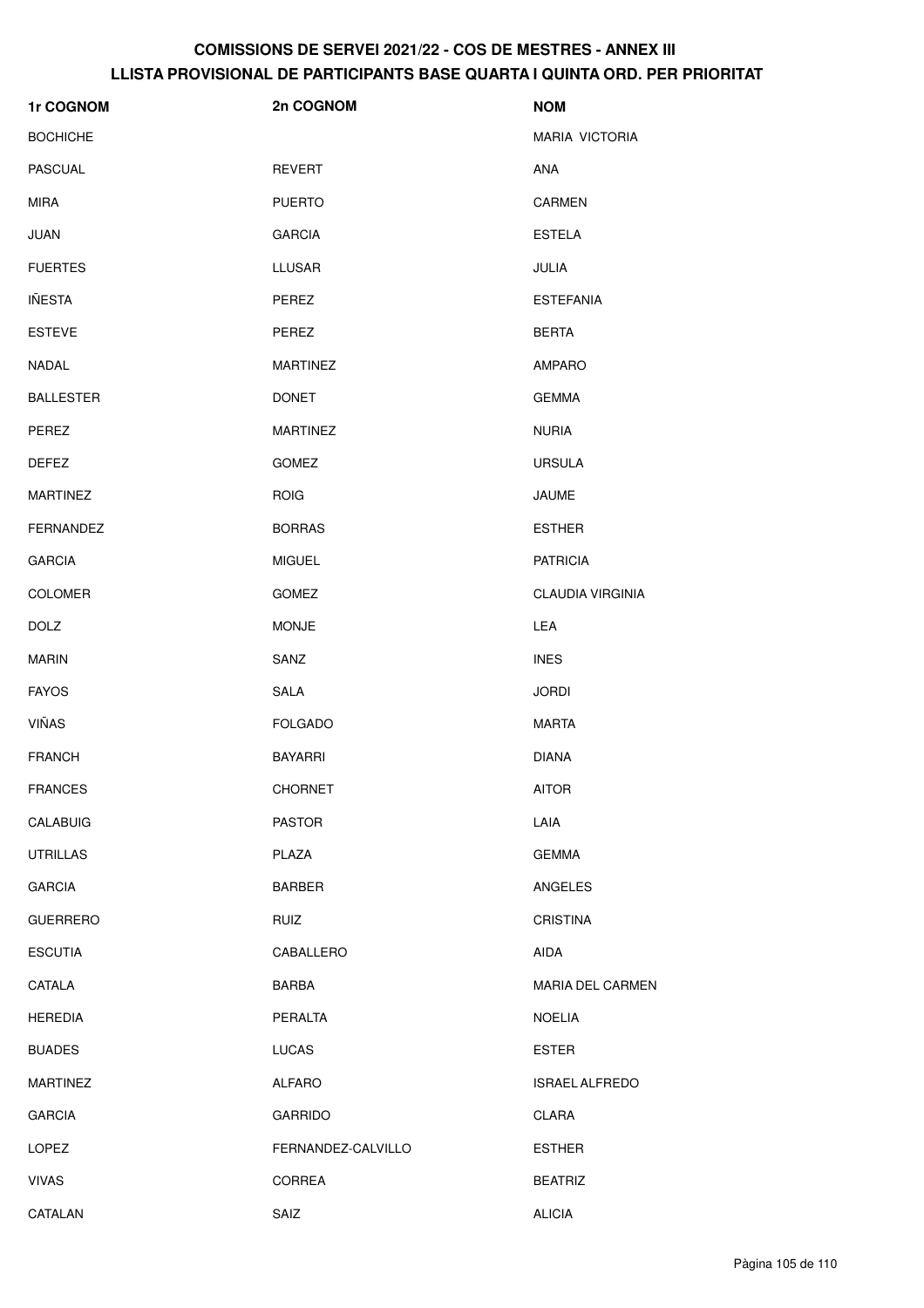| 1r COGNOM        | 2n COGNOM           | <b>NOM</b>           |
|------------------|---------------------|----------------------|
| <b>SELVA</b>     | <b>MARTINEZ</b>     | MARIA ELENA          |
| <b>GARCIA</b>    | <b>TOVAR</b>        | ALEJANDRA            |
| LLAVATA          | PELECHA             | <b>DESIREE</b>       |
| <b>BROTONS</b>   | <b>POVEDA</b>       | ANA                  |
| <b>DIAZ</b>      | <b>BOLUDA</b>       | LAURA                |
| <b>APARICIO</b>  | <b>LOPEZ</b>        | <b>ALICIA</b>        |
| <b>SERRA</b>     | <b>RIPOLL</b>       | <b>MIREIA</b>        |
| <b>MONDEJAR</b>  | <b>MARTINEZ</b>     | <b>BEGOÑA</b>        |
| <b>MARTINEZ</b>  | CASTELLO            | <b>IRENE</b>         |
| <b>NAVARRO</b>   | <b>IBAÑEZ</b>       | <b>ENCARNACION</b>   |
| <b>MOLINA</b>    | <b>GUTIERREZ</b>    | <b>JESUS</b>         |
| <b>CHAFER</b>    | <b>BOSCA</b>        | ZULIMA               |
| <b>GARCIA</b>    | <b>CEBRIAN</b>      | ALEJANDRO            |
| <b>BAÑON</b>     | CASTELLO            | <b>MARIA JESUS</b>   |
| <b>LERMA</b>     | RAMIREZ DE ARELLANO | LIDIA                |
| PEREZ            | <b>ESCRIVA</b>      | <b>MARIA SALUT</b>   |
| <b>ALBORS</b>    | SANCHIS-BAYARRI     | CARLA                |
| <b>FERNANDEZ</b> | CARDENETE           | <b>CRISTINA</b>      |
| <b>YUSTE</b>     | <b>MARIN</b>        | BEATRIZ ANA BEGOÑA   |
| <b>OLIVARES</b>  | <b>MARTINEZ</b>     | LAURA                |
| <b>ESTAL</b>     | <b>BALLESTER</b>    | CARLOS               |
| <b>SUAREZ</b>    | <b>FAUS</b>         | <b>MARIA EUGENIA</b> |
| <b>DAVO</b>      | <b>SERNA</b>        | LORENA               |
| SANZ             | <b>BALLESTEROS</b>  | <b>IRIS</b>          |
| CONEJERO         | <b>GARCIA</b>       | ESPERANZA            |
| CALBO            | CATALAN             | <b>MARTA</b>         |
| PEREZ            | <b>BERTOL</b>       | PAULA                |
| LAZARO           | CATALA              | SANDRA               |
| PEREZ            | <b>ALCON</b>        | <b>LYDIA</b>         |
| <b>GORGUES</b>   | SEBASTIAN           | MARIA BEGOÑA         |
| <b>MARTINEZ</b>  | LLAVADOR            | SONIA                |
| <b>TOMAS</b>     | <b>AMOROS</b>       | <b>NURIA</b>         |
| GRAMAGE          | <b>TEROL</b>        | ANGELA               |
| <b>GONZALEZ</b>  | <b>TORRES</b>       | CAROLINA             |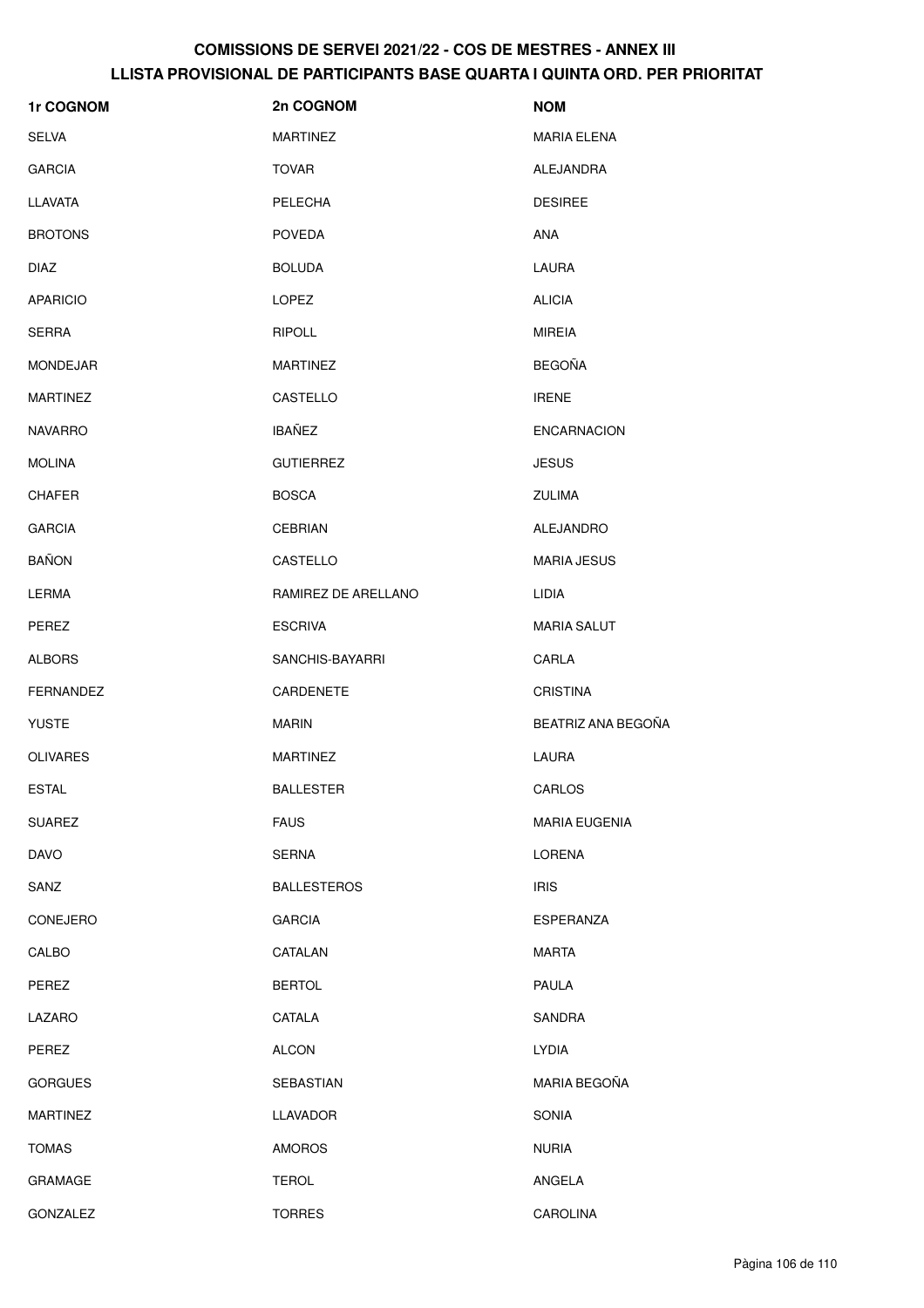| 1r COGNOM         | 2n COGNOM       | <b>NOM</b>            |
|-------------------|-----------------|-----------------------|
| <b>TORMO</b>      | <b>MARTOS</b>   | PILAR                 |
| <b>BODI</b>       | <b>PAUL</b>     | <b>INES</b>           |
| <b>ESPI</b>       | <b>GIMENEZ</b>  | <b>TERESA</b>         |
| <b>SORIANO</b>    | <b>ASENSIO</b>  | ALBA                  |
| <b>MARCO</b>      | <b>GARRIDO</b>  | <b>JOSE NICASIO</b>   |
| <b>MILLAN</b>     | <b>ALLEPUZ</b>  | <b>JOANA</b>          |
| <b>MORENO</b>     | <b>DIAZ</b>     | <b>MARIA ERMELINA</b> |
| <b>OLTRA</b>      | <b>BRINES</b>   | LAURA                 |
| <b>HUESA</b>      | <b>GARCIA</b>   | <b>MARIA YAIZA</b>    |
| <b>BELLOCH</b>    | <b>HURTADO</b>  | ANA MARIA             |
| <b>NAVARRO</b>    | <b>MOLINA</b>   | <b>RAQUEL</b>         |
| <b>HERNANDEZ</b>  | MIÑANA          | <b>MAR</b>            |
| <b>MONTEAGUDO</b> | <b>GOMEZ</b>    | <b>MARIA</b>          |
| <b>MARTINEZ</b>   | <b>BOLILLO</b>  | <b>MARIA</b>          |
| <b>NAVARRO</b>    | <b>ROVIRA</b>   | <b>FRANCISCO BLAS</b> |
| <b>HORTAL</b>     | QUESADA         | <b>MARIA DOLORES</b>  |
| <b>MOYA</b>       | <b>PAMPLONA</b> | <b>MONICA MIREYA</b>  |
| CAMPELLO          | <b>VICEDO</b>   | <b>CRISTINA</b>       |
| <b>GIMENEZ</b>    | CALVO           | MILA                  |
| SANZ              | <b>APARICIO</b> | YASMINA               |
| LAZARO            | SOLER           | <b>MARIA</b>          |
| CREMADES          | <b>CESPEDES</b> | <b>FERNANDO</b>       |
| CARRASCO          | <b>ESPADAS</b>  | ALEJANDRO JOSE        |
| <b>JORDAN</b>     | UREÑA           | <b>SHEILA</b>         |
| PEREZ             | EGEA            | <b>ISABEL</b>         |
| <b>GUERRERO</b>   | <b>BARRES</b>   | ANA                   |
| OLIVER            | <b>BERNABEU</b> | ARANZAZU              |
| HERNANDEZ         | <b>BAGGETTO</b> | LAURA                 |
| <b>RODRIGUEZ</b>  | <b>SANCHEZ</b>  | <b>ALICIA</b>         |
| <b>FAYOS</b>      | <b>BLANES</b>   | <b>EVA MARIA</b>      |
| <b>IZQUIERDO</b>  | <b>ARRES</b>    | ANA                   |
| <b>IBAÑEZ</b>     | VALERO          | SANDRA                |
| CERDAN            | <b>DIEZ</b>     | LORENA                |
| <b>GARCIA</b>     | SANCHEZ         | ANGELA MARIA          |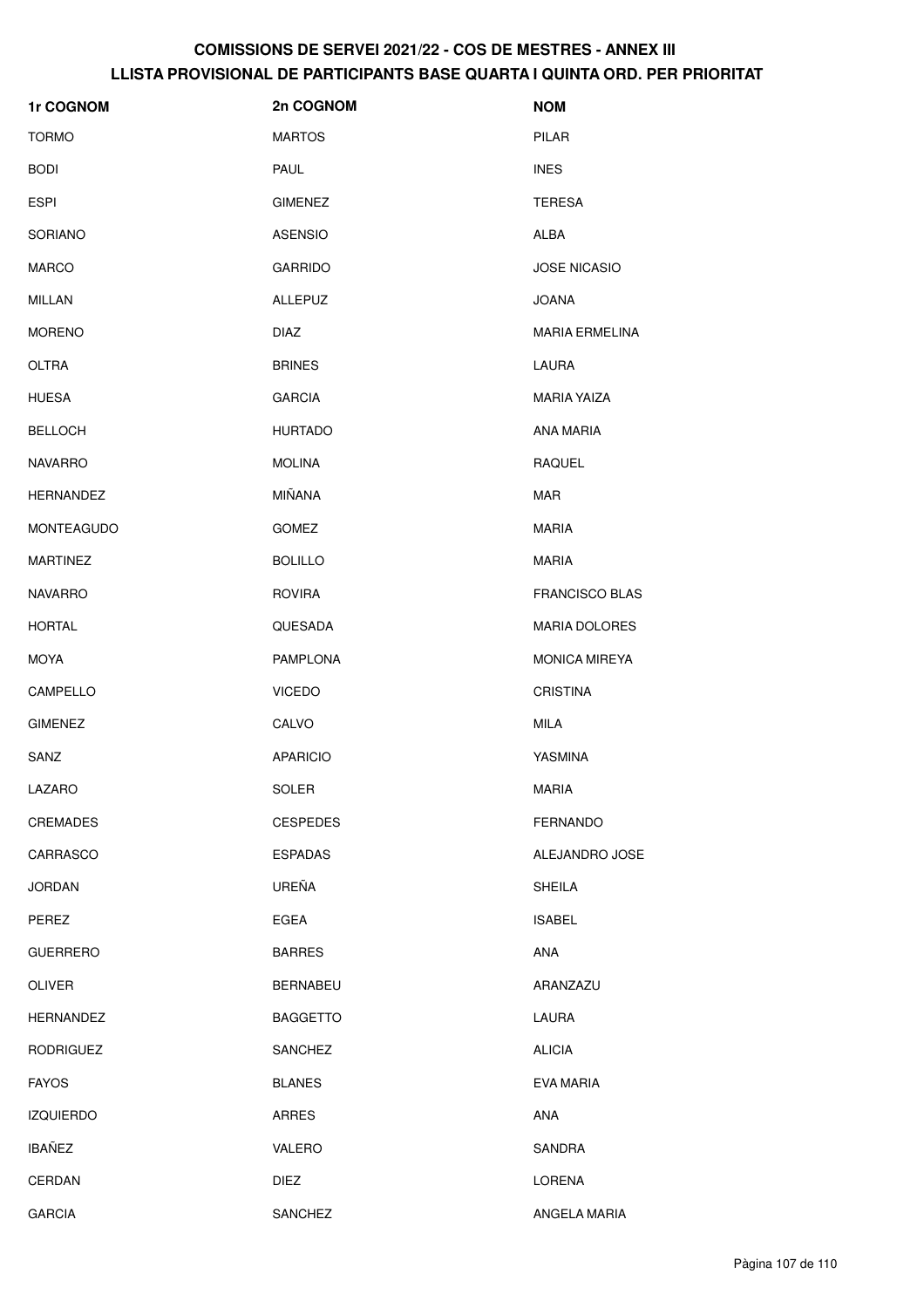| 1r COGNOM             | 2n COGNOM        | <b>NOM</b>            |
|-----------------------|------------------|-----------------------|
| <b>SANCHEZ</b>        | FERNANDEZ        | SHEILA MARINA         |
| <b>GARRIDO</b>        | <b>BONET</b>     | <b>ISABEL</b>         |
| <b>MOLINA</b>         | <b>BRI</b>       | <b>MARIA</b>          |
| CABALLER              | <b>MOLL</b>      | <b>MARIA</b>          |
| SAEZ                  | RAMOS            | ALBA                  |
| RAMIREZ               | <b>LLORET</b>    | <b>CRISTINA</b>       |
| SANSANO               | <b>INSA</b>      | <b>ELENA</b>          |
| <b>CLIMENT</b>        | TRINIDAD         | <b>VICTOR</b>         |
| <b>GARCIA</b>         | SAPIÑA           | RAQUEL                |
| <b>CHECA</b>          | <b>RUIZ</b>      | <b>PATRICIA</b>       |
| <b>FABRA</b>          | <b>GARCIA</b>    | <b>MARIA</b>          |
| <b>NICOLAS</b>        | CARBONELL        | ANA MARIA             |
| <b>ESTRADA</b>        | <b>TARRAGO</b>   | <b>ANNA</b>           |
| <b>PIERA</b>          | CASTELLO         | <b>AIDA</b>           |
| <b>RODRIGUEZ</b>      | LACAL            | <b>CRISTINA</b>       |
| <b>GOMIS</b>          | <b>GARCIA</b>    | <b>MIRIAM</b>         |
| CEREZO                | <b>SALT</b>      | <b>ANNA</b>           |
| <b>MARTI</b>          | LOPEZ            | <b>MARIA TERESA</b>   |
| <b>RODRIGUEZ</b>      | <b>BOSCH</b>     | PILAR                 |
| <b>GARCIA PARRADO</b> | VAÑO             | <b>CRISTINA MARIA</b> |
| PEREZ                 | <b>TUDELA</b>    | SONIA                 |
| CATALA                | <b>GUARDIOLA</b> | <b>JOSE VICENTE</b>   |
| <b>FRANCES</b>        | <b>PONT</b>      | <b>MARIA</b>          |
| CATALA                | <b>MASO</b>      | <b>JUAN RICARDO</b>   |
| QUINTANA              | <b>BROTONS</b>   | LAURA                 |
| ZORNOZA               | <b>ESPARZA</b>   | <b>HECTOR</b>         |
| LEIVA                 | <b>VICENTE</b>   | ALEJANDRO             |
| <b>MARTIN</b>         | PEREZ            | ADA                   |
| <b>GUERRERO</b>       | VALVERDE         | <b>JESSICA</b>        |
| <b>FERRER</b>         | <b>MUÑOZ</b>     | <b>JOAN BAPTISTA</b>  |
| <b>PUCHADES</b>       | <b>CEBOLLA</b>   | <b>ALICIA</b>         |
| <b>MARTINEZ</b>       | PALAU            | CARLA                 |
| <b>GUIMERA</b>        | <b>GARCIA</b>    | <b>DUNIA</b>          |
| <b>BENITO</b>         | ROMERO           | <b>EVILA</b>          |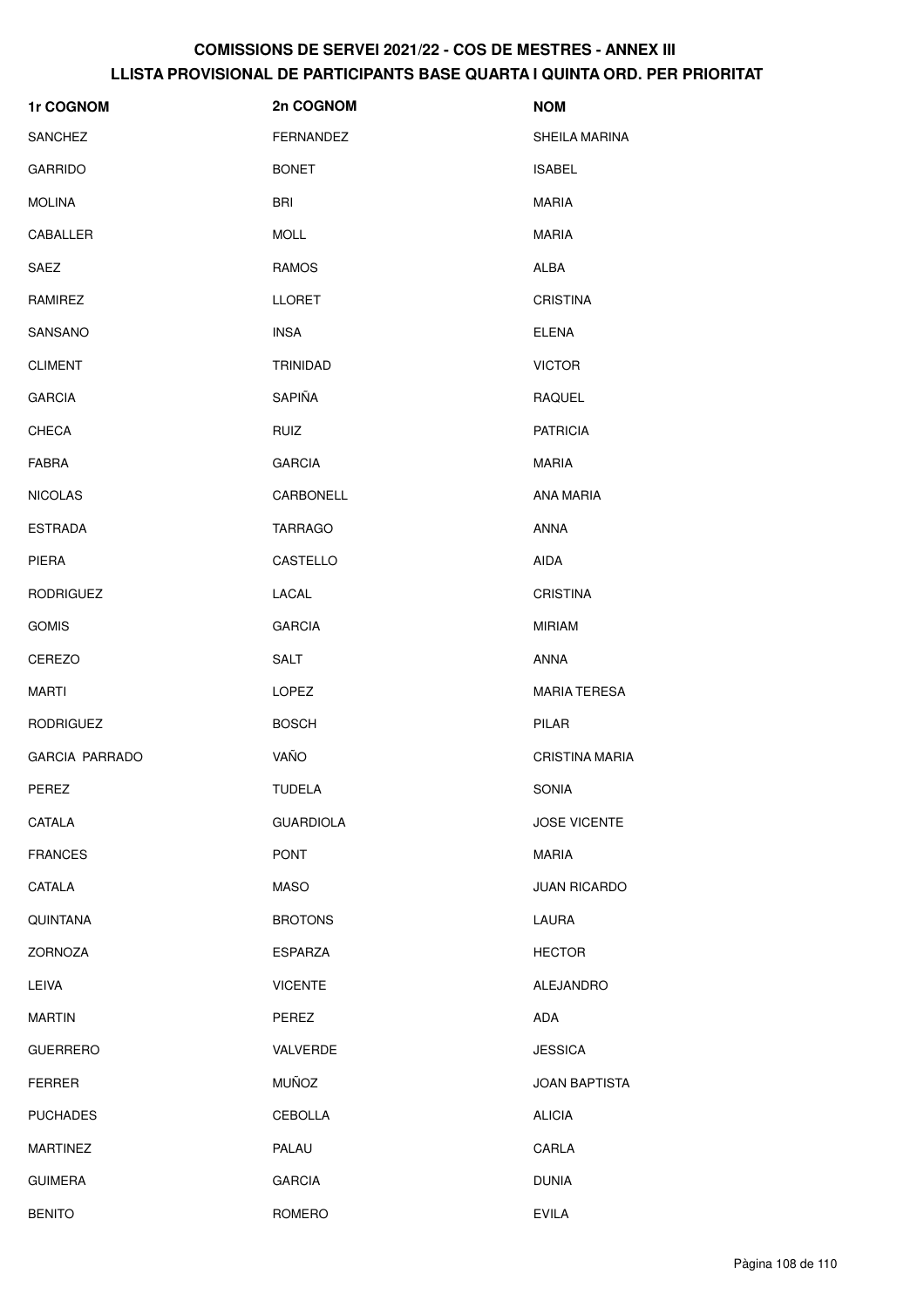## **COMISSIONS DE SERVEI 2021/22 - COS DE MESTRES - ANNEX III** LLISTA PROVISIONAL DE PARTICIPANTS BASE QUARTA I QUINTA ORD. PER PRIORITAT

| 1r COGNOM         | 2n COGNOM         | <b>NOM</b>          |
|-------------------|-------------------|---------------------|
| CABERO            | <b>MEZQUITA</b>   | <b>GLORIA</b>       |
| CANET             | <b>VALLES</b>     | <b>BEATRIZ</b>      |
| <b>COBOS</b>      | <b>CHAMORRO</b>   | SANDRA              |
| <b>MARTINEZ</b>   | <b>CIVERA</b>     | <b>MARIA TERESA</b> |
| <b>AZORIN</b>     | <b>GREGORIO</b>   | <b>CRISTINA</b>     |
| <b>MAESTRO</b>    | PEREZ             | LAURA               |
| GONZALEZ          | <b>HONRUBIA</b>   | <b>ISABEL</b>       |
| ADAM              | <b>ROIG</b>       | <b>MARCOS</b>       |
| BAÑUZ             | <b>GARCIA</b>     | ANGELA              |
| GALDO             | <b>CEBRIAN</b>    | <b>MIRIAM</b>       |
| <b>CUTILLAS</b>   | <b>BERESALUCE</b> | <b>FEDERICO</b>     |
| AVIÑO             | <b>SEGARRA</b>    | LAURA               |
| SALANOVA          | SANZ              | Mª SALES            |
| <b>NAVAS</b>      | SANCHEZ           | <b>JOSE</b>         |
| <b>BARRACHINA</b> | <b>MOR</b>        | LAIA                |
| <b>MONTOYA</b>    | <b>GIMENO</b>     | <b>JOSE LUIS</b>    |
| <b>ARRIBAS</b>    | <b>MORENO</b>     | ANA                 |
| <b>GARCIA</b>     | LOPEZ             | SARA                |
| <b>FOMBUENA</b>   | ESTEBAN           | Mª JOSE             |
| <b>BELLMUNT</b>   | <b>ORIENT</b>     | <b>CARMEN</b>       |
| LOPEZ             | <b>FUENTES</b>    | ANE                 |
| <b>DOMENE</b>     | <b>BARCELO</b>    | DANIEL              |
| JARA              | <b>ALFARO</b>     | DEMELZA             |
| CERDA             | <b>NAVARRO</b>    | <b>JOSEP VICENT</b> |
| <b>SIGNES</b>     | CASTELLO          | <b>JULIO</b>        |
| CHINILLACH        | <b>MORATALLA</b>  | <b>MARIA LUISA</b>  |
| <b>JIMENEZ</b>    | <b>MEDES</b>      | <b>ANTONIO</b>      |
| <b>VICENT</b>     | <b>VERA</b>       | PABLO               |
| <b>LANCIS</b>     | <b>LLORCA</b>     | <b>ESTEFANIA</b>    |
| LOZANO            | <b>BOLUDA</b>     | <b>FRANCESC</b>     |
| <b>HIDALGO</b>    | PÉREZ             | <b>VIRGINIA</b>     |
| <b>ESCRIHUELA</b> | <b>OLTRA</b>      | Mª JOSEFA           |
| <b>SORRIBES</b>   | <b>MESEGUER</b>   | VANESSA             |
| POVEDA            | <b>PINOS</b>      | RAQUEL              |